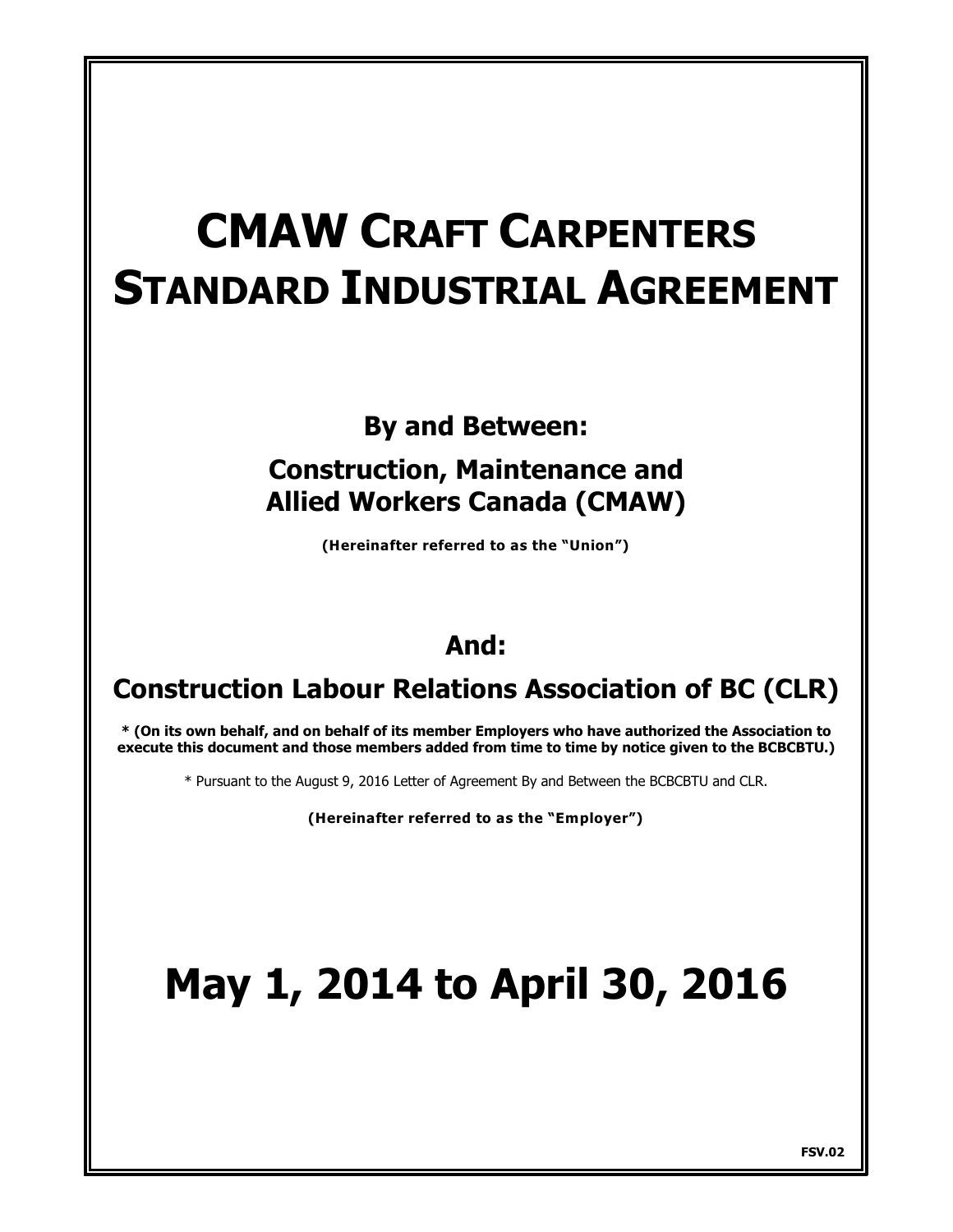#### **TABLE OF CONTENTS PAGE 1 OF 2**

**Refer to Appendix "A" for definitions and abbreviations applicable to this Agreement.**

| <b>Article</b>   | 1.000  |                                             |
|------------------|--------|---------------------------------------------|
| <b>Article</b>   | 2.000  |                                             |
| <b>Article</b>   | 3.000  |                                             |
| <b>Article</b>   | 4.000  |                                             |
| <b>Article</b>   | 5.000  |                                             |
| <b>Article</b>   | 6.000  |                                             |
| <b>Article</b>   | 7.000  | Travel Premiums and Out-Of-Town Projects 16 |
| <b>Article</b>   | 8.000  |                                             |
| <b>Article</b>   | 9.000  |                                             |
| <b>Article</b>   | 10.000 |                                             |
| <b>Article</b>   | 11.000 |                                             |
| <b>Article</b>   | 12.000 |                                             |
| Article          | 13.000 |                                             |
| <b>Article</b>   | 14.000 |                                             |
| <b>Article</b>   | 15.000 |                                             |
| Article          | 16.000 |                                             |
| <b>Article</b>   | 17.000 |                                             |
|                  |        |                                             |
| <b>Addendums</b> |        |                                             |

#### **Carpenters: Minimum Straight Time Hourly Wage Rates and Breakdown of Monetary Package**

#### **Inside Lower Mainland/Fraser Valley**

| <b>Schedule "A1.4"</b> |  |
|------------------------|--|

#### **Outside Lower Mainland/Fraser Valley**

| <b>Schedule "A2.1"</b> |  |
|------------------------|--|
| Schedule "A2.2"        |  |
|                        |  |
| <b>Schedule "A2.4"</b> |  |

#### **Carpenters: Employer Contributions and Employee Deductions**

#### **All Areas of BC**

| Schedule "B.1"        |  |
|-----------------------|--|
| Schedule "B.2"        |  |
| <b>Schedule "B.3"</b> |  |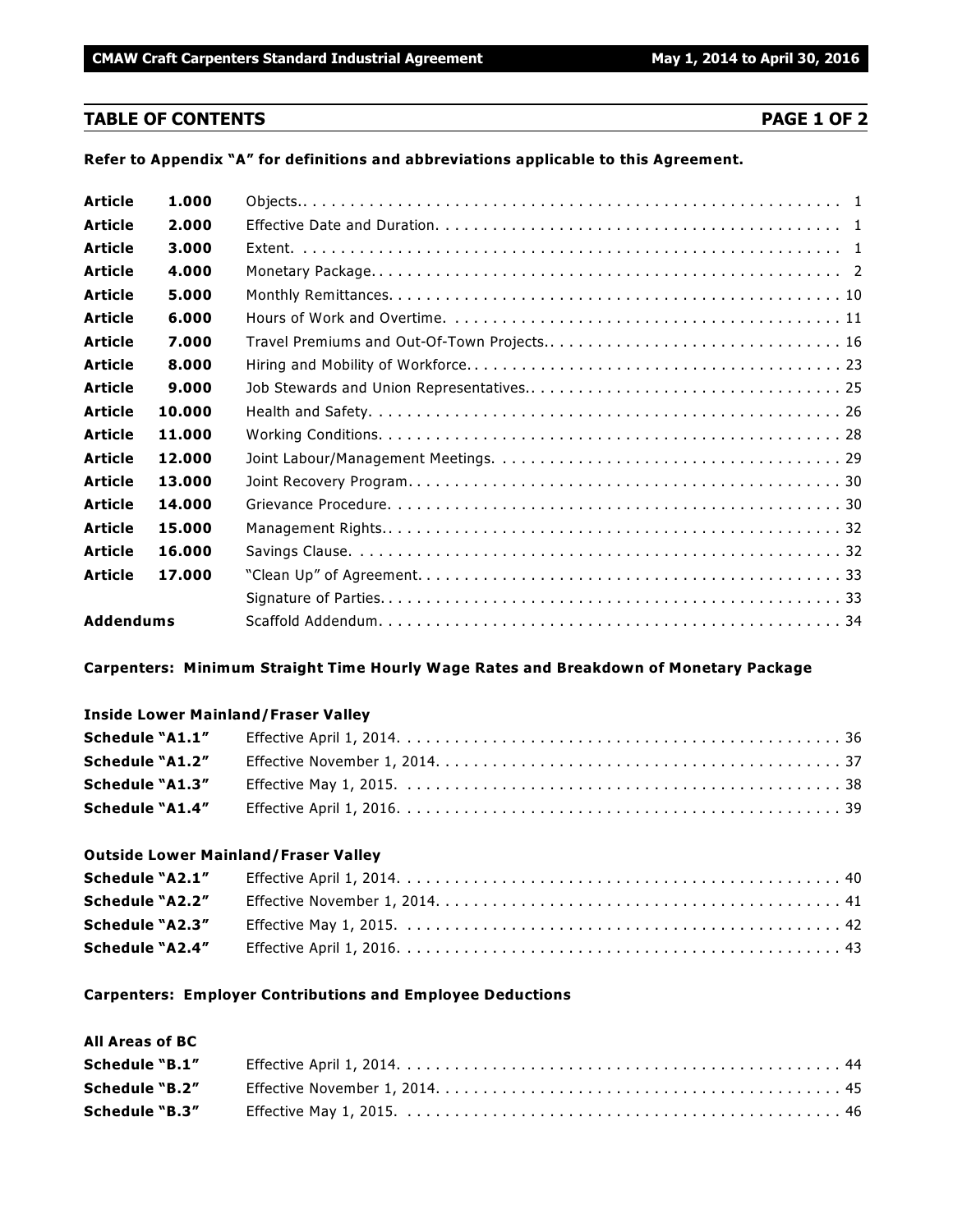**CMAW Craft Carpenters Standard Industrial Agreement May 1, 2014 to April 30, 2016** 

#### **TABLE OF CONTENTS PAGE 2 OF 2**

**Carpenters: Employer Contributions and Employee Deductions (continued)**

#### **Inside Lower Mainland/Fraser Valley**

| <b>Outside Lower Mainland/Fraser Valley</b> |  |
|---------------------------------------------|--|
|                                             |  |

#### **Outside Lower Mainland/Fraser Valley**

|--|--|--|

### **Scaffold Addendum: Minimum Straight Time Hourly Wage Rates and Breakdown of Monetary Package**

#### **Inside Lower Mainland/Fraser Valley**

| Schedule "C1.4" |  |
|-----------------|--|

#### **Outside Lower Mainland/Fraser Valley**

| Schedule "C2.1" |  |
|-----------------|--|
| Schedule "C2.2" |  |
| Schedule "C2.3" |  |
| Schedule "C2.4" |  |

#### **Scaffold Addendum: Employer Contributions and Employee Deductions**

#### **All Areas of BC**

| Schedule "D.1"        |                                                                                                                     |  |
|-----------------------|---------------------------------------------------------------------------------------------------------------------|--|
| Schedule "D.2"        |                                                                                                                     |  |
| <b>Schedule "D.3"</b> | Effective May 1, 2015. $\dots\dots\dots\dots\dots\dots\dots\dots\dots\dots\dots\dots\dots\dots\dots\dots\dots\dots$ |  |

#### **Inside Lower Mainland/Fraser Valley**

| Schedule "D.4.1" |  |
|------------------|--|
|                  |  |

#### **Outside Lower Mainland/Fraser Valley**

| Schedule "D.4.2" |                                                                          |
|------------------|--------------------------------------------------------------------------|
| Appendix "A"     |                                                                          |
| Appendix "B"     |                                                                          |
| Appendix "C"     |                                                                          |
| Appendix "D"     | Letter of Understanding Re: Implementation of Industrial Rate. 67        |
| Appendix "E"     | Letter of Understanding Re: Union Construction Industry Benefit Plan. 68 |
| Appendix "F"     |                                                                          |
| Appendix "G"     |                                                                          |
| Appendix "H"     |                                                                          |
|                  |                                                                          |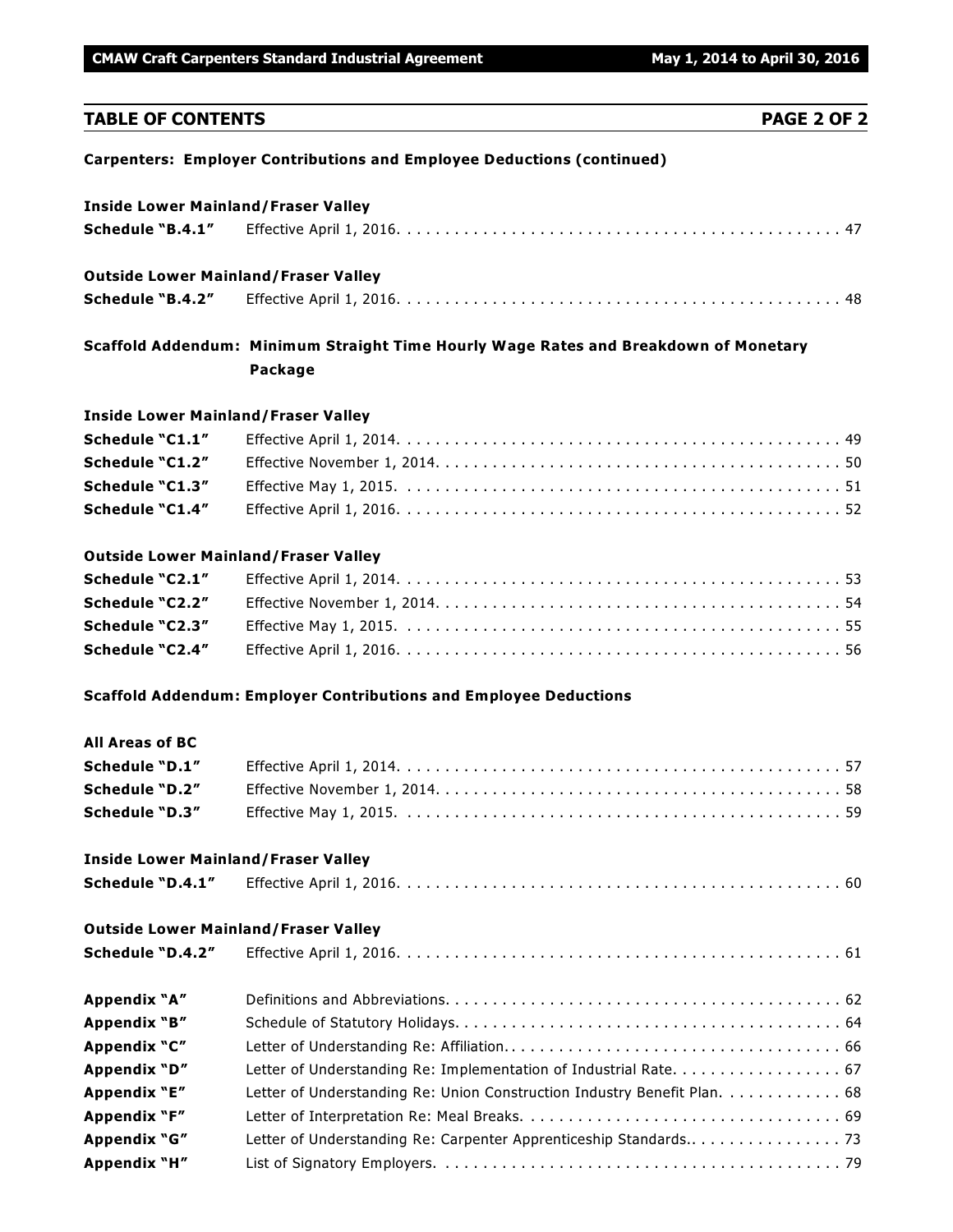#### **ARTICLE 1.000 - OBJECTS**

The objects of this Agreement are to: stabilize the construction industry, provide fair and reasonable working conditions and job security for employees in the industry, promote harmonious employment relationships between Employers and employees, provide mutually agreed methods of resolving disputes and grievances arising out of the terms and conditions of this Agreement, prevent strikes and lockouts, enable the skills of both Employers and employees to operate to the end that waste and avoidable and unnecessary expense and delays are prevented, and promote good public relations.

#### **ARTICLE 2.000 - EFFECTIVE DATE AND DURATION**

- **2.100** This Agreement shall be for the period from and including May 1, 2014, to and including April 30, 2016, and from year to year thereafter subject to the right of either party to this Agreement, within four (4) months immediately preceding the date of expiry of such Agreement, which is April 30, 2016, or immediately preceding the last day of April in any year thereafter, by written notice to require the other party to such Agreement to commence collective bargaining.
- **2.200** Should either party give written notice to the other party pursuant hereto, this Agreement shall thereafter continue in full force and effect until the Union shall give notice of strike, or the Employer shall give notice of a lockout, or the parties shall conclude a renewal or revision of this Agreement, or a new collective agreement.
- **2.300** The operation of Section 50 (2) and Section 50 (3) of the *Labour Relations Code* is hereby excluded.
- **2.400** A copy of this Agreement shall be filed with the LRB.

#### **ARTICLE 3.000 - EXTENT**

#### **3.100 Work Jurisdiction**

- **3.101 (a)** This Agreement shall govern only industrial work which is within the work jurisdiction of the carpenter and which is being performed by bargaining unit members who are employees of a signatory CLR member employer that performs industrial work. The work jurisdiction of the carpenter shall be as determined from time to time by the Umpire of the Jurisdictional Assignment Plan. Notwithstanding any/all contrary provisions of this Agreement, the parties agree that such work shall not include work which is the jurisdiction of the carpenter lather, floorlayer, millwright and/or piledriver.
	- **(b)** Notwithstanding any/all contrary provisions of this Agreement, unless otherwise mutually agreed by the parties, in writing, all work performed within the Lower Mainland/Fraser Valley shall be governed by the CMAW Craft Carpenters Standard Commercial/Institutional Agreement, other than work performed on an industrial project(s) where all employers that were legitimately competing for the available work are signatory with a BCBCBTU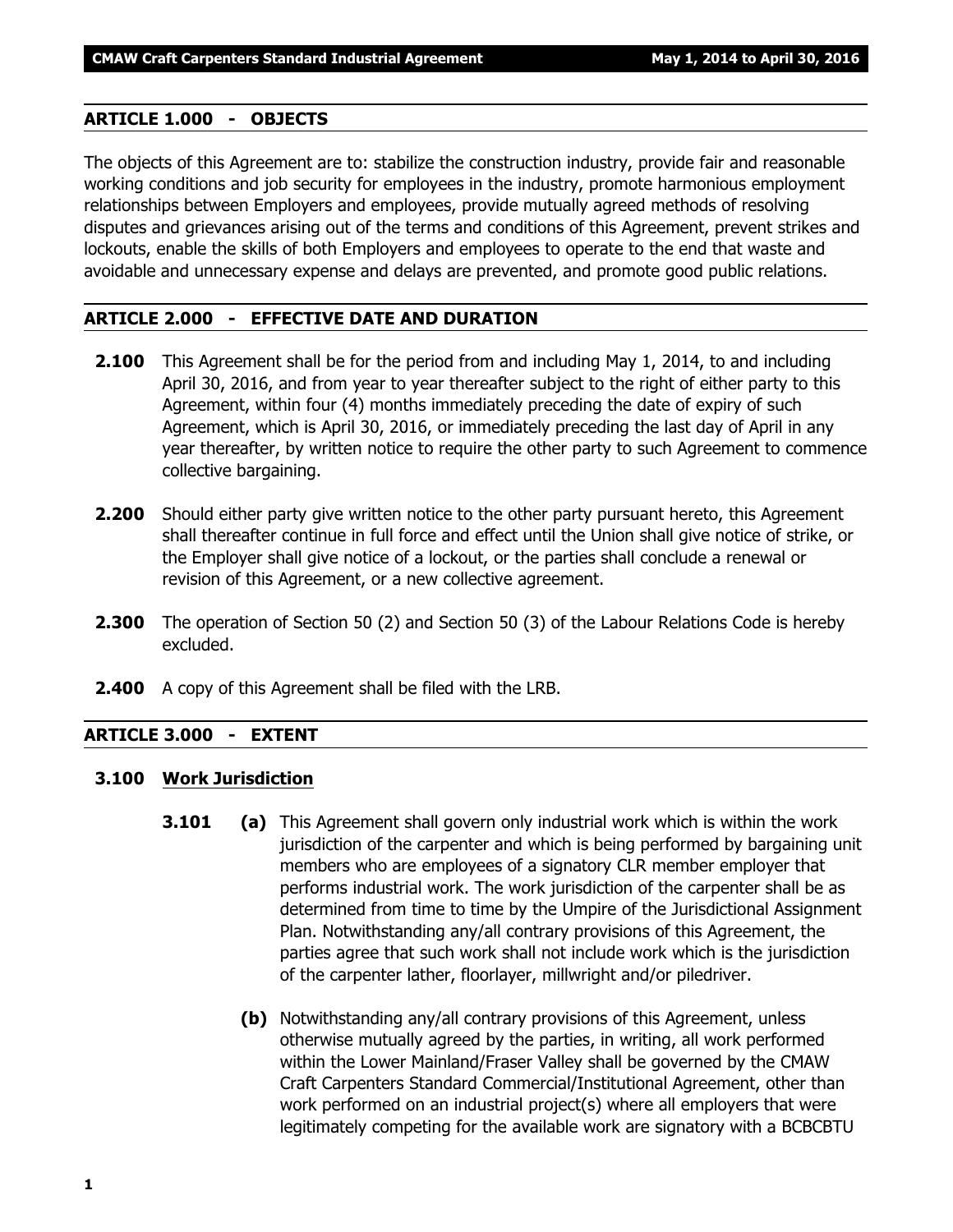affiliate union(s).

**3.102** All work performed which requires the tools, skills or ability of a tradesperson shall be performed by a member of the Union. Notwithstanding the foregoing, one (1) representative of an Employer who is not a member of the Union shall be allowed to work and/or provide direction on a project.

#### **3.200 Subcontracting**

The Employer signatory to this Agreement shall not subcontract any work which is otherwise governed by the terms of this Agreement except to an Employer who is signatory to either this Agreement or to another agreement with the Union.

#### **3.300 Union Security and Affiliation**

- **3.301** Subject to reasonable notice given to the Employer, it shall not be a violation of this Agreement for the Union to withdraw its members from a project(s) for:
	- **(a)** rendering assistance to labour organizations, and/or
	- **(b)** refusal on the part of Union members to handle any materials, equipment or product declared unfair by Building Trade Councils, or manufactured, assembled, or produced by an Employer whose employees are on strike against or are locked out by an Employer.
- **3.302** Refer also to Appendix "C" (Letter of Understanding Re: Affiliation).

#### **ARTICLE 4.000 - MONETARY PACKAGE**

#### **4.100 Monetary Package Increases**

The following monetary package increases shall apply to the April 1, 2014 Certified Journeyperson employee classification on all non enabled industrial projects tendered and/or underway as of April 30, 2015. All other employee classifications on such projects shall be recalculated accordingly. Such monetary package increases are inclusive of wages, annual vacation and statutory holiday pay, and Employer contributions.

| Total Increase $=$ \$ 3.00 per hour | May 1, 2015 $$1.50$ per hour        |
|-------------------------------------|-------------------------------------|
|                                     | April 1, 2016 $\;$ \$ 1.50 per hour |

#### **4.200 Allocation of Monetary Package**

- **4.201** No monies may be transferred from the wage package (inclusive of wages, vacation and statutory holiday pay) to Employer contributions (inclusive of the Union Benefit Plan, the Union Pension Plan, and all other Employer contributions) without the prior mutual agreement, in writing, of the parties.
- **4.202** Notwithstanding Article 4.201, neither party shall unreasonably withhold their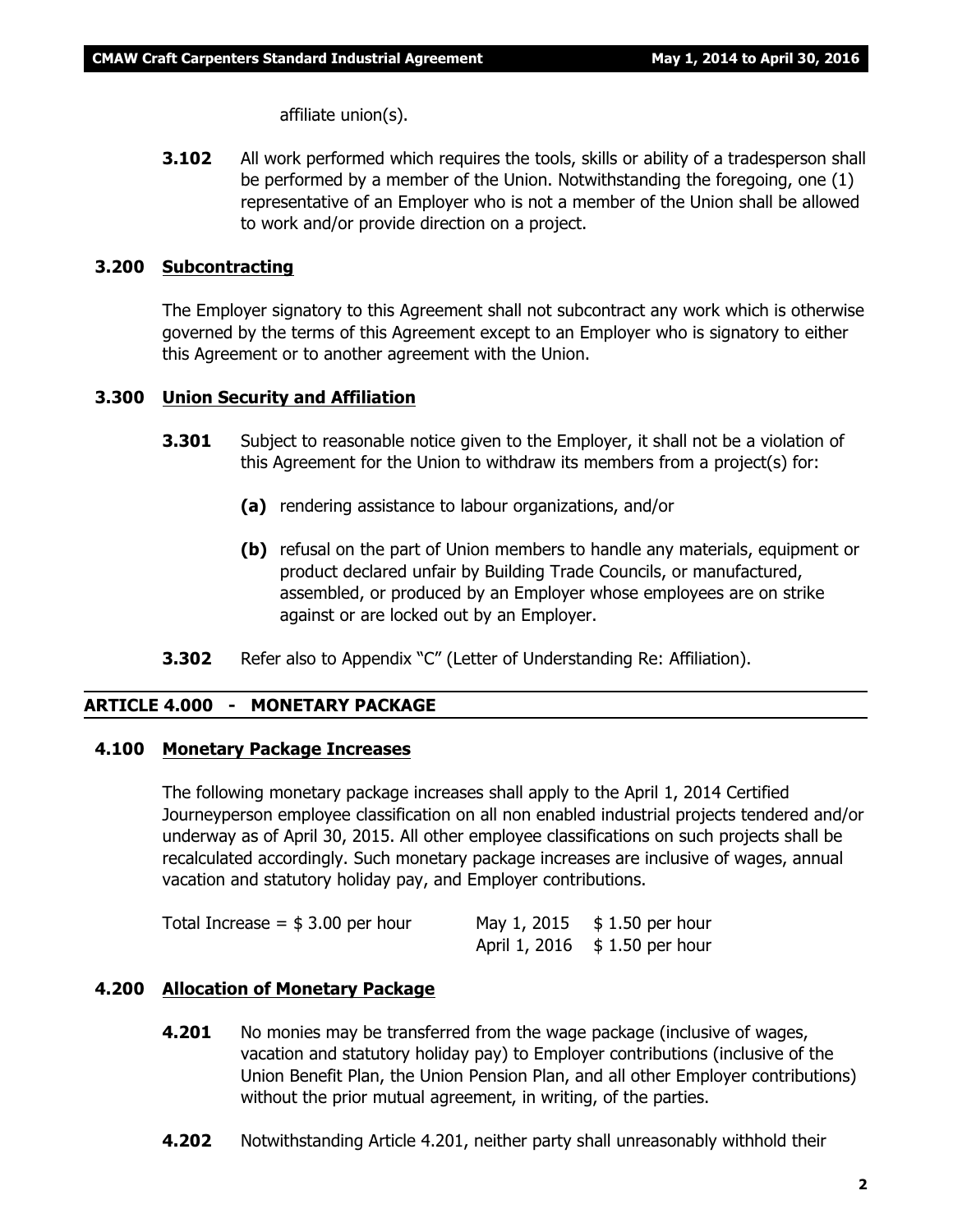mutual agreement with respect to determining the allocation of the monetary package increases provided for in Article 4.100 between the wage package and Employer contributions. In particular, the Union retains the right, at their sole discretion, to allocate sufficient additional monies to the Employer contribution to the Union Benefit Plan necessary to offset the inclusion of MSP premiums within the benefit plan coverage.

#### **4.300 Wages and Premiums**

#### **4.301 Minimum Straight Time Hourly Wage Rates**

The minimum straight time hourly wage rates as provided for within the attached Schedules shall apply to all work performed in accordance with this Agreement. Notwithstanding the foregoing, refer to Articles 4.302 through Article 4.307 for important clarifications and exceptions.

#### **4.302 Metro Travel Premiums**

Refer to Article 7.100 for Metro Travel premiums which apply on projects located within the Lower Mainland/Fraser Valley metropolitan area.

#### **4.303 Application of Industrial Rate**

Refer to Appendix "D" (Letter of Understanding Re: Implementation of Industrial Rate on Commercial/Institutional Projects).

#### **4.304 First Aid Attendant**

An employee who acts as a first aid attendant shall have their otherwise applicable straight time hourly wage rate increased by seventy-five cents (\$0.75) per hour earned.

#### **4.305 Swing Stage and Bosun Chair**

An employee who works on a swing stage and/or in a bosun chair shall have their otherwise applicable straight time hourly wage rate increased by fifty cents (\$0.50) per hour earned. Such increase shall be paid for actual hours worked each day, or four (4) hours, whichever is greater.

#### **4.306 Scaffold Erection/Dismantling**

An employee who erects or dismantles scaffold while working above the height seventy (70) feet as measured from the base plate shall have their otherwise applicable straight time hourly wage rate increased by fifty cents (\$0.50) per hour earned. Such increase shall be paid for actual hours worked each day, or four (4) hours, whichever is greater.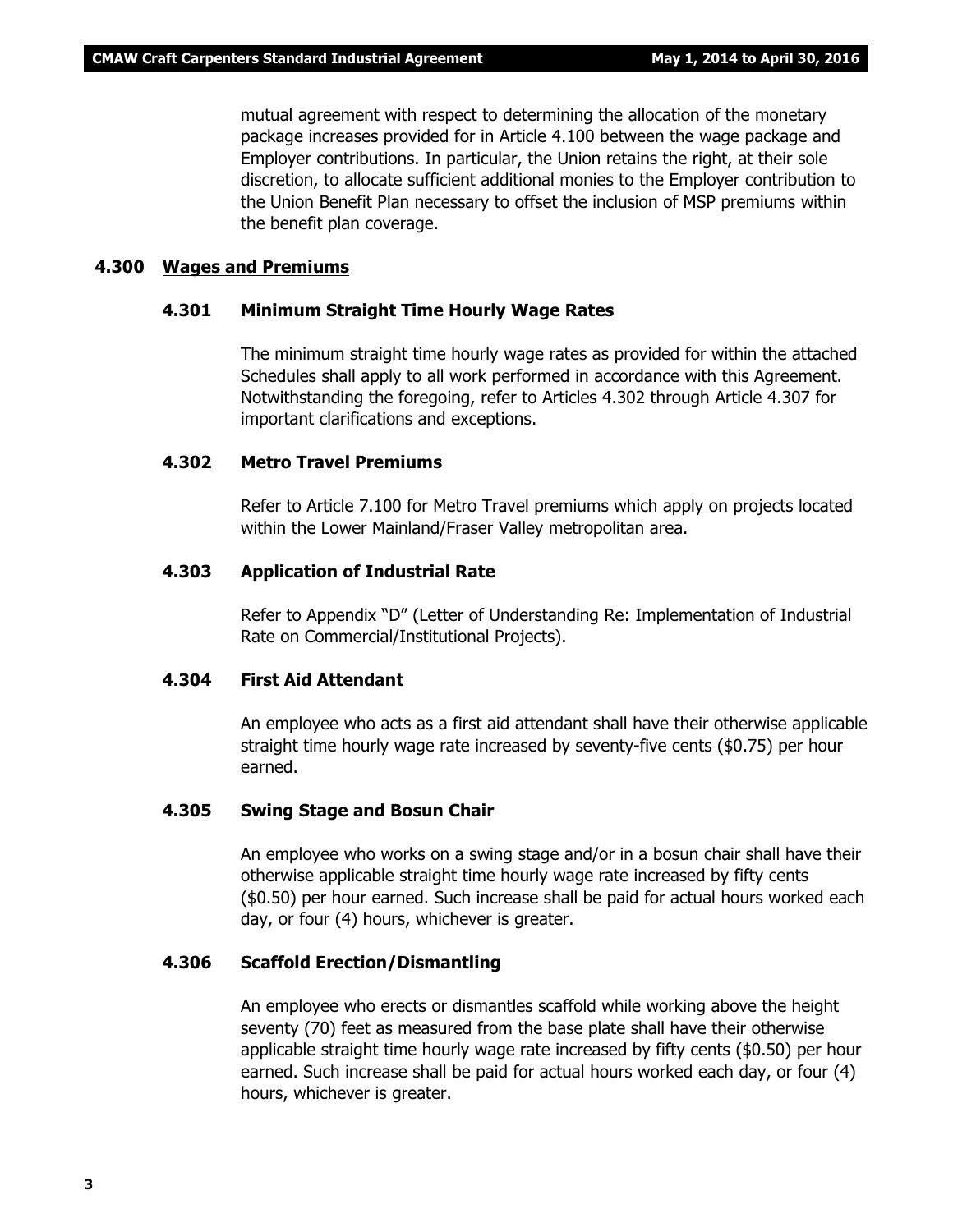#### **4.307 Helicopters**

- **(a)** An employee who, during the course of a shift, is required to work directly with a helicopter, shall have their otherwise applicable hourly wage rate increased by twenty-five percent (25%). Such increase shall be paid for all hours of work performed on such shift.
- **(b)** The words, "to work directly with a helicopter" contained in Article 4.307 (a) shall be deemed to apply only to an employee expressly and specifically directed to perform work simultaneously, and in conjunction with, the use of a helicopter at his station of work. Nothing in Article 4.307 (a) shall be construed or interpreted in such manner as will entitle an employee to claim helicopter premiums for any other work performed on materials subsequently carried by helicopter, or for work in advance of, or preparatory to, operations subsequently performed with the use of a helicopter.
- **(c)** Article 4.307 (a) shall not apply to an employee who, during the course of a day, is not required to work with a helicopter, but who is transported to the project by helicopter. Notwithstanding the foregoing, such an employee shall receive a premium of one (1) additional hour per shift at their otherwise applicable minimum straight time hourly wage rate.

#### **4.400 Employee Classifications**

Unless otherwise restricted elsewhere within this Agreement, all employee classifications shall be entitled to receive annual vacation pay, statutory holiday pay, overtime premiums, shift premiums, travel allowances and any/all other premiums and/or allowance provided pursuant to this Agreement.

#### **4.401 Foremen**

- **(a)** A Foreman shall be defined as an employee who issues orders or gives direction to other employees. All direction given to an employee(s) shall be provided by the Foreman to whom such employee(s) is regularly assigned. When more than six (6) employees are employed, a "non working" Foreman shall be employed. The Employer shall not divide employees into several crews for the purpose of not having to employ a "non working" Foreman.
- **(b)** The minimum straight time hourly wage rate for a Foreman shall be one hundred and fifteen percent (115%) of the applicable Certified Journeyperson minimum straight time hourly wage rate on the project.

#### **4.402 Certified Journeypersons**

A Certified Journeyperson shall be defined as an individual who:

**(a)** possesses a valid Carpenters TQ certificate or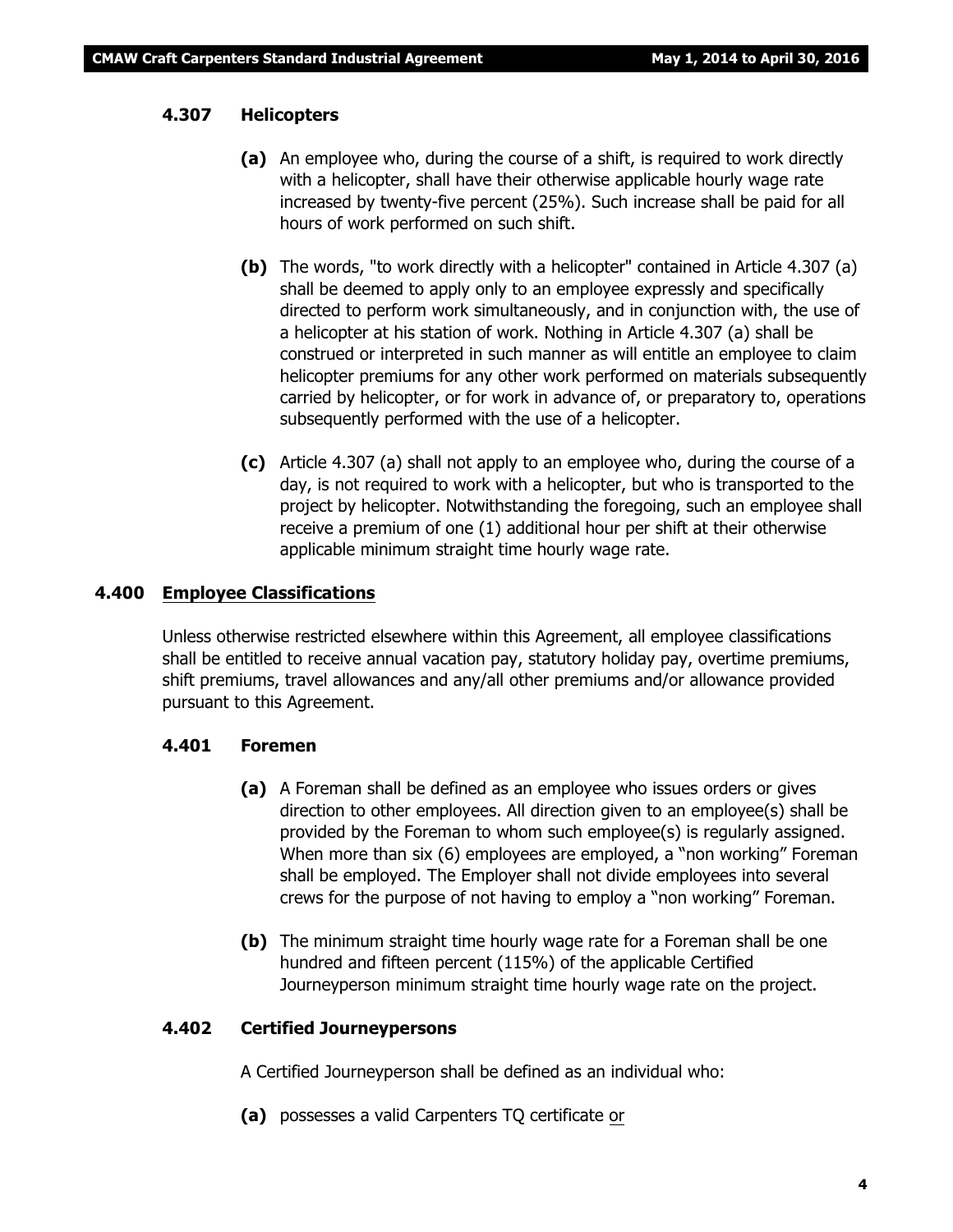**(b)** was employed as a Journeyperson by a his/her Employer prior to November 1, 2012.

#### **4.403 Apprentices**

- **(a)** Employers shall employ a minimum of one (1) Apprentice, and the maximum ratio shall be one (1) Apprentice for every one (1) Journeyperson. Such ratio shall apply on a company wide basis.
- **(b)** The minimum straight time hourly wage rate for an Apprentice shall be the applicable percentage of the applicable minimum straight time hourly wage rate for a Certified Journeyperson on the project.

 $1^{\text{st}}$  Term (55%)  $2^{\text{nd}}$  Term (65%)  $3^{\text{rd}}$  Term (80%)  $4^{\text{th}}$  Term (90%)

**(c)** The April 2007 arbitration award rendered by Mr. Michael Fleming and the Letter of Understanding Re: Carpenter Apprenticeship Standards, signed by the parties on April 13, 2007, which was provided for within such award, shall apply to the employment of Apprentices and the advancement of such Apprentices from one (1) Term to the next. In particular, the parties agree that such award shall be strictly adhered to by all Locals of the Union throughout the province and shall apply to all work governed by this Agreement, including but not limited to scaffolding work performed in accordance with the Scaffold Addendum. Refer to Appendix "G" (Letter of Understanding Re: Carpenter Apprenticeship Standards) for details.

#### **4.404 Semi Skilled Carpenters (SSC)**

A Semi Skilled Carpenter (SSC) shall be defined as an individual who does not possess a valid Carpenters TQ certificate and is not registered as a duly indentured Carpenter Apprentice within Canada.

- **(a)** There shall be four (4) SSC classifications. The Employer shall retain the sole discretion to determine the appropriate classification for each SSC after having judged such individual's competency, merit and ability.
- **(b)** The minimum straight time hourly wage rate for an SSC shall be the applicable percentage of the applicable Certified Journeyperson minimum straight time hourly wage rate on the project. Employer contributions shall be the same as those that apply for an equivalent level Apprentice.

| Level $1$ SSC = 55% | Level $3$ SSC = $80\%$ |
|---------------------|------------------------|
| Level 2 $SSC = 65%$ | Level 4 $SSC = 90\%$   |

#### **4.405 Material Handlers/Pre-Apprentices**

**(a)** The minimum straight time hourly wage rate for a Material Handler/Pre-Apprentice shall be forty-five percent (45%) of the applicable Certified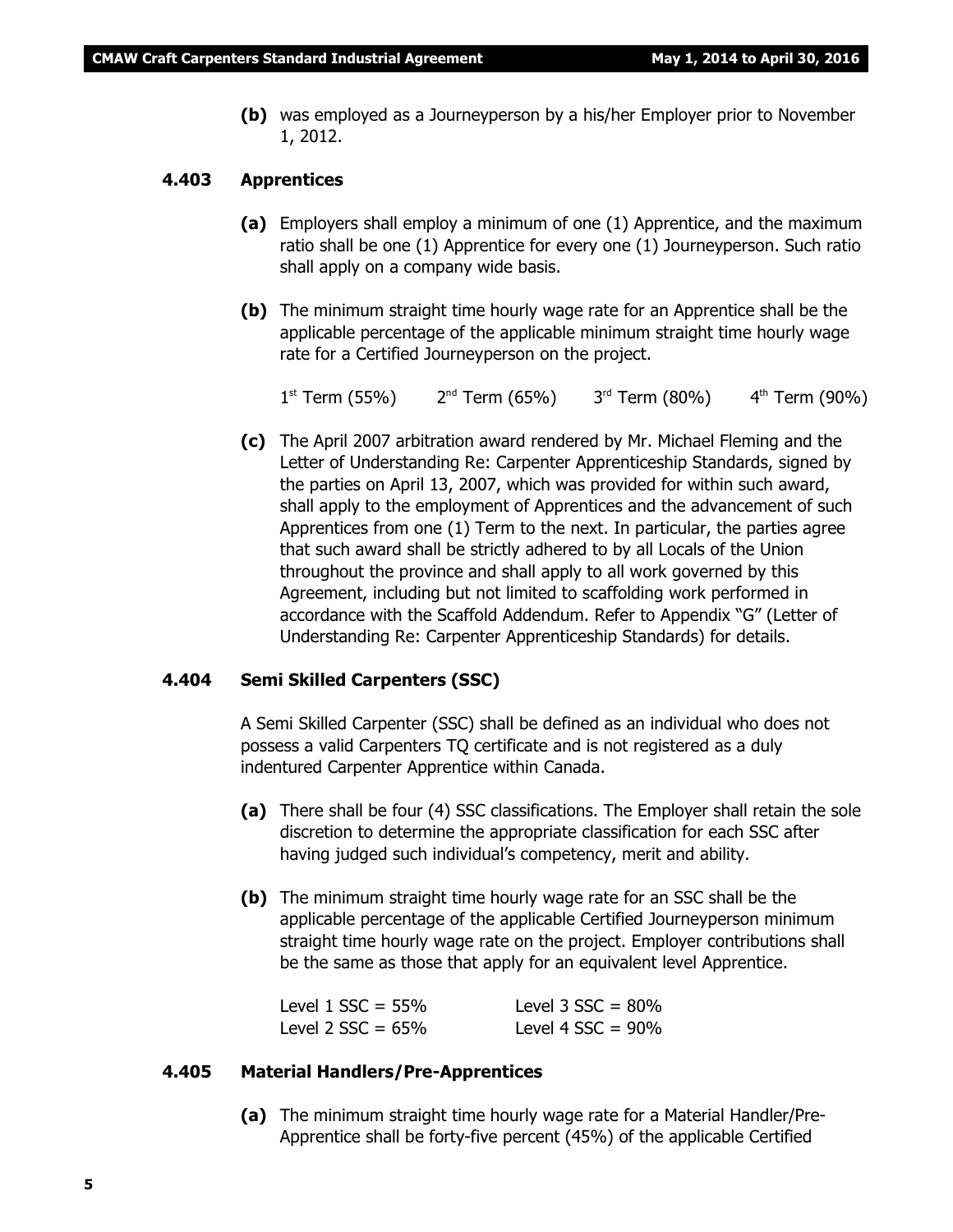Journeyperson minimum straight time hourly wage rate on the project. No Employer contribution to the Union Pension Plan shall be required on behalf of a Material Handler/Pre-Apprentice.

**(b)** The work of a Material Handler/Pre-Apprentice shall include the handling on the job site of all material or materials falling within the jurisdiction of the carpenter. A Material Handler/Pre-Apprentice shall in the case of competent workers be a possible source of future apprentices.

#### **4.500 Annual Vacation and Statutory Holidays**

#### **4.501 Vacation Pay and Statutory Holiday Pay**

Annual vacation pay shall be six percent (6%) of gross earnings and statutory holiday pay shall be six percent (6%) of gross earnings. Annual vacation pay and statutory holiday pay shall be combined at the rate of twelve percent (12%) of gross earnings, and shall be paid to each employee on each pay cheque and upon termination of employment.

#### **4.502 Annual Vacation**

An employee may take up to three (3) weeks annual vacation in any calendar year. The vacation period shall be arranged by mutual agreement between the employee and the Employer.

#### **4.503 Statutory Holidays**

**(a)** The following statutory holidays shall apply to all work governed by this Agreement. Refer also to Appendix "B".

New Year's Day, Family Day, Good Friday, Easter Monday, Victoria Day, Canada Day, the Friday preceding BC Day, BC Day, the Friday preceding Labour Day, Labour Day, Thanksgiving Day, Remembrance Day, Christmas Day, Boxing Day, and/or any other day so proclaimed by the federal and/or provincial government. When a statutory holiday falls on a Saturday or Sunday, the following working day(s) shall be observed.

**(b)** All work performed on statutory holidays, or days observed in place thereof, shall be paid for at two (2) times the otherwise applicable straight time hourly wage rate. No work shall be performed on Labour Day.

#### **4.600 Employer Contributions**

The Employer contributions as provided for within the attached Schedules shall apply to all work performed in accordance with this Agreement. All Employer contributions shall be calculated on the basis of "hours earned".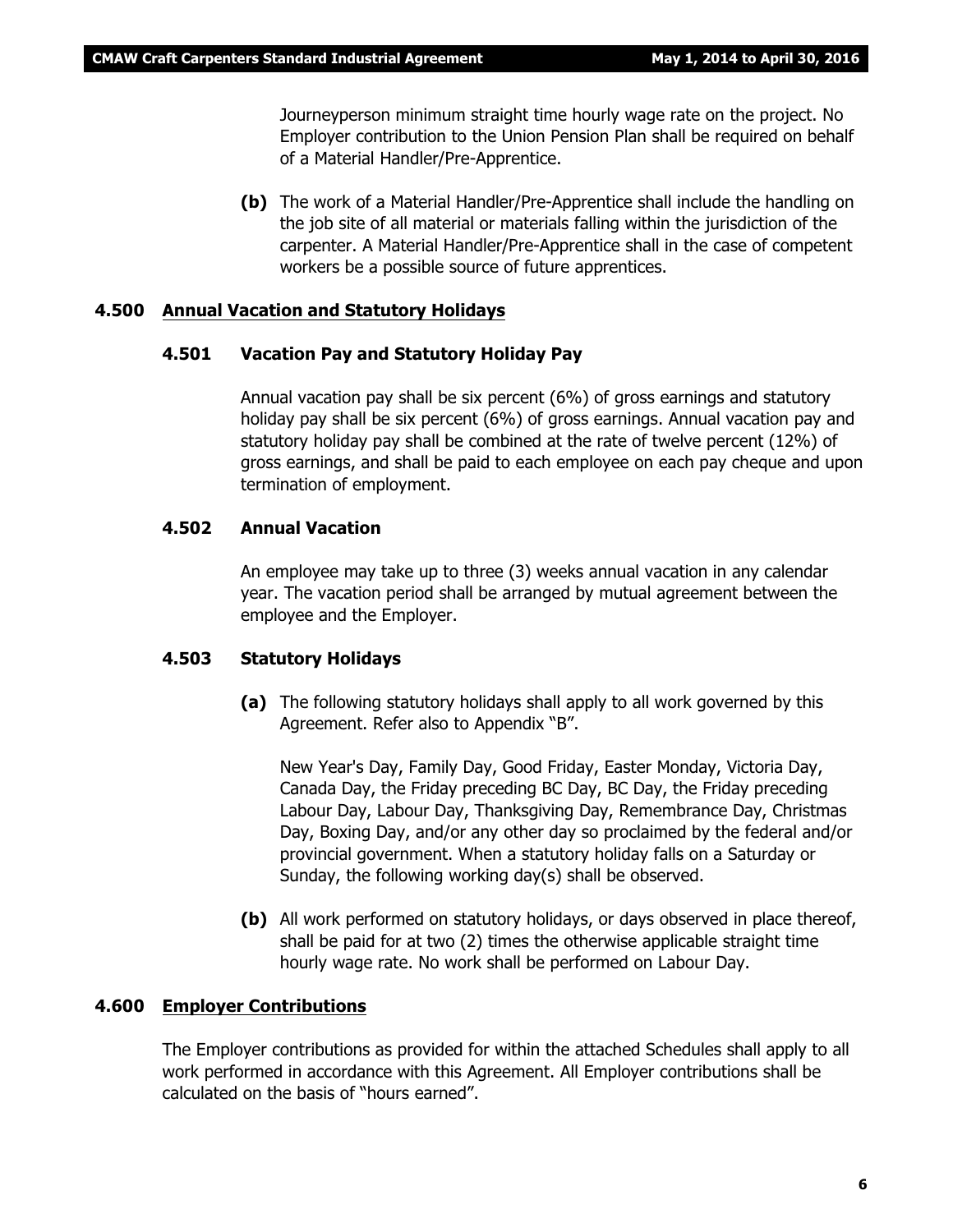#### **4.601 Union Benefit Plan**

- **(a)** The Employer shall contribute the required amount(s) to the Union Benefit Plan in the manner set forth in Article 5.000. Such amount(s), and the effective date(s) applicable thereto, shall be as stipulated within the attached Schedules. Refer also to Appendix "E" (Letter of Understanding Re: Union Construction Industry Benefit Plan).
- **(b)** The non-bargaining unit employees of the Employer are invited to participate in the Union Benefit Plan. Contact the Carpentry Workers' Benefit Plan office for details.

#### **4.602 Union Pension Plan**

- **(a)** The Employer shall contribute the required amount(s) to the Union Pension Plan in the manner set forth in Article 5.000. Such amount(s), and the effective date(s) applicable thereto, shall be as stipulated within the attached Schedules.
- **(b)** The required Employer contribution to the Union Pension Plan on behalf of Apprentices and Semi Skilled Carpenters shall be the applicable percentage of the required Employer contribution for Certified Journeypersons in accordance with the following schedule.

| Apprentices:             | $1st$ Term and $2nd$ Term<br>3rd Term and 4th Term | 55%<br>75% |
|--------------------------|----------------------------------------------------|------------|
| Semi Skilled Carpenters: | Level 1 and Level 2<br>Level 3 and Level 4         | 55%<br>75% |

**(c)** No Employer contribution to the Union Pension Plan shall be required on behalf of Material Handlers/Pre-Apprentices.

#### **4.603 CMAW Administration Fund**

The Employer shall process an employee deduction to the CMAW Administration Fund in the manner set forth in Article 5.000. The amount of such deduction shall be as stipulated within the attached Schedules.

#### **4.604 CMAW Training Fund**

The Employer shall process an employee deduction to the CMAW Training Fund in the manner set forth in Article 5.000. The amount of such deduction shall be as stipulated within the attached Schedules.

#### **4.605 CLR Contract Administration Fund (CAF)**

**(a)** Effective May 1, 2014, the Employer shall contribute twelve cents (\$0.12) per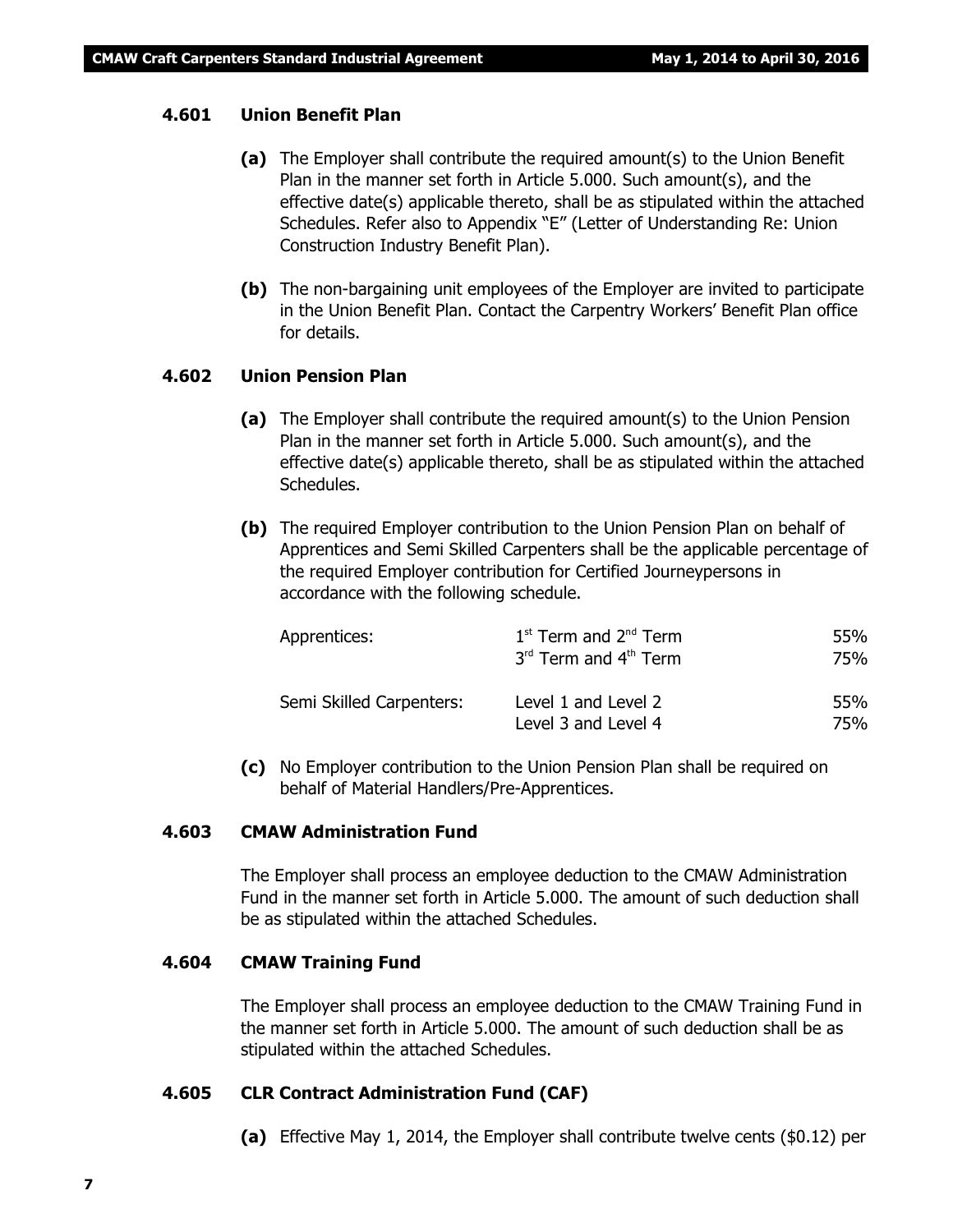hour earned, inclusive of GST, to the CAF in the manner set forth in Article 5.000. Effective November 1, 2014, such contribution amount shall be reduced to eleven cents (\$0.11) per hour earned, inclusive of GST. Thereafter, CLR may alter the amount by providing the Union with sixty (60) calendar days' written notice. CLR shall bear any/all costs which may be incurred as a result of having to change the Monthly Report to the Administrator because of a change in the Employer contribution to the CAF.

**(b)** The Union shall collect and forward to CLR, without exception, all monies designated for the CAF and received in accordance with the Monthly Report to the Administrator. Payment to CLR shall be made by the Union not later than the last day of the month in which such amount was received and shall be accompanied with a summary report that provides hours of work and fund remittances by each Employer working under this Agreement. A designated representative of CLR may inspect, upon appointment, the receipts and records of the Union related to the CAF.

#### **4.606 Carpentry Employers Association of BC (CEA)**

- **(a)** The Employer shall contribute fifteen cents (\$0.15) per hour earned to CEA in the manner set forth in Article 5.000. Such amount(s), and the effective date(s) applicable thereto, shall be as stipulated within the attached Schedules, however CEA may alter such amount(s) by providing the Union with sixty (60) calendar days' written notice.
- **(b)** The Union shall collect and forward to CEA, without exception, all monies designated for CEA and received in accordance with the Monthly Report to the Administrator. Payment to CEA shall be made by the Union not later than the last day of the month in which such amount was received and shall be accompanied with a summary report that provides hours of work and fund remittances by each Employer working under this Agreement.

#### **4.607 Rehabilitation Plan**

The Employer shall contribute two cents (\$0.02) per hour earned to the Rehabilitation Plan in the manner set forth in Article 5.000.

#### **4.608 Jurisdictional Assignment Plan (JAPlan)**

The Employer shall contribute one cent (\$0.01) per hour earned to the Jurisdictional Assignment Plan Fund in the manner set forth in Article 5.000. The JAPlan, as agreed to between the BCYT and CLR, shall be binding upon the parties. Notwithstanding the foregoing, where the Employer makes an assignment of work to another constituent union or local union of the BCBCBTU, which is challenged under the JAPlan, the Union shall not make any claim or bring any independent action for back pay or any other damages through the Umpire, arbitration, or the LRB, unless the Union has obtained a ruling from the Umpire in its favour, in which event the Union shall be entitled to claim damages through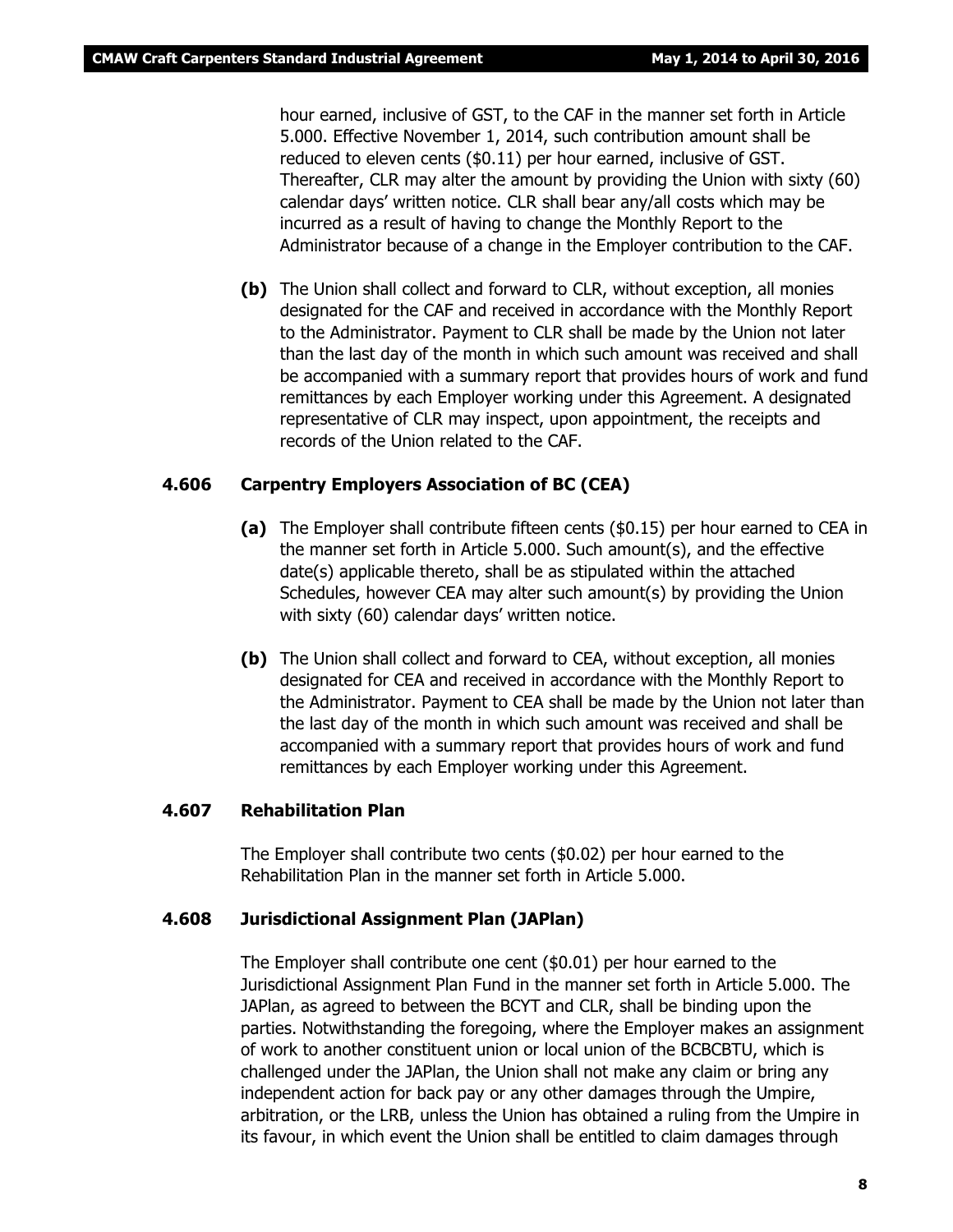collective agreement arbitration for non-compliance with the Umpire's ruling for the period subsequent to the ruling.

#### **4.609 BCBCBTU Fund**

The Employer shall contribute one cent (\$0.01) per hour earned to the BCBCBTU Fund in the manner set forth in Article 5.000. Notwithstanding the foregoing, such contribution shall continue only for as long as the Bargaining Council structure continues to exist pursuant to the *Labour Relations Code*.

#### **4.700 Employee Deductions**

#### **4.701 Field Dues**

The Employer shall deduct such hourly amount for Field Dues as directed by the Union, and shall forward such deductions to the Union in the manner set forth in Article 5.000. Field Dues shall be deducted from every employee who has authorized such deduction.

#### **4.702 Local Union Check-Off**

The Employer shall deduct such hourly amount for Local Union Check-Off as directed by a Local, and shall forward such deductions to the Local on a monthly basis. Local Union Check-Off shall be deducted from every employee working on a project located within the Local's geographical jurisdiction who has authorized such deduction. Notwithstanding the foregoing, a Local retains the right to not require the deduction of Local Union Check-Off.

#### **4.800 Payment of Wages**

- **4.801** The Employer shall, at least every second Friday, pay to each employee all wages, premiums, allowances and annual vacation pay and statutory holiday pay earned by the employee to a day not more than seven (7) calendar days prior to the date of payment. If a statutory holiday falls on the regular pay day, payment shall be made the preceding day. Payment shall be made during working hours and may be made by cheque or electronic deposit.
- **4.802** The Employer shall pay all monies (i.e. wages, annual vacation pay, statutory holiday pay, etc.) which are owing to an employee at the time of termination of employment. Alternatively, in the event the Employer is unable to pay all monies which are owing to an employee at the time of termination of employment, such monies shall be paid as quickly as reasonably possible thereafter but in no event later than seven (7) calendar days or in conjunction with the Employer's next regularly scheduled payroll, whichever comes first.
- **4.803** The Employer shall provide a separate or detachable itemized statement with each pay, clearly showing the: (i) employee's name, (ii) number of straight time hours worked and wage rate(s) paid for such hours, (iii) number of overtime hours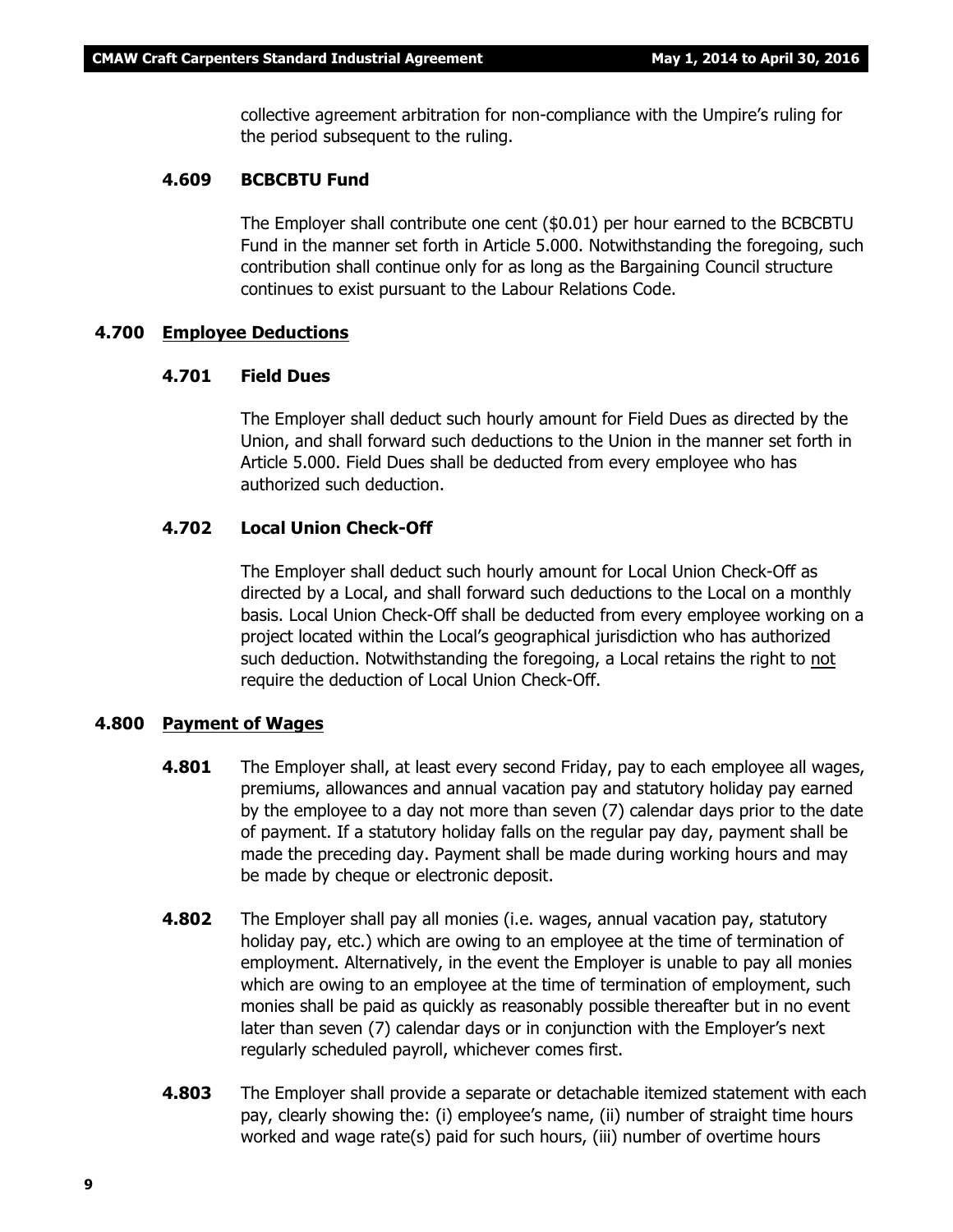worked and wage rate(s) paid for such hours, (iv) premiums, (v) allowances, (vi) annual vacation and statutory holiday pay, and (vii) total deductions from gross earnings. Notwithstanding the foregoing, cheque statements may be provided electronically via secure internet/email.

- **4.804** Where an employee is not paid in accordance with Articles 4.801 and 4.802, such employee shall be deemed to be still on the payroll of the Employer and shall receive his usual wages and conditions until there is compliance with the conditions.
- **4.805** Any Employer whose head office is located outside of BC shall establish a payroll office within Canada.

#### **4.900 Bonding and Payroll Failures**

- **4.901** Before Union members are dispatched to any Employer who has not been signatory with the Union for a minimum of two (2) years, such Employer may be required to deposit a bond suitable to the Union, up to fifteen thousand dollars (\$15,000.00) for use in default of payment of wages, annual vacation pay, statutory holiday pay, Employer contributions and/or employee deductions required in accordance with this Agreement. When no longer required such bond shall, by mutual consent of the Union and the Employer concerned, be terminated.
- **4.902** Where there have been instances of payroll failures by an Employer, or the principals or directors thereof, or payroll requirements have not been met, the Union shall have the right to inspect such Employer's payroll, and/or require the posting of a suitable bond, and/or require that payment of wages and other payroll requirements be made by cash or certified cheque.

#### **ARTICLE 5.000 - MONTHLY REMITTANCES**

The timely remittance of Employer contributions and employee deductions required in accordance with this Agreement is essential for the protection of the employees and other beneficiaries.

#### **5.100 General Provisions**

- **5.101** The Employer shall remit all Employer contributions and employee deductions required under the terms of this Agreement, on behalf of all employees working under the terms of this Agreement. Refer to the attached Schedules.
- **5.102** Such Employer remittance shall:
	- **(a)** be made by a single payment, payable to Carpenter Workers' Fund, inclusive of all obligations arising from hours up to the close of the Employer's payroll ending closest to the last day of the preceding calendar month, and
	- **(b)** be accompanied by a correctly completed Monthly Report to the Administrator, and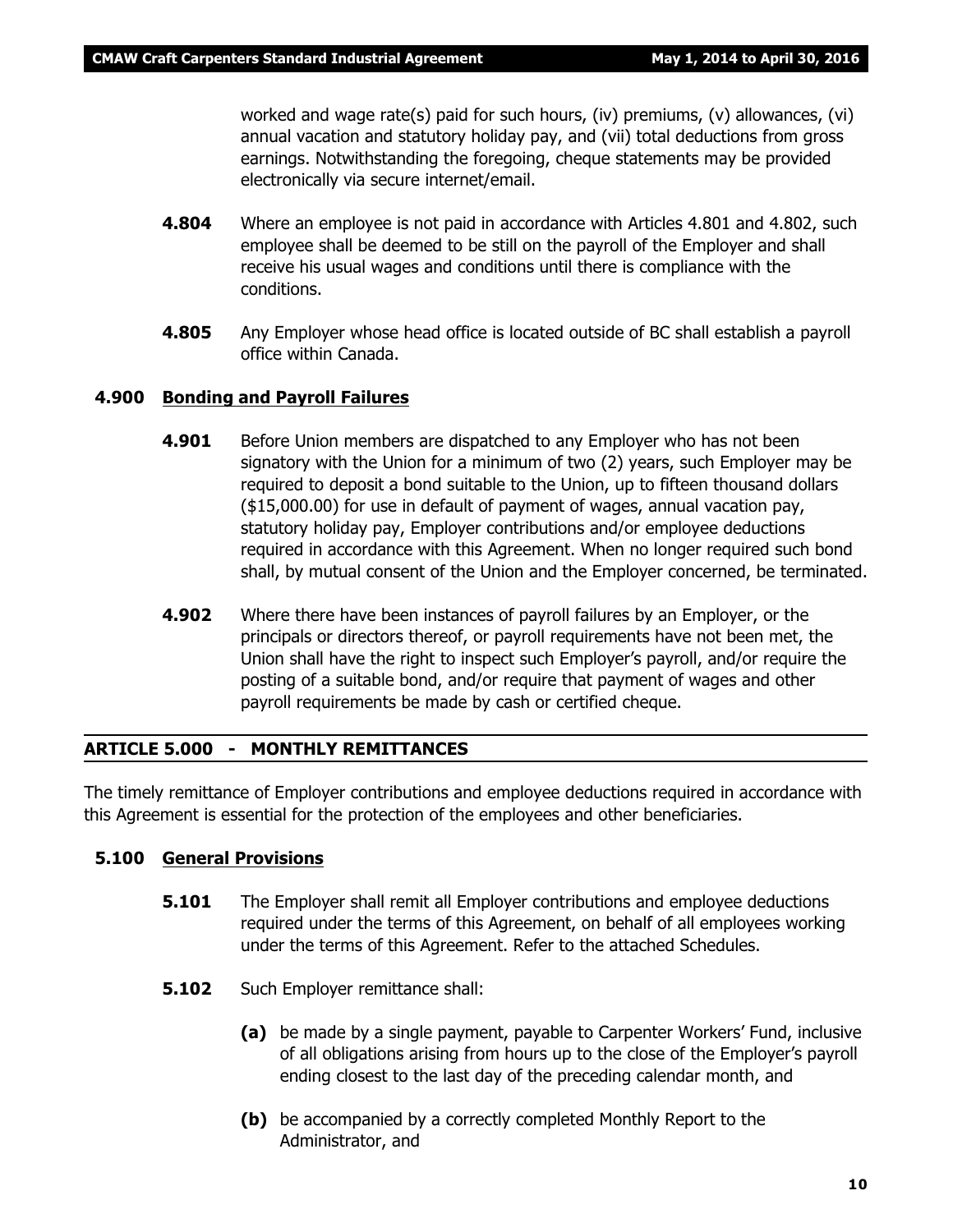- (c) be received by the Carpenter Workers' Fund not later than the fifteenth (15<sup>th</sup>) day of the month following that for which such payments are payable.
- **5.103 (a)** The Union designated Plan Administrator shall, once each month after receiving the combined monthly remittance from each Employer, allocate and/or distribute the monies of such combined remittance to the various Plans, Funds, Organizations, etc. in the appropriate manner. The Union acknowledges that such Plans, Funds, Organizations, etc. are entitled to receive such monies, and that such monies are, in fact, held in trust by the Union until properly allocated and/or distributed.
	- **(b)** Notwithstanding Article 5.103 (a), the Union may deduct a monthly administration handling fee from each amount to be allocated and/or distributed, providing such fee does not exceed one hundred dollars (\$100.00).

#### **5.200 "Nil" Reports**

The Employer shall submit a "Nil" report if such Employer had employed no employees during the period for which payments would otherwise have been payable. Notwithstanding the foregoing, the Employer shall not be required to submit a "Nil" report for a period in which no employees had been employed, if the Union has been notified, in writing, that such Employer is no longer in business.

#### **5.300 Delinquent Remittance**

- **5.301** In the event the Employer fails to remit Employer contributions and employee deductions in the manner set forth in Article 5.000, the Union may, at its sole discretion, take any economic action it deems necessary against such Employer, and such action shall not be considered a violation of this Agreement.
- **5.302** The Union shall advise the Employer within forty-eight (48) hours in writing of any delinquency. If the Employer fails to respond within forty-eight (48) hours of receipt of notification, exclusive of Saturday, Sunday and statutory holidays, the Union may, at its sole discretion, require a ten percent (10%) penalty of the amount of the late payment.

#### **5.400 Monthly Report to the Administrator**

The Union shall supply Employers with copies of the Monthly Report to the Administrator, and the Union shall bear the cost of producing such Reports except in accordance with Article 4.605 (a).

#### **ARTICLE 6.000 - HOURS OF WORK AND OVERTIME**

#### **6.100 Regular Hours**

**6.101** Eight (8) hours shall constitute the regular work day and five (5) days, forty (40)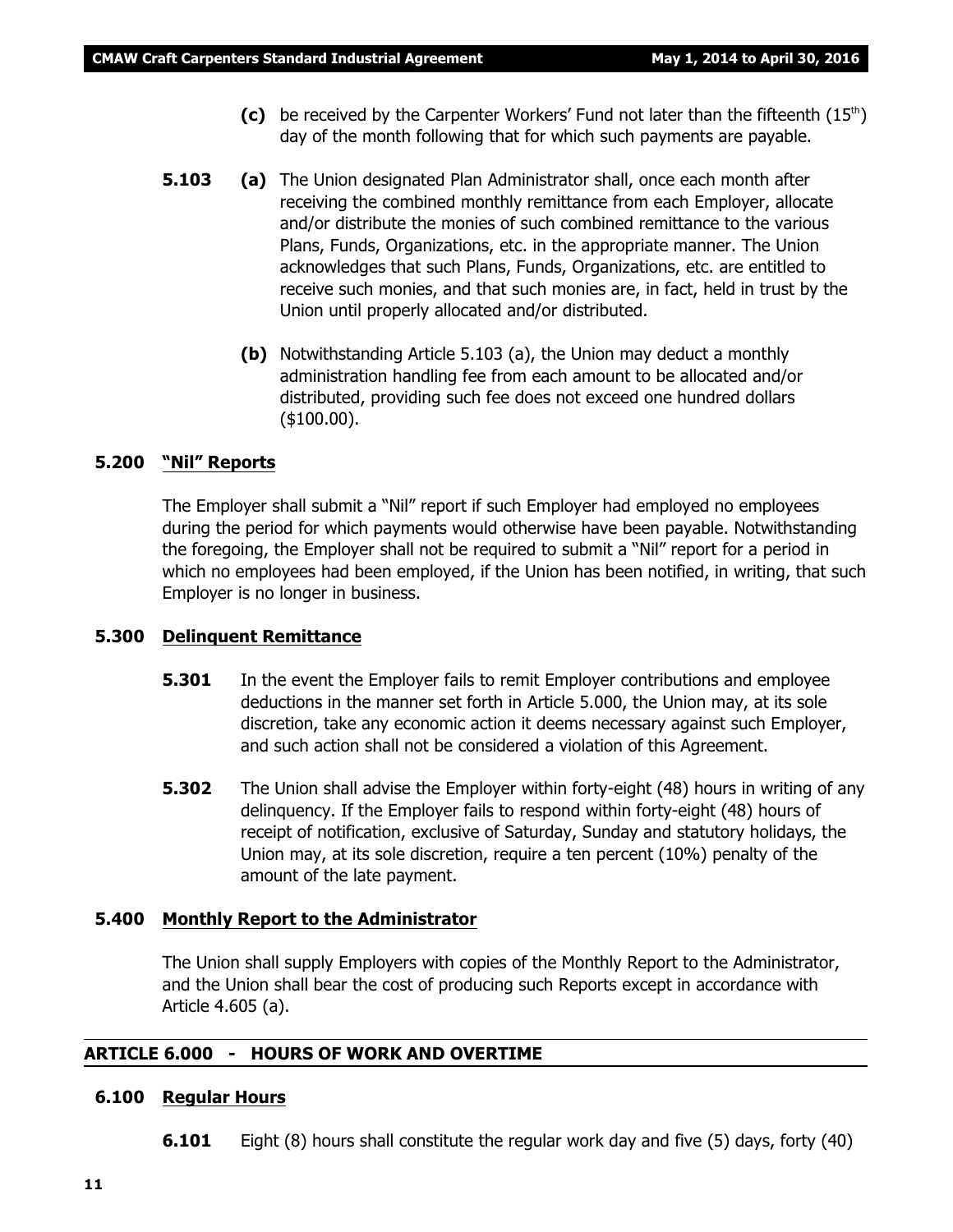hours shall constitute the regular work week.

**6.102** The regular work week shall be between 8:00 am Monday and 4:30 pm Friday, and the regular work day shall be as per the following schedule:

| Straight Time:                    | 8:00 am to 12:00 noon  | 4.0 hours |
|-----------------------------------|------------------------|-----------|
| Meal:                             | 12:00 noon to 12:30 pm | 0 hours   |
| Straight Time:                    | 12:30 pm to 4:30 pm    | 4.0 hours |
| <b>Total Straight Time Hours:</b> |                        | 8.0 hours |

#### **6.103 Starting and Stopping Times**

Notwithstanding any/all contrary provisions of this Agreement:

- **(a)** The starting and stopping time on a project may be varied by one (1) hour earlier or later than the normal 8:00 am start at the Employer's discretion. The Employer shall be responsible for a suitable signal for all starting and stopping times.
- **(b)** The starting time of the employees shall be from the designated lockup or tool room, and a five (5) minute "pick-up" period shall be provided prior to the stopping time.

#### **6.104 Notice of Termination**

The Employer shall provide an employee with one (1) hour's notice of termination, or one hour's pay in lieu thereof. The employee shall use such notice to gather their personal tools and prepare such tools for the next project.

#### **6.200 Overtime Hours**

Overtime work shall be voluntary and no employee shall be discriminated against for refusal to work overtime hours.

- **6.201** The first two (2) hours of overtime, Monday through Friday, shall be paid at one and one-half  $(1\frac{1}{2})$  times the otherwise applicable straight time hourly wage rate.
- **6.202** All other overtime hours, including all hours worked in excess of ten (10) hours per day, Monday through Friday, and all hours worked on Saturdays, Sundays and statutory holidays, shall be payable at two (2) times the otherwise applicable straight time hourly wage rate.
- **6.203** Notwithstanding any/all contrary provisions of this Agreement, a minimum break of eight (8) hours shall be provided to an employee between the end of one (1) working shift and the commencement of such employee's next working shift. Where a minimum break of eight (8) hours is not provided in accordance with the foregoing, all hours worked on such employee's next working shift shall be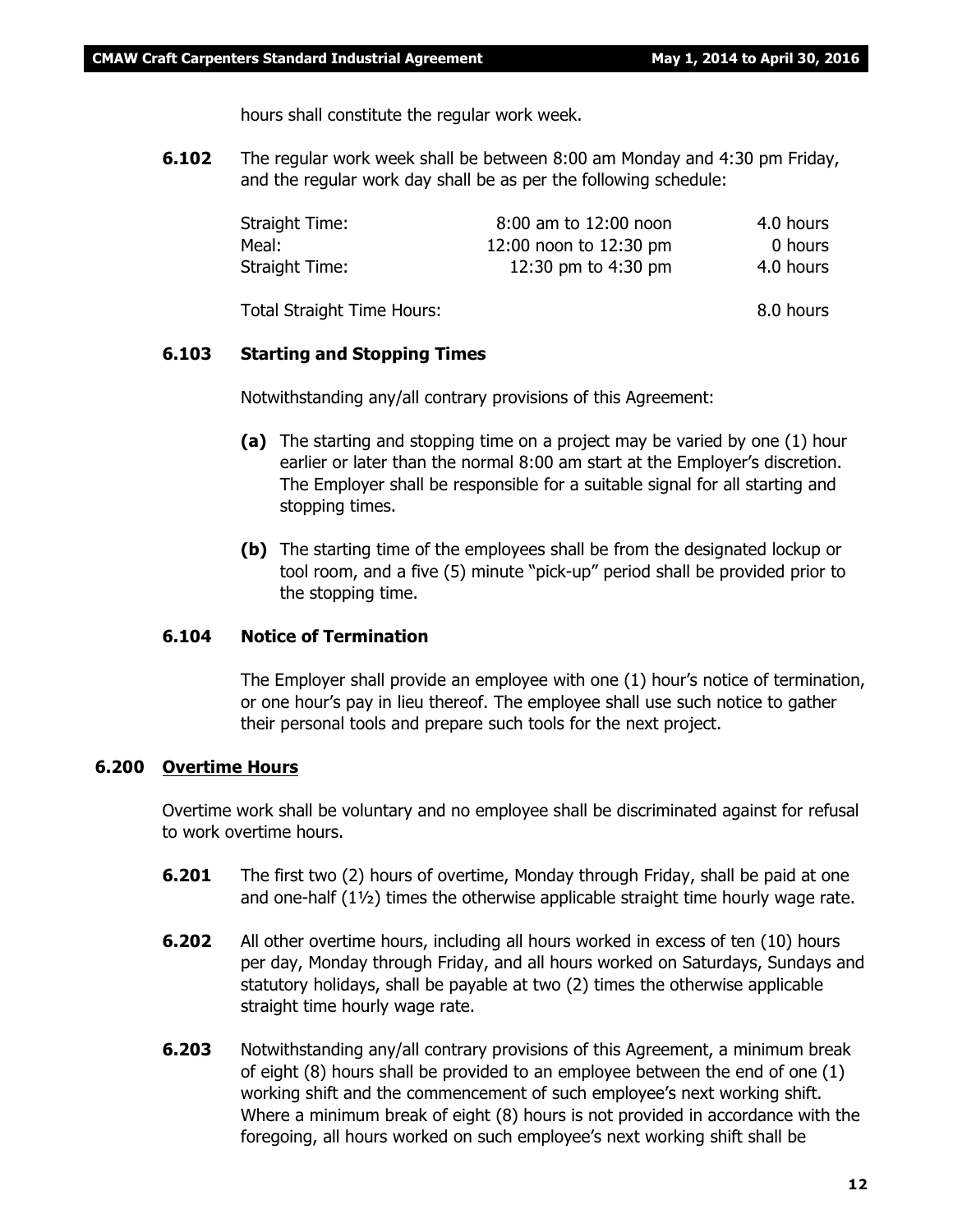deemed to be overtime hours and shall be paid accordingly.

#### **6.300 Compressed Work Week**

A compressed work week may be established by the Employer with the mutual agreement of the Union. Alternatively, the Employer may establish a compressed work week without the mutual agreement of the Union if requested to do so by the project client. The Employer shall notify the Union, in writing, upon receiving such a request. The terms and conditions of such compressed work week shall supercede any/all contrary provisions of this Agreement.

#### **6.301 Hours of Work**

- **(a)** Ten (10) straight time hours (8:00 am to 6:30 pm, inclusive of a meal break) shall constitute the compressed work week day shift. Forty (40) straight time hours, Monday through Thursday inclusive, or Tuesday through Friday inclusive, shall constitute the regular work week.
- **(b)** Ten (10) straight time hours (6:30 pm to 5:00 am, inclusive of a meal break) shall constitute the compressed work week afternoon shift. Forty (40) straight time hours, Monday through Thursday inclusive, or Tuesday through Friday inclusive, shall constitute the regular work week. The applicable shift premium shall apply.
- **(c)** Notwithstanding Articles 6.301 (a) and (b), the scheduled start time of the shift may be varied by up to one (1) hour earlier or later at the discretion of the Employer.

#### **6.302 Overtime**

Overtime work shall be voluntary and no employee shall be discriminated against for refusal to work overtime hours.

- **(a)** The first ten (10) hours of overtime worked on the Friday of a Monday through Thursday compressed work week, or on the Monday of a Tuesday through Friday compressed work week, shall be payable at one and one-half (1½) times the otherwise applicable straight time hourly wage rate.
- **(b)** All other overtime hours, including all hours worked in excess of ten (10) hours per day during the regular work week, and all hours worked on Saturdays, Sundays and statutory holidays, shall be payable at two (2) times the otherwise applicable straight time hourly wage rate.

#### **6.303 Statutory Holidays**

All statutory holidays which occur during a compressed (or alternate) work week shall be observed on the actual day of the statutory holiday, even if such day would otherwise have been a regularly scheduled day off (e.g. the Friday of a Monday to Thursday compressed work week, or a Saturday, or Sunday, etc.).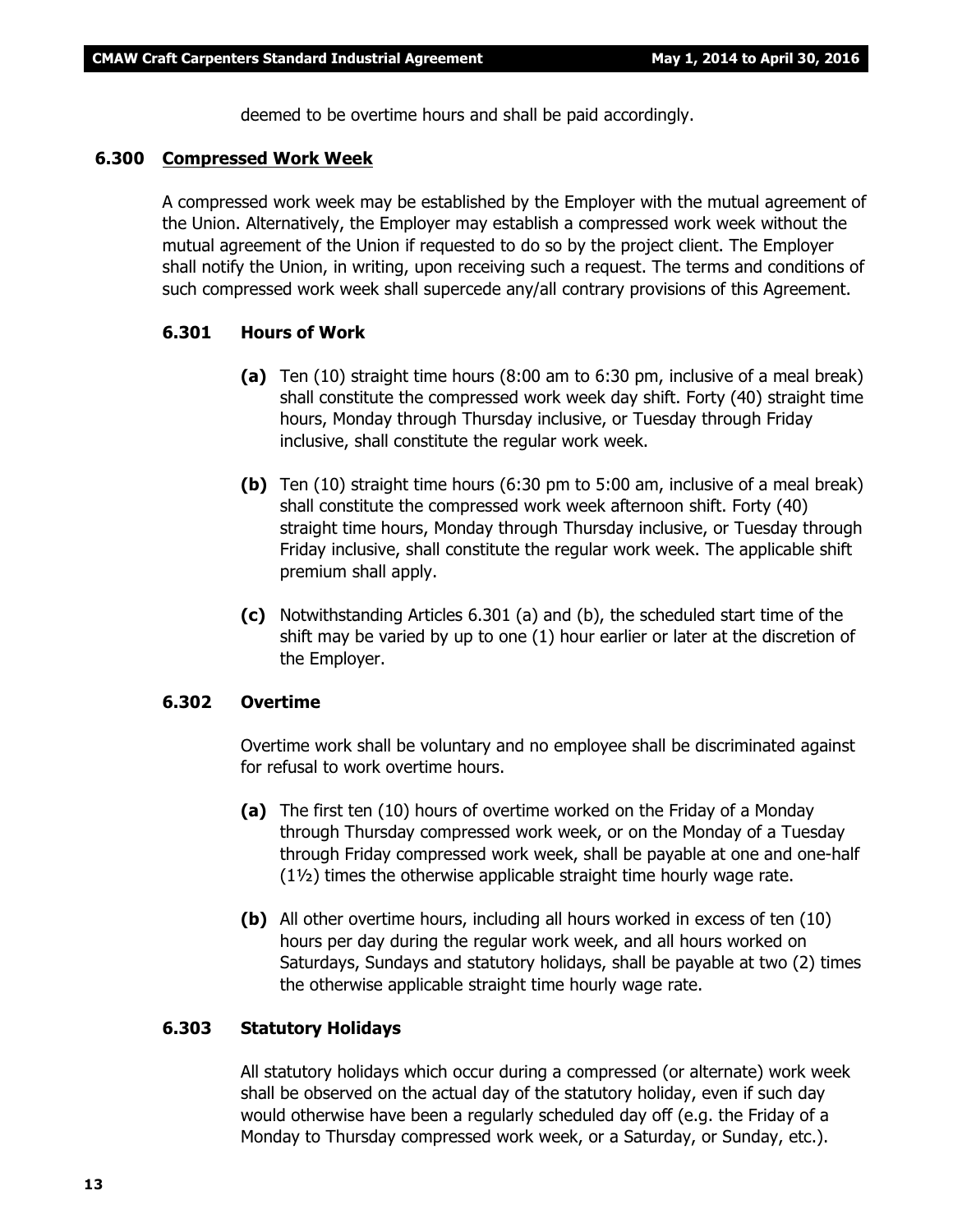When a statutory holiday is observed in accordance with the foregoing, overtime rates shall not apply on a regular work day in lieu of the statutory holiday. All statutory holidays which occur on the second or third day of a compressed work week schedule may be rescheduled by prior mutual agreement of the Employer and the Union.

#### **6.400 Shifts**

#### **6.401 Scheduling of Shifts**

- **(a)** The Employer may schedule an afternoon and/or night shift if/as required. It shall not be necessary for there to be a day shift in order for there to be an afternoon shift and/or a night shift.
- **(b)** Two (2) consecutive days shall be necessary to constitute an afternoon shift and three (3) consecutive days shall be necessary to constitute a night shift. Where these shifts are not maintained for these consecutive working days, all time will be paid at overtime rates.

#### **6.402 Shift Premiums**

The Employer shall pay a shift premium over and above the otherwise applicable minimum straight time hourly wage rate to any Certified Journeyperson who is employed on an afternoon or night shift. The minimum straight time hourly wage rate applicable for all other employee classifications shall be recalculated accordingly. Such shift premium shall be paid in accordance with the following schedule.

- Day Shift: No shift premium.
- Afternoon Shift: Six dollars (\$6.00) per hour worked (i.e. the premium is the same regardless of whether it is a straight time hour or an overtime hour) on any shift which commences between 3:30 pm and 8:30 pm. Second and subsequent meal breaks are not considered to be hours worked. Holiday pay is not payable on this premium. Notwithstanding the foregoing, no shift premium shall be payable on hours worked on Saturdays, Sundays and statutory holidays.
- Night Shift: Six dollars (\$6.00) per hour worked (i.e. the premium is the same regardless of whether it is a straight time hour or an overtime hour) on any shift which commences between 8:30 pm and before 1:01 am. Second and subsequent meal breaks are not considered to be hours worked. Holiday pay is not payable on this premium. Notwithstanding the foregoing, no shift premium shall be payable on hours worked on Saturdays, Sundays and statutory holidays.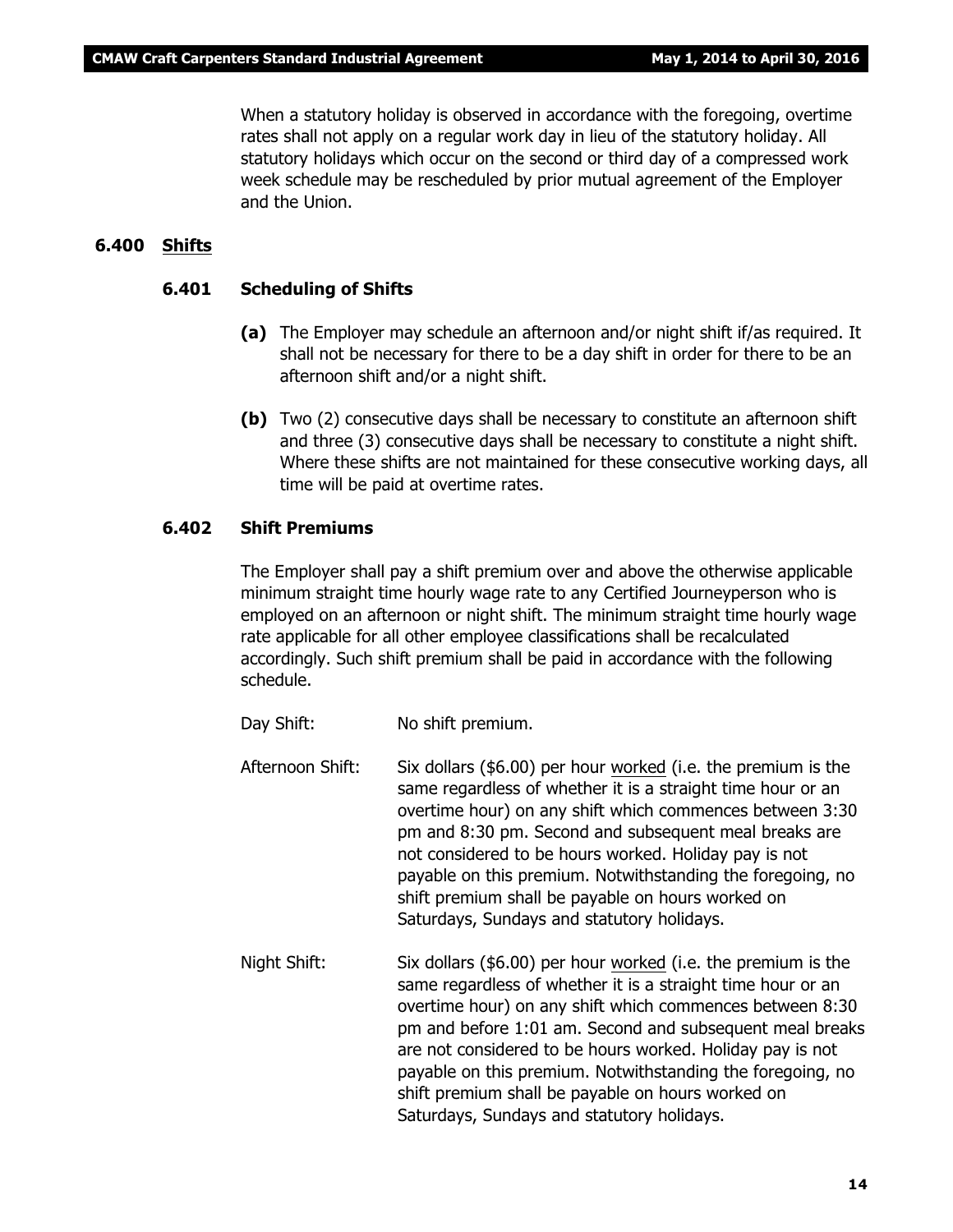Notwithstanding any contrary interpretation of the foregoing schedule, a shift commencing at 3:30 pm shall be deemed to be an afternoon shift and a shift commencing at 8:30 pm shall be deemed to be a night shift. Overtime on afternoon and night shifts shall be payable for all hours of work performed in excess of eight (8) hours per shift.

#### **6.500 Call-Out Time**

- **6.501** When an employee is called out for work, the Employer shall pay such employee for a minimum of one-half (½) of the scheduled shift hours at the otherwise applicable straight time or overtime hourly rate, regardless of whether or not the employee actually commenced work. Notwithstanding the foregoing, when an employee works more than one-half (½) of the scheduled shift hours, the Employer shall pay such employee for the full shift.
- **6.502** Notwithstanding Article 6.501, when work cannot commence or continue due to inclement weather or for reasons of safety, the Employer shall decide which employees shall be required to work inside and the Job Steward shall discuss with the remainder of the crew whether they wish to continue to work or not. In the event a majority agree that work cannot proceed, then only time actually worked shall be paid.

#### **6.600 Rest Breaks**

- **6.601** Two (2) rest breaks of ten (10) minutes duration each shall be provided during a scheduled eight (8) hour or nine (9) hour shift. Notwithstanding the foregoing, a third rest break of ten (10) minutes duration shall be provided after eight (8) hours if the shift is subsequently extended beyond eight (8) hours or nine (9) hours up to a maximum of ten (10) hours. Refer also to Article 6.702.
- **6.602** Notwithstanding Article 6.601, only two (2) rest breaks shall be provided on a scheduled shift of ten (10) hours, however each such rest break shall be of fifteen (15) minutes duration. The parties agree that a shift of ten (10) hours shall not be deemed to be a scheduled shift of ten (10) hours unless the employees have been so advised prior to the completion of the previous days' shift.
- **6.603** Rest breaks shall be taken at a location determined by mutual agreement between the Employer and the Union.

#### **6.700 Meal Breaks**

#### **6.701 Regularly Scheduled Shifts of Ten (10) Hours or Less**

One  $(1)$  meal break of one-half  $(1/2)$  hour shall be provided on all regularly scheduled shifts of ten (10) hours or less. Such meal break shall be scheduled as near as is practical to the mid-point of the shift and shall not be considered as time worked.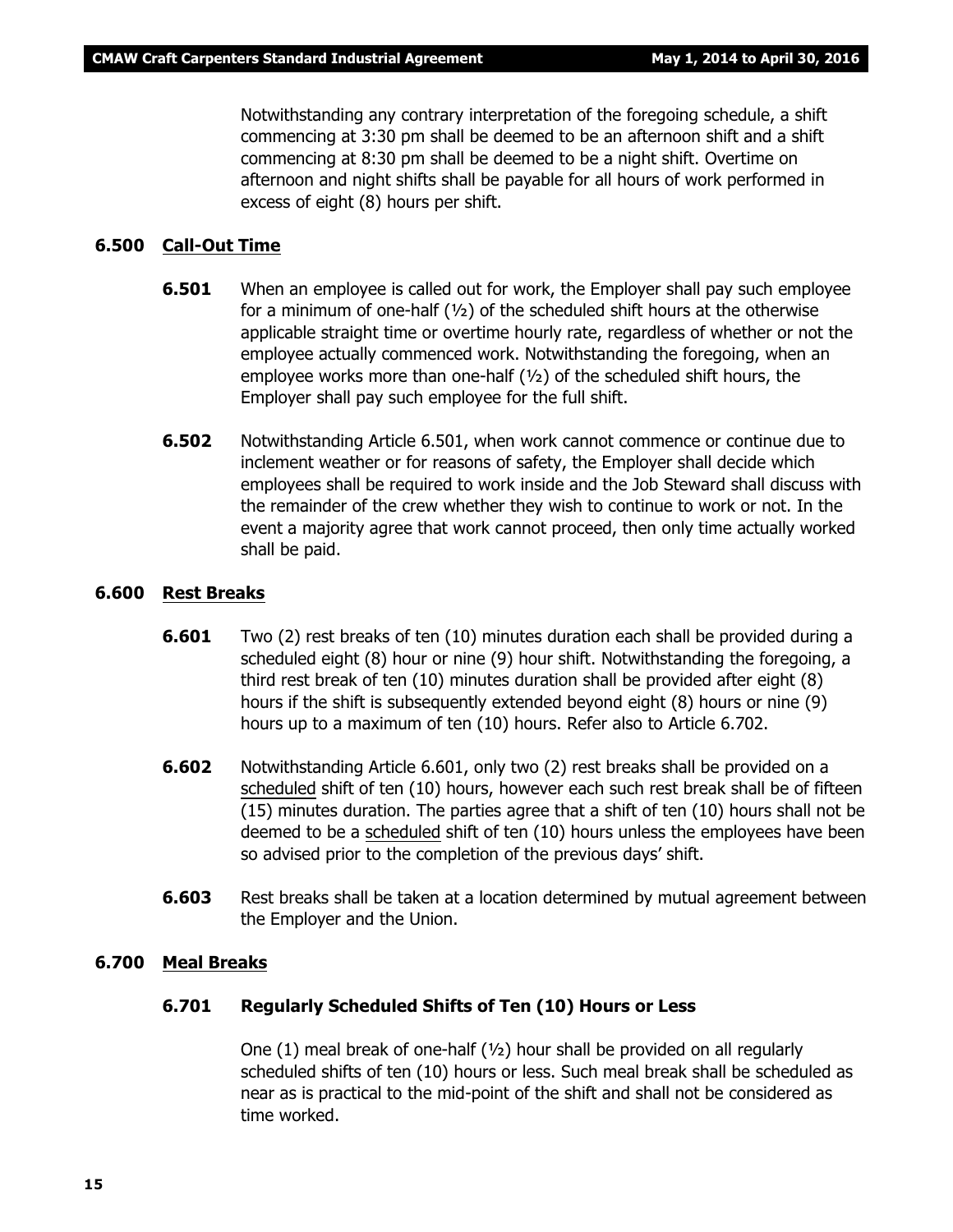#### **6.702 Shifts in Excess of Ten (10) Hours**

Additional meal breaks are required on all shifts in excess of ten (10) hours. The foregoing applies regardless of whether such shifts are scheduled shifts or the result of unscheduled overtime. Refer to Appendix "F" (Letter of Interpretation Re: Meal Breaks) for details.

#### **ARTICLE 7.000 - TRAVEL PREMIUMS AND OUT-OF-TOWN PROJECTS**

#### **7.100 Metro Travel Premium**

On projects located within the Lower Mainland/Fraser Valley metropolitan area, the Employer shall pay a metro travel premium of ninety cents (\$0.90) per hour worked to all employees. Such premium shall be added to the employee's otherwise applicable hourly wage rate. The Lower Mainland/Fraser Valley shall be inclusive of West Vancouver to the west, Chilliwack to the east, and all cities, towns, municipalities, villages, communities, etc. in between.

#### **7.200 Daily Travel Allowance**

Effective November 1, 2012, all metro zones on Vancouver Island have been eliminated. As a result, from this date onward, a daily travel allowance may be applicable on Vancouver Island projects in accordance with Article 7.200.

#### **7.201 Metropolitan Areas**

No daily travel allowance shall be payable on any project located within the Lower Mainland/Fraser Valley metropolitan area. Only the applicable metro travel premium shall apply on such projects.

#### **7.202 Local Resident Employees**

Refer to Appendix "A" for definition of Local Resident Employee.

**(a)** No daily travel allowance shall be payable to any local resident employee on any project located inside the Lower Mainland/Fraser Valley. A daily travel allowance, pursuant to the following schedule, shall be paid to any local resident employee who uses his/her own vehicle to travel daily from his/her residence to a project located outside of the Lower Mainland/Fraser Valley.

| First forty (40) road kilometres, each way, each day | not applicable |
|------------------------------------------------------|----------------|
| Effective January 1, 2013:                           |                |
| All additional road kilometres, each way, each day   | \$0.54 per km  |
| Effective January 1, 2015:                           |                |
| All additional road kilometres, each way, each day   | \$0.55 per km  |
| Effective January 1, 2016:                           |                |
| All additional road kilometres, each way, each day   | \$0.54 per km  |
|                                                      |                |

**(b)** The daily travel allowance shall be non-taxable to the extent allowed by the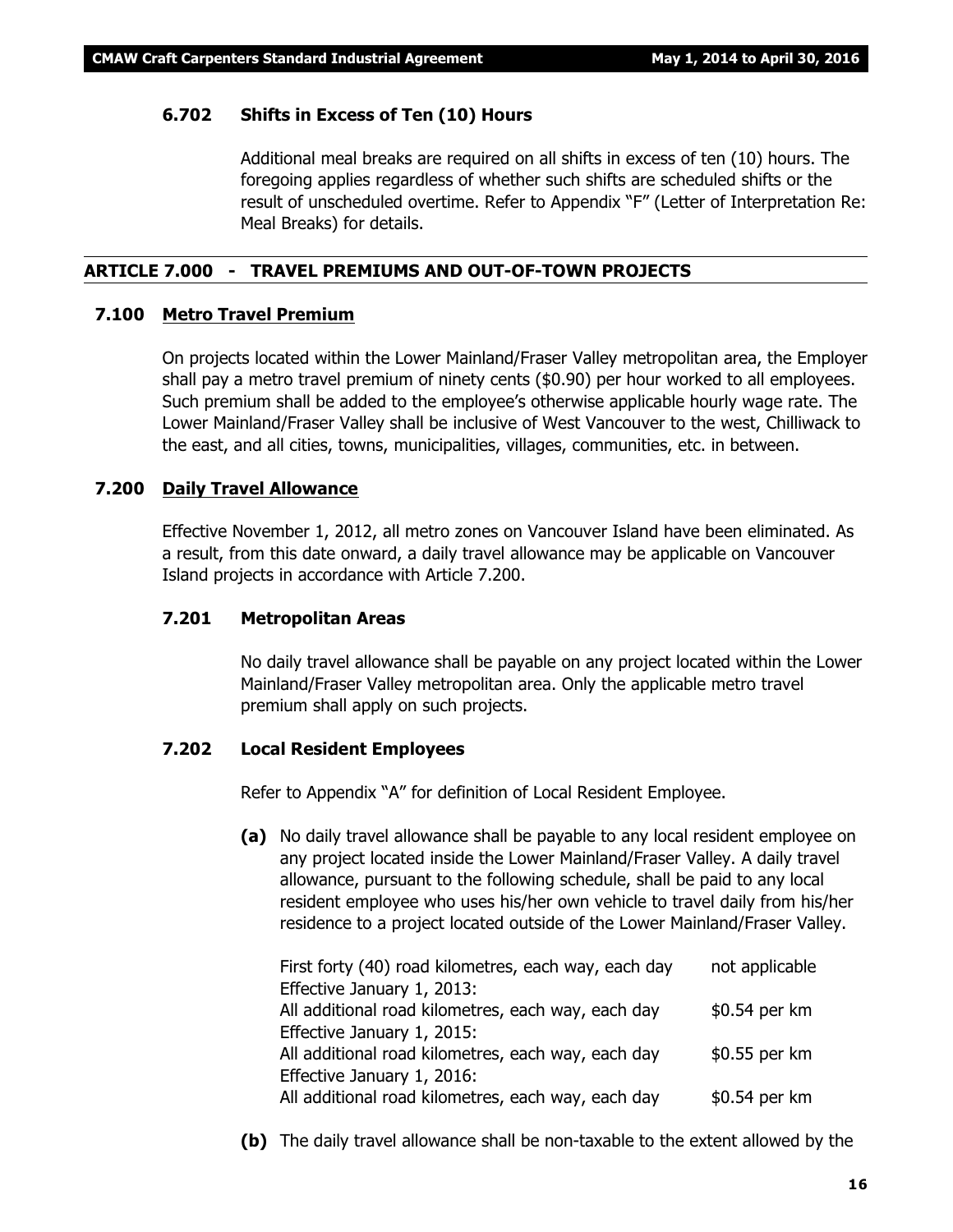Canada Revenue Agency for mileage expense reimbursements. Contact CLR for clarification.

#### **7.203 Out-of-Town Projects**

Notwithstanding any/all contrary provisions of Article 7.203, alternative daily travel arrangements may be established on out-of-town projects upon the mutual agreement of the Union and the Employer.

- **(a)** No daily travel allowance and/or daily travel time shall be payable to an employee who selects Option #1 in accordance with Article 7.401.
- **(b)** A daily travel allowance shall be payable to an employee who selects Option #2 in accordance with Article 7.401. Refer to Article 7.401, Option #2, for details.
- **(c)** Where Employer supplied transportation is provided, such transportation shall conform with, and operate in compliance with, all applicable provincial government regulations and standards, including but not limited to the *Motor Vehicle Act* and the *Workers Compensation Act*.

#### **7.300 Initial and Terminal Travel**

**7.301** The Employer shall pay an initial and terminal travel allowance, pursuant to the following schedule, to any employee who is directed or dispatched to an out-oftown project.

| Effective January 1, 2013: | \$0.54 per road kilometre |
|----------------------------|---------------------------|
| Effective January 1, 2015: | \$0.55 per road kilometre |
| Effective January 1, 2016: | \$0.54 per road kilometre |

Such allowance shall be:

- **(a)** payable each way, and the distance travelled shall be calculated from the employee's "point of dispatch" to the project via the most direct route. The employee's "point of dispatch" shall be defined as the address of the Union office within the Union Local in which the employee's permanent residence is located.
- **(b)** subject to annual adjustments throughout the duration of the Agreement. More specifically, the maximum allowable tax-free rate for mileage expense reimbursement as published annually by the Canada Revenue Agency shall be paid.
- **(c)** Refer to Article 7.302 for further clarification and exceptions.
- **7.302** Notwithstanding any/all contrary provision(s) of this Agreement: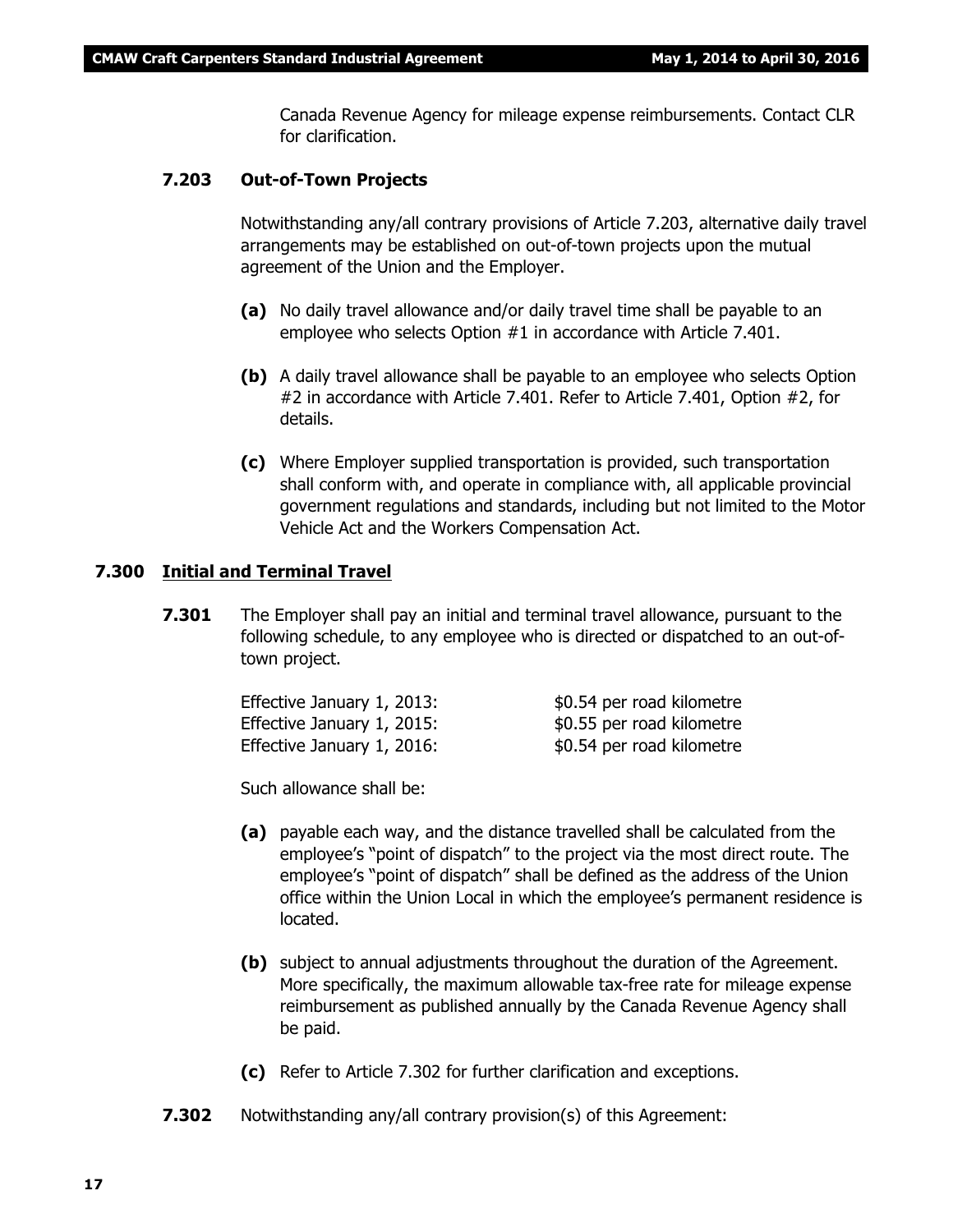#### **(a) Ferry Fares**

The Employer shall reimburse an employee, upon the submission of the appropriate receipts, for any/all ferry fares (car and driver) which are incurred in the course of initial and terminal travel. Such ferry fares shall be limited to one (1) standard length/height vehicle plus driver, each way. Tolls shall not be a reimbursable expense.

#### **(b) Air Travel**

Where an employee requests to use air travel to travel to the project, the following terms and conditions shall prevail.

- **(i)** The Employer shall pay for airfare, inclusive of any/all related fees and taxes, plus taxi fare to/from the project from the airport located nearest thereto. Notwithstanding the foregoing, taxi fare shall not be payable where Employer (or Owner) supplied transportation is provided.
- **(ii)** The Employer shall pre-arrange the air travel to/from the airport nearest the employee's residence. The air carrier and class of ticket shall be at the discretion of the Employer, but shall be via a regularly scheduled carrier. Notwithstanding the foregoing, the Employer shall not direct an employee to fly "standby".
- **(iii)** The employee shall provide the Employer with the Boarding Pass and proper ground transportation receipts if requested to do so by the Employer.

#### **(c) Standard "Lump Sum" Amount Option**

Where a variety of travel distances exist for employees to a particular project, the Employer and the Union may agree upon a standard initial and terminal travel allowance "lump sum" amount which shall be paid to all applicable employees on the project. Such agreement shall be reached prior to the commencement of work on the project, and prior to date of tender if possible.

#### **(d) Timing of Payment**

The Employer shall ensure that an employee receives payment for the applicable initial travel allowance and any/all applicable reimbursements for incurred expenses (i.e. ferry fares, etc.) within seven (7) calendar days of the employee's first shift on the project. Notwithstanding the foregoing, the Union and the Employer may mutually agree to vary this requirement. Such agreement shall be reached prior to the commencement of work on the project, and prior to date of tender if possible.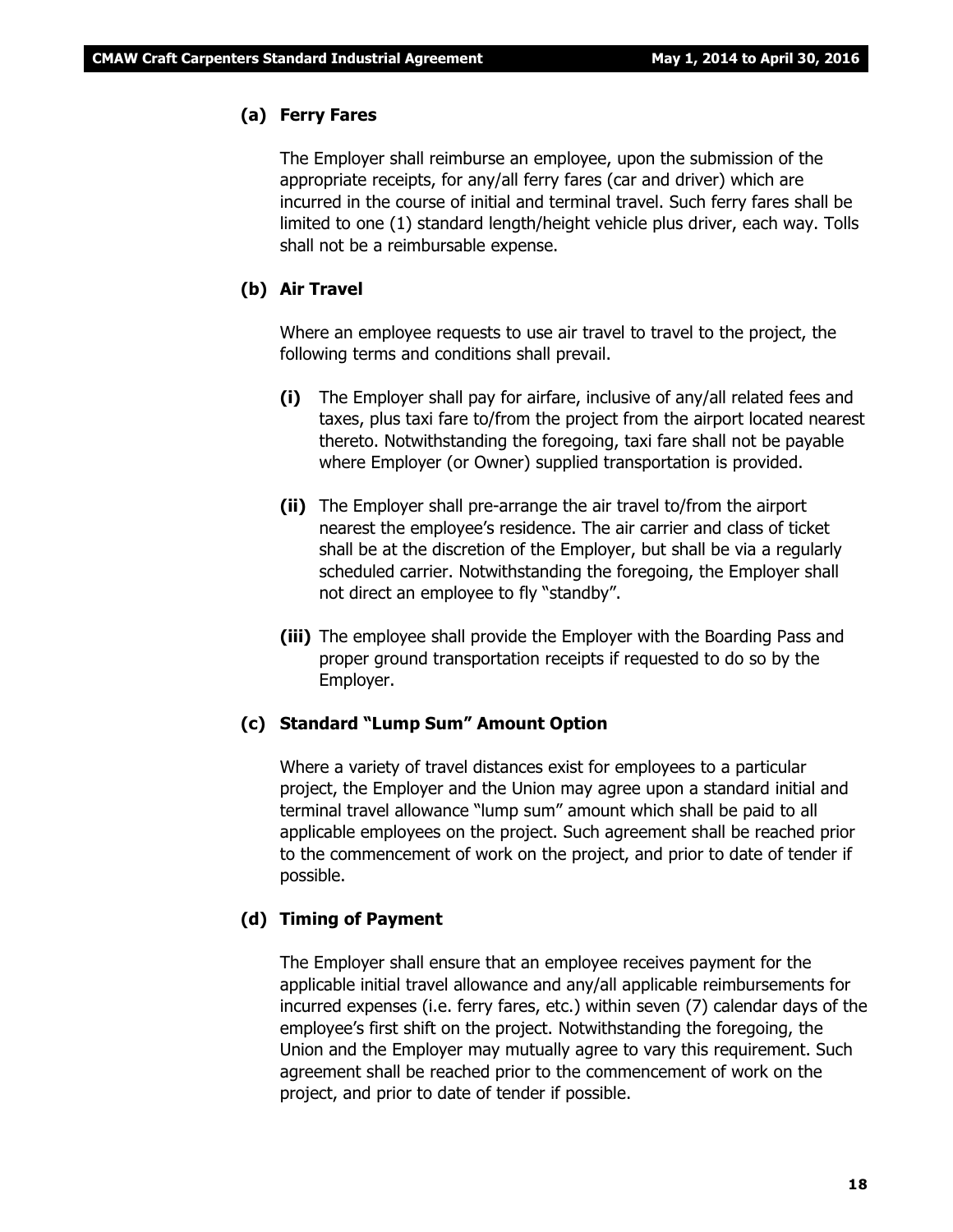#### **(e) Termination of Employment**

In the event an employee voluntarily terminates his/her own employment after having been on the project for less than fifteen (15) calendar days, the Employer shall not be required to pay the employee's terminal travel allowance, and shall additionally be entitled to deduct the initial travel allowance already paid from the employee's final pay cheque.

#### **7.400 Room and Board**

This Article does not apply to Local Resident Employees. Refer to Appendix "A" for definition.

**7.401** Each employee shall select one (1) of the following options prior to commencing work on an out-of-town project, and such selection shall apply for the duration of the employee's employment on such project. Notwithstanding the foregoing, specialty scaffold contractors are directed to the Scaffold Addendum for an important clarification regarding the choice of options available to scaffold employees.

> The choice of options shall be at the sole discretion of the employee, and the employee shall provide the Employer with written notice of their selection upon request. The Employer shall likewise provide a copy of the employee's written notice of selection to the Union upon request. Both options shall be payable on the basis of seven (7) days per week.

#### **Option #1:**

The Employer shall provide the employee with a daily lump sum Living Out Allowance (LOA) of \$125.00.

#### **Option #2:**

- **(a)** The Employer shall provide the employee with a single room plus \$62.50 daily meal allowance.
- **(b)** No daily travel time shall be paid to an employee who selects Option #2, however the following terms and conditions shall be applicable.
	- **(i)** If the Employer provided room is forty (40) road kilometres or less from the project, no daily travel allowance shall be paid.
	- **(ii)** If the Employer provided room is more than forty (40) road kilometres from the project, a daily travel allowance shall be paid, each way, to/from the forty (40) road kilometre boundary, pursuant to the following schedule. Such allowance shall be subject to annual adjustments throughout the duration of the Agreement. More specifically, the maximum allowable tax-free rate for mileage expense reimbursement as published annually by the Canada Revenue Agency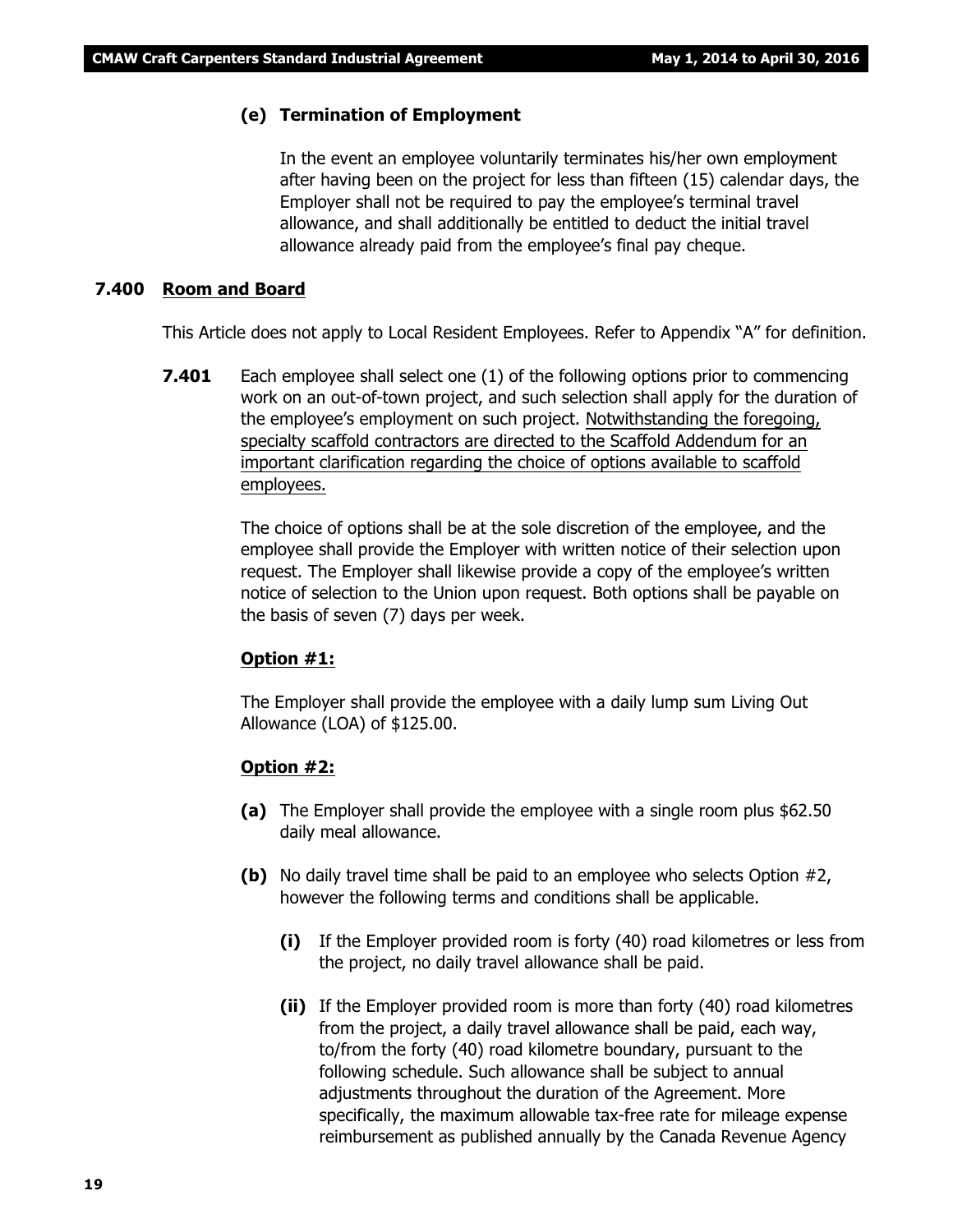shall be paid.

| To/from the forty (40) road kilometre boundary,    |                |
|----------------------------------------------------|----------------|
| each way, each day                                 | not applicable |
| Effective January 1, 2013:                         |                |
| All additional road kilometres, each way, each day | \$0.54 per km  |
| Effective January 1, 2015:                         |                |
| All additional road kilometres, each way, each day | \$0.55 per km  |
| Effective January 1, 2016:                         |                |
| All additional road kilometres, each way, each day | \$0.54 per km  |
|                                                    |                |

- **(iii)** If the employee(s) requested to use air travel to the project in accordance with Article 7.302 (b), Employer supplied transportation shall be provided to the employee(s) to/from the project on a daily basis.
- **(iv)** If the employee(s) did not request to use air travel to the project in accordance with Article 7.302 (b), no Employer supplied transportation shall be provided to the employee(s) to/from the project on a daily basis, and the employee shall therefore assume all responsibility for travelling to/from the project on a daily basis.
- **(v)** Notwithstanding any/all contrary provisions of this Agreement, any employee(s) who makes use of Employer supplied transportation to travel to/from a project shall not be paid a daily travel allowance for that day(s).
- **7.402** If an employee resides more than seventy (70) kilometres from the project and such employee would otherwise be required to travel daily between the project and his residence between November  $1<sup>st</sup>$  through April 30<sup>th</sup> annually, such employee may request the Employer to mutually agree to designate the project as a temporary out-of-town project. Notwithstanding the foregoing, a temporary outof-town project designation may apply only during the period November  $1<sup>st</sup>$ through April 30<sup>th</sup>.
	- **(a)** The Employer shall consider each such request on its individual merits, and shall advise the employee whether or not their request has been mutually agreed to. Notwithstanding the foregoing, the Employer shall not unreasonably withhold mutual agreement if there is legitimate reason for concern regarding the safety of the employee due to inclement winter road conditions.
	- **(b)** If the project is designated as a temporary out-of-town project, the employee shall be deemed to have selected Room and Board Option #1 in accordance with Article 7.401, and shall no longer travel daily between the project and his residence.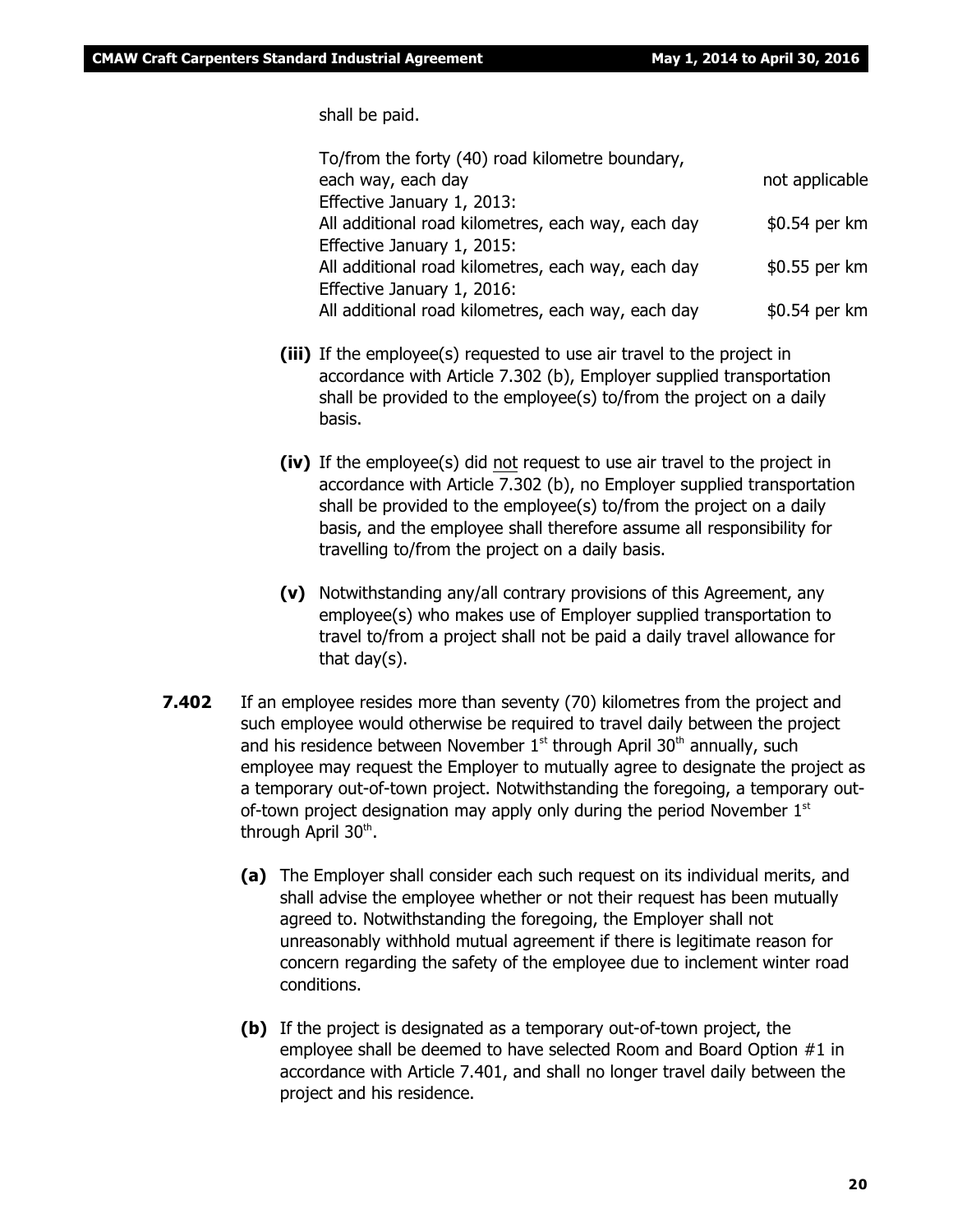#### **7.500 Pre-Tender and Pre-Job Conferences**

It is strongly recommended that the Employer reviews with the Union the intended application of all travel and accommodation provisions with respect to an out-of-town project in order to confirm that a common understanding exists. Such review and confirmation should take place prior to the commencement of work, or if possible, prior to the date of tender.

#### **7.600 Periodic Leave and Compassionate Leave**

- **7.601 (a)** On out-of-town projects of over fifty (50) calendar days' duration, a periodic leave shall be made available to employees every forty (40) calendar days.
	- **(b)** When leave is desired in accordance with Article 7.601 (a), an allowance for periodic leave shall be provided by the Employer on a "use it or lose it" basis, in accordance with the following formula. Such allowance shall be paid only once for each periodic leave.

| 0 km to 249 km     | n/a      |
|--------------------|----------|
| 250 km to 500 km   | \$175.00 |
| 501 km to 750 km   | \$275.00 |
| 751 km to 1,000 km | \$375.00 |
| over 1,000 km      | \$475.00 |

The mileage shall be computed from the project to the employee's place of residence.

- **7.602 (a)** The duration of such periodic leave shall be for a minimum of five (5) days to a maximum of one (1) week, or such other number of days as may be mutually agreed between the Employer and the employee.
	- **(b)** The timing of such periodic leave shall be decided by mutual agreement. Living Out Allowances shall not be paid during leave periods.
- **7.603 (a)** For the purposes of Article 7.600, the term "out-of-town project" shall be defined as meaning any project that is accessible by air or boat only, excluding ferries, or is greater than three hundred and twenty (320) kilometres and/or four (4) hours travel, including ferry travel, to the transportation terminal nearest the employee's residence.
	- **(b)** Employees residing within these limits shall be entitled to a mutually agreed leave of absence, at no cost to the Employer, of five (5) or seven (7) calendar days, to be arranged between the employee and Employer subject to the same qualifiers provided in the periodic leave.
- **7.604 (a)** An employee who resides within the province of BC shall only receive leave if they return to the transportation terminal nearest their residence.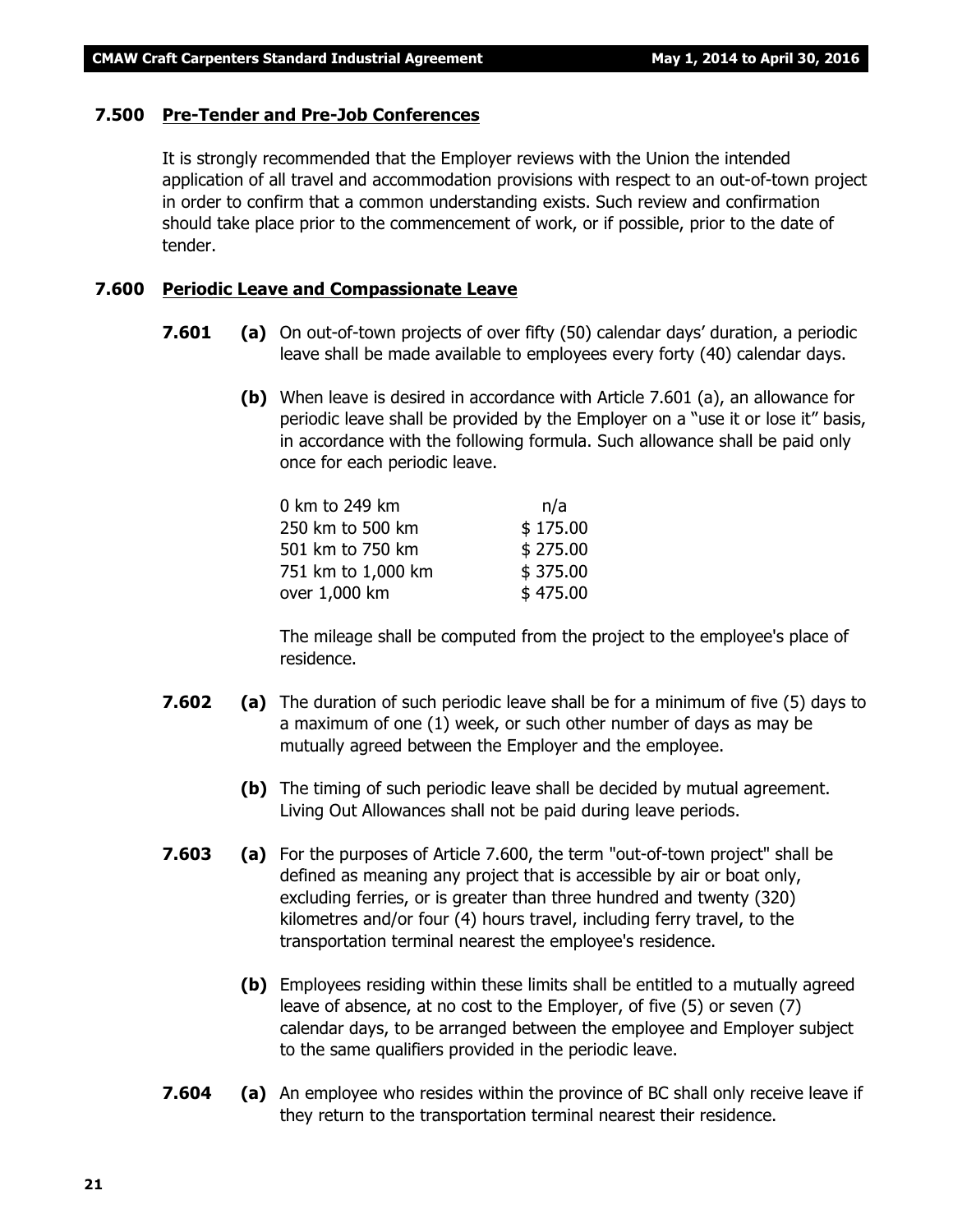- **(b)** An employee who does not reside within the province of BC shall only receive leave if they return to their point of dispatch within the province of BC.
- **7.605** There shall be no cash payment in lieu of periodic leave, unless otherwise mutually agreed between the Union and the Employer.
- **7.606** Interpretations contained within Article 7.600 shall not be applied to any other provision contained within this Agreement.

#### **7.700 Camp Projects**

#### **7.701 Accommodations**

- **(a)** Camp accommodations, when supplied, shall meet the standards and requirements of the applicable Construction Camp Rules and Regulations Agreement by and between BCYT and CLR. An employee may refuse to live in accommodations which do not meet such standards.
- **(b)** Unless otherwise arranged at a pre-tender and/or pre-job conference, on projects where a camp is provided employees shall occupy the camp, and room and board shall be supplied in such camp seven (7) days a week, at no cost to the employee.

#### **7.702 Weekend Checkout**

Any employee who is living in camp accommodations paid by the Employer may, on any weekend, vacate or check out of such accommodation and the Employer shall pay such employee twenty dollars (\$20.00) per day.

- **(a)** The employee must turn in his meal ticket or sign a checkout in advance.
- **(b)** To qualify, an employee must work his scheduled shift prior to the weekend and/or statutory holiday and his scheduled shift after the weekend and/or statutory holiday.

#### **7.800 Marshalling Points**

- **7.801** On camp projects, no walking time shall be paid up to 2,500 feet from the work site. Beyond 2,500 feet, up to thirty (30) minutes travel each way, the Employer shall supply transportation. Travel time shall be paid at prevailing rates for time in excess of thirty (30) minutes.
- **7.802** Where camps are maintained, it is understood and agreed that the period from the time of departure from the marshalling point in the camp area until the time of return to that point on conclusion of work, excluding the meal period where applicable, shall be paid at the applicable straight time or overtime hourly wage rate.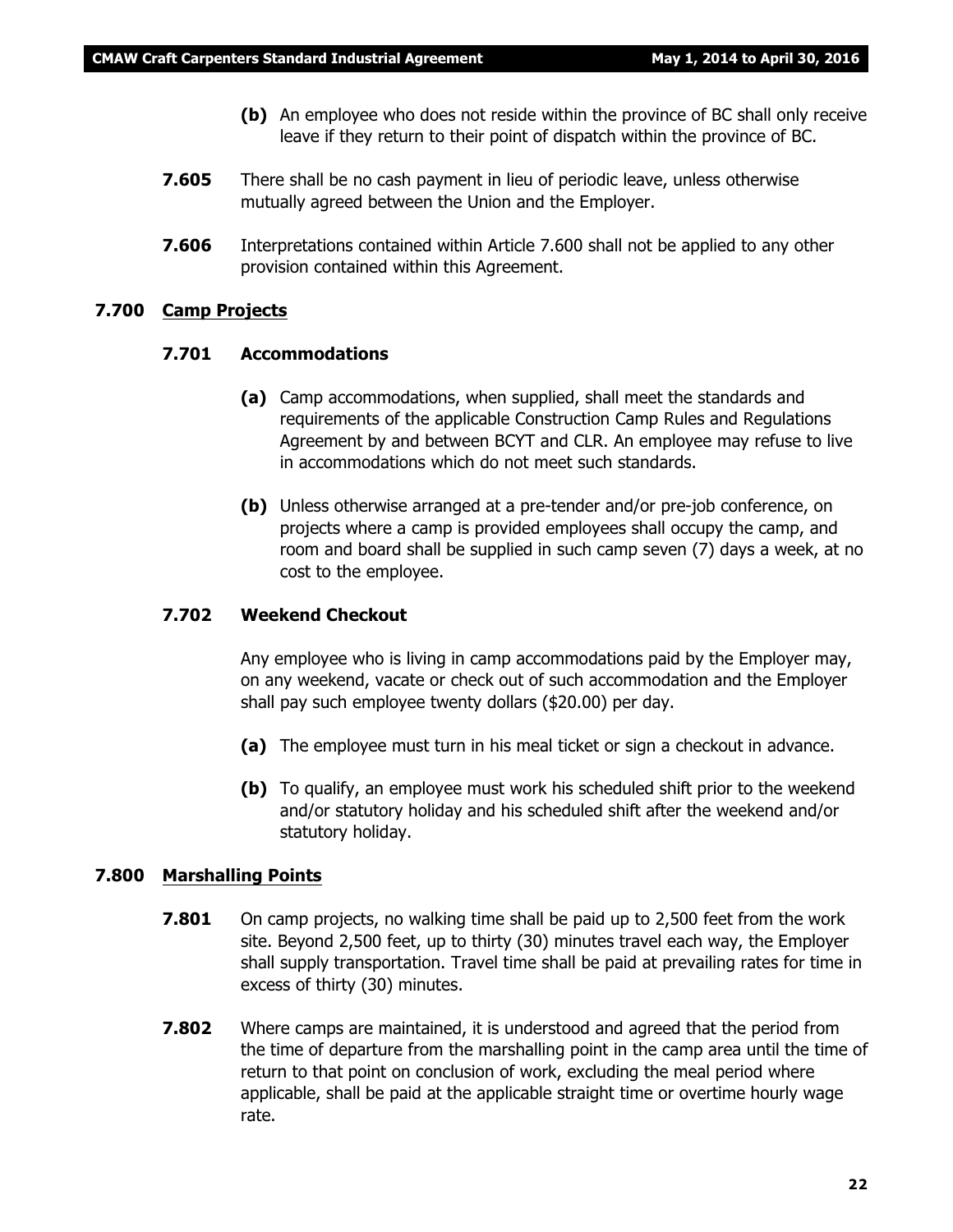#### **ARTICLE 8.000 - HIRING AND MOBILITY OF WORKFORCE**

The interpretation and application of these provisions shall be consistently applied by the various Union representatives in each and every Local throughout the province. Past practice shall be superceded by the terms of this Agreement unless otherwise mutually agreed, in writing, by the Union and the Employer.

#### **8.100 General Provisions**

- **8.101** The term "project Local" as used within Article 8.000 shall be defined as the Local in whose jurisdiction the project is located.
- **8.102** The term "transfer" as used within Article 8.000 shall not be misconstrued to mean the transfer of Union membership from one (1) Local to another.
- **8.103** Notwithstanding any/all contrary provisions of Article 8.000:
	- **(a)** The Employer may not transfer an employee from their home Local to another Local unless the employee's home Local is an affiliate member in good standing of the Union.
	- **(b)** There shall also be no restrictions/limitations on the Employer's right to transfer an employee(s) from one (1) project to another throughout the province. When a non local resident employee(s) is transferred between two (2) out-of-town projects, such employee shall be paid the required initial and terminal travel allowance in accordance with Article 7.301, plus an additional travel allowance payable from the point of the first project to the point of the second project. The "per road kilometre" rate for the additional travel allowance shall be the same as the applicable initial and terminal allowance rate. Notwithstanding any/all contrary provisions of this Agreement, the initial travel allowance shall be payable from point of dispatch to the point of the first project, while the terminal travel allowance shall be paid from the point of the second project back to the point of dispatch.

#### **8.200 Exempt Employees**

- **8.201** The Employer may:
	- **(a)** transfer to the project a maximum of four (4) employees currently on the Employer's payroll, regardless of the home Local of such employees, or
	- **(b)** name request a maximum of four (4) members from any Local which is an affiliate member in good standing of the Union, or
	- **(c)** utilize a combination of transfers and name requests to a maximum of four (4) employees and/or members,

and employ such employees and/or members on the project for the duration of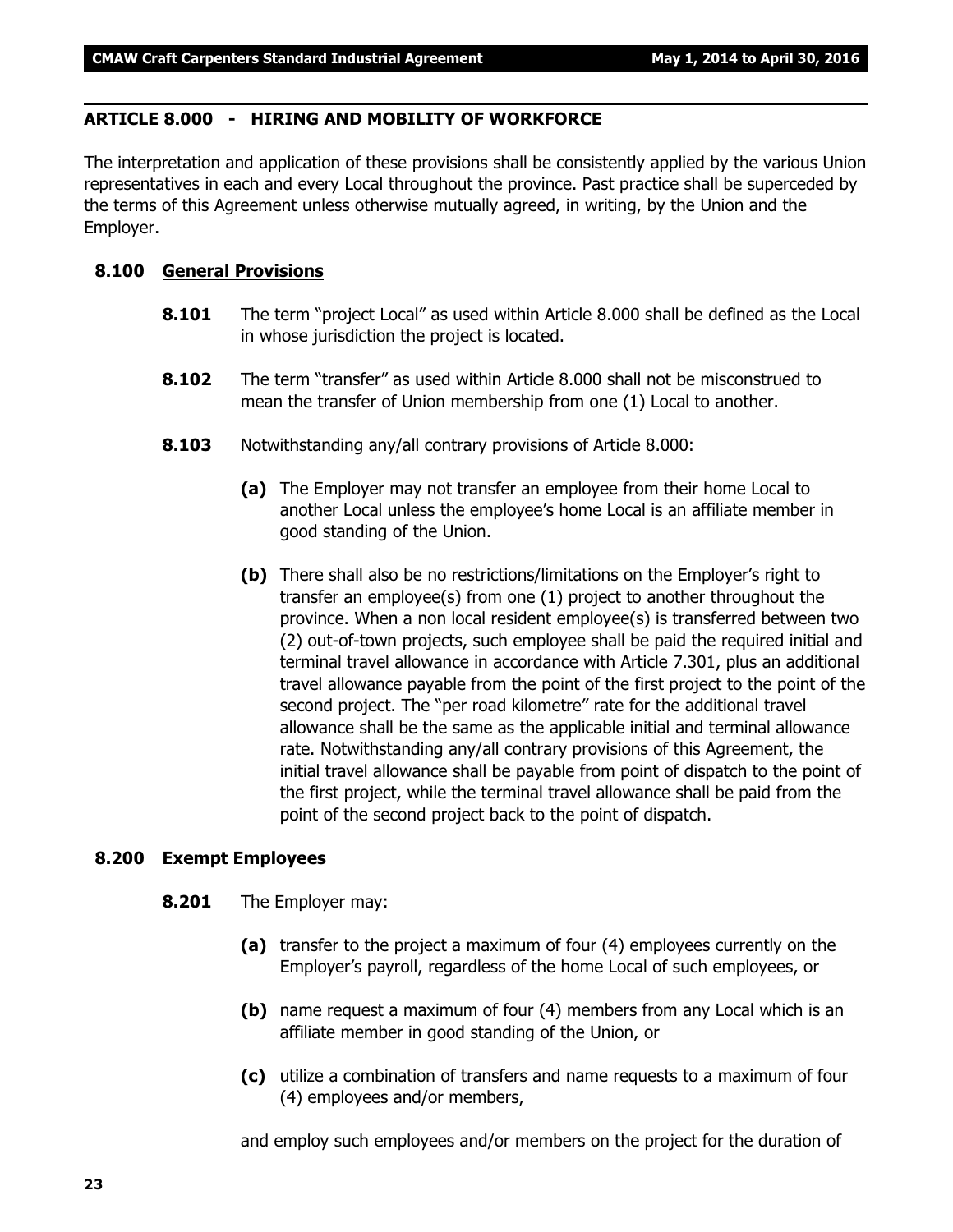the project.

- **8.202** Employees and/or members who are transferred and/or name requested in accordance with Article 8.201 shall be defined as "exempt" employees.
- **8.203 (a)** If the employment of an exempt employee on the project is terminated, regardless of the reason for such termination (i.e. laid off or quit), the Employer shall not be permitted to hire a replacement exempt employee.
	- **(b)** Notwithstanding Article 8.203 (a) and/or any/all contrary provisions of this Agreement, the Employer may, at any time, rehire a previously terminated exempt employee to work on the project, and in such instance such re-hired exempt employee shall regain his exempt employee designation.
	- **(c)** The rehiring of an exempt employee shall not cause any resident member of the project Local who is employed on the project at the time of the rehire to be terminated as a result of the rehire.

#### **8.300 Name Request Employees and Local Dispatch Employees**

- **8.301** In addition to the exempt employees employed in accordance with Article 8.200, the Employer may also name request any/all members of the project Local who have worked for the Employer within the previous six (6) months, and employ such members on the project.
- **8.302 (a)** In addition to the name request employees employed in accordance with Article 8.301, the Employer may also name request one (1) member of the project Local for each one (1) member of the project Local dispatched by the project Local.
	- **(b)** Thereafter, the project Local shall have the right to dispatch all remaining employees required by the Employer on the project, providing such employees are members of the project Local.

#### **8.400 Inability of Local to Fulfill Dispatch Request**

Notwithstanding Articles 8.200 and 8.300, if the project Local is unable to dispatch employees within twenty-four (24) hours of the project Local's receipt of the Employer's dispatch request, the Employer may proceed as follows, but only to the extent that doing so is necessary to fulfill the Employer's dispatch request.

- **8.401** Transfer to the project any/all remaining employees currently on the Employer's payroll, regardless of the home Local of such employees, and/or
- **8.402** Choose to obtain employees elsewhere, provided that any such individuals become Union members within two (2) weeks of date of hire and remain Union members as a condition of continuing employment, and/or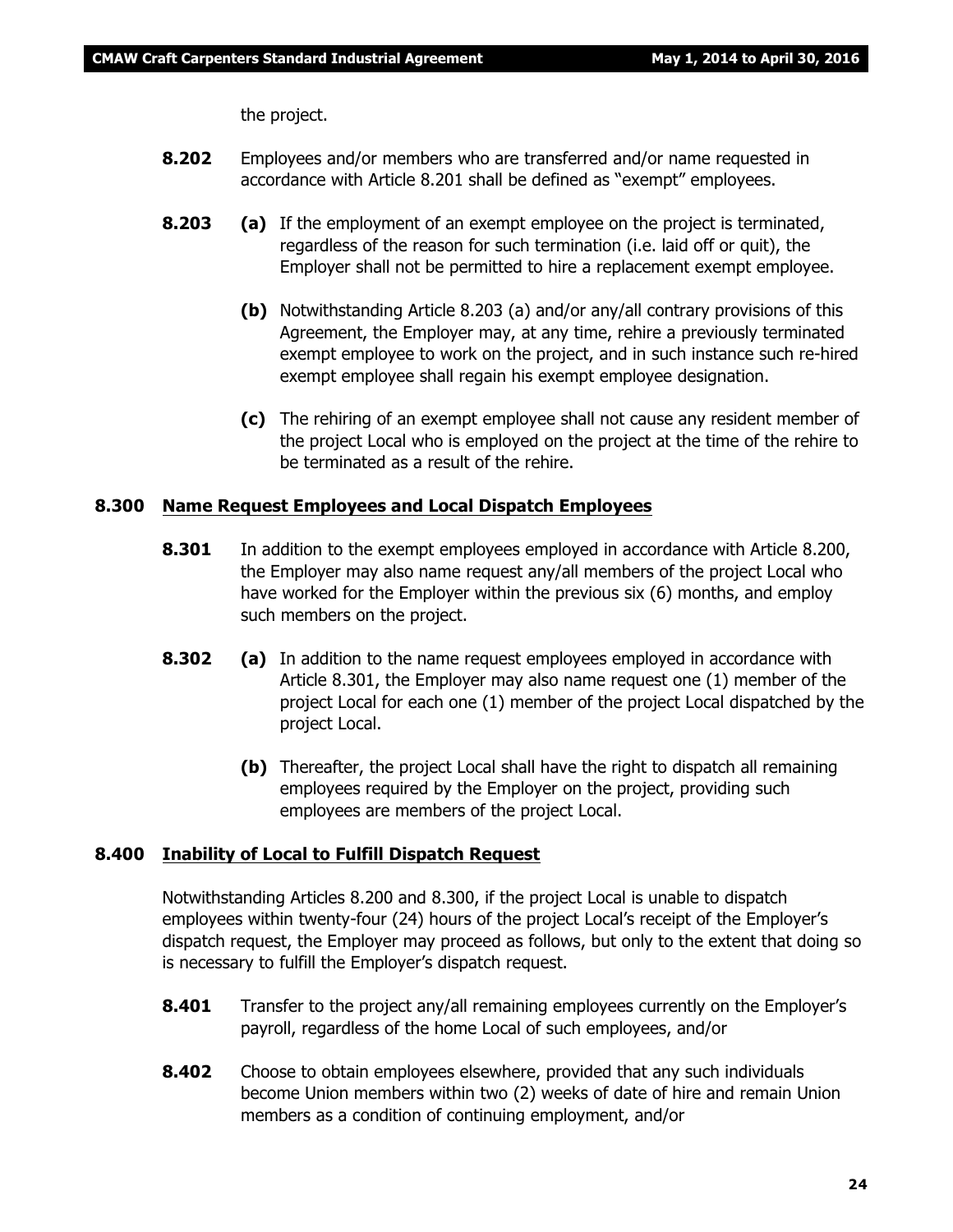**8.403** Request the project Local to dispatch any/all required employees from another Local which is an affiliate member in good standing of the Union. When making such a request, the Employer shall retain the right to choose the order in which such other Local(s) are contacted. The intent of the parties is to minimize the cost to the Employer for initial and terminal travel.

#### **8.500 Differentiation of Employee Classifications**

Notwithstanding any/all contrary provisions of this Agreement, the project Local shall not make any attempt to dispatch an employee of a different employee classification (i.e. Certified Journeyperson, Apprentice, Semi Skilled Carpenter, Material Handler/Pre-Apprentice) than was requested by the Employer. In particular, the project Local shall not make any attempt to restrict or deny the Employer from hiring the maximum ratio of Apprentices permitted in accordance with Article 4.403 (a).

#### **8.600 Reduction in Project Crew**

- **8.601** The Employer shall notify the Job Steward prior to a reduction in the size of the project crew.
- **8.602** When it is necessary for the Employer to reduce the size of the project crew, preference of continued employment shall be given to Job Stewards and resident members of the project Local. Notwithstanding the foregoing, such preference shall not supercede the right to continued employment which applies to exempt employees employed on the project in accordance with Article 8.200.

#### **8.700 Rehiring of Injured Employees**

The Employer shall give preference of re-employment to an injured employee when such employee is able to return to work, provided sufficient work is available.

#### **8.800 Retired Members**

The Employer may employ a Union member(s) who is collecting his/her pension benefits. Notwithstanding the foregoing, no Employer contribution to the Union Pension Plan shall be required on behalf of such an employee, however an equivalent amount shall be paid to the employee directly as wages/earnings.

#### **ARTICLE 9.000 - JOB STEWARDS AND UNION REPRESENTATIVES**

#### **9.100 Job Stewards**

- **9.101** The Union shall notify the Employer of the appointment of all Job Stewards.
- **9.102** Job Stewards shall be recognized on all projects and shall not be discriminated against.
- **9.103** The Employer shall provide a Job Steward with sufficient time to carry out his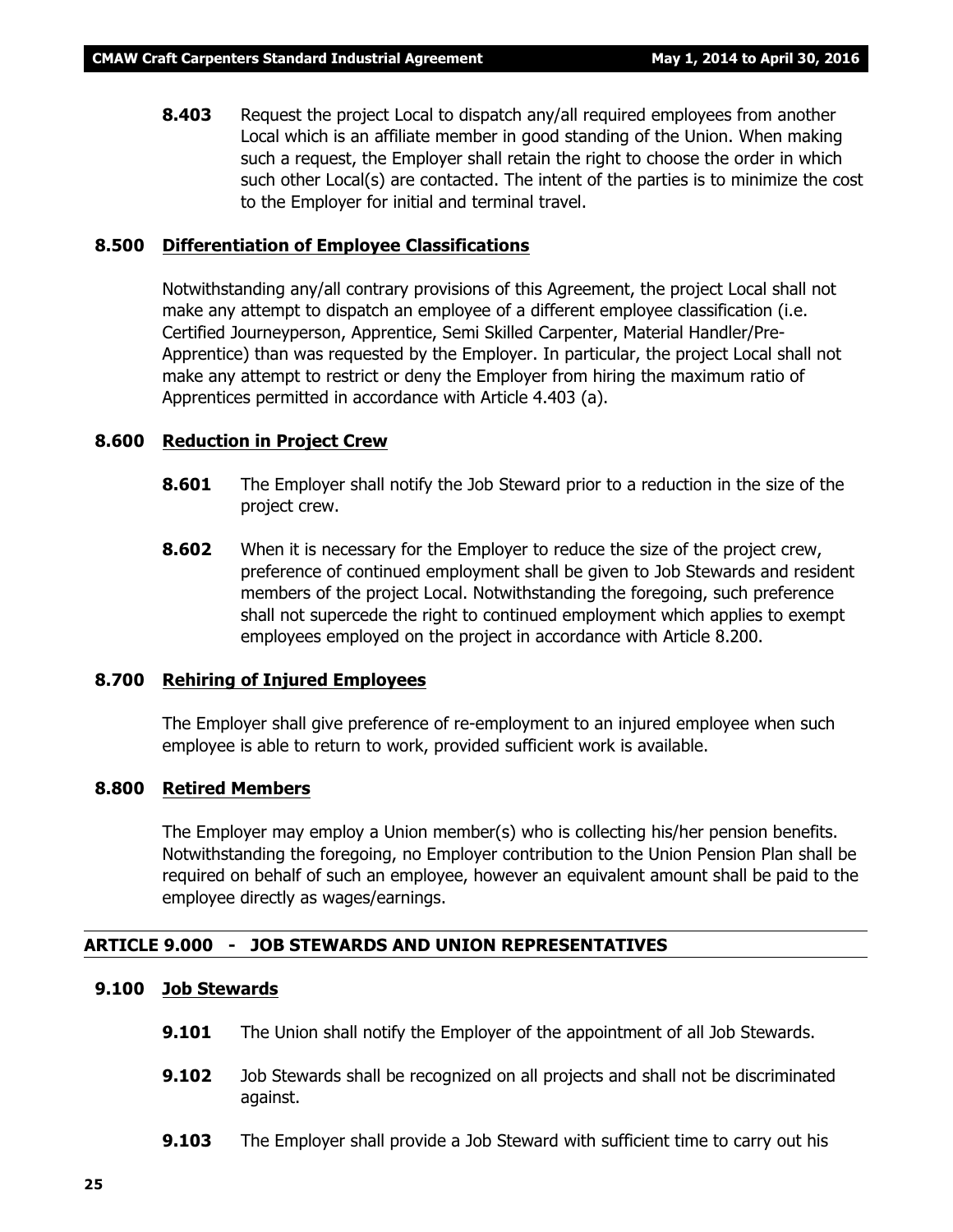duties.

**9.104** Refer also to Article 8.602 regarding preference for continued employment of Job Stewards.

#### **9.200 Union Representatives**

Union Representatives shall have access to all projects governed by this Agreement, after first notifying the Employer, however in no way shall such Representative(s) interfere with employees during working hours unless permission is granted.

#### **9.300 Leave of Absence**

- **9.301** The Employer shall grant a non-paid leave of absence to an employee when requested, in writing, to do so by the Union. Such leave shall be for the purpose of attending to Union business, and shall not jeopardize the employee's continued employment. Notwithstanding the foregoing, the Employer may deny such request for valid reasons.
- **9.302** The parties agree to cooperate to facilitate broad and liberal leaves for operations and training military leave for workers who serve as members of the Canadian Forces Reserves, in accordance with provincial and federal law and the "Declaration of Support for the Reserve Forces" signed by the Canadian Office of the Building and Construction Trades Department and the National Construction Labour Relations Alliance, dated May 12, 2010.

#### **ARTICLE 10.000 - HEALTH AND SAFETY**

#### **10.100 Safety Equipment**

- **10.101** The employee is responsible for providing clothing needed for protection against the natural elements, general purpose work gloves and appropriate footwear, including safety footwear. The Employer shall provide, at no cost to the employee, safety headgear and all other items of personal protective equipment required pursuant to WSBC regulations. The Employer may deduct the cost of Employer supplied personal protective equipment from an employee's pay cheque if such equipment is not returned.
- **10.102** All equipment, tools, and materials shall conform and be utilized in conformity with applicable provincial and/or federal regulations, acts and laws. Employer safety regulations shall be complied with provided they are not inconsistent with the foregoing. It shall not be considered a violation of this Agreement should an employee(s) refuse to work in conditions and/or use equipment that do not meet prescribed safety standards and/or regulations.
- **10.103** The Employer shall supply welders' leather vests or jackets and leather gauntlet gloves to all employees assigned to welding work, on a "charge-out" basis.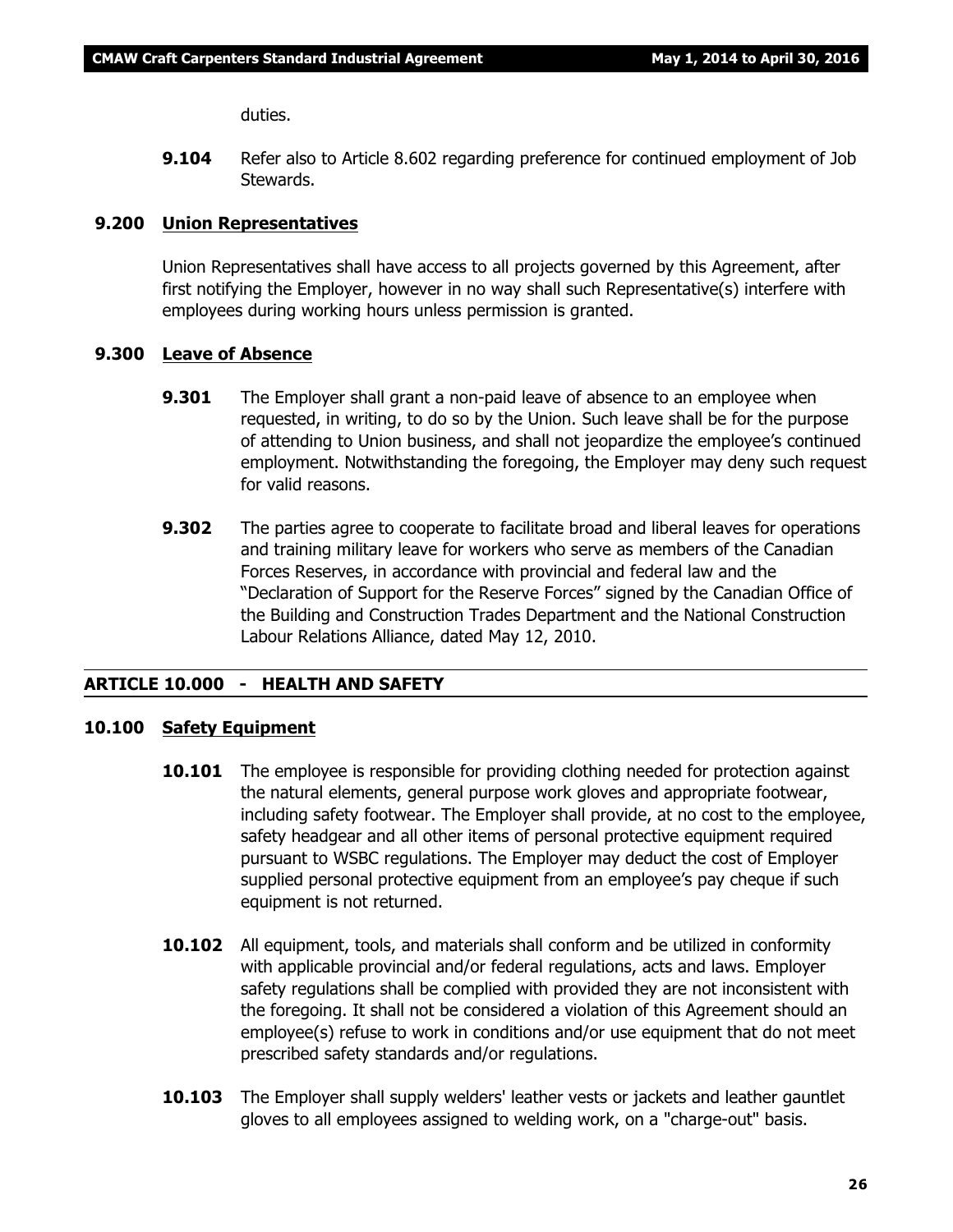#### **10.200 Accident Prevention Regulations**

- **10.201** The parties to this Agreement shall, at all times, comply with the accident prevention regulations of the *Workers Compensation Act* and any refusal on the part of an employee to work in contravention of such regulations shall not be deemed to be a breach of this Agreement. No employee shall be discharged because such employee fails to work under unsafe conditions as set out in the regulations.
- **10.202** Any refusal by an employee to abide by known WSBC regulations or posted Employer safety regulations, after being duly warned, may be sufficient cause for discipline up to and including dismissal. Employees shall abide by any/all project site rules at all times. Failure to do so shall constitute just cause for discipline up to and including termination.
- **10.203** Any employee may refuse to work where, in the opinion of such employee, adequate safety precautions have not been provided.

#### **10.300 Project Inspections**

The Job Steward, or where there is a safety committee a Union representative of such committee, shall accompany the WSBC Inspector on all project inspections.

#### **10.400 Injured or Sick Employees**

- **10.401** The Employer shall cover all transportation costs not otherwise covered by WSBC for any employee residing in Employer supplied accommodation who is injured on the project and subsequently requires transportation to either their point of dispatch or back to the project. The foregoing shall also apply for any employee residing in Employer supplied accommodation who becomes ill or is injured in an accident not covered by WSBC, if the first aid attendant or a doctor recommends off-site treatment or a return to the employee's point of hire.
- **10.402** If an employee requires off-site medical attention which necessitates no return to work on that day, or where a qualified Occupational First Aid Attendant recommends rest until the next day, then the injured employee shall be paid for the full shift.
- **10.403** Refer also to Article 8.700 and Article 11.502.

#### **10.500 Drug and Alcohol Testing**

The Parties agree to be bound by the D&A Policy Committee decisions relative to the Construction Industry Substance Abuse Testing and Treatment Program Policy including with respect to implementation of an EFAP.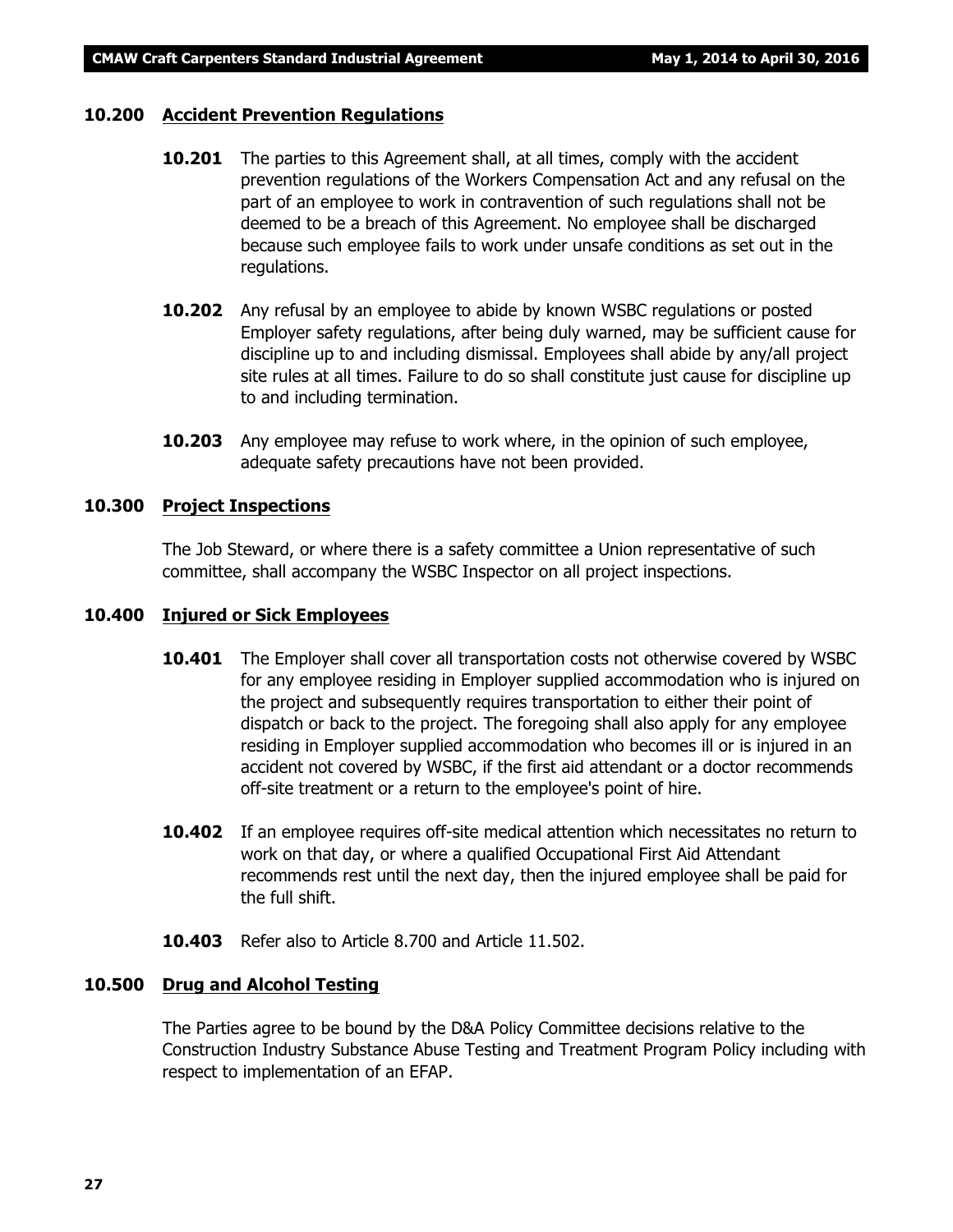#### **ARTICLE 11.000 - WORKING CONDITIONS**

#### **11.100 Harassment**

The Union and the Employer recognize the right of employees to work in an environment free from harassment.

#### **11.200 Project Facilities**

#### **11.201 Toilets**

Chemical or flush toilets shall be provided from the commencement of work on all projects. When sewer or chemical toilets are not available, sanitary facilities shall be provided in accordance with local sanitary regulations. Toilet houses shall be of fibreglass or rubber compound construction, and shall be cleaned out daily. Toilet paper shall be provided. There shall be a minimum of one (1) toilet for every fifteen (15) building tradespersons on a project.

#### **11.202 Drinking Water**

Where there is no running tap water available, cool drinking water in approved sanitary containers shall be provided. Paper cups and salt tablets shall also be supplied.

#### **11.203 Telephone Access**

A telephone(s) shall be made available to all employees at all times for incoming or outgoing emergency purposes, and incoming messages shall be relayed immediately. No employee shall be permitted to use a cellular/smart phone while operating equipment. In addition, no employee shall be permitted to use a cellular/smart phone for personal purposes during paid working time.

#### **11.204 Clean Up Facilities**

The Employer shall provide clean up facilities, hand cleaner and paper towels.

### **11.300 Lockup**

- **11.301** A lockup shall be provided for employees and such lockup shall be located on the ground floor or first floor of the project. If multiple shifts are being worked, a separate lockup shall be provided for each shift. Lockups shall be used for tools, drying clothes, as a dressing room, and as a lunch room.
- **11.302** Each lockup shall have tool racks, tables and benches with provision for drying clothes and shall be of an adequate size to allow a minimum of fifteen (15) square feet per employee.
- **11.303** Each lockup shall have windows and venting with adequate lighting and provision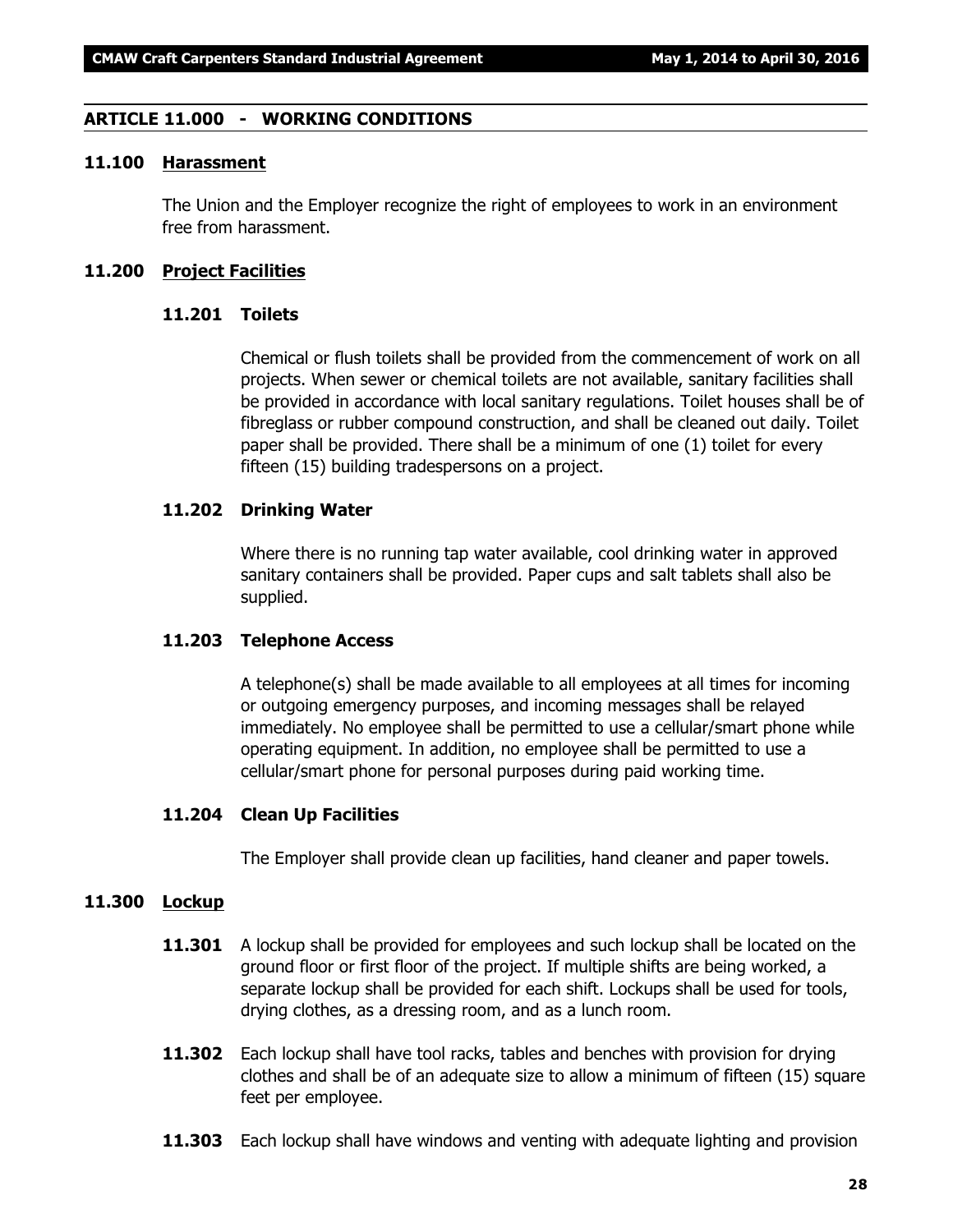for continuous heat twenty-four (24) hours a day.

**11.304** The Employer shall be responsible for having the lockup(s) cleaned out daily and kept clear of building material and other construction paraphernalia.

#### **11.400 Vehicles**

No employee shall be permitted to use his own motor vehicle in a manner which is unfair to other employees and/or contrary to the best interests of the Union.

#### **11.500 Tools, Equipment and Protective Clothing**

- **11.501** The tools of an employee starting a new job shall be in good condition and shall be kept so on the Employer's time.
- **11.502** The cost of transporting an employee's tools shall be paid for by the Employer. Notwithstanding the foregoing, although employees will normally take their tools with them, when the Employer makes other arrangements for transporting an employee's tools such employee shall not suffer loss of wages because their tools are not available to them. The Employer agrees to transport the tools of an injured or sick employee to the employee's point of dispatch.
- **11.503** If the following tools or equipment ladder, straight edge, saw horse, stapling gun, hand clamp, power tools, or any other than ordinary tradespersons' tools, are desirable for the better carrying out of work, they shall be supplied by the Employer.
- **11.504** When the Employer takes employees' saws to be filed in a shop, every effort shall be made to take them to a Union shop. In the event that saw(s) are lost, the Employer shall replace these with new saw(s) of equal quality.
- **11.505** In the event an employee's outer clothing and/or footwear is substantially damaged due to the handling of creosoted or tarred materials or chemical substances in the line of the employee's duties, and protective clothing has not otherwise been provided, cost of cleaning or replacement will be borne by the Employer.

#### **11.600 Insurance**

An employee shall submit an inventory of his tools and working apparel on the project to the Employer upon request, and the Employer shall replace an employee's tools and working apparel if such tools and/or working apparel are lost due to fire, burglary, or as a result of working over water or such other areas where tools cannot be retrieved.

#### **ARTICLE 12.000 - JOINT LABOUR/MANAGEMENT MEETINGS**

The parties may meet to address issues of mutual interest and importance. Such meeting(s) shall be scheduled on an "as needed basis". Any proposed changes to this Agreement which are mutually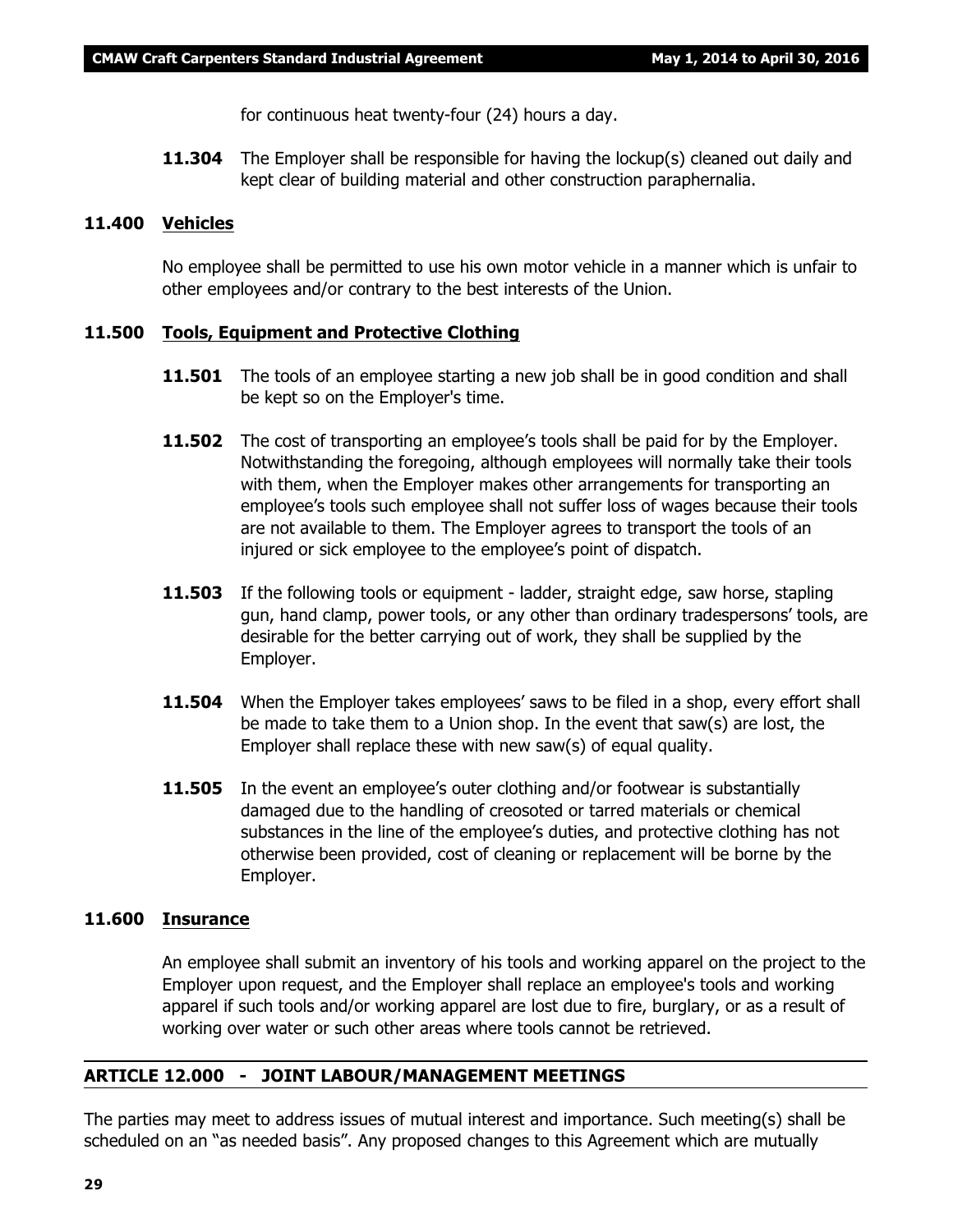agreed to by the parties at such meeting(s) shall be in writing, but shall not be implemented unless/until such changes are duly ratified by the parties.

#### **ARTICLE 13.000 - JOINT RECOVERY PROGRAM**

#### **13.100 Process**

- **13.101** The Union and an Employer(s) may determine on a project by project, area, or sector basis, if special dispensation is required to become competitive, and should the necessity arise, may by mutual agreement, in writing, amend or delete terms or conditions of this Agreement for the duration of the project. Notwithstanding the foregoing, it shall be a violation of this Agreement for the parties to agree to the reduction and/or elimination of any joint industry funds negotiated between the BCBCBTU and CLR (i.e. Rehabilitation Fund) or individual dues to umbrella organizations, without the specific prior written consent of the BCBCBTU and CLR.
- **13.102** The Joint Recovery Program is specifically intended to provide Employers with competitive relief where deemed necessary. As a result, no enabling package, or individual term or condition therein, shall include a provision, not already provided for in this Agreement, which in any way either increases the Employer's cost and/or decreases the Employer's flexibility with respect to any term of this Agreement. Refer to Carpenters Standard ICI Agreement, 2000 Memorandum of Agreement, Part 2, Item 1, for further details and examples.

#### **13.200 Participation**

In recognition of the close working relationship on projects between the Union and other BCBCBTU affiliates, the parties acknowledge the need for enabling relief to be generally consistent. As a result, the parties agree to work towards achieving this objective wherever possible. Notwithstanding the foregoing, the parties also acknowledge the individual autonomy of the Union and agree that nothing herein shall be interpreted as an agreement to limit that autonomy in any way.

Unless otherwise mutually agreed to in writing by the Union and CLR, neither the Union nor an individual Union Local(s) shall decline to participate in good faith in the process contemplated by Article 13.000 of this Agreement. The parties expressly agree that the Union and/or an individual local(s) of the Union would be in violation of foregoing if the Union and/or an individual local(s) of the Union were to decline an Employer's enabling request pursuant to either a formal or informal (i.e. blanket) policy of refusal. Individual union members shall retain the right to refuse a dispatch to an enabled project, but neither the Union nor an individual local(s) of the Union shall encourage or otherwise counsel its members to do so.

#### **ARTICLE 14.000 - GRIEVANCE PROCEDURE**

#### **14.100 Definitions**

**14.101** A grievance shall be defined as any difference between the parties to this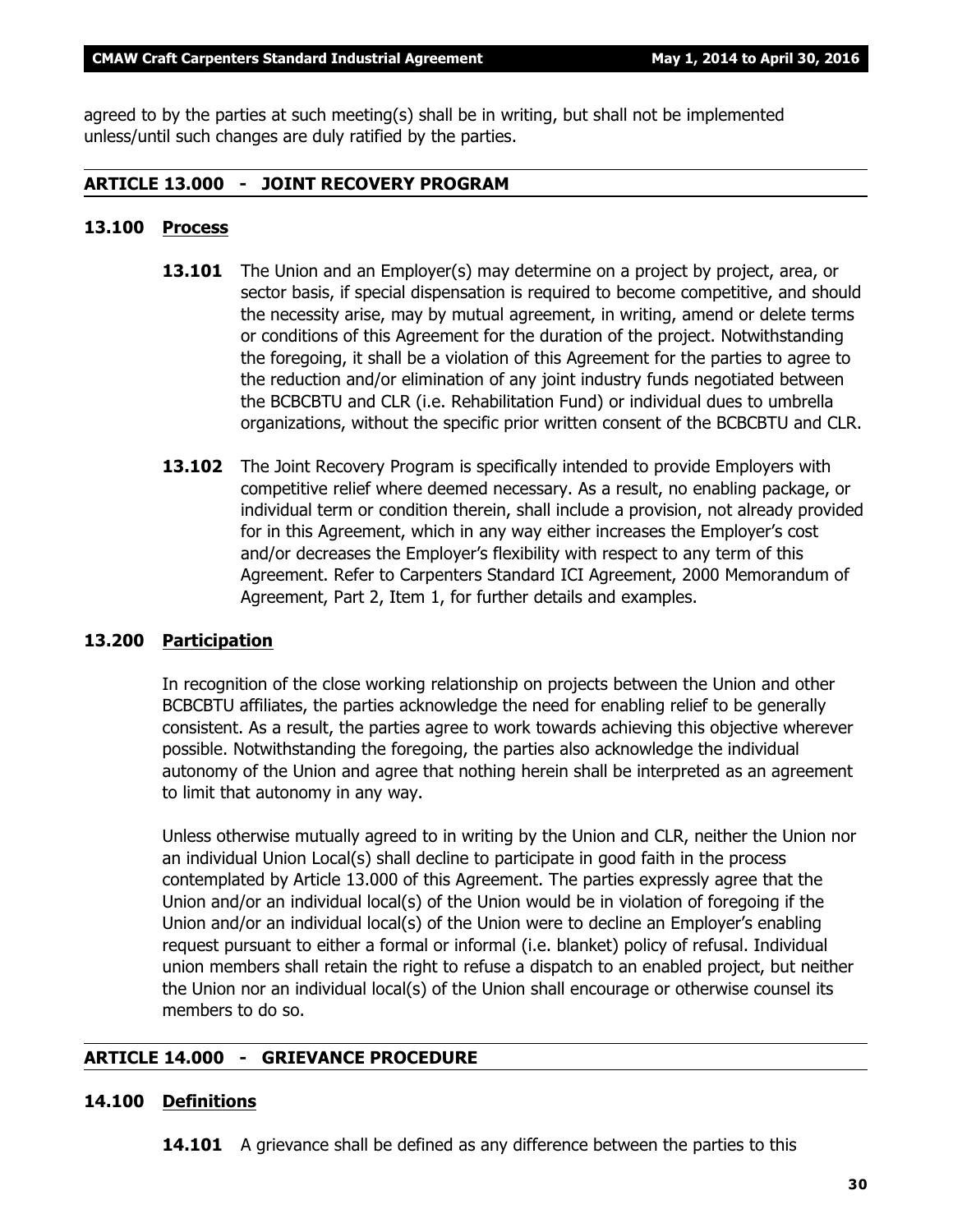Agreement with respect to its interpretation, application, operation or any alleged violation thereof, including discharge for cause alleged to be unjust by the Union. Discharge shall not include layoff of employees for reason of project efficiency or reduction of forces on suspension or completion of work.

**14.102** The two (2) parties to any grievance shall be the Union and the respective signatory Employer(s).

#### **14.200 Time Limits**

No grievance shall be entertained by either party or an arbitrator unless instituted by the aggrieved party within thirty (30) calendar days of its occurrence, except that a grievance arising out of alleged unjust discharge must be instituted within fifteen (15) calendar days of its occurrence. An occurrence shall be each day an alleged violation continues. (The foregoing time limits do not apply to wage claims.)

#### **14.300 Procedure**

#### **14.301 Step 1**

The Job Steward or Union Representative shall first discuss the grievance with the Foreman or project superintendent, and if they agree their decision shall be final. An Employer shall first discuss the grievance with the Union Representative.

#### **14.302 Step 2**

Failing settlement within two (2) business days of a grievance, the particulars thereof shall be set out in writing by either party and shall be delivered to the other party, and they shall forthwith confer upon the matter, and if they agree their decision shall be final.

#### **14.303 Step 3**

If the grievance is not settled pursuant to Step 2 within five (5) business days, or such longer time as the parties agree to, then it shall be referred to a three (3) person Board of Arbitration composed as follows:

- **(a)** The party desiring arbitration shall appoint a member for the Board and shall notify the other party in writing of its appointment and the particulars of the grievance in dispute.
- **(b)** The party receiving the notice shall within three (3) business days, appoint a member of the Board and notify the other party of its appointment.
- **(c)** The two (2) appointees shall, within three (3) business days of appointment, agree upon a person to act as Chair of the Board of Arbitration, but failing to do so within this time, they shall jointly request the LRB to appoint such Chair.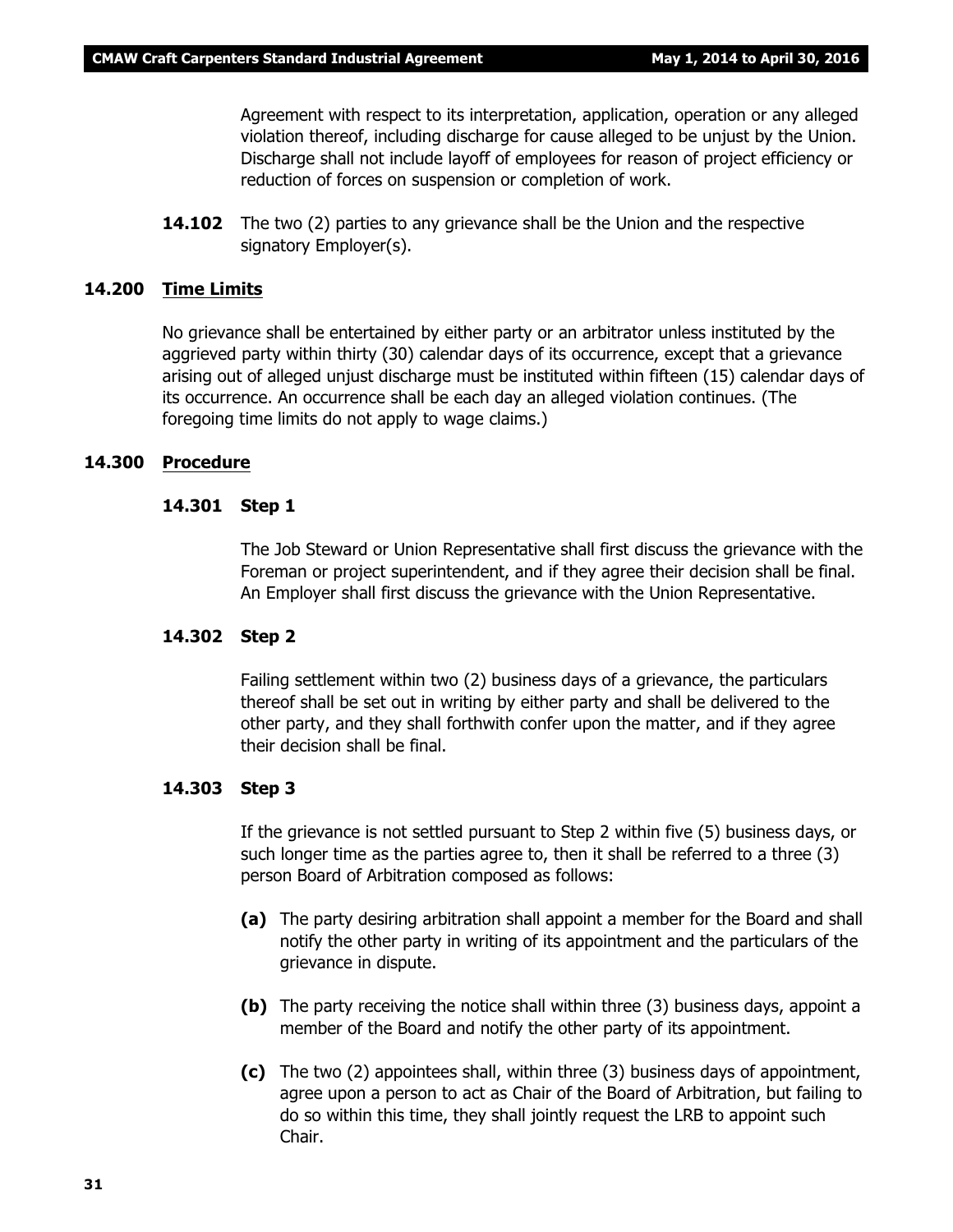#### **14.304 Step 4**

- **(a)** The Board shall hear the parties, establish if the grievance is properly before them, determine if the matter is arbitrable, settle the terms of question to be arbitrated, and make its award within five (5) business days of appointment of the Chair except when the time is extended by mutual agreement of the parties.
- **(b)** The Board shall deliver its award in writing to each of the parties, and the award of the majority of the Board shall be final and binding on the parties and shall be carried out forthwith.
- **(c)** The parties shall pay their own costs and expenses of arbitration, the remuneration and disbursements of their individual appointee, and one-half  $(y<sub>2</sub>)$  the expenses of the Chair.

#### **14.400 Alternative Methods of Resolution**

- **14.401** Notwithstanding any/all contrary provisions of Article 14.000, the parties reserve the right to mutually agree on an alternative grievance resolution process (including but not limited to referring the matter to a single arbitrator, or industry grievance panel) in which case the associated fees and expenses of such alternative process shall be borne equally by the parties to the grievance.
- **14.402** Notwithstanding any/all contrary provisions of Article 14.000, Mr. Michael Fleming, Associate Chair, LRB, or his successor(s), shall remain seized of jurisdiction to resolve any/all matters of dispute which may arise between the parties in regards to the terms of this Agreement (including the Scaffold Addendum attached hereto) and/or the application thereof. To this end, both parties reserve the right to submit such matters to Mr. Fleming for mediation/facilitation and an adjudicated resolution if necessary. Any such adjudicated resolution shall be final and binding upon the parties.

#### **ARTICLE 15.000 - MANAGEMENT RIGHTS**

The Employer has the right to operate and manage their business in all respects subject only to the limitations expressly stated in this Agreement or in applicable federal or provincial legislation.

#### **ARTICLE 16.000 - SAVINGS CLAUSE**

**16.100** In the event that any clause, section or article of this Agreement should be held invalid by operation of law, or by a tribunal of competent jurisdiction, or if compliance with or enforcement of any clause, section or article should be restrained by such tribunal, pending a final determination as to its validity, the remainder of this Agreement or the application of such clause, section or article to persons or circumstances, other than those as to which it has been held invalid, or as to which compliance with or enforcement of has been restrained, shall not be affected thereby.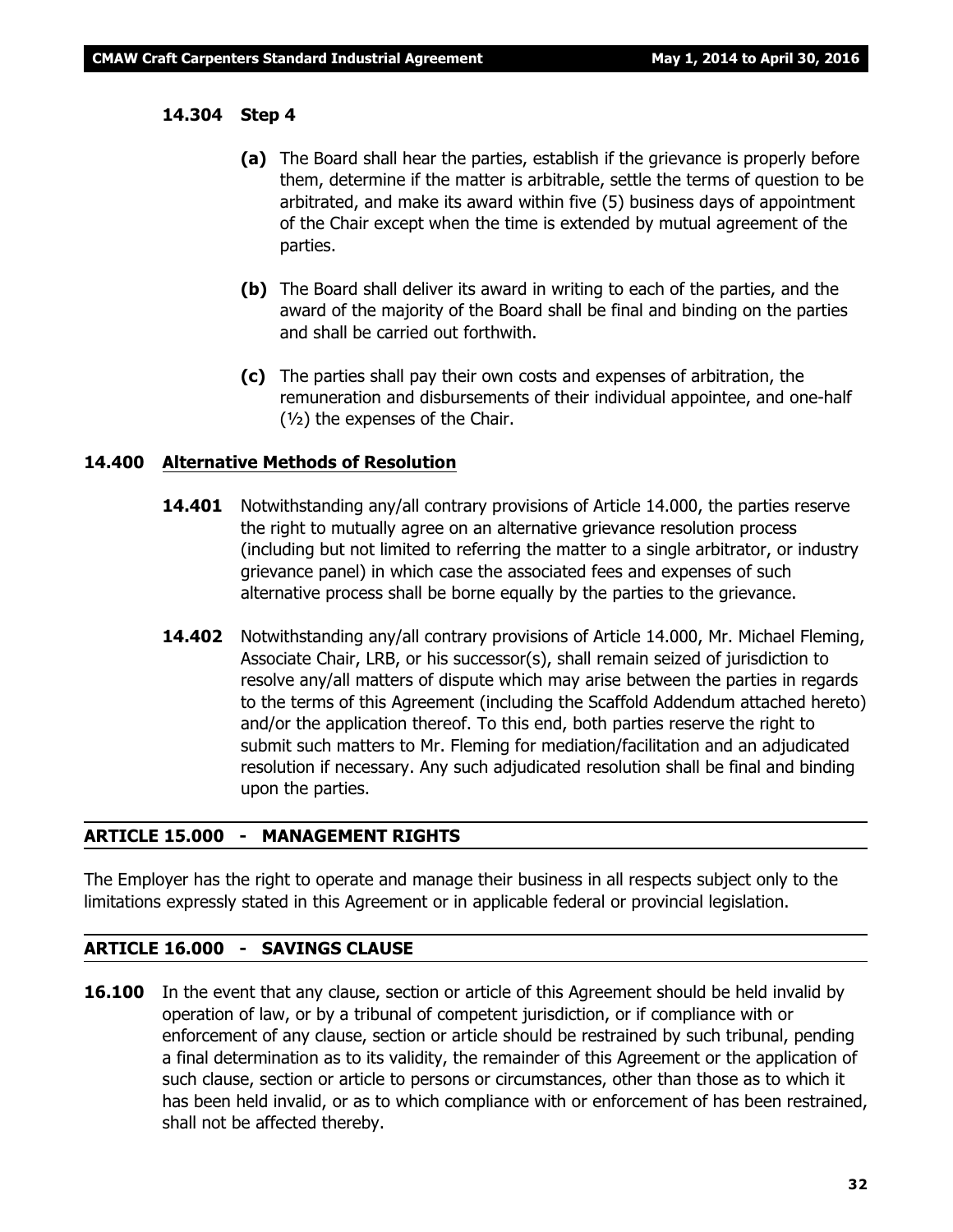- **16.200** In the event that any clause, section or article of this Agreement should be held invalid, or enforcement of, or compliance with which has been restrained, as above set forth, the parties affected thereby shall enter into immediate collective bargaining negotiations, upon the request of either party, for the purpose of arriving at a mutually satisfactory replacement for such clause, section or article during the period of invalidity or restraint.
- **16.300** In the event the parties do not agree on such a mutually satisfactory replacement, they shall submit the dispute to the grievance procedure in accordance with Article 14.000.

#### **ARTICLE 17.000 - "CLEAN UP" OF AGREEMENT**

During the preparation of this Agreement, mutually agreed upon adjustments were made to format and language in order to address/delete redundant provisions, vague language, logic, consistency, and grammar. The parties have agreed to the resulting changes and provisions.

#### **SIGNATURE OF PARTIES**

Dated this  $26<sup>th</sup>$  day of June, 2017. Dated this  $28<sup>th</sup>$  day of August, 2017.

Signed on behalf of: Signed on behalf of: Association of BC Allied Workers Canada

Construction Labour Relations Construction, Maintenance and

 *Ron Skuggedal Jan Noster Clyde H. Scollan Paul Nedelec*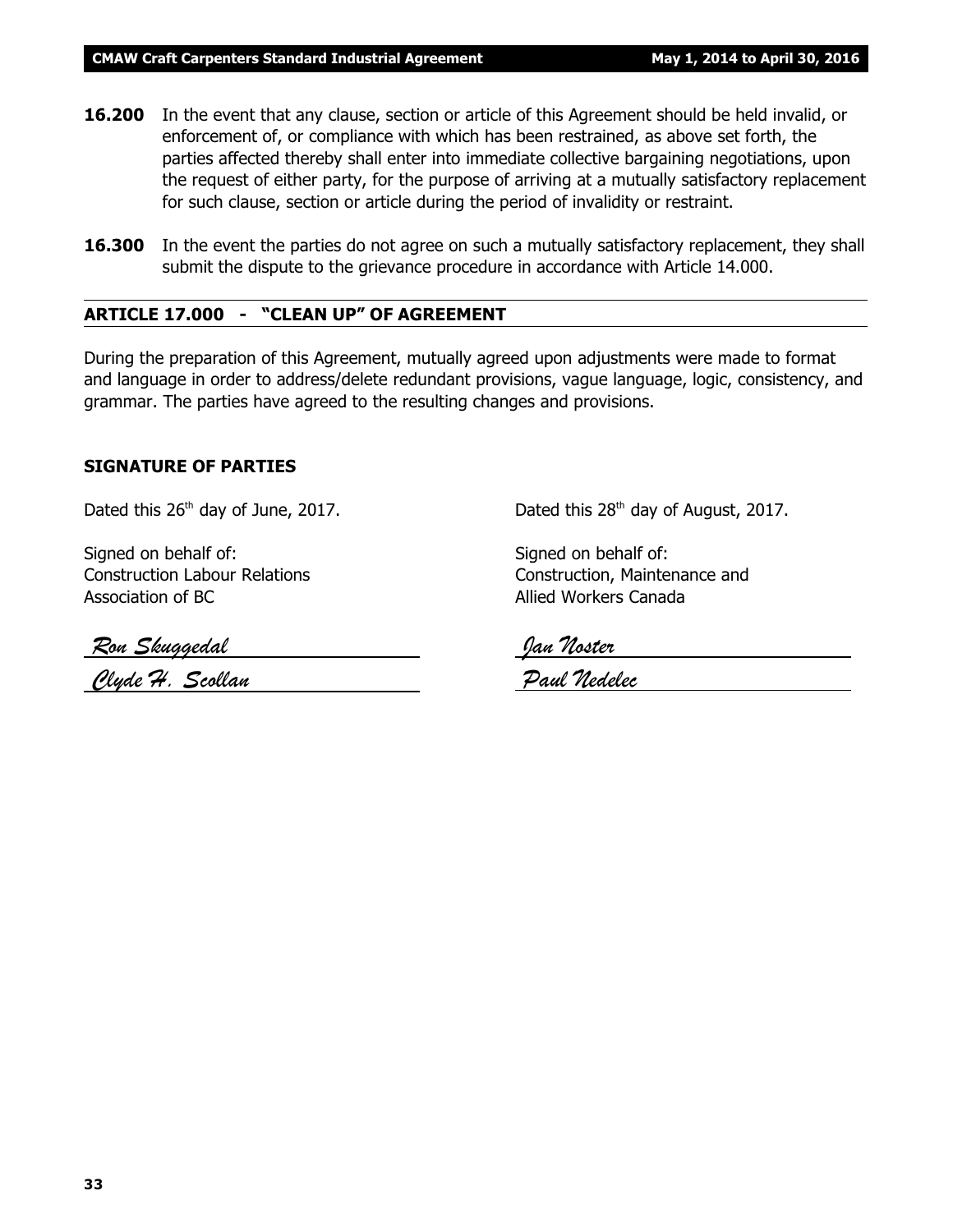#### **SCAFFOLD ADDENDUM PAGE 1 OF 2**

### **(1) Object and Application**

This Addendum shall be appended to the CMAW Craft Carpenters Standard Industrial Agreement, and shall form a part thereof.

- **(a)** The object of this Addendum shall be to address the unique nature of scaffolding work in the industrial sectors of the industry.
- **(b)** This Addendum shall apply to specialty scaffold contractors only, and shall supercede the terms of the CMAW Craft Carpenters Standard Industrial Agreement on like matters. All terms and conditions of the CMAW Craft Carpenters Standard Industrial Agreement not otherwise superceded by this Addendum shall continue to apply.

### **(2) Association of BC Scaffold Contractors (ABCSC) Fund**

- **(a)** Effective May 1, 2014, the Employer shall contribute twenty-five cents (\$0.25) per hour earned to the Association of BC Scaffold Contractors (ABCSC) Fund in the manner set forth in Article 5.000. Effective November 1, 2014, such contribution amount shall be reduced to one cent (\$0.01) per hour earned. Thereafter, the ABCSC may alter the amount by providing the Union with sixty (60) calendar days' written notice.
- **(b)** The Union shall collect and forward to the ABCSC Fund, without exception, all monies designated for the ABCSC Fund and received in accordance with the Monthly Report to the Administrator. Payment to the ABCSC shall be made by the Union not later than the last day of the month in which such amount was received and shall be accompanied with a summary report that provides hours of work and fund remittances by each Employer working under this Agreement.
- **(c)** Each month, the Carpentry Workers' Benefit Plan shall be entitled to deduct an administration fee of one hundred dollars (\$100.00) from the monies collected prior to forwarding payment to the ABCSC.

#### **(3) Qualifications**

- **(a) (i)** A Certified Journeyperson shall be qualified for priority dispatch on a scaffolding project if such Certified Journeyperson:
	- has worked a minimum of seven hundred fifty (750) scaffolding hours, or
	- has worked a minimum of five hundred (500) scaffolding hours and completed a minimum of forty (40) hours of scaffold specific training.
	- **(ii)** A Certified Journeyperson who is not qualified for priority dispatch on a scaffolding project shall not be dispatched to a scaffolding project unless/until there are no qualified (as defined herein) Certified Journeypersons available. The Union shall advise the Employer whenever a Certified Journeyperson dispatched to a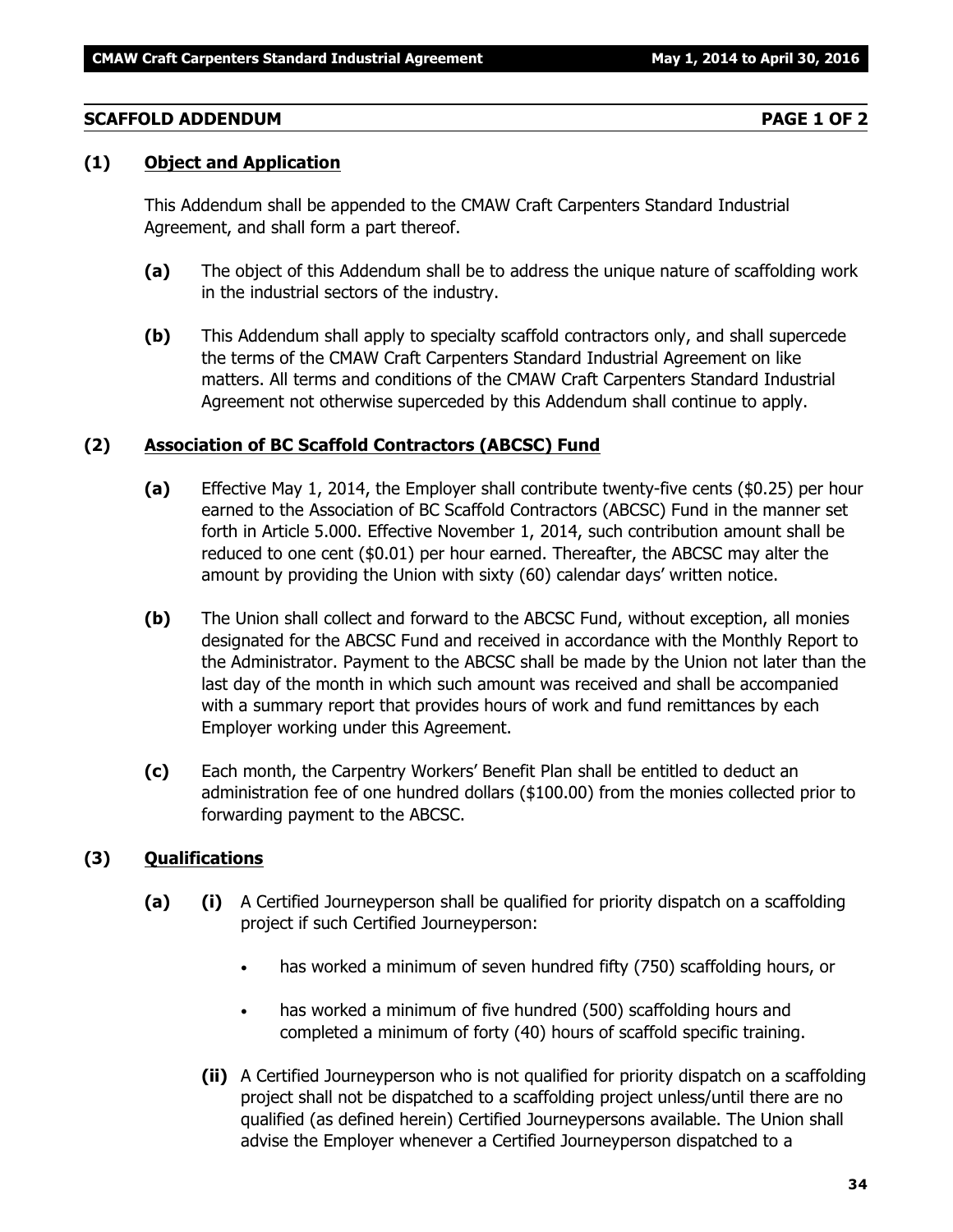#### **SCAFFOLD ADDENDUM PAGE 2 OF 2**

scaffolding project was not qualified for priority dispatch.

- **(iii)** The priority dispatch qualifications on a scaffolding project do not apply to Apprentices, and Apprentices who would otherwise be qualified for priority dispatch shall not be reclassified as Certified Journeypersons as a result.
- **(b)** The hours required in accordance with item (3) (a) are exclusive of travel time hours and must have been worked within the preceding five (5) years while in the employ of an Employer(s) signatory to an agreement with the Union. The Union shall provide the Employer with evidence of such work experience with forty-eight (48) hours of the Employer requesting same.
- **(c)** The training required in accordance with item (3) (a) (ii) shall be taken on the employee's own time, however notwithstanding item (3) (b), all training hours shall count towards an employee's required minimum work hours. The extent of the training shall be as mutually agreed between the parties and the cost of providing the training shall be shared equally by the parties.

#### **(4) Room and Board Options**

Notwithstanding Article 7.401, all employees shall be deemed to have selected Option #2 unless otherwise mutually agreed by the Employer and employee.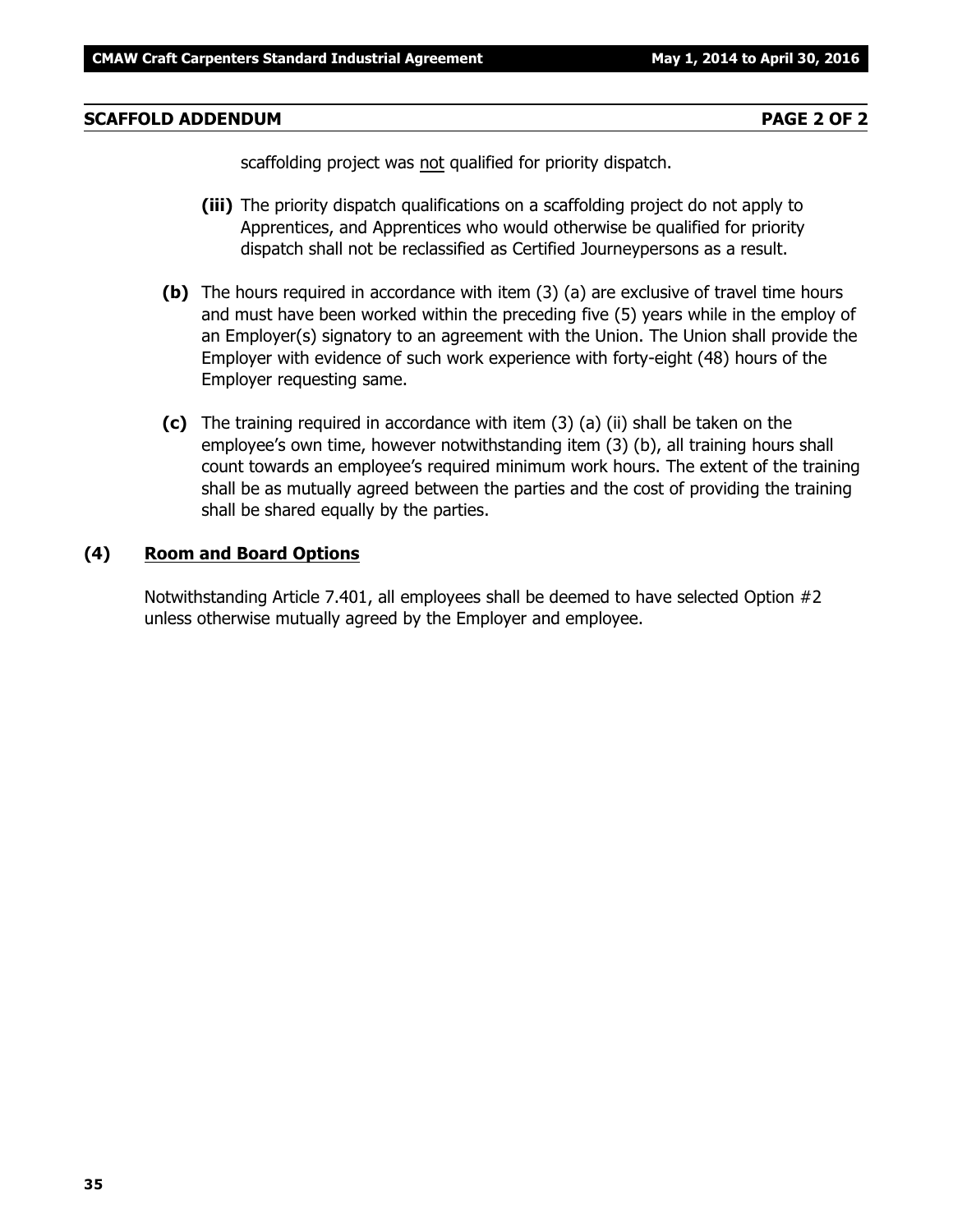# **SCHEDULE "A1.1" INSIDE LOWER MAINLAND/FRASER VALLEY CARPENTERS MINIMUM STRAIGHT TIME HOURLY WAGE RATES AND BREAKDOWN OF MONETARY PACKAGE**

Schedule "A1.1" shall apply to all industrial projects which are located inside the Lower Mainland/Fraser Valley, except those which are superceded by the LM/FV exemption. Refer to Article 3.101 (b) for details.

| "Inside" Lower Mainland/Fraser Valley                     |               |                     |                               |                     |                        |                        |                        |            |                               |                      |               | <b>Effective April 1, 2014</b> |                         |
|-----------------------------------------------------------|---------------|---------------------|-------------------------------|---------------------|------------------------|------------------------|------------------------|------------|-------------------------------|----------------------|---------------|--------------------------------|-------------------------|
|                                                           |               |                     |                               |                     |                        |                        |                        |            | <b>Employer Contributions</b> |                      |               |                                |                         |
| <b>Employee Classifications:</b>                          | $\frac{1}{2}$ | <b>Base</b><br>Rate | <b>Metro</b><br><b>Travel</b> | Sub<br><b>Total</b> | <b>VP/SHP</b><br>(12%) | <b>Benefit</b><br>Plan | <b>Pension</b><br>Plan | <b>CEA</b> | <b>CAF</b>                    | <b>Rehab</b><br>Plan | <b>JAPlan</b> | <b>BCBCBTU</b>                 | <b>Total</b><br>Package |
| <b>Journeyperson</b>                                      |               |                     |                               |                     |                        |                        |                        |            |                               |                      |               |                                |                         |
| > Foreman (FM)                                            | 115%          | 44.25               | 0.90                          | 45.15               | 5.42                   | 1.96                   | 4.09                   | 0.15       | 0.12                          | 0.02                 | 0.01          | 0.01                           | 56.93                   |
| > Certified (CJP)                                         | 100%          | 38.48               | 0.90                          | 39.38               | 4.73                   | 1.96                   | 4.09                   | 0.15       | 0.12                          | 0.02                 | 0.01          | 0.01                           | 50.47                   |
| <b>Apprentice Carpenter</b>                               |               |                     |                               |                     |                        |                        |                        |            |                               |                      |               |                                |                         |
| > 4 <sup>th</sup><br>Term (4th)                           | 90%           | 34.63               | 0.90                          | 35.53               | 4.26                   | 1.96                   | 3.07                   | 0.15       | 0.12                          | 0.02                 | 0.01          | 0.01                           | 45.13                   |
| > 3 <sup>rd</sup><br>Term (3rd)                           | 80%           | 30.78               | 0.90                          | 31.68               | 3.80                   | 1.96                   | 3.07                   | 0.15       | 0.12                          | 0.02                 | 0.01          | 0.01                           | 40.82                   |
| $> 2nd$ Term (2nd)                                        | 65%           | 25.01               | 0.90                          | 25.91               | 3.11                   | 1.96                   | 2.25                   | 0.15       | 0.12                          | 0.02                 | 0.01          | 0.01                           | 33.54                   |
| $> 1st$ Term (1st)                                        | 55%           | 21.16               | 0.90                          | 22.06               | 2.65                   | 1.96                   | 2.25                   | 0.15       | 0.12                          | 0.02                 | 0.01          | 0.01                           | 29.23                   |
| <b>Semi Skilled Carpenter</b>                             |               |                     |                               |                     |                        |                        |                        |            |                               |                      |               |                                |                         |
| > Level $4(L4)$                                           | 90%           | 34.63               | 0.90                          | 35.53               | 4.26                   | 1.96                   | 3.07                   | 0.15       | 0.12                          | 0.02                 | 0.01          | 0.01                           | 45.13                   |
| $>$ Level 3 (L3)                                          | 80%           | 30.78               | 0.90                          | 31.68               | 3.80                   | 1.96                   | 3.07                   | 0.15       | 0.12                          | 0.02                 | 0.01          | 0.01                           | 40.82                   |
| $>$ Level 2 (L2)                                          | 65%           | 25.01               | 0.90                          | 25.91               | 3.11                   | 1.96                   | 2.25                   | 0.15       | 0.12                          | 0.02                 | 0.01          | 0.01                           | 33.54                   |
| > Level $1(L1)$                                           | 55%           | 21.16               | 0.90                          | 22.06               | 2.65                   | 1.96                   | 2.25                   | 0.15       | 0.12                          | 0.02                 | 0.01          | 0.01                           | 29.23                   |
| <b>Material Handler/</b><br><b>Pre-Apprentice (MH/PA)</b> | 45%           | 17.32               | 0.90                          | 18.22               | 2.19                   | 1.96                   | n/a                    | 0.15       | 0.12                          | 0.02                 | 0.01          | 0.01                           | 22.68                   |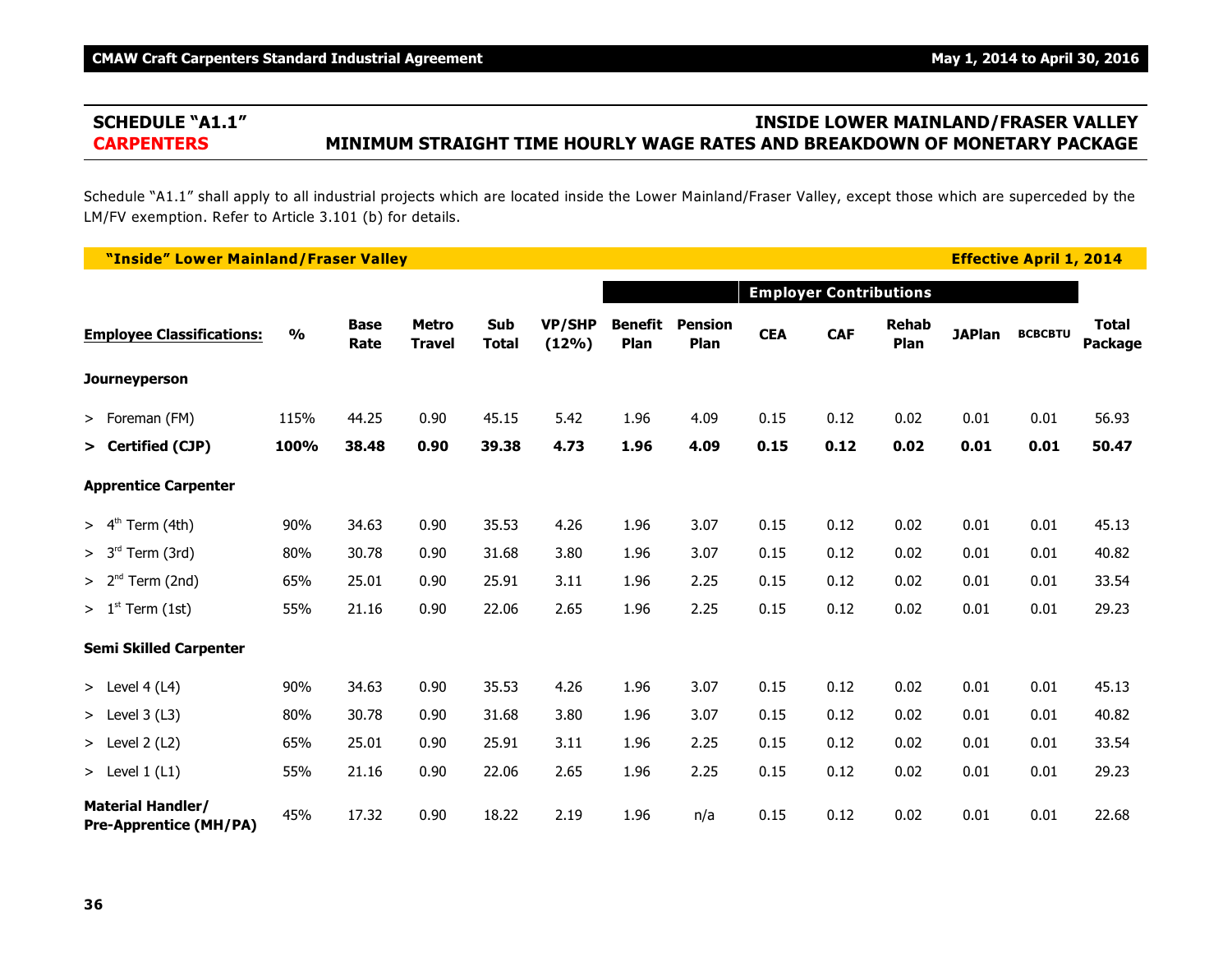# **SCHEDULE "A1.2" INSIDE LOWER MAINLAND/FRASER VALLEY CARPENTERS MINIMUM STRAIGHT TIME HOURLY WAGE RATES AND BREAKDOWN OF MONETARY PACKAGE**

Schedule "A1.2" shall apply to all industrial projects which are located inside the Lower Mainland/Fraser Valley, except those which are superceded by the LM/FV exemption. Refer to Article 3.101 (b) for details.

| "Inside" Lower Mainland/Fraser Valley                     |               |                     |                               |                     |                        |                        |                        |            |            |                               |               | <b>Effective November 1, 2014</b> |                         |
|-----------------------------------------------------------|---------------|---------------------|-------------------------------|---------------------|------------------------|------------------------|------------------------|------------|------------|-------------------------------|---------------|-----------------------------------|-------------------------|
|                                                           |               |                     |                               |                     |                        |                        |                        |            |            | <b>Employer Contributions</b> |               |                                   |                         |
| <b>Employee Classifications:</b>                          | $\frac{0}{0}$ | <b>Base</b><br>Rate | <b>Metro</b><br><b>Travel</b> | Sub<br><b>Total</b> | <b>VP/SHP</b><br>(12%) | <b>Benefit</b><br>Plan | <b>Pension</b><br>Plan | <b>CEA</b> | <b>CAF</b> | <b>Rehab</b><br>Plan          | <b>JAPlan</b> | <b>BCBCBTU</b>                    | <b>Total</b><br>Package |
| Journeyperson                                             |               |                     |                               |                     |                        |                        |                        |            |            |                               |               |                                   |                         |
| > Foreman (FM)                                            | 115%          | 44.25               | 0.90                          | 45.15               | 5.42                   | 1.96                   | 4.09                   | 0.15       | 0.11       | 0.02                          | 0.01          | 0.01                              | 56.92                   |
| > Certified (CJP)                                         | 100%          | 38.48               | 0.90                          | 39.38               | 4.73                   | 1.96                   | 4.09                   | 0.15       | 0.11       | 0.02                          | 0.01          | 0.01                              | 50.46                   |
| <b>Apprentice Carpenter</b>                               |               |                     |                               |                     |                        |                        |                        |            |            |                               |               |                                   |                         |
| $> 4th$ Term (4th)                                        | 90%           | 34.63               | 0.90                          | 35.53               | 4.26                   | 1.96                   | 3.07                   | 0.15       | 0.11       | 0.02                          | 0.01          | 0.01                              | 45.12                   |
| $> 3rd$ Term (3rd)                                        | 80%           | 30.78               | 0.90                          | 31.68               | 3.80                   | 1.96                   | 3.07                   | 0.15       | 0.11       | 0.02                          | 0.01          | 0.01                              | 40.81                   |
| $> 2nd$ Term (2nd)                                        | 65%           | 25.01               | 0.90                          | 25.91               | 3.11                   | 1.96                   | 2.25                   | 0.15       | 0.11       | 0.02                          | 0.01          | 0.01                              | 33.53                   |
| $> 1st$ Term (1st)                                        | 55%           | 21.16               | 0.90                          | 22.06               | 2.65                   | 1.96                   | 2.25                   | 0.15       | 0.11       | 0.02                          | 0.01          | 0.01                              | 29.22                   |
| <b>Semi Skilled Carpenter</b>                             |               |                     |                               |                     |                        |                        |                        |            |            |                               |               |                                   |                         |
| > Level $4(L4)$                                           | 90%           | 34.63               | 0.90                          | 35.53               | 4.26                   | 1.96                   | 3.07                   | 0.15       | 0.11       | 0.02                          | 0.01          | 0.01                              | 45.12                   |
| $>$ Level 3 (L3)                                          | 80%           | 30.78               | 0.90                          | 31.68               | 3.80                   | 1.96                   | 3.07                   | 0.15       | 0.11       | 0.02                          | 0.01          | 0.01                              | 40.81                   |
| $>$ Level 2 (L2)                                          | 65%           | 25.01               | 0.90                          | 25.91               | 3.11                   | 1.96                   | 2.25                   | 0.15       | 0.11       | 0.02                          | 0.01          | 0.01                              | 33.53                   |
| > Level $1(L1)$                                           | 55%           | 21.16               | 0.90                          | 22.06               | 2.65                   | 1.96                   | 2.25                   | 0.15       | 0.11       | 0.02                          | 0.01          | 0.01                              | 29.22                   |
| <b>Material Handler/</b><br><b>Pre-Apprentice (MH/PA)</b> | 45%           | 17.32               | 0.90                          | 18.22               | 2.19                   | 1.96                   | n/a                    | 0.15       | 0.11       | 0.02                          | 0.01          | 0.01                              | 22.67                   |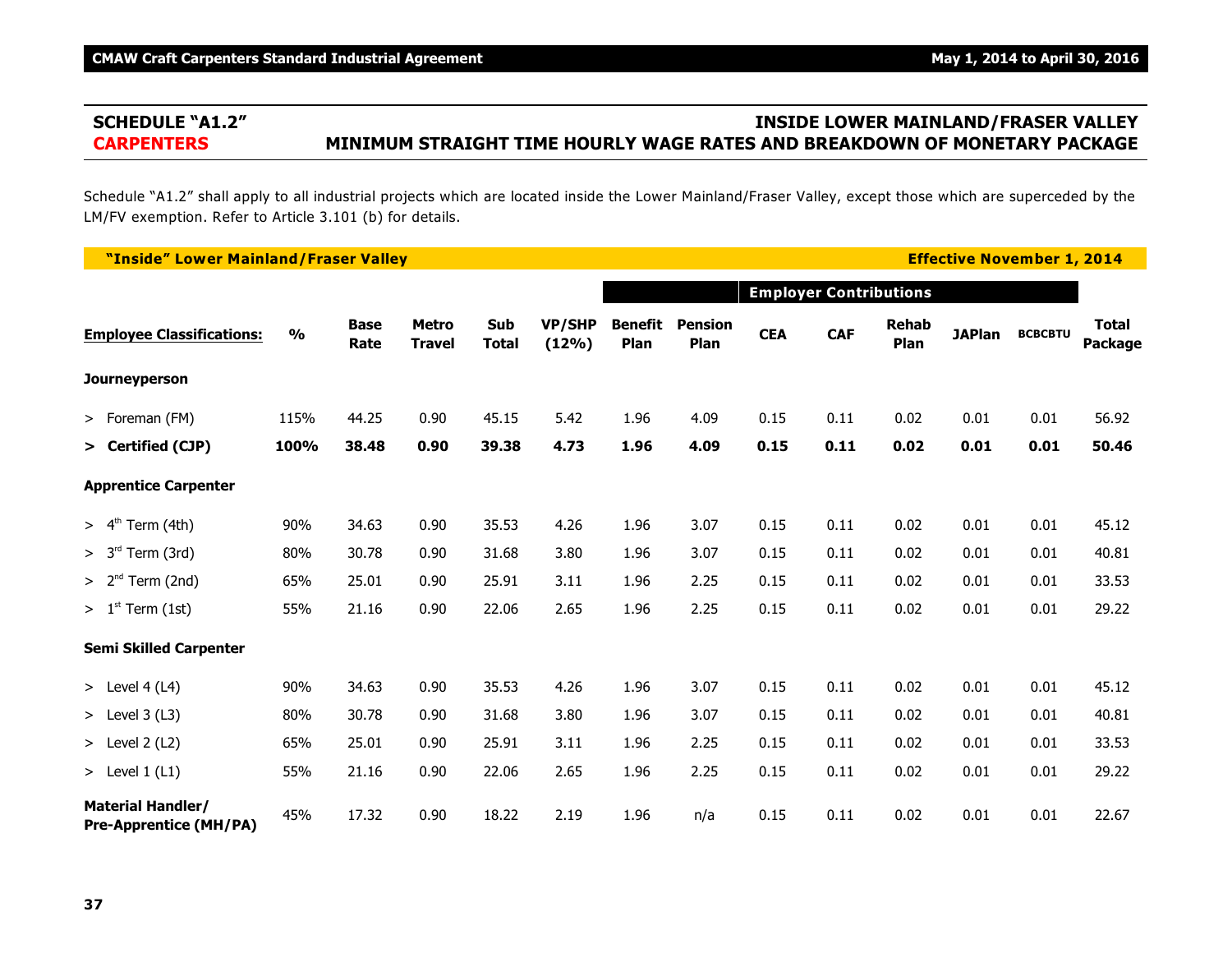# **SCHEDULE "A1.3" INSIDE LOWER MAINLAND/FRASER VALLEY CARPENTERS MINIMUM STRAIGHT TIME HOURLY WAGE RATES AND BREAKDOWN OF MONETARY PACKAGE**

Schedule "A1.3" shall apply to all industrial projects which are located inside the Lower Mainland/Fraser Valley, except those which are superceded by the LM/FV exemption. Refer to Article 3.101 (b) for details.

| "Inside" Lower Mainland/Fraser Valley                     |               |                     |                               |                     |                        |                        |                        |            |                               |                      |               | <b>Effective May 01, 2015</b> |                         |
|-----------------------------------------------------------|---------------|---------------------|-------------------------------|---------------------|------------------------|------------------------|------------------------|------------|-------------------------------|----------------------|---------------|-------------------------------|-------------------------|
|                                                           |               |                     |                               |                     |                        |                        |                        |            | <b>Employer Contributions</b> |                      |               |                               |                         |
| <b>Employee Classifications:</b>                          | $\frac{0}{0}$ | <b>Base</b><br>Rate | <b>Metro</b><br><b>Travel</b> | Sub<br><b>Total</b> | <b>VP/SHP</b><br>(12%) | <b>Benefit</b><br>Plan | <b>Pension</b><br>Plan | <b>CEA</b> | <b>CAF</b>                    | <b>Rehab</b><br>Plan | <b>JAPlan</b> | <b>BCBCBTU</b>                | <b>Total</b><br>Package |
| <b>Journeyperson</b>                                      |               |                     |                               |                     |                        |                        |                        |            |                               |                      |               |                               |                         |
| > Foreman (FM)                                            | 115%          | 45.54               | 0.90                          | 46.44               | 5.57                   | 2.21                   | 4.09                   | 0.15       | 0.11                          | 0.02                 | 0.01          | 0.01                          | 58.61                   |
| > Certified (CJP)                                         | 100%          | 39.60               | 0.90                          | 40.50               | 4.86                   | 2.21                   | 4.09                   | 0.15       | 0.11                          | 0.02                 | 0.01          | 0.01                          | 51.96                   |
| <b>Apprentice Carpenter</b>                               |               |                     |                               |                     |                        |                        |                        |            |                               |                      |               |                               |                         |
| > 4 <sup>th</sup><br>Term (4th)                           | 90%           | 35.64               | 0.90                          | 36.54               | 4.38                   | 2.21                   | 3.07                   | 0.15       | 0.11                          | 0.02                 | 0.01          | 0.01                          | 46.50                   |
| > 3 <sup>rd</sup><br>Term (3rd)                           | 80%           | 31.68               | 0.90                          | 32.58               | 3.91                   | 2.21                   | 3.07                   | 0.15       | 0.11                          | 0.02                 | 0.01          | 0.01                          | 42.07                   |
| $> 2nd$ Term (2nd)                                        | 65%           | 25.74               | 0.90                          | 26.64               | 3.20                   | 2.21                   | 2.25                   | 0.15       | 0.11                          | 0.02                 | 0.01          | 0.01                          | 34.60                   |
| $> 1st$ Term (1st)                                        | 55%           | 21.78               | 0.90                          | 22.68               | 2.72                   | 2.21                   | 2.25                   | 0.15       | 0.11                          | 0.02                 | 0.01          | 0.01                          | 30.16                   |
| <b>Semi Skilled Carpenter</b>                             |               |                     |                               |                     |                        |                        |                        |            |                               |                      |               |                               |                         |
| > Level $4(L4)$                                           | 90%           | 35.64               | 0.90                          | 36.54               | 4.38                   | 2.21                   | 3.07                   | 0.15       | 0.11                          | 0.02                 | 0.01          | 0.01                          | 46.50                   |
| > Level $3(L3)$                                           | 80%           | 31.68               | 0.90                          | 32.58               | 3.91                   | 2.21                   | 3.07                   | 0.15       | 0.11                          | 0.02                 | 0.01          | 0.01                          | 42.07                   |
| $>$ Level 2 (L2)                                          | 65%           | 25.74               | 0.90                          | 26.64               | 3.20                   | 2.21                   | 2.25                   | 0.15       | 0.11                          | 0.02                 | 0.01          | 0.01                          | 34.60                   |
| > Level $1(L1)$                                           | 55%           | 21.78               | 0.90                          | 22.68               | 2.72                   | 2.21                   | 2.25                   | 0.15       | 0.11                          | 0.02                 | 0.01          | 0.01                          | 30.16                   |
| <b>Material Handler/</b><br><b>Pre-Apprentice (MH/PA)</b> | 45%           | 17.82               | 0.90                          | 18.72               | 2.25                   | 2.21                   | n/a                    | 0.15       | 0.11                          | 0.02                 | 0.01          | 0.01                          | 23.48                   |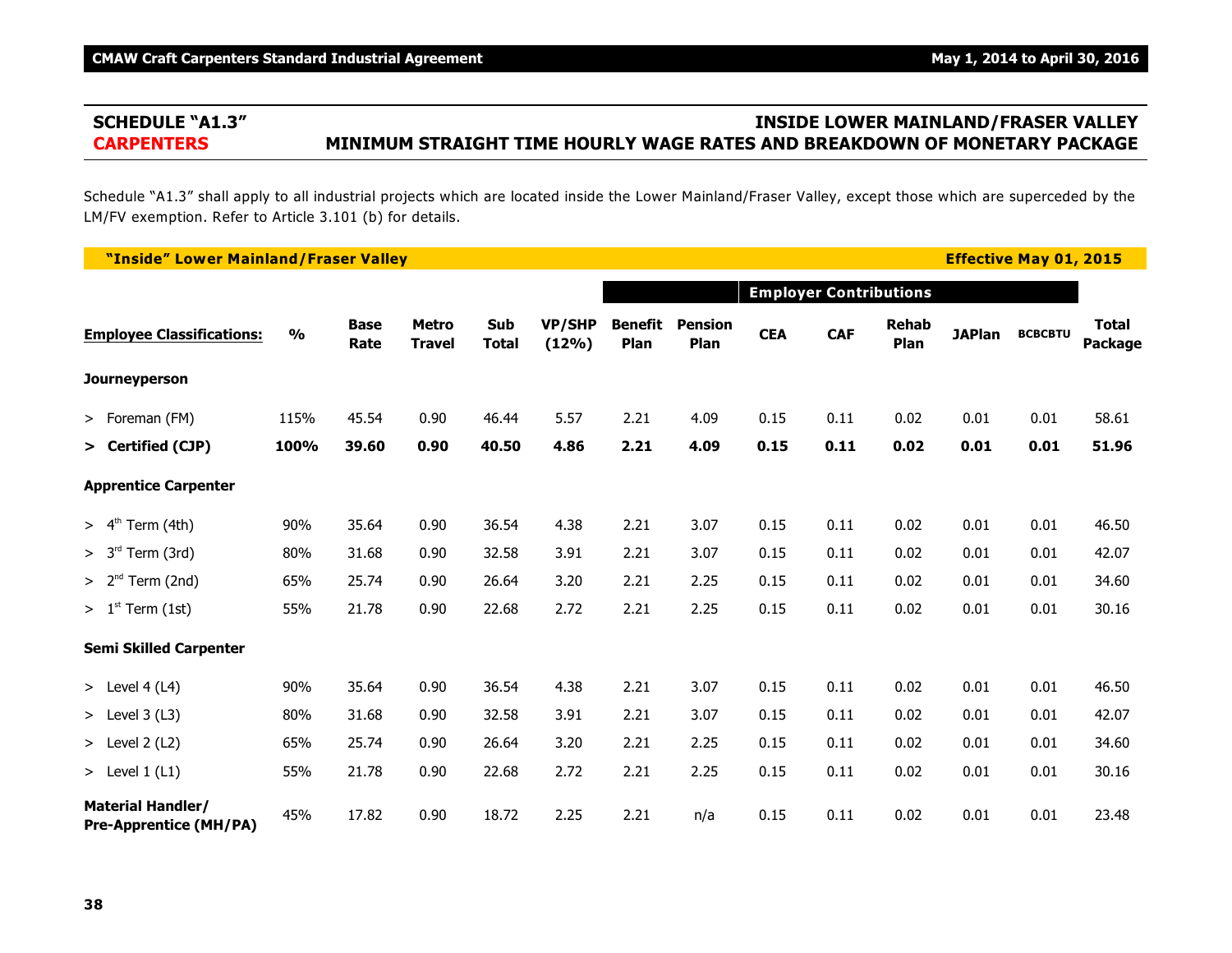# **SCHEDULE "A1.4" INSIDE LOWER MAINLAND/FRASER VALLEY CARPENTERS MINIMUM STRAIGHT TIME HOURLY WAGE RATES AND BREAKDOWN OF MONETARY PACKAGE**

Schedule "A1.4" shall apply to all industrial projects which are located inside the Lower Mainland/Fraser Valley, except those which are superceded by the LM/FV exemption. Refer to Article 3.101 (b) for details.

| "Inside" Lower Mainland/Fraser Valley                     |               |                     |                               |                     |                        |                        |                        |            |            |                               |               | <b>Effective April 01, 2016</b> |                         |
|-----------------------------------------------------------|---------------|---------------------|-------------------------------|---------------------|------------------------|------------------------|------------------------|------------|------------|-------------------------------|---------------|---------------------------------|-------------------------|
|                                                           |               |                     |                               |                     |                        |                        |                        |            |            | <b>Employer Contributions</b> |               |                                 |                         |
| <b>Employee Classifications:</b>                          | $\frac{1}{2}$ | <b>Base</b><br>Rate | <b>Metro</b><br><b>Travel</b> | Sub<br><b>Total</b> | <b>VP/SHP</b><br>(12%) | <b>Benefit</b><br>Plan | <b>Pension</b><br>Plan | <b>CEA</b> | <b>CAF</b> | <b>Rehab</b><br>Plan          | <b>JAPlan</b> | <b>BCBCBTU</b>                  | <b>Total</b><br>Package |
| <b>Journeyperson</b>                                      |               |                     |                               |                     |                        |                        |                        |            |            |                               |               |                                 |                         |
| > Foreman (FM)                                            | 115%          | 46.87               | 0.90                          | 47.77               | 5.73                   | 2.40                   | 4.09                   | 0.15       | 0.11       | 0.02                          | 0.01          | 0.01                            | 60.29                   |
| > Certified (CJP)                                         | 100%          | 40.76               | 0.90                          | 41.66               | 5.00                   | 2.40                   | 4.09                   | 0.15       | 0.11       | 0.02                          | 0.01          | 0.01                            | 53.45                   |
| <b>Apprentice Carpenter</b>                               |               |                     |                               |                     |                        |                        |                        |            |            |                               |               |                                 |                         |
| Term (4th)<br>> 4 <sup>th</sup>                           | 90%           | 36.68               | 0.90                          | 37.58               | 4.51                   | 2.40                   | 3.07                   | 0.15       | 0.11       | 0.02                          | 0.01          | 0.01                            | 47.86                   |
| > 3 <sup>rd</sup><br>Term (3rd)                           | 80%           | 32.61               | 0.90                          | 33.51               | 4.02                   | 2.40                   | 3.07                   | 0.15       | 0.11       | 0.02                          | 0.01          | 0.01                            | 43.30                   |
| $> 2nd$ Term (2nd)                                        | 65%           | 26.49               | 0.90                          | 27.39               | 3.29                   | 2.40                   | 2.25                   | 0.15       | 0.11       | 0.02                          | 0.01          | 0.01                            | 35.63                   |
| $> 1st$ Term (1st)                                        | 55%           | 22.42               | 0.90                          | 23.32               | 2.80                   | 2.40                   | 2.25                   | 0.15       | 0.11       | 0.02                          | 0.01          | 0.01                            | 31.07                   |
| <b>Semi Skilled Carpenter</b>                             |               |                     |                               |                     |                        |                        |                        |            |            |                               |               |                                 |                         |
| > Level $4(L4)$                                           | 90%           | 36.68               | 0.90                          | 37.58               | 4.51                   | 2.40                   | 3.07                   | 0.15       | 0.11       | 0.02                          | 0.01          | 0.01                            | 47.86                   |
| $>$ Level 3 (L3)                                          | 80%           | 32.61               | 0.90                          | 33.51               | 4.02                   | 2.40                   | 3.07                   | 0.15       | 0.11       | 0.02                          | 0.01          | 0.01                            | 43.30                   |
| $>$ Level 2 (L2)                                          | 65%           | 26.49               | 0.90                          | 27.39               | 3.29                   | 2.40                   | 2.25                   | 0.15       | 0.11       | 0.02                          | 0.01          | 0.01                            | 35.63                   |
| > Level $1(L1)$                                           | 55%           | 22.42               | 0.90                          | 23.32               | 2.80                   | 2.40                   | 2.25                   | 0.15       | 0.11       | 0.02                          | 0.01          | 0.01                            | 31.07                   |
| <b>Material Handler/</b><br><b>Pre-Apprentice (MH/PA)</b> | 45%           | 18.34               | 0.90                          | 19.24               | 2.31                   | 2.40                   | n/a                    | 0.15       | 0.11       | 0.02                          | 0.01          | 0.01                            | 24.25                   |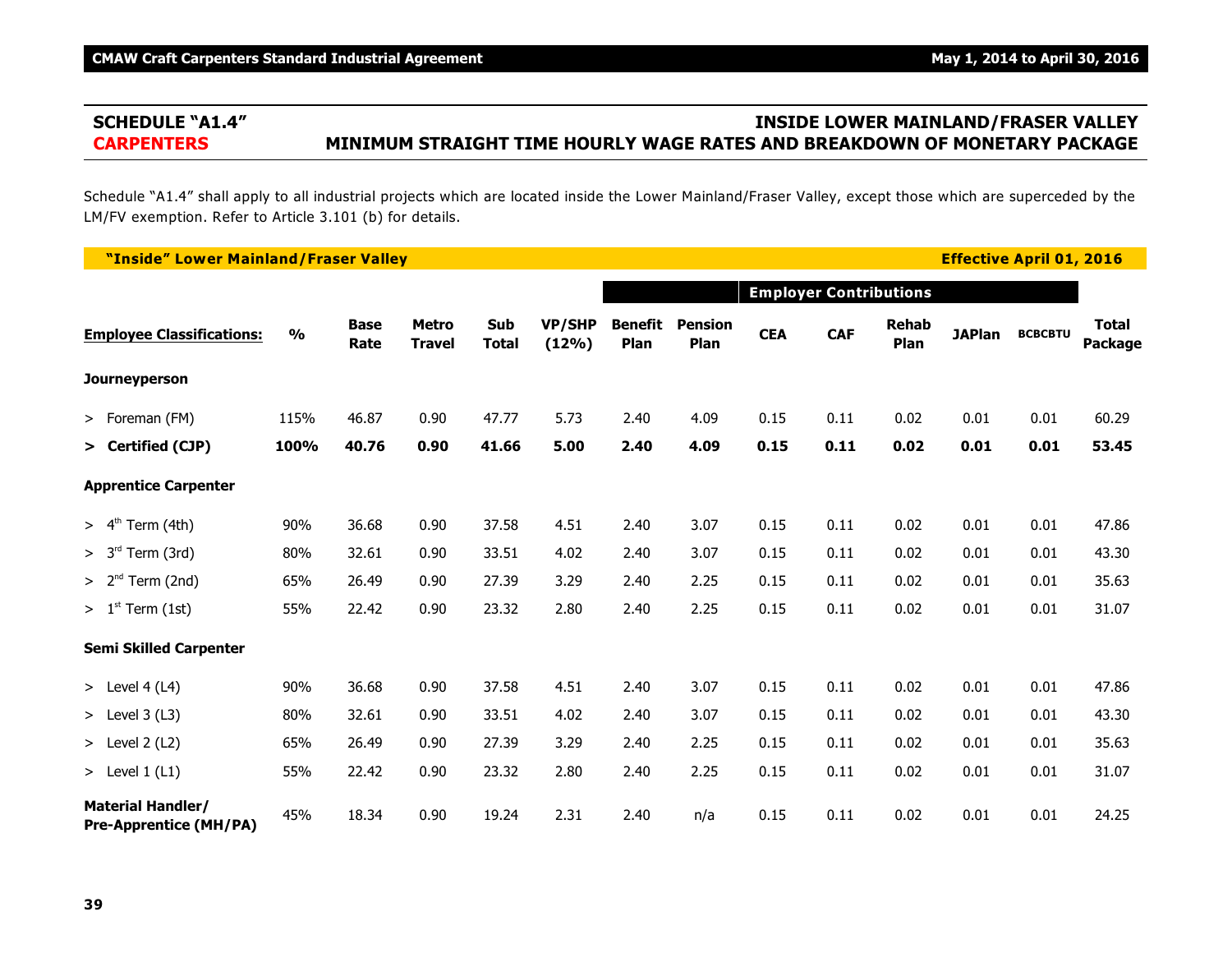# **SCHEDULE "A2.1" OUTSIDE LOWER MAINLAND/FRASER VALLEY CARPENTERS MINIMUM STRAIGHT TIME HOURLY WAGE RATES AND BREAKDOWN OF MONETARY PACKAGE**

Schedule "A2.1" shall apply to all industrial projects which are located outside the Lower Mainland/Fraser Valley.

| "Outside" Lower Mainland/Fraser Valley                    |               |                     |                        |                        |                        |            |                               |                      |               | <b>Effective April 1, 2014</b> |                         |
|-----------------------------------------------------------|---------------|---------------------|------------------------|------------------------|------------------------|------------|-------------------------------|----------------------|---------------|--------------------------------|-------------------------|
|                                                           |               |                     |                        |                        |                        |            | <b>Employer Contributions</b> |                      |               |                                |                         |
| <b>Employee Classifications:</b>                          | $\frac{0}{0}$ | <b>Base</b><br>Rate | <b>VP/SHP</b><br>(12%) | <b>Benefit</b><br>Plan | <b>Pension</b><br>Plan | <b>CEA</b> | <b>CAF</b>                    | <b>Rehab</b><br>Plan | <b>JAPlan</b> | <b>BCBCBTU</b>                 | <b>Total</b><br>Package |
| <b>Journeyperson</b>                                      |               |                     |                        |                        |                        |            |                               |                      |               |                                |                         |
| > Foreman (FM)                                            | 115%          | 44.25               | 5.31                   | 1.96                   | 4.09                   | 0.15       | 0.12                          | 0.02                 | 0.01          | 0.01                           | 55.92                   |
| > Certified (CJP)                                         | 100%          | 38.48               | 4.62                   | 1.96                   | 4.09                   | 0.15       | 0.12                          | 0.02                 | 0.01          | 0.01                           | 49.46                   |
| <b>Apprentice Carpenter</b>                               |               |                     |                        |                        |                        |            |                               |                      |               |                                |                         |
| $> 4th$ Term (4th)                                        | 90%           | 34.63               | 4.16                   | 1.96                   | 3.07                   | 0.15       | 0.12                          | 0.02                 | 0.01          | 0.01                           | 44.13                   |
| $> 3rd$ Term (3rd)                                        | 80%           | 30.78               | 3.69                   | 1.96                   | 3.07                   | 0.15       | 0.12                          | 0.02                 | 0.01          | 0.01                           | 39.81                   |
| $> 2nd$ Term (2nd)                                        | 65%           | 25.01               | 3.00                   | 1.96                   | 2.25                   | 0.15       | 0.12                          | 0.02                 | 0.01          | 0.01                           | 32.53                   |
| $> 1st$ Term (1st)                                        | 55%           | 21.16               | 2.54                   | 1.96                   | 2.25                   | 0.15       | 0.12                          | 0.02                 | 0.01          | 0.01                           | 28.22                   |
| <b>Semi Skilled Carpenter</b>                             |               |                     |                        |                        |                        |            |                               |                      |               |                                |                         |
| > Level $4(L4)$                                           | 90%           | 34.63               | 4.16                   | 1.96                   | 3.07                   | 0.15       | 0.12                          | 0.02                 | 0.01          | 0.01                           | 44.13                   |
| > Level $3(L3)$                                           | 80%           | 30.78               | 3.69                   | 1.96                   | 3.07                   | 0.15       | 0.12                          | 0.02                 | 0.01          | 0.01                           | 39.81                   |
| > Level $2(L2)$                                           | 65%           | 25.01               | 3.00                   | 1.96                   | 2.25                   | 0.15       | 0.12                          | 0.02                 | 0.01          | 0.01                           | 32.53                   |
| > Level $1(L1)$                                           | 55%           | 21.16               | 2.54                   | 1.96                   | 2.25                   | 0.15       | 0.12                          | 0.02                 | 0.01          | 0.01                           | 28.22                   |
| <b>Material Handler/</b><br><b>Pre-Apprentice (MH/PA)</b> | 45%           | 17.32               | 2.08                   | 1.96                   | n/a                    | 0.15       | 0.12                          | 0.02                 | 0.01          | 0.01                           | 21.67                   |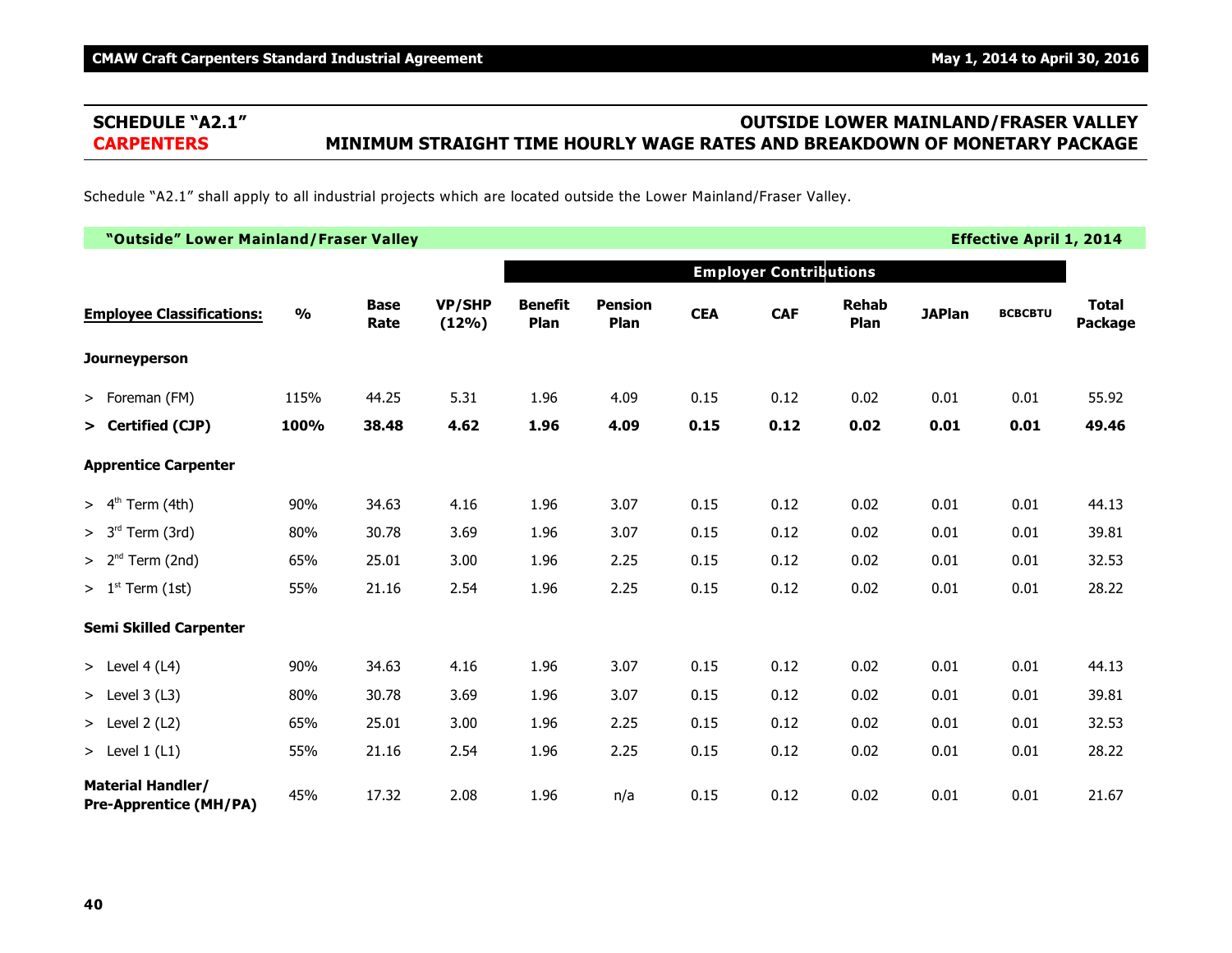# **SCHEDULE "A2.2" OUTSIDE LOWER MAINLAND/FRASER VALLEY CARPENTERS MINIMUM STRAIGHT TIME HOURLY WAGE RATES AND BREAKDOWN OF MONETARY PACKAGE**

Schedule "A2.2" shall apply to all industrial projects which are located outside the Lower Mainland/Fraser Valley.

| "Outside" Lower Mainland/Fraser Valley                    |               |                     |                        |                        |                        |            |                               |                      |               | <b>Effective November 1, 2014</b> |                         |
|-----------------------------------------------------------|---------------|---------------------|------------------------|------------------------|------------------------|------------|-------------------------------|----------------------|---------------|-----------------------------------|-------------------------|
|                                                           |               |                     |                        |                        |                        |            | <b>Employer Contributions</b> |                      |               |                                   |                         |
| <b>Employee Classifications:</b>                          | $\frac{0}{0}$ | <b>Base</b><br>Rate | <b>VP/SHP</b><br>(12%) | <b>Benefit</b><br>Plan | <b>Pension</b><br>Plan | <b>CEA</b> | <b>CAF</b>                    | <b>Rehab</b><br>Plan | <b>JAPlan</b> | <b>BCBCBTU</b>                    | <b>Total</b><br>Package |
| <b>Journeyperson</b>                                      |               |                     |                        |                        |                        |            |                               |                      |               |                                   |                         |
| > Foreman (FM)                                            | 115%          | 44.25               | 5.31                   | 1.96                   | 4.09                   | 0.15       | 0.11                          | 0.02                 | 0.01          | 0.01                              | 55.91                   |
| > Certified (CJP)                                         | 100%          | 38.48               | 4.62                   | 1.96                   | 4.09                   | 0.15       | 0.11                          | 0.02                 | 0.01          | 0.01                              | 49.45                   |
| <b>Apprentice Carpenter</b>                               |               |                     |                        |                        |                        |            |                               |                      |               |                                   |                         |
| $> 4th$ Term (4th)                                        | 90%           | 34.63               | 4.16                   | 1.96                   | 3.07                   | 0.15       | 0.11                          | 0.02                 | 0.01          | 0.01                              | 44.12                   |
| $> 3rd$ Term (3rd)                                        | 80%           | 30.78               | 3.69                   | 1.96                   | 3.07                   | 0.15       | 0.11                          | 0.02                 | 0.01          | 0.01                              | 39.80                   |
| $> 2nd$ Term (2nd)                                        | 65%           | 25.01               | 3.00                   | 1.96                   | 2.25                   | 0.15       | 0.11                          | 0.02                 | 0.01          | 0.01                              | 32.52                   |
| $> 1st$ Term (1st)                                        | 55%           | 21.16               | 2.54                   | 1.96                   | 2.25                   | 0.15       | 0.11                          | 0.02                 | 0.01          | 0.01                              | 28.21                   |
| <b>Semi Skilled Carpenter</b>                             |               |                     |                        |                        |                        |            |                               |                      |               |                                   |                         |
| > Level $4(L4)$                                           | 90%           | 34.63               | 4.16                   | 1.96                   | 3.07                   | 0.15       | 0.11                          | 0.02                 | 0.01          | 0.01                              | 44.12                   |
| $>$ Level 3 (L3)                                          | 80%           | 30.78               | 3.69                   | 1.96                   | 3.07                   | 0.15       | 0.11                          | 0.02                 | 0.01          | 0.01                              | 39.80                   |
| > Level $2(L2)$                                           | 65%           | 25.01               | 3.00                   | 1.96                   | 2.25                   | 0.15       | 0.11                          | 0.02                 | 0.01          | 0.01                              | 32.52                   |
| > Level $1(L1)$                                           | 55%           | 21.16               | 2.54                   | 1.96                   | 2.25                   | 0.15       | 0.11                          | 0.02                 | 0.01          | 0.01                              | 28.21                   |
| <b>Material Handler/</b><br><b>Pre-Apprentice (MH/PA)</b> | 45%           | 17.32               | 2.08                   | 1.96                   | n/a                    | 0.15       | 0.11                          | 0.02                 | 0.01          | 0.01                              | 21.66                   |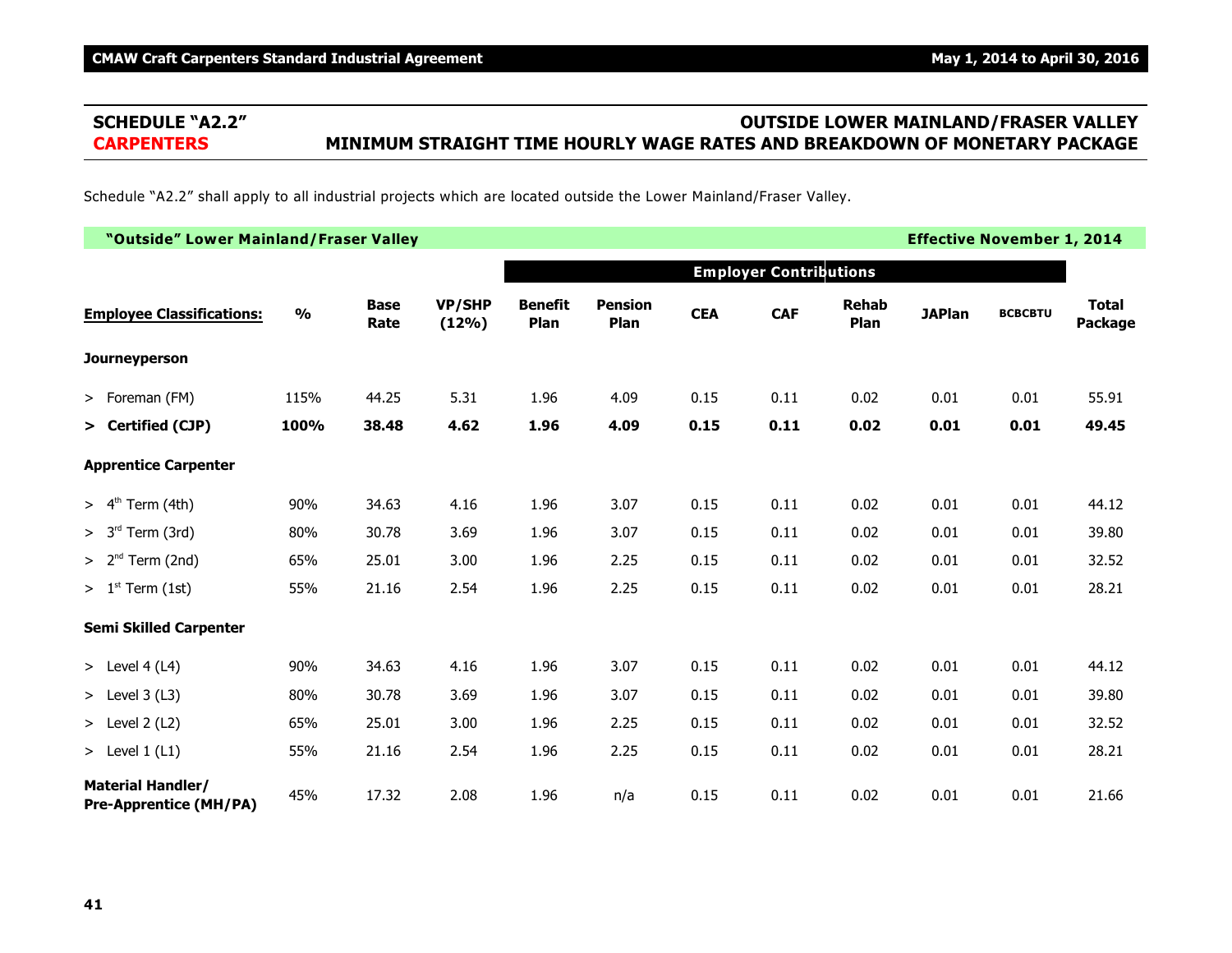# **SCHEDULE "A2.3" OUTSIDE LOWER MAINLAND/FRASER VALLEY CARPENTERS MINIMUM STRAIGHT TIME HOURLY WAGE RATES AND BREAKDOWN OF MONETARY PACKAGE**

Schedule "A2.3" shall apply to all industrial projects which are located outside the Lower Mainland/Fraser Valley.

| "Outside" Lower Mainland/Fraser Valley                    |               |                     |                        |                        |                        |            |                               |                      |               | <b>Effective May 01, 2015</b> |                         |
|-----------------------------------------------------------|---------------|---------------------|------------------------|------------------------|------------------------|------------|-------------------------------|----------------------|---------------|-------------------------------|-------------------------|
|                                                           |               |                     |                        |                        |                        |            | <b>Employer Contributions</b> |                      |               |                               |                         |
| <b>Employee Classifications:</b>                          | $\frac{0}{0}$ | <b>Base</b><br>Rate | <b>VP/SHP</b><br>(12%) | <b>Benefit</b><br>Plan | <b>Pension</b><br>Plan | <b>CEA</b> | <b>CAF</b>                    | <b>Rehab</b><br>Plan | <b>JAPlan</b> | <b>BCBCBTU</b>                | <b>Total</b><br>Package |
| Journeyperson                                             |               |                     |                        |                        |                        |            |                               |                      |               |                               |                         |
| > Foreman (FM)                                            | 115%          | 45.54               | 5.46                   | 2.21                   | 4.09                   | 0.15       | 0.11                          | 0.02                 | 0.01          | 0.01                          | 57.60                   |
| > Certified (CJP)                                         | 100%          | 39.60               | 4.75                   | 2.21                   | 4.09                   | 0.15       | 0.11                          | 0.02                 | 0.01          | 0.01                          | 50.95                   |
| <b>Apprentice Carpenter</b>                               |               |                     |                        |                        |                        |            |                               |                      |               |                               |                         |
| $> 4th$ Term (4th)                                        | 90%           | 35.64               | 4.28                   | 2.21                   | 3.07                   | 0.15       | 0.11                          | 0.02                 | 0.01          | 0.01                          | 45.50                   |
| $> 3rd$ Term (3rd)                                        | 80%           | 31.68               | 3.80                   | 2.21                   | 3.07                   | 0.15       | 0.11                          | 0.02                 | 0.01          | 0.01                          | 41.06                   |
| $> 2nd$ Term (2nd)                                        | 65%           | 25.74               | 3.09                   | 2.21                   | 2.25                   | 0.15       | 0.11                          | 0.02                 | 0.01          | 0.01                          | 33.59                   |
| $> 1st$ Term (1st)                                        | 55%           | 21.78               | 2.61                   | 2.21                   | 2.25                   | 0.15       | 0.11                          | 0.02                 | 0.01          | 0.01                          | 29.15                   |
| <b>Semi Skilled Carpenter</b>                             |               |                     |                        |                        |                        |            |                               |                      |               |                               |                         |
| > Level $4(L4)$                                           | 90%           | 35.64               | 4.28                   | 2.21                   | 3.07                   | 0.15       | 0.11                          | 0.02                 | 0.01          | 0.01                          | 45.50                   |
| > Level $3(L3)$                                           | 80%           | 31.68               | 3.80                   | 2.21                   | 3.07                   | 0.15       | 0.11                          | 0.02                 | 0.01          | 0.01                          | 41.06                   |
| $>$ Level 2 (L2)                                          | 65%           | 25.74               | 3.09                   | 2.21                   | 2.25                   | 0.15       | 0.11                          | 0.02                 | 0.01          | 0.01                          | 33.59                   |
| > Level $1(L1)$                                           | 55%           | 21.78               | 2.61                   | 2.21                   | 2.25                   | 0.15       | 0.11                          | 0.02                 | 0.01          | 0.01                          | 29.15                   |
| <b>Material Handler/</b><br><b>Pre-Apprentice (MH/PA)</b> | 45%           | 17.82               | 2.14                   | 2.21                   | n/a                    | 0.15       | 0.11                          | 0.02                 | 0.01          | 0.01                          | 22.47                   |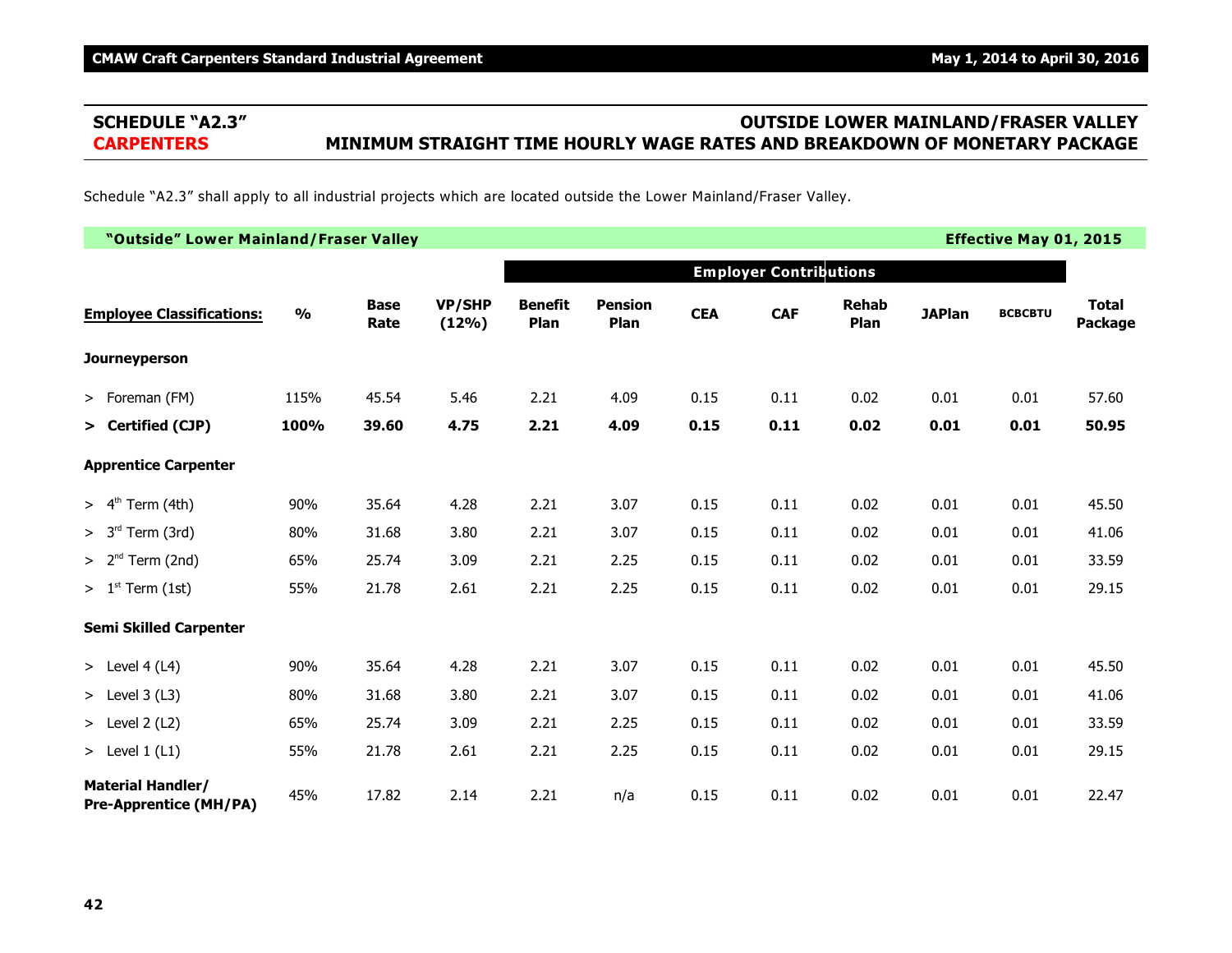# **SCHEDULE "A2.4" OUTSIDE LOWER MAINLAND/FRASER VALLEY CARPENTERS MINIMUM STRAIGHT TIME HOURLY WAGE RATES AND BREAKDOWN OF MONETARY PACKAGE**

Schedule "A2.4" shall apply to all industrial projects which are located outside the Lower Mainland/Fraser Valley.

| "Outside" Lower Mainland/Fraser Valley                    |               |                     |                        |                        |                        |            |                               |                      |               | <b>Effective April 01, 2016</b> |                         |
|-----------------------------------------------------------|---------------|---------------------|------------------------|------------------------|------------------------|------------|-------------------------------|----------------------|---------------|---------------------------------|-------------------------|
|                                                           |               |                     |                        |                        |                        |            | <b>Employer Contributions</b> |                      |               |                                 |                         |
| <b>Employee Classifications:</b>                          | $\frac{0}{0}$ | <b>Base</b><br>Rate | <b>VP/SHP</b><br>(12%) | <b>Benefit</b><br>Plan | <b>Pension</b><br>Plan | <b>CEA</b> | <b>CAF</b>                    | <b>Rehab</b><br>Plan | <b>JAPlan</b> | <b>BCBCBTU</b>                  | <b>Total</b><br>Package |
| <b>Journeyperson</b>                                      |               |                     |                        |                        |                        |            |                               |                      |               |                                 |                         |
| > Foreman (FM)                                            | 115%          | 46.87               | 5.62                   | 2.40                   | 4.09                   | 0.15       | 0.11                          | 0.02                 | 0.01          | 0.01                            | 59.28                   |
| > Certified (CJP)                                         | 100%          | 40.76               | 4.89                   | 2.40                   | 4.09                   | 0.15       | 0.11                          | 0.02                 | 0.01          | 0.01                            | 52.44                   |
| <b>Apprentice Carpenter</b>                               |               |                     |                        |                        |                        |            |                               |                      |               |                                 |                         |
| $> 4th$ Term (4th)                                        | 90%           | 36.68               | 4.40                   | 2.40                   | 3.07                   | 0.15       | 0.11                          | 0.02                 | 0.01          | 0.01                            | 46.85                   |
| $> 3rd$ Term (3rd)                                        | 80%           | 32.61               | 3.91                   | 2.40                   | 3.07                   | 0.15       | 0.11                          | 0.02                 | 0.01          | 0.01                            | 42.29                   |
| $> 2nd$ Term (2nd)                                        | 65%           | 26.49               | 3.18                   | 2.40                   | 2.25                   | 0.15       | 0.11                          | 0.02                 | 0.01          | 0.01                            | 34.62                   |
| $> 1st$ Term (1st)                                        | 55%           | 22.42               | 2.69                   | 2.40                   | 2.25                   | 0.15       | 0.11                          | 0.02                 | 0.01          | 0.01                            | 30.06                   |
| <b>Semi Skilled Carpenter</b>                             |               |                     |                        |                        |                        |            |                               |                      |               |                                 |                         |
| > Level 4 (L4)                                            | 90%           | 36.68               | 4.40                   | 2.40                   | 3.07                   | 0.15       | 0.11                          | 0.02                 | 0.01          | 0.01                            | 46.85                   |
| > Level $3(L3)$                                           | 80%           | 32.61               | 3.91                   | 2.40                   | 3.07                   | 0.15       | 0.11                          | 0.02                 | 0.01          | 0.01                            | 42.29                   |
| > Level $2(L2)$                                           | 65%           | 26.49               | 3.18                   | 2.40                   | 2.25                   | 0.15       | 0.11                          | 0.02                 | 0.01          | 0.01                            | 34.62                   |
| > Level $1(L1)$                                           | 55%           | 22.42               | 2.69                   | 2.40                   | 2.25                   | 0.15       | 0.11                          | 0.02                 | 0.01          | 0.01                            | 30.06                   |
| <b>Material Handler/</b><br><b>Pre-Apprentice (MH/PA)</b> | 45%           | 18.34               | 2.20                   | 2.40                   | n/a                    | 0.15       | 0.11                          | 0.02                 | 0.01          | 0.01                            | 23.24                   |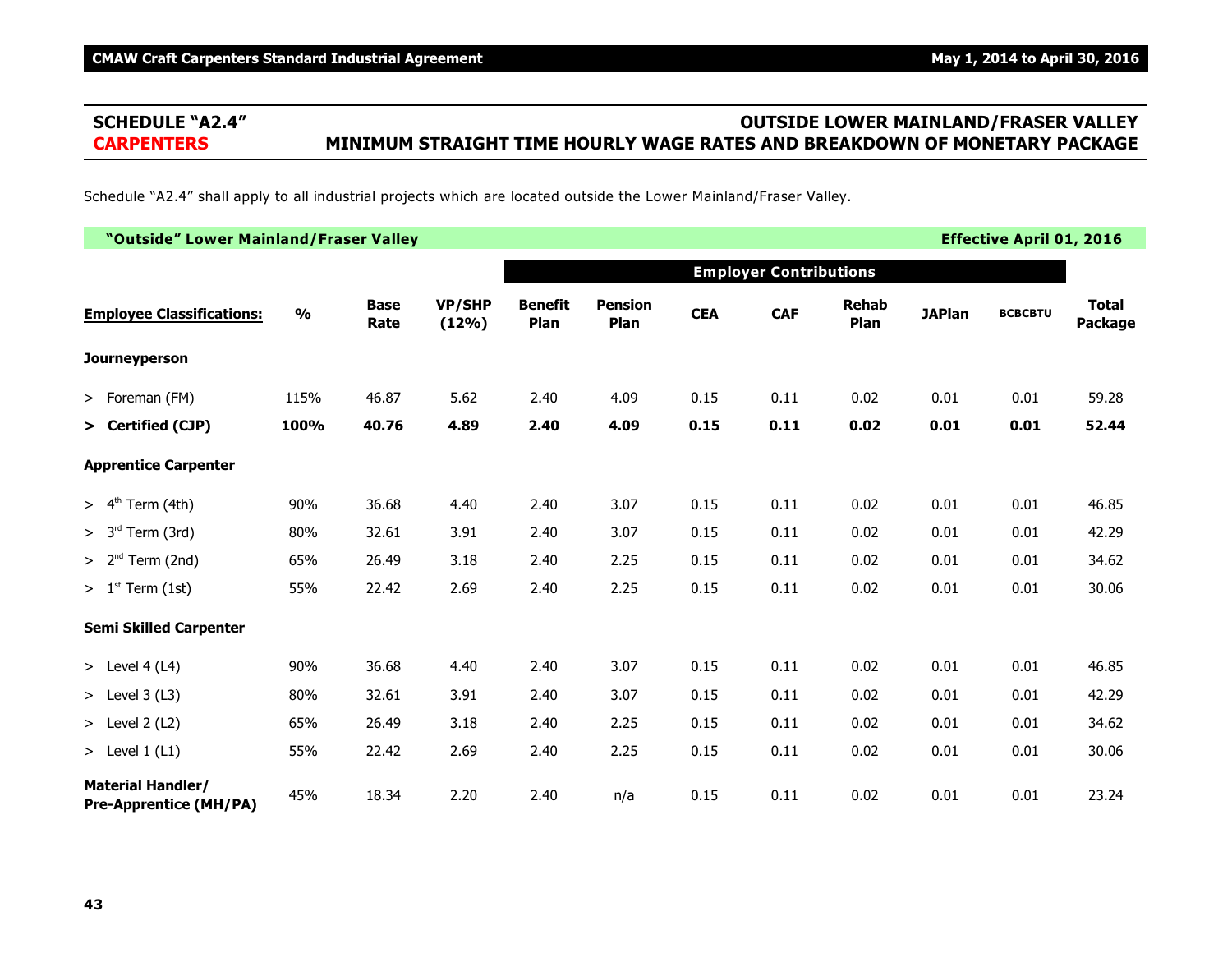# **SCHEDULE "B.1" ALL AREAS OF BC CARPENTERS EMPLOYER CONTRIBUTIONS AND EMPLOYEE DEDUCTIONS**

Schedule "B.1" shall apply to all industrial projects in BC, except those which are superceded by the LM/FV exemption. Refer to Article 3.101 (b) for details.

| <b>All Areas of BC</b>                      |              |            |        |                               |        |                                 |        |        |                                 | <b>Effective April 1, 2014</b> |       |
|---------------------------------------------|--------------|------------|--------|-------------------------------|--------|---------------------------------|--------|--------|---------------------------------|--------------------------------|-------|
|                                             |              |            |        |                               |        | <b>Employee Classifications</b> |        |        |                                 |                                |       |
|                                             |              |            |        | <<< Apprentice Carpenters >>> |        |                                 |        |        | <<< Semi Skilled Carpenters >>> |                                |       |
| <b>Employer Contributions:</b>              | <b>FM</b>    | <b>CJP</b> | 4th    | 3rd                           | 2nd    | 1st                             | L4     | L3     | L2                              | L1                             | MH/PA |
| Carpentry Workers Benefit Plan              | 1.96         | 1.96       | 1.96   | 1.96                          | 1.96   | 1.96                            | 1.96   | 1.96   | 1.96                            | 1.96                           | 1.96  |
| Carpentry Workers Pension Plan              | 4.09         | 4.09       | 3.07   | 3.07                          | 2.25   | 2.25                            | 3.07   | 3.07   | 2.25                            | 2.25                           | n/a   |
| Carpentry Employers Association (CEA)       | 0.15         | 0.15       | 0.15   | 0.15                          | 0.15   | 0.15                            | 0.15   | 0.15   | 0.15                            | 0.15                           | 0.15  |
| Contract Administration Fund (CAF)          | 0.12         | 0.12       | 0.12   | 0.12                          | 0.12   | 0.12                            | 0.12   | 0.12   | 0.12                            | 0.12                           | 0.12  |
| <b>Rehabilitation Plan</b>                  | 0.02         | 0.02       | 0.02   | 0.02                          | 0.02   | 0.02                            | 0.02   | 0.02   | 0.02                            | 0.02                           | 0.02  |
| <b>JAPlan</b>                               | 0.01         | 0.01       | 0.01   | 0.01                          | 0.01   | 0.01                            | 0.01   | 0.01   | 0.01                            | 0.01                           | 0.01  |
| <b>BCBCBTU Fund</b>                         | 0.01         | 0.01       | 0.01   | 0.01                          | 0.01   | 0.01                            | 0.01   | 0.01   | 0.01                            | 0.01                           | 0.01  |
| * Total Employer Contributions              | 6.36         | 6.36       | 5.34   | 5.34                          | 4.52   | 4.52                            | 5.34   | 5.34   | 4.52                            | 4.52                           | 2.27  |
| <b>Employee Deductions:</b>                 |              |            |        |                               |        |                                 |        |        |                                 |                                |       |
| <b>Field Dues</b>                           | 0.890        | 0.890      | 0.890  | 0.890                         | 0.890  | 0.890                           | 0.890  | 0.890  | 0.890                           | 0.890                          | 0.890 |
| <b>Local Union Check Off</b>                |              |            |        |                               |        | Refer to Article 4.702          |        |        |                                 |                                |       |
| <b>CMAW Administration Fund</b>             | 0.505        | 0.505      | 0.505  | 0.505                         | 0.505  | 0.505                           | 0.505  | 0.505  | 0.505                           | 0.505                          | 0.505 |
| <b>CMAW Training Fund</b>                   | 0.095        | 0.095      | 0.095  | 0.095                         | 0.095  | 0.095                           | 0.095  | 0.095  | 0.095                           | 0.095                          | 0.095 |
| * Total Employee Deductions                 | 1.49         | 1.49       | 1.49   | 1.49                          | 1.49   | 1.49                            | 1.49   | 1.49   | 1.49                            | 1.49                           | 1.49  |
| <b>Total Hourly Remittance</b><br><b>ST</b> | 7.850        | 7.850      | 6.830  | 6.830                         | 6.010  | 6.010                           | 6.830  | 6.830  | 6.010                           | 6.010                          | 3.760 |
| 1.5x OT 11.775                              |              | 11.775     | 10.245 | 10.245                        | 9.015  | 9.015                           | 10.245 | 10.245 | 9.015                           | 9.015                          | 5.640 |
|                                             | 2x OT 15.700 | 15.700     | 13.660 | 13.660                        | 12.020 | 12,020                          | 13.660 | 13.660 | 12,020                          | 12.020                         | 7.520 |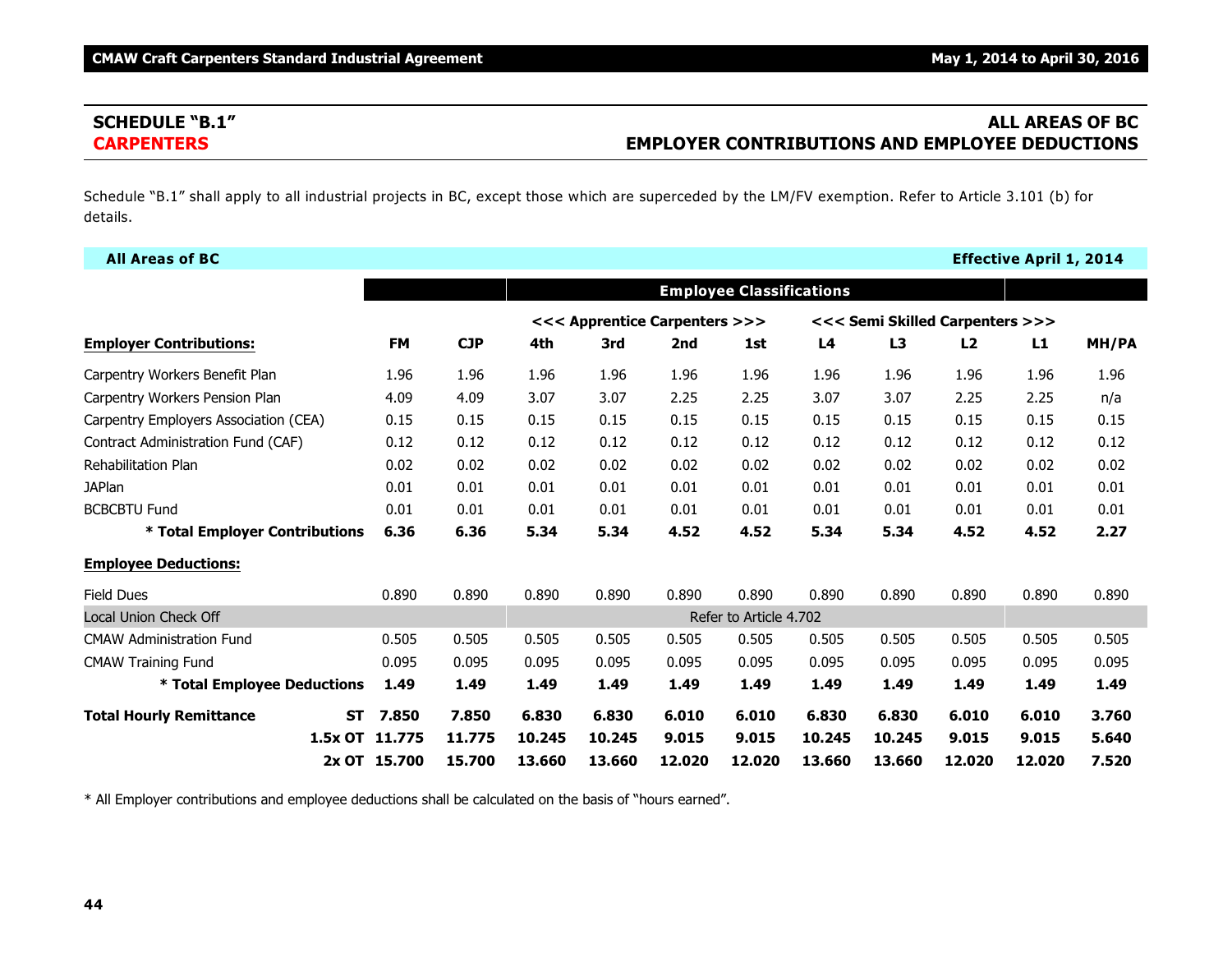# **SCHEDULE "B.2" ALL AREAS OF BC CARPENTERS EMPLOYER CONTRIBUTIONS AND EMPLOYEE DEDUCTIONS**

Schedule "B.2" shall apply to all industrial projects in BC, except those which are superceded by the LM/FV exemption. Refer to Article 3.101 (b) for details.

| <b>All Areas of BC</b>                      |              |        |        |                               |        |                                 |        |        |                                 | <b>Effective November 1, 2014</b> |       |
|---------------------------------------------|--------------|--------|--------|-------------------------------|--------|---------------------------------|--------|--------|---------------------------------|-----------------------------------|-------|
|                                             |              |        |        |                               |        | <b>Employee Classifications</b> |        |        |                                 |                                   |       |
|                                             |              |        |        | <<< Apprentice Carpenters >>> |        |                                 |        |        | <<< Semi Skilled Carpenters >>> |                                   |       |
| <b>Employer Contributions:</b>              | <b>FM</b>    | CJP    | 4th    | 3rd                           | 2nd    | 1st                             | L4     | L3     | L2                              | L1                                | MH/PA |
| Carpentry Workers Benefit Plan              | 1.96         | 1.96   | 1.96   | 1.96                          | 1.96   | 1.96                            | 1.96   | 1.96   | 1.96                            | 1.96                              | 1.96  |
| Carpentry Workers Pension Plan              | 4.09         | 4.09   | 3.07   | 3.07                          | 2.25   | 2.25                            | 3.07   | 3.07   | 2.25                            | 2.25                              | n/a   |
| Carpentry Employers Association (CEA)       | 0.15         | 0.15   | 0.15   | 0.15                          | 0.15   | 0.15                            | 0.15   | 0.15   | 0.15                            | 0.15                              | 0.15  |
| Contract Administration Fund (CAF)          | 0.11         | 0.11   | 0.11   | 0.11                          | 0.11   | 0.11                            | 0.11   | 0.11   | 0.11                            | 0.11                              | 0.11  |
| <b>Rehabilitation Plan</b>                  | 0.02         | 0.02   | 0.02   | 0.02                          | 0.02   | 0.02                            | 0.02   | 0.02   | 0.02                            | 0.02                              | 0.02  |
| <b>JAPlan</b>                               | 0.01         | 0.01   | 0.01   | 0.01                          | 0.01   | 0.01                            | 0.01   | 0.01   | 0.01                            | 0.01                              | 0.01  |
| <b>BCBCBTU Fund</b>                         | 0.01         | 0.01   | 0.01   | 0.01                          | 0.01   | 0.01                            | 0.01   | 0.01   | 0.01                            | 0.01                              | 0.01  |
| * Total Employer Contributions              | 6.35         | 6.35   | 5.33   | 5.33                          | 4.51   | 4.51                            | 5.33   | 5.33   | 4.51                            | 4.51                              | 2.26  |
| <b>Employee Deductions:</b>                 |              |        |        |                               |        |                                 |        |        |                                 |                                   |       |
| <b>Field Dues</b>                           | 0.890        | 0.890  | 0.890  | 0.890                         | 0.890  | 0.890                           | 0.890  | 0.890  | 0.890                           | 0.890                             | 0.890 |
| Local Union Check Off                       |              |        |        |                               |        | Refer to Article 4.702          |        |        |                                 |                                   |       |
| <b>CMAW Administration Fund</b>             | 0.505        | 0.505  | 0.505  | 0.505                         | 0.505  | 0.505                           | 0.505  | 0.505  | 0.505                           | 0.505                             | 0.505 |
| <b>CMAW Training Fund</b>                   | 0.095        | 0.095  | 0.095  | 0.095                         | 0.095  | 0.095                           | 0.095  | 0.095  | 0.095                           | 0.095                             | 0.095 |
| <b>* Total Employee Deductions</b>          | 1.49         | 1.49   | 1.49   | 1.49                          | 1.49   | 1.49                            | 1.49   | 1.49   | 1.49                            | 1.49                              | 1.49  |
| <b>Total Hourly Remittance</b><br><b>ST</b> | 7.840        | 7.840  | 6.820  | 6.820                         | 6.000  | 6.000                           | 6.820  | 6.820  | 6.000                           | 6.000                             | 3.750 |
| 1.5x OT 11.760                              |              | 11.760 | 10.230 | 10.230                        | 9.000  | 9.000                           | 10.230 | 10.230 | 9.000                           | 9.000                             | 5.625 |
|                                             | 2x OT 15.680 | 15,680 | 13.640 | 13.640                        | 12,000 | 12,000                          | 13.640 | 13.640 | 12,000                          | 12,000                            | 7.500 |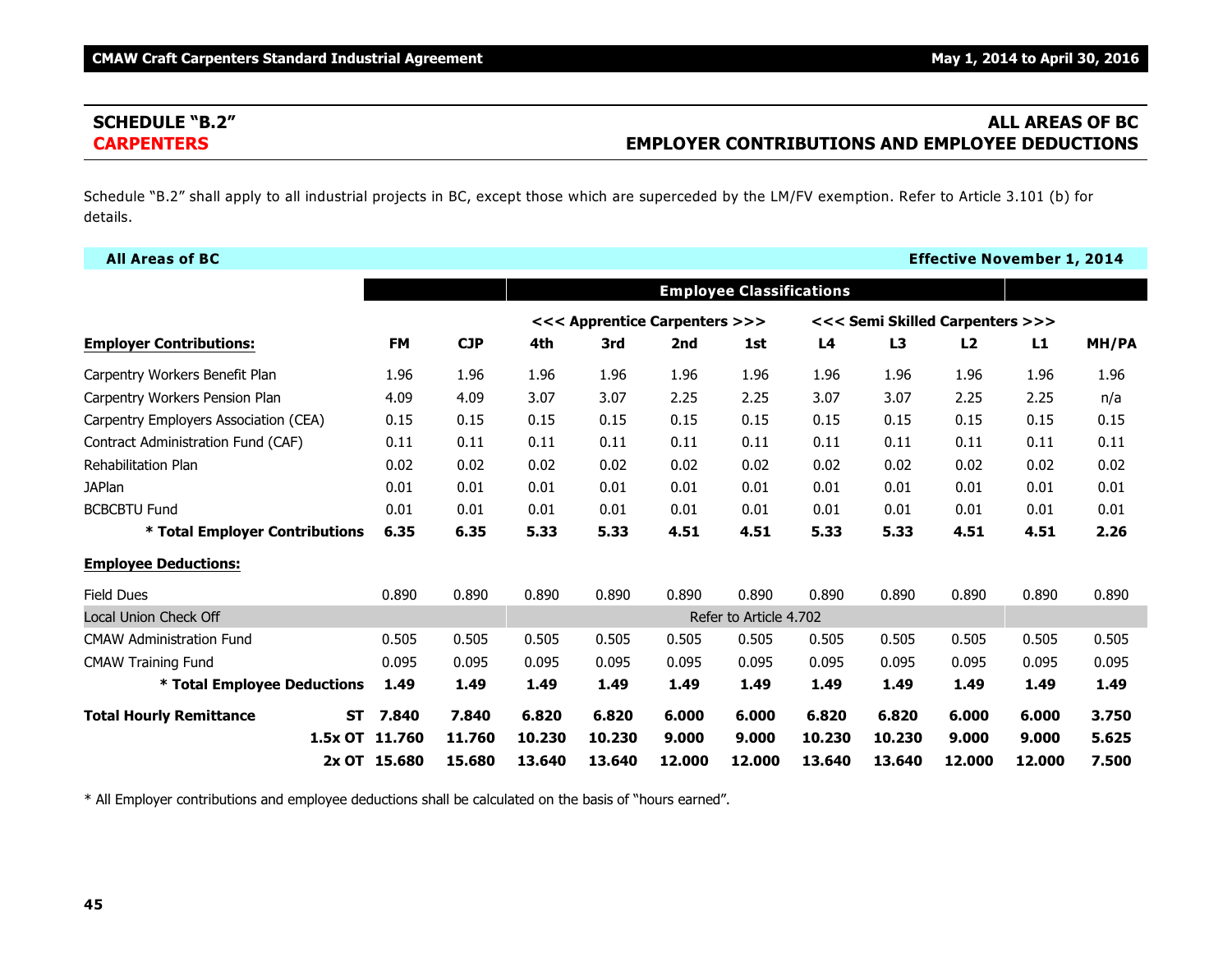# **SCHEDULE "B.3" ALL AREAS OF BC CARPENTERS EMPLOYER CONTRIBUTIONS AND EMPLOYEE DEDUCTIONS**

Schedule "B.3" shall apply to all industrial projects in BC, except those which are superceded by the LM/FV exemption. Refer to Article 3.101 (b) for details.

| <b>All Areas of BC</b>                      |              |            |        |                               |        |                                 |        |        |                                 | <b>Effective May 01, 2015</b> |       |
|---------------------------------------------|--------------|------------|--------|-------------------------------|--------|---------------------------------|--------|--------|---------------------------------|-------------------------------|-------|
|                                             |              |            |        |                               |        | <b>Employee Classifications</b> |        |        |                                 |                               |       |
|                                             |              |            |        | <<< Apprentice Carpenters >>> |        |                                 |        |        | <<< Semi Skilled Carpenters >>> |                               |       |
| <b>Employer Contributions:</b>              | <b>FM</b>    | <b>CJP</b> | 4th    | 3rd                           | 2nd    | 1st                             | L4     | L3     | L <sub>2</sub>                  | L1                            | MH/PA |
| Carpentry Workers Benefit Plan              | 2.21         | 2.21       | 2.21   | 2.21                          | 2.21   | 2.21                            | 2.21   | 2.21   | 2.21                            | 2.21                          | 2.21  |
| Carpentry Workers Pension Plan              | 4.09         | 4.09       | 3.07   | 3.07                          | 2.25   | 2.25                            | 3.07   | 3.07   | 2.25                            | 2.25                          | n/a   |
| Carpentry Employers Association (CEA)       | 0.15         | 0.15       | 0.15   | 0.15                          | 0.15   | 0.15                            | 0.15   | 0.15   | 0.15                            | 0.15                          | 0.15  |
| Contract Administration Fund (CAF)          | 0.11         | 0.11       | 0.11   | 0.11                          | 0.11   | 0.11                            | 0.11   | 0.11   | 0.11                            | 0.11                          | 0.11  |
| <b>Rehabilitation Plan</b>                  | 0.02         | 0.02       | 0.02   | 0.02                          | 0.02   | 0.02                            | 0.02   | 0.02   | 0.02                            | 0.02                          | 0.02  |
| <b>JAPlan</b>                               | 0.01         | 0.01       | 0.01   | 0.01                          | 0.01   | 0.01                            | 0.01   | 0.01   | 0.01                            | 0.01                          | 0.01  |
| <b>BCBCBTU Fund</b>                         | 0.01         | 0.01       | 0.01   | 0.01                          | 0.01   | 0.01                            | 0.01   | 0.01   | 0.01                            | 0.01                          | 0.01  |
| * Total Employer Contributions              | 6.60         | 6.60       | 5.58   | 5.58                          | 4.76   | 4.76                            | 5.58   | 5.58   | 4.76                            | 4.76                          | 2.51  |
| <b>Employee Deductions:</b>                 |              |            |        |                               |        |                                 |        |        |                                 |                               |       |
| <b>Field Dues</b>                           | 0.890        | 0.890      | 0.890  | 0.890                         | 0.890  | 0.890                           | 0.890  | 0.890  | 0.890                           | 0.890                         | 0.890 |
| <b>Local Union Check Off</b>                |              |            |        |                               |        | Refer to Article 4.702          |        |        |                                 |                               |       |
| <b>CMAW Administration Fund</b>             | 0.505        | 0.505      | 0.505  | 0.505                         | 0.505  | 0.505                           | 0.505  | 0.505  | 0.505                           | 0.505                         | 0.505 |
| <b>CMAW Training Fund</b>                   | 0.095        | 0.095      | 0.095  | 0.095                         | 0.095  | 0.095                           | 0.095  | 0.095  | 0.095                           | 0.095                         | 0.095 |
| * Total Employee Deductions                 | 1.49         | 1.49       | 1.49   | 1.49                          | 1.49   | 1.49                            | 1.49   | 1.49   | 1.49                            | 1.49                          | 1.49  |
| <b>Total Hourly Remittance</b><br><b>ST</b> | 8.090        | 8.090      | 7.070  | 7.070                         | 6.250  | 6.250                           | 7.070  | 7.070  | 6.250                           | 6.250                         | 4.000 |
| 1.5x OT 12.135                              |              | 12.135     | 10.605 | 10.605                        | 9.375  | 9.375                           | 10.605 | 10.605 | 9.375                           | 9.375                         | 6.000 |
|                                             | 2x OT 16.180 | 16.180     | 14.140 | 14.140                        | 12.500 | 12.500                          | 14.140 | 14.140 | 12.500                          | 12.500                        | 8.000 |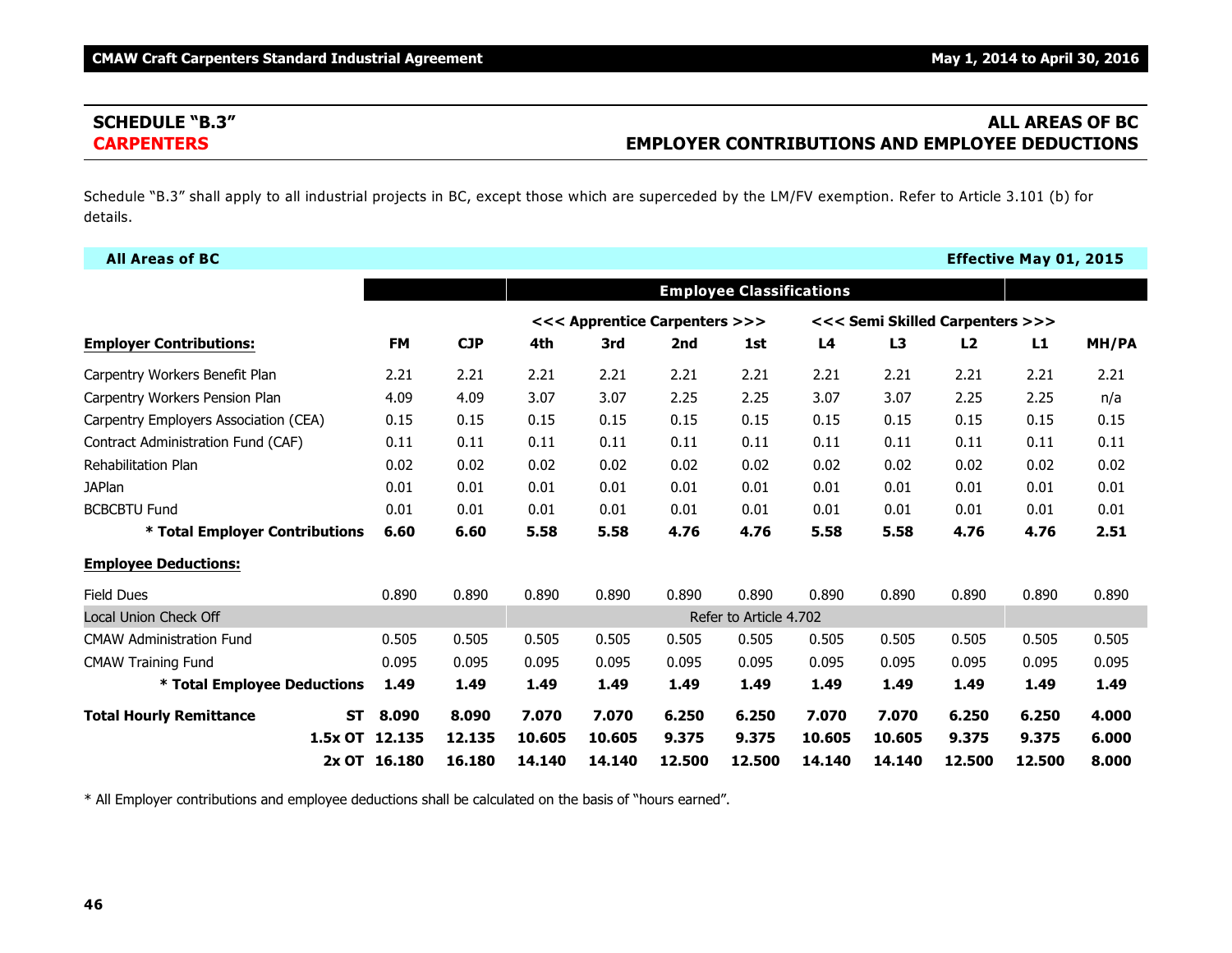# **SCHEDULE "B.4.1" INSIDE LOWER MAINLAND/FRASER VALLEY CARPENTERS EMPLOYER CONTRIBUTIONS AND EMPLOYEE DEDUCTIONS**

Schedule "B.4.1" shall apply to all industrial projects which are located inside the Lower Mainland/Fraser Valley, except those which are superceded by the LM/FV exemption. Refer to Article 3.101 (b) for details.

| "Inside" Lower Mainland/Fraser Valley |                    |            |        |                               |        |                                 |        |                                 |        | <b>Effective April 01, 2016</b> |       |
|---------------------------------------|--------------------|------------|--------|-------------------------------|--------|---------------------------------|--------|---------------------------------|--------|---------------------------------|-------|
|                                       |                    |            |        |                               |        | <b>Employee Classifications</b> |        |                                 |        |                                 |       |
|                                       |                    |            |        | <<< Apprentice Carpenters >>> |        |                                 |        | <<< Semi Skilled Carpenters >>> |        |                                 |       |
| <b>Employer Contributions:</b>        | <b>FM</b>          | <b>CJP</b> | 4th    | 3rd                           | 2nd    | 1st                             | L4     | L <sub>3</sub>                  | L2     | L1                              | MH/PA |
| Carpentry Workers Benefit Plan        | 2.40               | 2.40       | 2.40   | 2.40                          | 2.40   | 2.40                            | 2.40   | 2.40                            | 2.40   | 2.40                            | 2.40  |
| Carpentry Workers Pension Plan        | 4.09               | 4.09       | 3.07   | 3.07                          | 2.25   | 2.25                            | 3.07   | 3.07                            | 2.25   | 2.25                            | n/a   |
| Carpentry Employers Association (CEA) | 0.15               | 0.15       | 0.15   | 0.15                          | 0.15   | 0.15                            | 0.15   | 0.15                            | 0.15   | 0.15                            | 0.15  |
| Contract Administration Fund (CAF)    | 0.11               | 0.11       | 0.11   | 0.11                          | 0.11   | 0.11                            | 0.11   | 0.11                            | 0.11   | 0.11                            | 0.11  |
| <b>Rehabilitation Plan</b>            | 0.02               | 0.02       | 0.02   | 0.02                          | 0.02   | 0.02                            | 0.02   | 0.02                            | 0.02   | 0.02                            | 0.02  |
| <b>JAPlan</b>                         | 0.01               | 0.01       | 0.01   | 0.01                          | 0.01   | 0.01                            | 0.01   | 0.01                            | 0.01   | 0.01                            | 0.01  |
| <b>BCBCBTU Fund</b>                   | 0.01               | 0.01       | 0.01   | 0.01                          | 0.01   | 0.01                            | 0.01   | 0.01                            | 0.01   | 0.01                            | 0.01  |
| * Total Employer Contributions        | 6.79               | 6.79       | 5.77   | 5.77                          | 4.95   | 4.95                            | 5.77   | 5.77                            | 4.95   | 4.95                            | 2.70  |
| <b>Employee Deductions:</b>           |                    |            |        |                               |        |                                 |        |                                 |        |                                 |       |
| <b>Field Dues</b>                     | 0.890              | 0.890      | 0.890  | 0.890                         | 0.890  | 0.890                           | 0.890  | 0.890                           | 0.890  | 0.890                           | 0.890 |
| Local Union Check Off                 | 0.100              | 0.100      | 0.100  | 0.100                         | 0.100  | 0.100                           | 0.100  | 0.100                           | 0.100  | 0.100                           | 0.100 |
| <b>CMAW Administration Fund</b>       | 0.505              | 0.505      | 0.505  | 0.505                         | 0.505  | 0.505                           | 0.505  | 0.505                           | 0.505  | 0.505                           | 0.505 |
| <b>CMAW Training Fund</b>             | 0.095              | 0.095      | 0.095  | 0.095                         | 0.095  | 0.095                           | 0.095  | 0.095                           | 0.095  | 0.095                           | 0.095 |
| * Total Employee Deductions           | 1.59               | 1.59       | 1.59   | 1.59                          | 1.59   | 1.59                            | 1.59   | 1.59                            | 1.59   | 1.59                            | 1.59  |
| <b>Total Hourly Remittance</b>        | 8.380<br><b>ST</b> | 8.380      | 7.360  | 7.360                         | 6.540  | 6.540                           | 7.360  | 7.360                           | 6.540  | 6.540                           | 4.290 |
|                                       | 1.5x OT 12.570     | 12.570     | 11.040 | 11,040                        | 9.810  | 9.810                           | 11.040 | 11,040                          | 9.810  | 9.810                           | 6.435 |
|                                       | 2x OT 16.760       | 16.760     | 14.720 | 14.720                        | 13,080 | 13,080                          | 14.720 | 14.720                          | 13,080 | 13,080                          | 8.580 |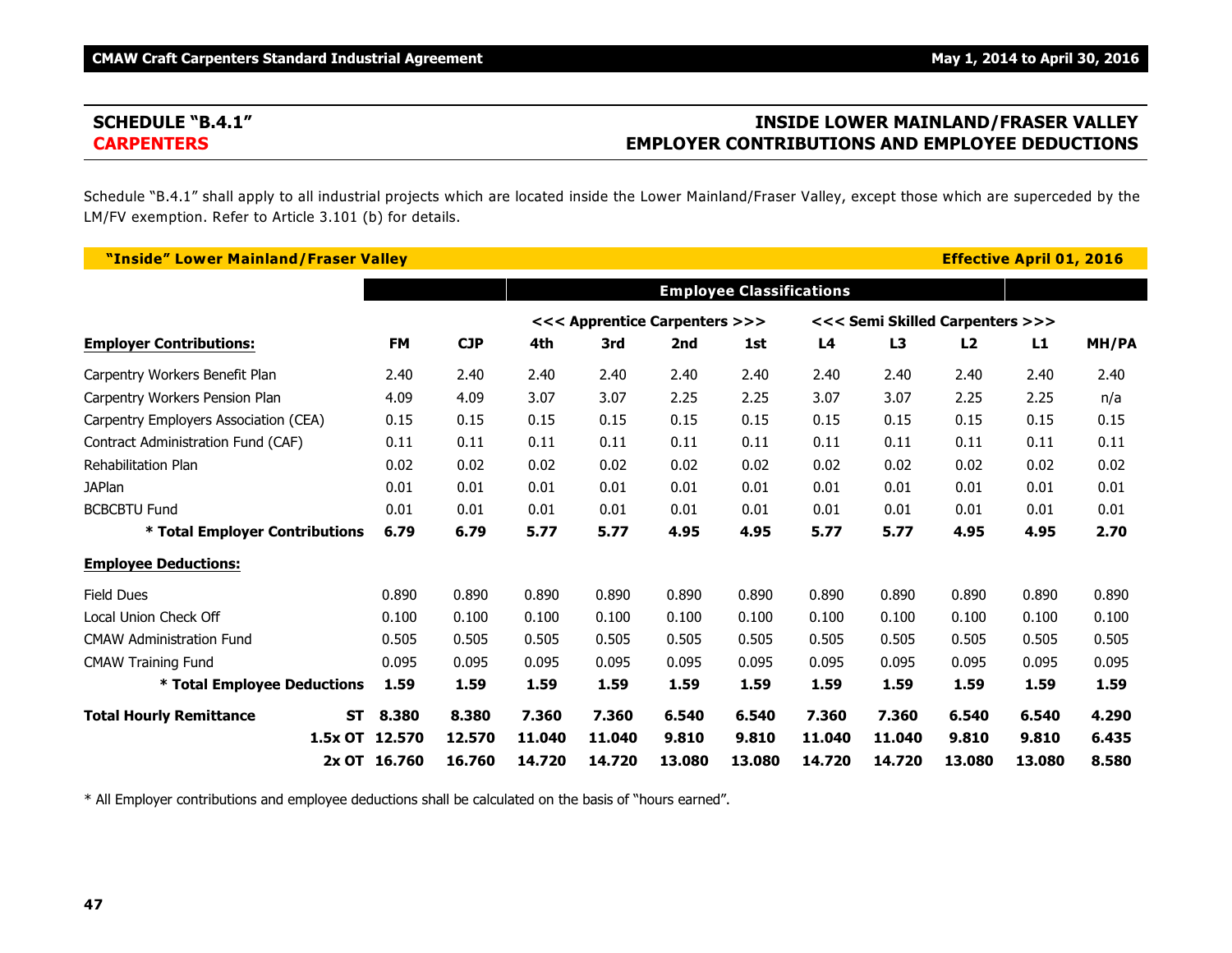# **SCHEDULE "B.4.2" OUTSIDE LOWER MAINLAND/FRASER VALLEY CARPENTERS EMPLOYER CONTRIBUTIONS AND EMPLOYEE DEDUCTIONS**

Schedule "B.4.2" shall apply to all industrial projects which are located outside the Lower Mainland/Fraser Valley.

| "Outside" Lower Mainland/Fraser Valley      |              |            |        |                               |        |                                 |        |        |                                 | <b>Effective April 01, 2016</b> |       |
|---------------------------------------------|--------------|------------|--------|-------------------------------|--------|---------------------------------|--------|--------|---------------------------------|---------------------------------|-------|
|                                             |              |            |        |                               |        | <b>Employee Classifications</b> |        |        |                                 |                                 |       |
|                                             |              |            |        | <<< Apprentice Carpenters >>> |        |                                 |        |        | <<< Semi Skilled Carpenters >>> |                                 |       |
| <b>Employer Contributions:</b>              | <b>FM</b>    | <b>CJP</b> | 4th    | 3rd                           | 2nd    | 1st                             | L4     | L3     | L2                              | L1                              | MH/PA |
| Carpentry Workers Benefit Plan              | 2.40         | 2.40       | 2.40   | 2.40                          | 2.40   | 2.40                            | 2.40   | 2.40   | 2.40                            | 2.40                            | 2.40  |
| Carpentry Workers Pension Plan              | 4.09         | 4.09       | 3.07   | 3.07                          | 2.25   | 2.25                            | 3.07   | 3.07   | 2.25                            | 2.25                            | n/a   |
| Carpentry Employers Association (CEA)       | 0.15         | 0.15       | 0.15   | 0.15                          | 0.15   | 0.15                            | 0.15   | 0.15   | 0.15                            | 0.15                            | 0.15  |
| Contract Administration Fund (CAF)          | 0.11         | 0.11       | 0.11   | 0.11                          | 0.11   | 0.11                            | 0.11   | 0.11   | 0.11                            | 0.11                            | 0.11  |
| <b>Rehabilitation Plan</b>                  | 0.02         | 0.02       | 0.02   | 0.02                          | 0.02   | 0.02                            | 0.02   | 0.02   | 0.02                            | 0.02                            | 0.02  |
| <b>JAPlan</b>                               | 0.01         | 0.01       | 0.01   | 0.01                          | 0.01   | 0.01                            | 0.01   | 0.01   | 0.01                            | 0.01                            | 0.01  |
| <b>BCBCBTU Fund</b>                         | 0.01         | 0.01       | 0.01   | 0.01                          | 0.01   | 0.01                            | 0.01   | 0.01   | 0.01                            | 0.01                            | 0.01  |
| * Total Employer Contributions              | 6.79         | 6.79       | 5.77   | 5.77                          | 4.95   | 4.95                            | 5.77   | 5.77   | 4.95                            | 4.95                            | 2.70  |
| <b>Employee Deductions:</b>                 |              |            |        |                               |        |                                 |        |        |                                 |                                 |       |
| <b>Field Dues</b>                           | 0.890        | 0.890      | 0.890  | 0.890                         | 0.890  | 0.890                           | 0.890  | 0.890  | 0.890                           | 0.890                           | 0.890 |
| <b>Local Union Check Off</b>                |              |            |        |                               |        | Refer to Article 4.702          |        |        |                                 |                                 |       |
| <b>CMAW Administration Fund</b>             | 0.505        | 0.505      | 0.505  | 0.505                         | 0.505  | 0.505                           | 0.505  | 0.505  | 0.505                           | 0.505                           | 0.505 |
| <b>CMAW Training Fund</b>                   | 0.095        | 0.095      | 0.095  | 0.095                         | 0.095  | 0.095                           | 0.095  | 0.095  | 0.095                           | 0.095                           | 0.095 |
| * Total Employee Deductions                 | 1.49         | 1.49       | 1.49   | 1.49                          | 1.49   | 1.49                            | 1.49   | 1.49   | 1.49                            | 1.49                            | 1.49  |
| <b>Total Hourly Remittance</b><br><b>ST</b> | 8.280        | 8.280      | 7.260  | 7.260                         | 6.440  | 6.440                           | 7.260  | 7.260  | 6.440                           | 6.440                           | 4.190 |
| $1.5x$ OT                                   | 12.420       | 12,420     | 10,890 | 10.890                        | 9.660  | 9.660                           | 10,890 | 10,890 | 9.660                           | 9.660                           | 6.285 |
|                                             | 2x OT 16.560 | 16.560     | 14.520 | 14.520                        | 12,880 | 12.880                          | 14.520 | 14.520 | 12,880                          | 12.880                          | 8.380 |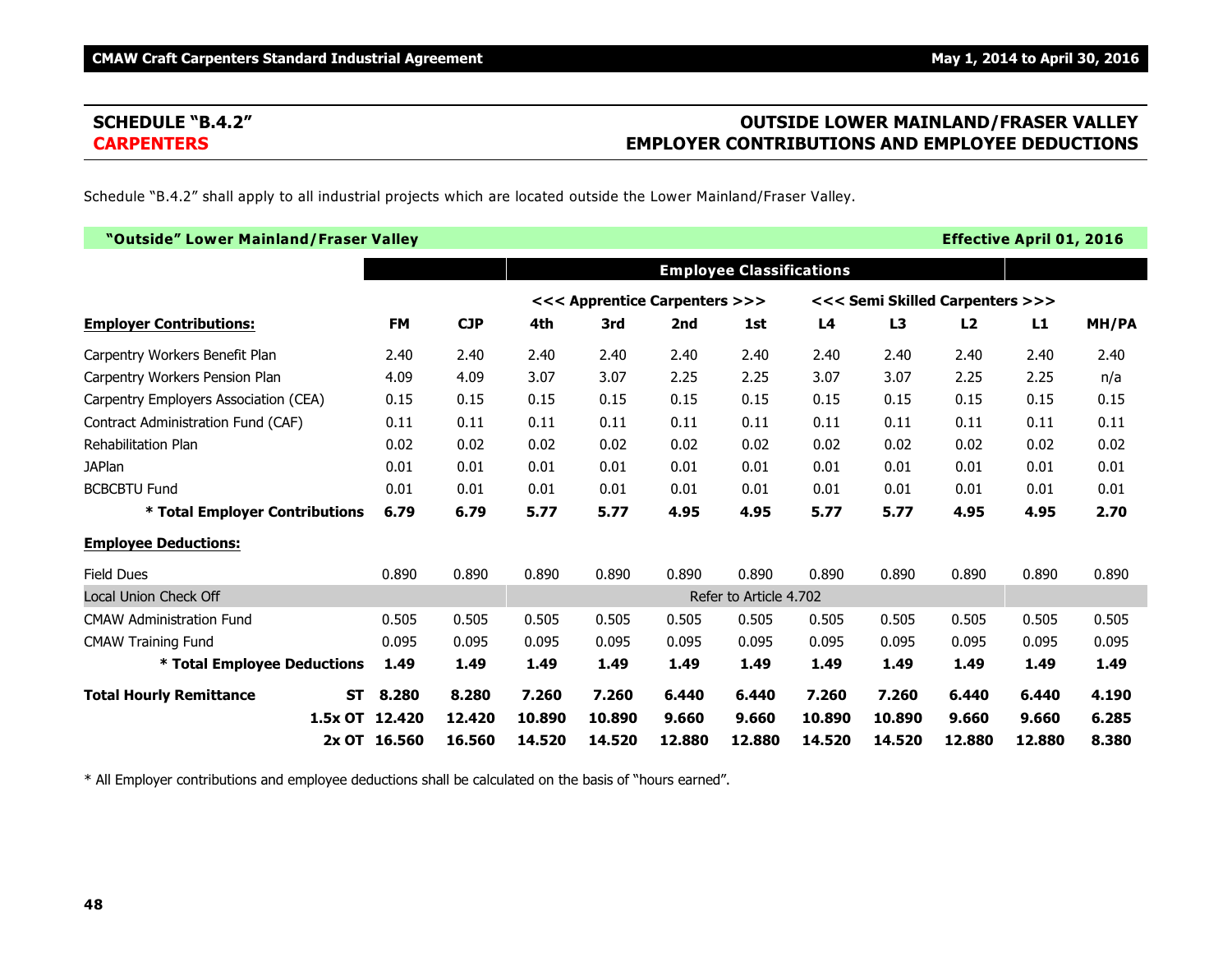# **SCHEDULE "C1.1" INSIDE LOWER MAINLAND/FRASER VALLEY SCAFFOLD ADDENDUM MINIMUM STRAIGHT TIME HOURLY WAGE RATES AND BREAKDOWN OF MONETARY PACKAGE**

Schedule "C1.1" shall apply to all industrial projects governed by the Scaffold Addendum which are located inside the Lower Mainland/Fraser Valley, except those which are superceded by the LM/FV exemption. Refer to Article 3.101 (b) for details.

| "Inside" Lower Mainland/Fraser Valley                     |               |                     |                               |                            |                 |      |                                |              |            |                               |                      |      | <b>Effective April 1, 2014</b> |                         |
|-----------------------------------------------------------|---------------|---------------------|-------------------------------|----------------------------|-----------------|------|--------------------------------|--------------|------------|-------------------------------|----------------------|------|--------------------------------|-------------------------|
|                                                           |               |                     |                               |                            |                 |      |                                |              |            | <b>Employer Contributions</b> |                      |      |                                |                         |
| <b>Employee Classifications:</b>                          | $\frac{0}{0}$ | <b>Base</b><br>Rate | <b>Metro</b><br><b>Travel</b> | <b>Sub</b><br><b>Total</b> | VP/SHP<br>(12%) | Plan | <b>Benefit Pension</b><br>Plan | <b>ABCSC</b> | <b>CEA</b> | <b>CAF</b>                    | <b>Rehab</b><br>Plan |      | <b>JAPlan BCBCBTU</b>          | <b>Total</b><br>Package |
| <b>Journeyperson</b>                                      |               |                     |                               |                            |                 |      |                                |              |            |                               |                      |      |                                |                         |
| > Foreman (FM)                                            | 115%          | 44.25               | 0.90                          | 45.15                      | 5.42            | 1.96 | 4.09                           | 0.25         | 0.15       | 0.12                          | 0.02                 | 0.01 | 0.01                           | 57.18                   |
| > Certified (CJP)                                         | 100%          | 38.48               | 0.90                          | 39.38                      | 4.73            | 1.96 | 4.09                           | 0.25         | 0.15       | 0.12                          | 0.02                 | 0.01 | 0.01                           | 50.72                   |
| <b>Apprentice Carpenter</b>                               |               |                     |                               |                            |                 |      |                                |              |            |                               |                      |      |                                |                         |
| > 4 <sup>th</sup><br>Term (4th)                           | 90%           | 34.63               | 0.90                          | 35.53                      | 4.26            | 1.96 | 3.07                           | 0.25         | 0.15       | 0.12                          | 0.02                 | 0.01 | 0.01                           | 45.38                   |
| > 3 <sup>rd</sup><br>Term (3rd)                           | 80%           | 30.78               | 0.90                          | 31.68                      | 3.80            | 1.96 | 3.07                           | 0.25         | 0.15       | 0.12                          | 0.02                 | 0.01 | 0.01                           | 41.07                   |
| $> 2nd$ Term (2nd)                                        | 65%           | 25.01               | 0.90                          | 25.91                      | 3.11            | 1.96 | 2.25                           | 0.25         | 0.15       | 0.12                          | 0.02                 | 0.01 | 0.01                           | 33.79                   |
| $> 1st$ Term (1st)                                        | 55%           | 21.16               | 0.90                          | 22.06                      | 2.65            | 1.96 | 2.25                           | 0.25         | 0.15       | 0.12                          | 0.02                 | 0.01 | 0.01                           | 29.48                   |
| <b>Semi Skilled Carpenter</b>                             |               |                     |                               |                            |                 |      |                                |              |            |                               |                      |      |                                |                         |
| > Level $4(L4)$                                           | 90%           | 34.63               | 0.90                          | 35.53                      | 4.26            | 1.96 | 3.07                           | 0.25         | 0.15       | 0.12                          | 0.02                 | 0.01 | 0.01                           | 45.38                   |
| $>$ Level 3 (L3)                                          | 80%           | 30.78               | 0.90                          | 31.68                      | 3.80            | 1.96 | 3.07                           | 0.25         | 0.15       | 0.12                          | 0.02                 | 0.01 | 0.01                           | 41.07                   |
| $>$ Level 2 (L2)                                          | 65%           | 25.01               | 0.90                          | 25.91                      | 3.11            | 1.96 | 2.25                           | 0.25         | 0.15       | 0.12                          | 0.02                 | 0.01 | 0.01                           | 33.79                   |
| > Level $1(L1)$                                           | 55%           | 21.16               | 0.90                          | 22.06                      | 2.65            | 1.96 | 2.25                           | 0.25         | 0.15       | 0.12                          | 0.02                 | 0.01 | 0.01                           | 29.48                   |
| <b>Material Handler/</b><br><b>Pre-Apprentice (MH/PA)</b> | 45%           | 17.32               | 0.90                          | 18.22                      | 2.19            | 1.96 | n/a                            | 0.25         | 0.15       | 0.12                          | 0.02                 | 0.01 | 0.01                           | 22.93                   |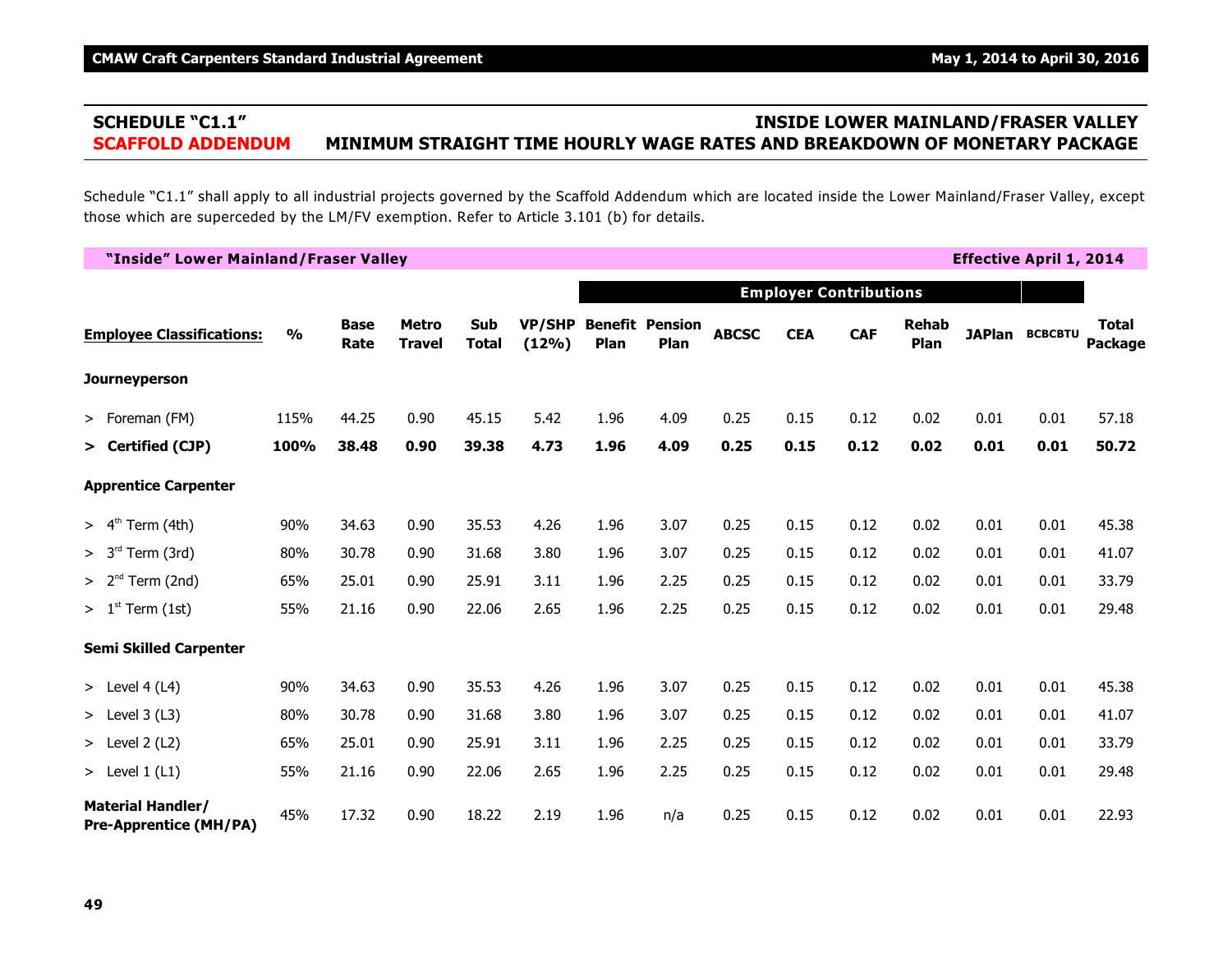# **SCHEDULE "C1.2" INSIDE LOWER MAINLAND/FRASER VALLEY SCAFFOLD ADDENDUM MINIMUM STRAIGHT TIME HOURLY WAGE RATES AND BREAKDOWN OF MONETARY PACKAGE**

Schedule "C1.2" shall apply to all industrial projects governed by the Scaffold Addendum which are located inside the Lower Mainland/Fraser Valley, except those which are superceded by the LM/FV exemption. Refer to Article 3.101 (b) for details.

| "Inside" Lower Mainland/Fraser Valley                     |               |                     |                               |                     |                        |      |                                |              |            |                               |                      |      | <b>Effective November 1, 2014</b> |                         |
|-----------------------------------------------------------|---------------|---------------------|-------------------------------|---------------------|------------------------|------|--------------------------------|--------------|------------|-------------------------------|----------------------|------|-----------------------------------|-------------------------|
|                                                           |               |                     |                               |                     |                        |      |                                |              |            | <b>Employer Contributions</b> |                      |      |                                   |                         |
| <b>Employee Classifications:</b>                          | $\frac{0}{0}$ | <b>Base</b><br>Rate | <b>Metro</b><br><b>Travel</b> | Sub<br><b>Total</b> | <b>VP/SHP</b><br>(12%) | Plan | <b>Benefit Pension</b><br>Plan | <b>ABCSC</b> | <b>CEA</b> | <b>CAF</b>                    | <b>Rehab</b><br>Plan |      | <b>JAPlan BCBCBTU</b>             | Total<br><b>Package</b> |
| <b>Journeyperson</b>                                      |               |                     |                               |                     |                        |      |                                |              |            |                               |                      |      |                                   |                         |
| > Foreman (FM)                                            | 115%          | 44.25               | 0.90                          | 45.15               | 5.42                   | 1.96 | 4.09                           | 0.01         | 0.15       | 0.11                          | 0.02                 | 0.01 | 0.01                              | 56.93                   |
| > Certified (CJP)                                         | 100%          | 38.48               | 0.90                          | 39.38               | 4.73                   | 1.96 | 4.09                           | 0.01         | 0.15       | 0.11                          | 0.02                 | 0.01 | 0.01                              | 50.47                   |
| <b>Apprentice Carpenter</b>                               |               |                     |                               |                     |                        |      |                                |              |            |                               |                      |      |                                   |                         |
| > 4 <sup>th</sup><br>Term (4th)                           | 90%           | 34.63               | 0.90                          | 35.53               | 4.26                   | 1.96 | 3.07                           | 0.01         | 0.15       | 0.11                          | 0.02                 | 0.01 | 0.01                              | 45.13                   |
| > 3 <sup>rd</sup><br>Term (3rd)                           | 80%           | 30.78               | 0.90                          | 31.68               | 3.80                   | 1.96 | 3.07                           | 0.01         | 0.15       | 0.11                          | 0.02                 | 0.01 | 0.01                              | 40.82                   |
| Term (2nd)<br>> 2 <sup>nd</sup>                           | 65%           | 25.01               | 0.90                          | 25.91               | 3.11                   | 1.96 | 2.25                           | 0.01         | 0.15       | 0.11                          | 0.02                 | 0.01 | 0.01                              | 33.54                   |
| $> 1st$ Term (1st)                                        | 55%           | 21.16               | 0.90                          | 22.06               | 2.65                   | 1.96 | 2.25                           | 0.01         | 0.15       | 0.11                          | 0.02                 | 0.01 | 0.01                              | 29.23                   |
| <b>Semi Skilled Carpenter</b>                             |               |                     |                               |                     |                        |      |                                |              |            |                               |                      |      |                                   |                         |
| > Level 4 (L4)                                            | 90%           | 34.63               | 0.90                          | 35.53               | 4.26                   | 1.96 | 3.07                           | 0.01         | 0.15       | 0.11                          | 0.02                 | 0.01 | 0.01                              | 45.13                   |
| $>$ Level 3 (L3)                                          | 80%           | 30.78               | 0.90                          | 31.68               | 3.80                   | 1.96 | 3.07                           | 0.01         | 0.15       | 0.11                          | 0.02                 | 0.01 | 0.01                              | 40.82                   |
| $>$ Level 2 (L2)                                          | 65%           | 25.01               | 0.90                          | 25.91               | 3.11                   | 1.96 | 2.25                           | 0.01         | 0.15       | 0.11                          | 0.02                 | 0.01 | 0.01                              | 33.54                   |
| > Level $1(L1)$                                           | 55%           | 21.16               | 0.90                          | 22.06               | 2.65                   | 1.96 | 2.25                           | 0.01         | 0.15       | 0.11                          | 0.02                 | 0.01 | 0.01                              | 29.23                   |
| <b>Material Handler/</b><br><b>Pre-Apprentice (MH/PA)</b> | 45%           | 17.32               | 0.90                          | 18.22               | 2.19                   | 1.96 | n/a                            | 0.01         | 0.15       | 0.11                          | 0.02                 | 0.01 | 0.01                              | 22.68                   |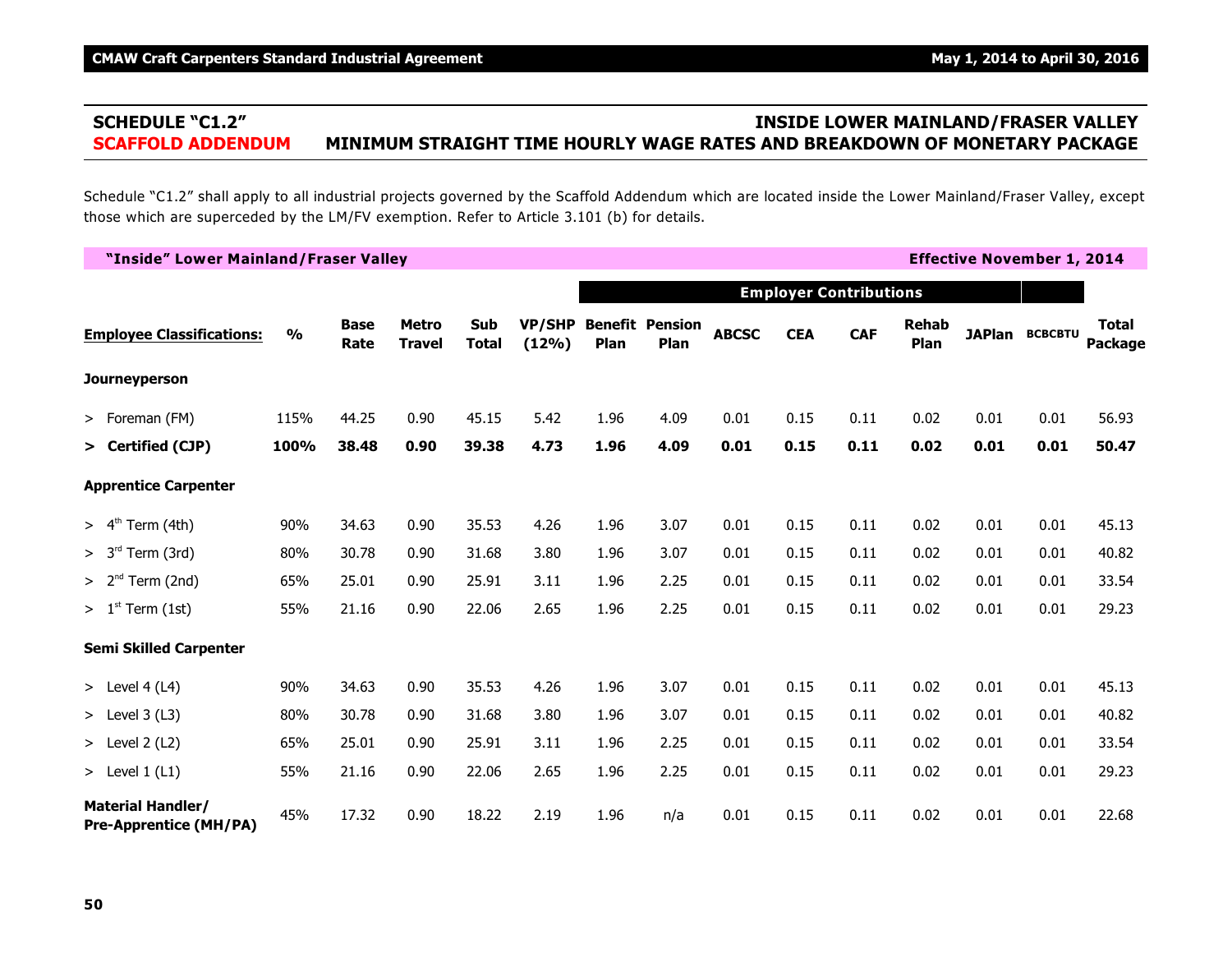# **SCHEDULE "C1.3" INSIDE LOWER MAINLAND/FRASER VALLEY SCAFFOLD ADDENDUM MINIMUM STRAIGHT TIME HOURLY WAGE RATES AND BREAKDOWN OF MONETARY PACKAGE**

Schedule "C1.3" shall apply to all industrial projects governed by the Scaffold Addendum which are located inside the Lower Mainland/Fraser Valley, except those which are superceded by the LM/FV exemption. Refer to Article 3.101 (b) for details.

| "Inside" Lower Mainland/Fraser Valley                     |               |                     |                        |                            |                        |      |                                |              |            |                               |                      |      | <b>Effective May 01, 2015</b> |                         |
|-----------------------------------------------------------|---------------|---------------------|------------------------|----------------------------|------------------------|------|--------------------------------|--------------|------------|-------------------------------|----------------------|------|-------------------------------|-------------------------|
|                                                           |               |                     |                        |                            |                        |      |                                |              |            | <b>Employer Contributions</b> |                      |      |                               |                         |
| <b>Employee Classifications:</b>                          | $\frac{0}{0}$ | <b>Base</b><br>Rate | Metro<br><b>Travel</b> | <b>Sub</b><br><b>Total</b> | <b>VP/SHP</b><br>(12%) | Plan | <b>Benefit Pension</b><br>Plan | <b>ABCSC</b> | <b>CEA</b> | <b>CAF</b>                    | <b>Rehab</b><br>Plan |      | <b>JAPlan BCBCBTU</b>         | <b>Total</b><br>Package |
| <b>Journeyperson</b>                                      |               |                     |                        |                            |                        |      |                                |              |            |                               |                      |      |                               |                         |
| > Foreman (FM)                                            | 115%          | 45.54               | 0.90                   | 46.44                      | 5.57                   | 2.21 | 4.09                           | 0.01         | 0.15       | 0.11                          | 0.02                 | 0.01 | 0.01                          | 58.62                   |
| > Certified (CJP)                                         | 100%          | 39.60               | 0.90                   | 40.50                      | 4.86                   | 2.21 | 4.09                           | 0.01         | 0.15       | 0.11                          | 0.02                 | 0.01 | 0.01                          | 51.97                   |
| <b>Apprentice Carpenter</b>                               |               |                     |                        |                            |                        |      |                                |              |            |                               |                      |      |                               |                         |
| $> 4th$ Term (4th)                                        | 90%           | 35.64               | 0.90                   | 36.54                      | 4.38                   | 2.21 | 3.07                           | 0.01         | 0.15       | 0.11                          | 0.02                 | 0.01 | 0.01                          | 46.51                   |
| > 3 <sup>rd</sup><br>Term (3rd)                           | 80%           | 31.68               | 0.90                   | 32.58                      | 3.91                   | 2.21 | 3.07                           | 0.01         | 0.15       | 0.11                          | 0.02                 | 0.01 | 0.01                          | 42.08                   |
| $> 2nd$ Term (2nd)                                        | 65%           | 25.74               | 0.90                   | 26.64                      | 3.20                   | 2.21 | 2.25                           | 0.01         | 0.15       | 0.11                          | 0.02                 | 0.01 | 0.01                          | 34.61                   |
| $> 1st$ Term (1st)                                        | 55%           | 21.78               | 0.90                   | 22.68                      | 2.72                   | 2.21 | 2.25                           | 0.01         | 0.15       | 0.11                          | 0.02                 | 0.01 | 0.01                          | 30.17                   |
| <b>Semi Skilled Carpenter</b>                             |               |                     |                        |                            |                        |      |                                |              |            |                               |                      |      |                               |                         |
| > Level 4 (L4)                                            | 90%           | 35.64               | 0.90                   | 36.54                      | 4.38                   | 2.21 | 3.07                           | 0.01         | 0.15       | 0.11                          | 0.02                 | 0.01 | 0.01                          | 46.51                   |
| > Level $3(L3)$                                           | 80%           | 31.68               | 0.90                   | 32.58                      | 3.91                   | 2.21 | 3.07                           | 0.01         | 0.15       | 0.11                          | 0.02                 | 0.01 | 0.01                          | 42.08                   |
| > Level $2(L2)$                                           | 65%           | 25.74               | 0.90                   | 26.64                      | 3.20                   | 2.21 | 2.25                           | 0.01         | 0.15       | 0.11                          | 0.02                 | 0.01 | 0.01                          | 34.61                   |
| > Level $1(L1)$                                           | 55%           | 21.78               | 0.90                   | 22.68                      | 2.72                   | 2.21 | 2.25                           | 0.01         | 0.15       | 0.11                          | 0.02                 | 0.01 | 0.01                          | 30.17                   |
| <b>Material Handler/</b><br><b>Pre-Apprentice (MH/PA)</b> | 45%           | 17.82               | 0.90                   | 18.72                      | 2.25                   | 2.21 | n/a                            | 0.01         | 0.15       | 0.11                          | 0.02                 | 0.01 | 0.01                          | 23.49                   |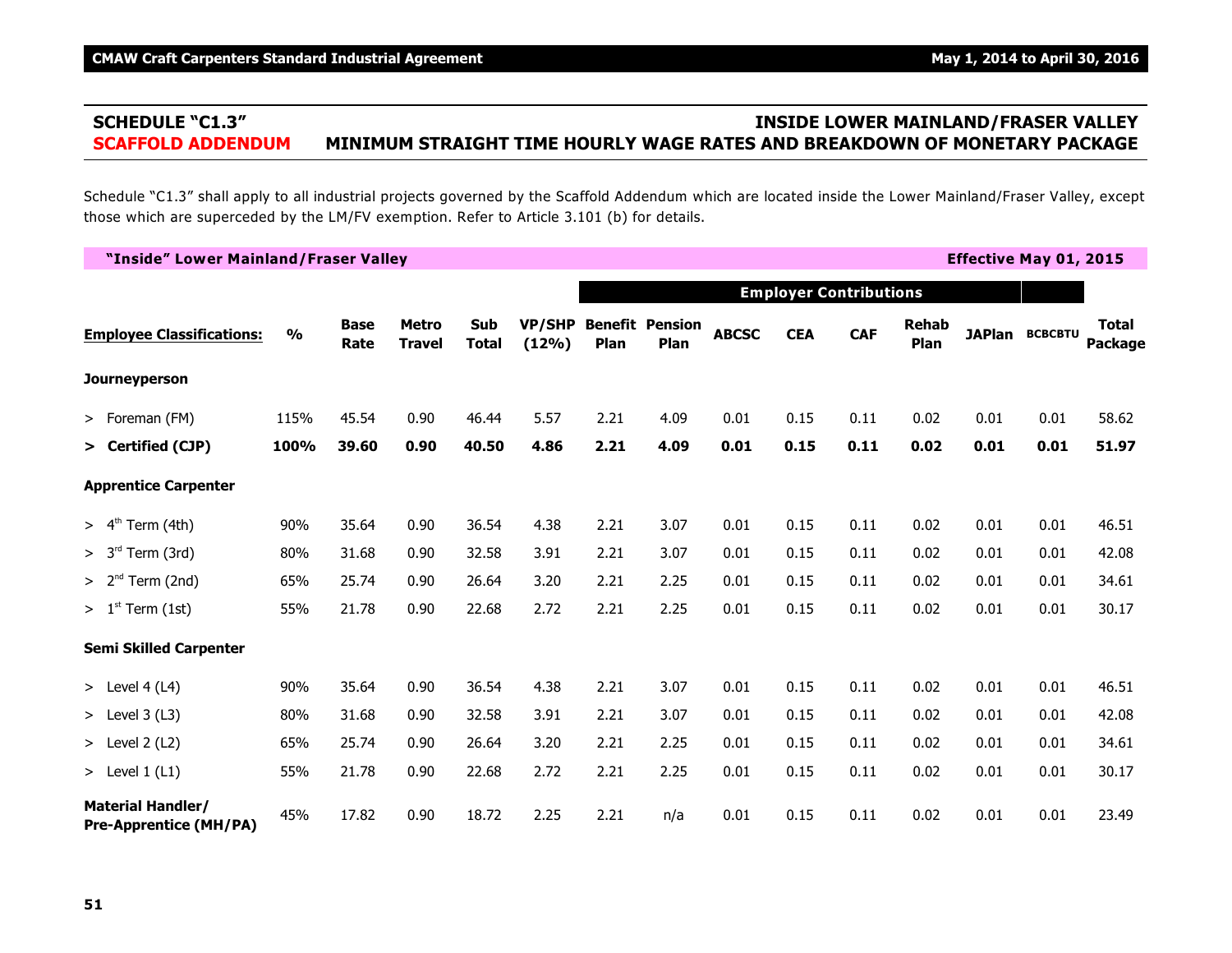# **SCHEDULE "C1.4" INSIDE LOWER MAINLAND/FRASER VALLEY SCAFFOLD ADDENDUM MINIMUM STRAIGHT TIME HOURLY WAGE RATES AND BREAKDOWN OF MONETARY PACKAGE**

Schedule "C1.4" shall apply to all industrial projects governed by the Scaffold Addendum which are located inside the Lower Mainland/Fraser Valley, except those which are superceded by the LM/FV exemption. Refer to Article 3.101 (b) for details.

| "Inside" Lower Mainland/Fraser Valley                     |               |                     |                               |                     |                 |      |                                |              |            |                               |                      |      | <b>Effective April 01, 2016</b> |                         |
|-----------------------------------------------------------|---------------|---------------------|-------------------------------|---------------------|-----------------|------|--------------------------------|--------------|------------|-------------------------------|----------------------|------|---------------------------------|-------------------------|
|                                                           |               |                     |                               |                     |                 |      |                                |              |            | <b>Employer Contributions</b> |                      |      |                                 |                         |
| <b>Employee Classifications:</b>                          | $\frac{0}{0}$ | <b>Base</b><br>Rate | <b>Metro</b><br><b>Travel</b> | Sub<br><b>Total</b> | VP/SHP<br>(12%) | Plan | <b>Benefit Pension</b><br>Plan | <b>ABCSC</b> | <b>CEA</b> | <b>CAF</b>                    | <b>Rehab</b><br>Plan |      | <b>JAPlan BCBCBTU</b>           | <b>Total</b><br>Package |
| <b>Journeyperson</b>                                      |               |                     |                               |                     |                 |      |                                |              |            |                               |                      |      |                                 |                         |
| > Foreman (FM)                                            | 115%          | 46.87               | 0.90                          | 47.77               | 5.73            | 2.40 | 4.09                           | 0.01         | 0.15       | 0.11                          | 0.02                 | 0.01 | 0.01                            | 60.30                   |
| > Certified (CJP)                                         | 100%          | 40.76               | 0.90                          | 41.66               | 5.00            | 2.40 | 4.09                           | 0.01         | 0.15       | 0.11                          | 0.02                 | 0.01 | 0.01                            | 53.46                   |
| <b>Apprentice Carpenter</b>                               |               |                     |                               |                     |                 |      |                                |              |            |                               |                      |      |                                 |                         |
| > 4 <sup>th</sup><br>Term (4th)                           | 90%           | 36.68               | 0.90                          | 37.58               | 4.51            | 2.40 | 3.07                           | 0.01         | 0.15       | 0.11                          | 0.02                 | 0.01 | 0.01                            | 47.87                   |
| > 3 <sup>rd</sup><br>Term (3rd)                           | 80%           | 32.61               | 0.90                          | 33.51               | 4.02            | 2.40 | 3.07                           | 0.01         | 0.15       | 0.11                          | 0.02                 | 0.01 | 0.01                            | 43.31                   |
| $> 2nd$ Term (2nd)                                        | 65%           | 26.49               | 0.90                          | 27.39               | 3.29            | 2.40 | 2.25                           | 0.01         | 0.15       | 0.11                          | 0.02                 | 0.01 | 0.01                            | 35.64                   |
| $> 1st$ Term (1st)                                        | 55%           | 22.42               | 0.90                          | 23.32               | 2.80            | 2.40 | 2.25                           | 0.01         | 0.15       | 0.11                          | 0.02                 | 0.01 | 0.01                            | 31.08                   |
| <b>Semi Skilled Carpenter</b>                             |               |                     |                               |                     |                 |      |                                |              |            |                               |                      |      |                                 |                         |
| > Level $4(L4)$                                           | 90%           | 36.68               | 0.90                          | 37.58               | 4.51            | 2.40 | 3.07                           | 0.01         | 0.15       | 0.11                          | 0.02                 | 0.01 | 0.01                            | 47.87                   |
| $>$ Level 3 (L3)                                          | 80%           | 32.61               | 0.90                          | 33.51               | 4.02            | 2.40 | 3.07                           | 0.01         | 0.15       | 0.11                          | 0.02                 | 0.01 | 0.01                            | 43.31                   |
| $>$ Level 2 (L2)                                          | 65%           | 26.49               | 0.90                          | 27.39               | 3.29            | 2.40 | 2.25                           | 0.01         | 0.15       | 0.11                          | 0.02                 | 0.01 | 0.01                            | 35.64                   |
| > Level $1(L1)$                                           | 55%           | 22.42               | 0.90                          | 23.32               | 2.80            | 2.40 | 2.25                           | 0.01         | 0.15       | 0.11                          | 0.02                 | 0.01 | 0.01                            | 31.08                   |
| <b>Material Handler/</b><br><b>Pre-Apprentice (MH/PA)</b> | 45%           | 18.34               | 0.90                          | 19.24               | 2.31            | 2.40 | n/a                            | 0.01         | 0.15       | 0.11                          | 0.02                 | 0.01 | 0.01                            | 24.26                   |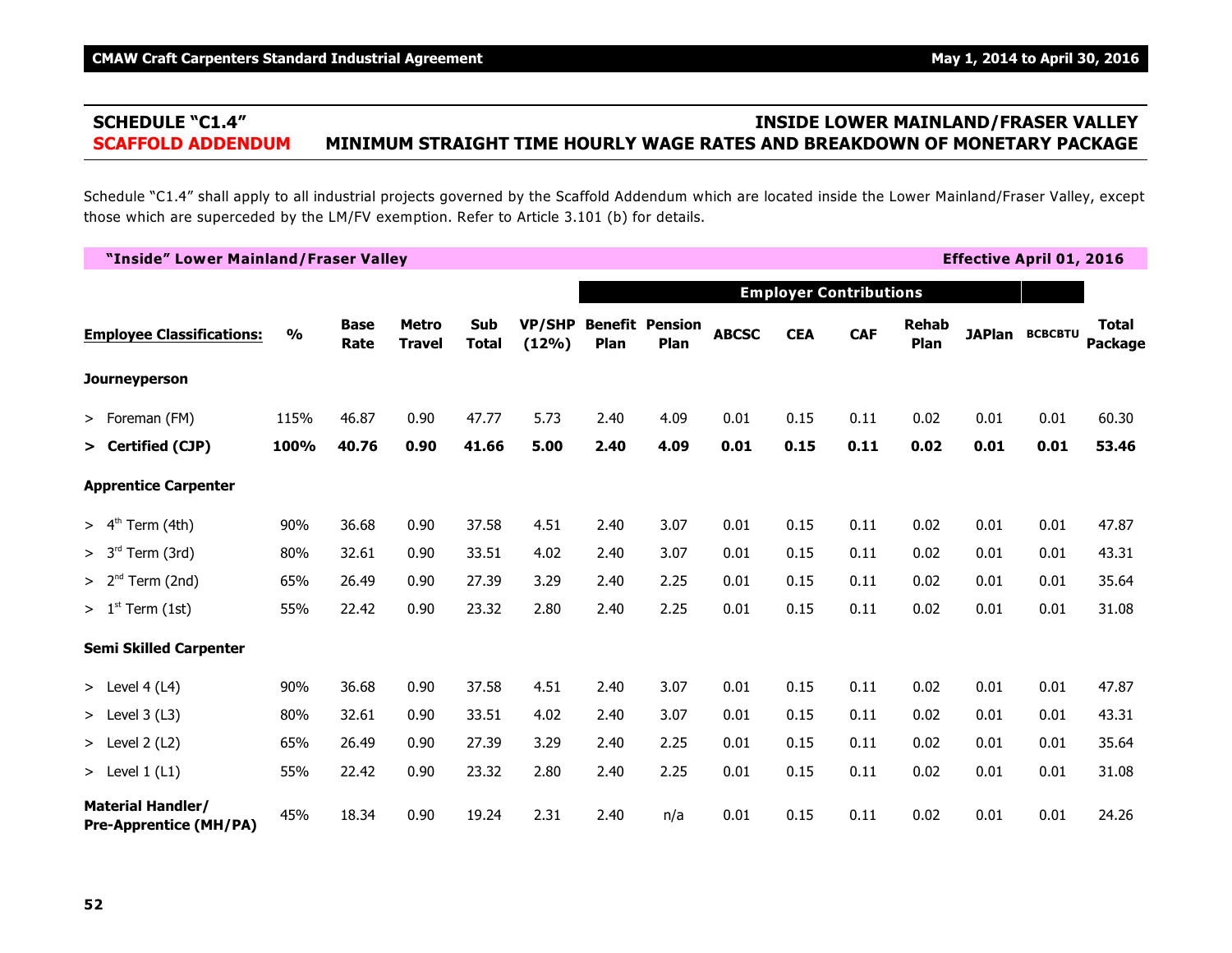# **SCHEDULE "C2.1" OUTSIDE LOWER MAINLAND/FRASER VALLEY SCAFFOLD ADDENDUM MINIMUM STRAIGHT TIME HOURLY WAGE RATES AND BREAKDOWN OF MONETARY PACKAGE**

Schedule "C2.1" shall apply to all industrial projects governed by the Scaffold Addendum which are located outside the Lower Mainland/ Fraser Valley.

| "Outside" Lower Mainland/Fraser Valley                    |               |                     |                        |                        |                        |              |            |                               |                      |               | <b>Effective April 1, 2014</b> |                         |
|-----------------------------------------------------------|---------------|---------------------|------------------------|------------------------|------------------------|--------------|------------|-------------------------------|----------------------|---------------|--------------------------------|-------------------------|
|                                                           |               |                     |                        |                        |                        |              |            | <b>Employer Contributions</b> |                      |               |                                |                         |
| <b>Employee Classifications:</b>                          | $\frac{0}{0}$ | <b>Base</b><br>Rate | <b>VP/SHP</b><br>(12%) | <b>Benefit</b><br>Plan | <b>Pension</b><br>Plan | <b>ABCSC</b> | <b>CEA</b> | <b>CAF</b>                    | <b>Rehab</b><br>Plan | <b>JAPlan</b> | <b>BCBCBTU</b>                 | <b>Total</b><br>Package |
| <b>Journeyperson</b>                                      |               |                     |                        |                        |                        |              |            |                               |                      |               |                                |                         |
| > Foreman (FM)                                            | 115%          | 44.25               | 5.31                   | 1.96                   | 4.09                   | 0.25         | 0.15       | 0.12                          | 0.02                 | 0.01          | 0.01                           | 56.17                   |
| > Certified (CJP)                                         | 100%          | 38.48               | 4.62                   | 1.96                   | 4.09                   | 0.25         | 0.15       | 0.12                          | 0.02                 | 0.01          | 0.01                           | 49.71                   |
| <b>Apprentice Carpenter</b>                               |               |                     |                        |                        |                        |              |            |                               |                      |               |                                |                         |
| $> 4th$ Term (4th)                                        | 90%           | 34.63               | 4.16                   | 1.96                   | 3.07                   | 0.25         | 0.15       | 0.12                          | 0.02                 | 0.01          | 0.01                           | 44.38                   |
| > 3 <sup>rd</sup><br>Term (3rd)                           | 80%           | 30.78               | 3.69                   | 1.96                   | 3.07                   | 0.25         | 0.15       | 0.12                          | 0.02                 | 0.01          | 0.01                           | 40.06                   |
| $> 2nd$ Term (2nd)                                        | 65%           | 25.01               | 3.00                   | 1.96                   | 2.25                   | 0.25         | 0.15       | 0.12                          | 0.02                 | 0.01          | 0.01                           | 32.78                   |
| $> 1st$ Term (1st)                                        | 55%           | 21.16               | 2.54                   | 1.96                   | 2.25                   | 0.25         | 0.15       | 0.12                          | 0.02                 | 0.01          | 0.01                           | 28.47                   |
| <b>Semi Skilled Carpenter</b>                             |               |                     |                        |                        |                        |              |            |                               |                      |               |                                |                         |
| > Level $4(L4)$                                           | 90%           | 34.63               | 4.16                   | 1.96                   | 3.07                   | 0.25         | 0.15       | 0.12                          | 0.02                 | 0.01          | 0.01                           | 44.38                   |
| $>$ Level 3 (L3)                                          | 80%           | 30.78               | 3.69                   | 1.96                   | 3.07                   | 0.25         | 0.15       | 0.12                          | 0.02                 | 0.01          | 0.01                           | 40.06                   |
| > Level $2(L2)$                                           | 65%           | 25.01               | 3.00                   | 1.96                   | 2.25                   | 0.25         | 0.15       | 0.12                          | 0.02                 | 0.01          | 0.01                           | 32.78                   |
| > Level $1(L1)$                                           | 55%           | 21.16               | 2.54                   | 1.96                   | 2.25                   | 0.25         | 0.15       | 0.12                          | 0.02                 | 0.01          | 0.01                           | 28.47                   |
| <b>Material Handler/</b><br><b>Pre-Apprentice (MH/PA)</b> | 45%           | 17.32               | 2.08                   | 1.96                   | n/a                    | 0.25         | 0.15       | 0.12                          | 0.02                 | 0.01          | 0.01                           | 21.92                   |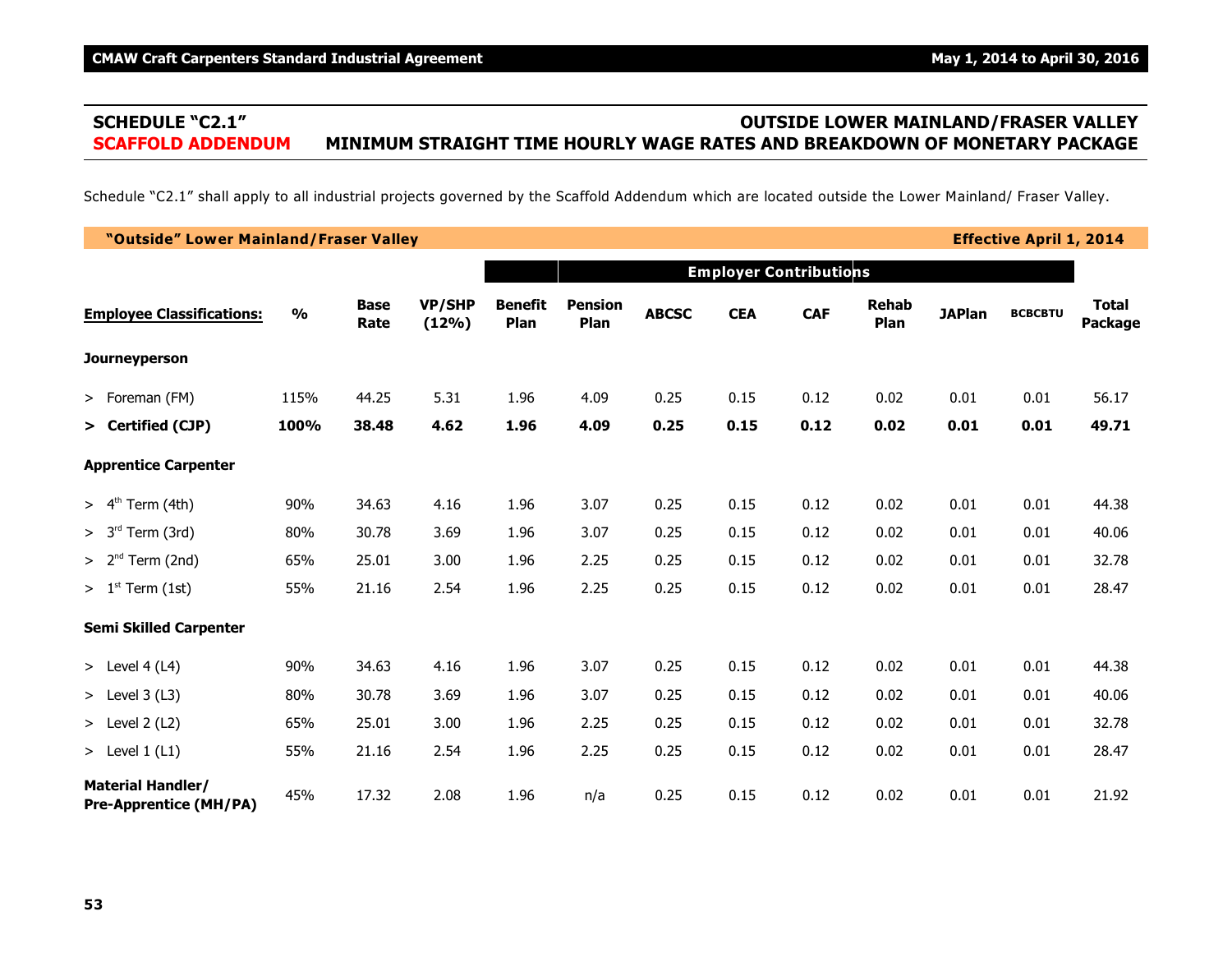# **SCHEDULE "C2.2" OUTSIDE LOWER MAINLAND/FRASER VALLEY SCAFFOLD ADDENDUM MINIMUM STRAIGHT TIME HOURLY WAGE RATES AND BREAKDOWN OF MONETARY PACKAGE**

Schedule "C2.2" shall apply to all industrial projects governed by the Scaffold Addendum which are located outside the Lower Mainland/ Fraser Valley.

| "Outside" Lower Mainland/Fraser Valley                    |               |                     |                        |                        |                        |              |            |                               |                      |               | <b>Effective November 1, 2014</b> |                         |
|-----------------------------------------------------------|---------------|---------------------|------------------------|------------------------|------------------------|--------------|------------|-------------------------------|----------------------|---------------|-----------------------------------|-------------------------|
|                                                           |               |                     |                        |                        |                        |              |            | <b>Employer Contributions</b> |                      |               |                                   |                         |
| <b>Employee Classifications:</b>                          | $\frac{0}{0}$ | <b>Base</b><br>Rate | <b>VP/SHP</b><br>(12%) | <b>Benefit</b><br>Plan | <b>Pension</b><br>Plan | <b>ABCSC</b> | <b>CEA</b> | <b>CAF</b>                    | <b>Rehab</b><br>Plan | <b>JAPlan</b> | <b>BCBCBTU</b>                    | <b>Total</b><br>Package |
| <b>Journeyperson</b>                                      |               |                     |                        |                        |                        |              |            |                               |                      |               |                                   |                         |
| > Foreman (FM)                                            | 115%          | 44.25               | 5.31                   | 1.96                   | 4.09                   | 0.01         | 0.15       | 0.11                          | 0.02                 | 0.01          | 0.01                              | 55.92                   |
| > Certified (CJP)                                         | 100%          | 38.48               | 4.62                   | 1.96                   | 4.09                   | 0.01         | 0.15       | 0.11                          | 0.02                 | 0.01          | 0.01                              | 49.46                   |
| <b>Apprentice Carpenter</b>                               |               |                     |                        |                        |                        |              |            |                               |                      |               |                                   |                         |
| $> 4th$ Term (4th)                                        | 90%           | 34.63               | 4.16                   | 1.96                   | 3.07                   | 0.01         | 0.15       | 0.11                          | 0.02                 | 0.01          | 0.01                              | 44.13                   |
| $> 3rd$ Term (3rd)                                        | 80%           | 30.78               | 3.69                   | 1.96                   | 3.07                   | 0.01         | 0.15       | 0.11                          | 0.02                 | 0.01          | 0.01                              | 39.81                   |
| $> 2nd$ Term (2nd)                                        | 65%           | 25.01               | 3.00                   | 1.96                   | 2.25                   | 0.01         | 0.15       | 0.11                          | 0.02                 | 0.01          | 0.01                              | 32.53                   |
| $> 1st$ Term (1st)                                        | 55%           | 21.16               | 2.54                   | 1.96                   | 2.25                   | 0.01         | 0.15       | 0.11                          | 0.02                 | 0.01          | 0.01                              | 28.22                   |
| <b>Semi Skilled Carpenter</b>                             |               |                     |                        |                        |                        |              |            |                               |                      |               |                                   |                         |
| > Level 4 (L4)                                            | 90%           | 34.63               | 4.16                   | 1.96                   | 3.07                   | 0.01         | 0.15       | 0.11                          | 0.02                 | 0.01          | 0.01                              | 44.13                   |
| $>$ Level 3 (L3)                                          | 80%           | 30.78               | 3.69                   | 1.96                   | 3.07                   | 0.01         | 0.15       | 0.11                          | 0.02                 | 0.01          | 0.01                              | 39.81                   |
| > Level $2(L2)$                                           | 65%           | 25.01               | 3.00                   | 1.96                   | 2.25                   | 0.01         | 0.15       | 0.11                          | 0.02                 | 0.01          | 0.01                              | 32.53                   |
| > Level $1(L1)$                                           | 55%           | 21.16               | 2.54                   | 1.96                   | 2.25                   | 0.01         | 0.15       | 0.11                          | 0.02                 | 0.01          | 0.01                              | 28.22                   |
| <b>Material Handler/</b><br><b>Pre-Apprentice (MH/PA)</b> | 45%           | 17.32               | 2.08                   | 1.96                   | n/a                    | 0.01         | 0.15       | 0.11                          | 0.02                 | 0.01          | 0.01                              | 21.67                   |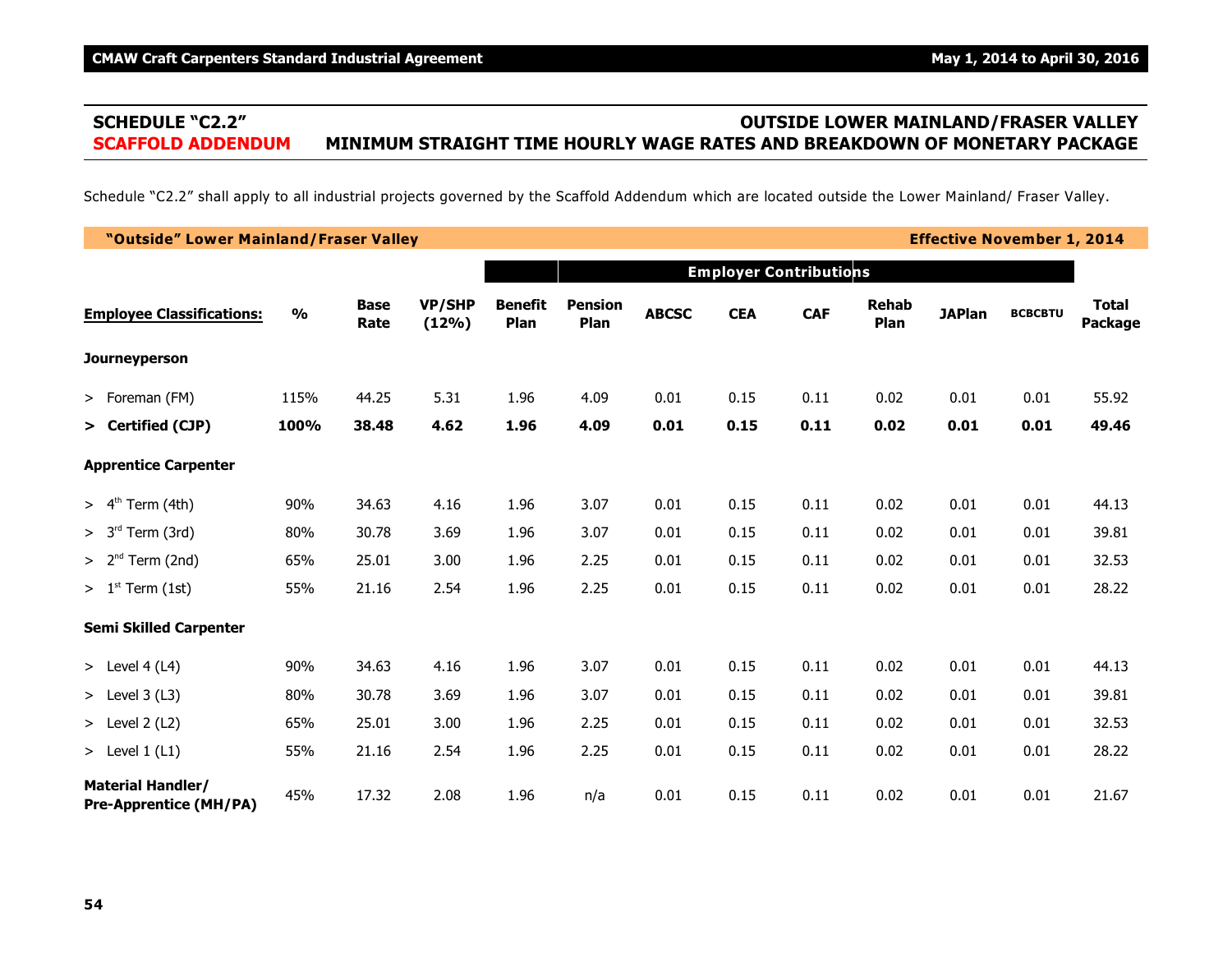# **SCHEDULE "C2.3" OUTSIDE LOWER MAINLAND/FRASER VALLEY SCAFFOLD ADDENDUM MINIMUM STRAIGHT TIME HOURLY WAGE RATES AND BREAKDOWN OF MONETARY PACKAGE**

Schedule "C2.3" shall apply to all industrial projects governed by the Scaffold Addendum which are located outside the Lower Mainland/ Fraser Valley.

| "Outside" Lower Mainland/Fraser Valley                    |               |                     |                        |                        |                        |              |            |                               |                      |               | <b>Effective May 01, 2015</b> |                         |
|-----------------------------------------------------------|---------------|---------------------|------------------------|------------------------|------------------------|--------------|------------|-------------------------------|----------------------|---------------|-------------------------------|-------------------------|
|                                                           |               |                     |                        |                        |                        |              |            | <b>Employer Contributions</b> |                      |               |                               |                         |
| <b>Employee Classifications:</b>                          | $\frac{0}{0}$ | <b>Base</b><br>Rate | <b>VP/SHP</b><br>(12%) | <b>Benefit</b><br>Plan | <b>Pension</b><br>Plan | <b>ABCSC</b> | <b>CEA</b> | <b>CAF</b>                    | <b>Rehab</b><br>Plan | <b>JAPlan</b> | <b>BCBCBTU</b>                | <b>Total</b><br>Package |
| <b>Journeyperson</b>                                      |               |                     |                        |                        |                        |              |            |                               |                      |               |                               |                         |
| > Foreman (FM)                                            | 115%          | 45.54               | 5.46                   | 2.21                   | 4.09                   | 0.01         | 0.15       | 0.11                          | 0.02                 | 0.01          | 0.01                          | 57.61                   |
| > Certified (CJP)                                         | 100%          | 39.60               | 4.75                   | 2.21                   | 4.09                   | 0.01         | 0.15       | 0.11                          | 0.02                 | 0.01          | 0.01                          | 50.96                   |
| <b>Apprentice Carpenter</b>                               |               |                     |                        |                        |                        |              |            |                               |                      |               |                               |                         |
| $> 4th$ Term (4th)                                        | 90%           | 35.64               | 4.28                   | 2.21                   | 3.07                   | 0.01         | 0.15       | 0.11                          | 0.02                 | 0.01          | 0.01                          | 45.51                   |
| $> 3rd$ Term (3rd)                                        | 80%           | 31.68               | 3.80                   | 2.21                   | 3.07                   | 0.01         | 0.15       | 0.11                          | 0.02                 | 0.01          | 0.01                          | 41.07                   |
| $> 2nd$ Term (2nd)                                        | 65%           | 25.74               | 3.09                   | 2.21                   | 2.25                   | 0.01         | 0.15       | 0.11                          | 0.02                 | 0.01          | 0.01                          | 33.60                   |
| $> 1st$ Term (1st)                                        | 55%           | 21.78               | 2.61                   | 2.21                   | 2.25                   | 0.01         | 0.15       | 0.11                          | 0.02                 | 0.01          | 0.01                          | 29.16                   |
| <b>Semi Skilled Carpenter</b>                             |               |                     |                        |                        |                        |              |            |                               |                      |               |                               |                         |
| > Level $4(L4)$                                           | 90%           | 35.64               | 4.28                   | 2.21                   | 3.07                   | 0.01         | 0.15       | 0.11                          | 0.02                 | 0.01          | 0.01                          | 45.51                   |
| > Level $3(L3)$                                           | 80%           | 31.68               | 3.80                   | 2.21                   | 3.07                   | 0.01         | 0.15       | 0.11                          | 0.02                 | 0.01          | 0.01                          | 41.07                   |
| > Level $2(L2)$                                           | 65%           | 25.74               | 3.09                   | 2.21                   | 2.25                   | 0.01         | 0.15       | 0.11                          | 0.02                 | 0.01          | 0.01                          | 33.60                   |
| > Level $1(L1)$                                           | 55%           | 21.78               | 2.61                   | 2.21                   | 2.25                   | 0.01         | 0.15       | 0.11                          | 0.02                 | 0.01          | 0.01                          | 29.16                   |
| <b>Material Handler/</b><br><b>Pre-Apprentice (MH/PA)</b> | 45%           | 17.82               | 2.14                   | 2.21                   | n/a                    | 0.01         | 0.15       | 0.11                          | 0.02                 | 0.01          | 0.01                          | 22.48                   |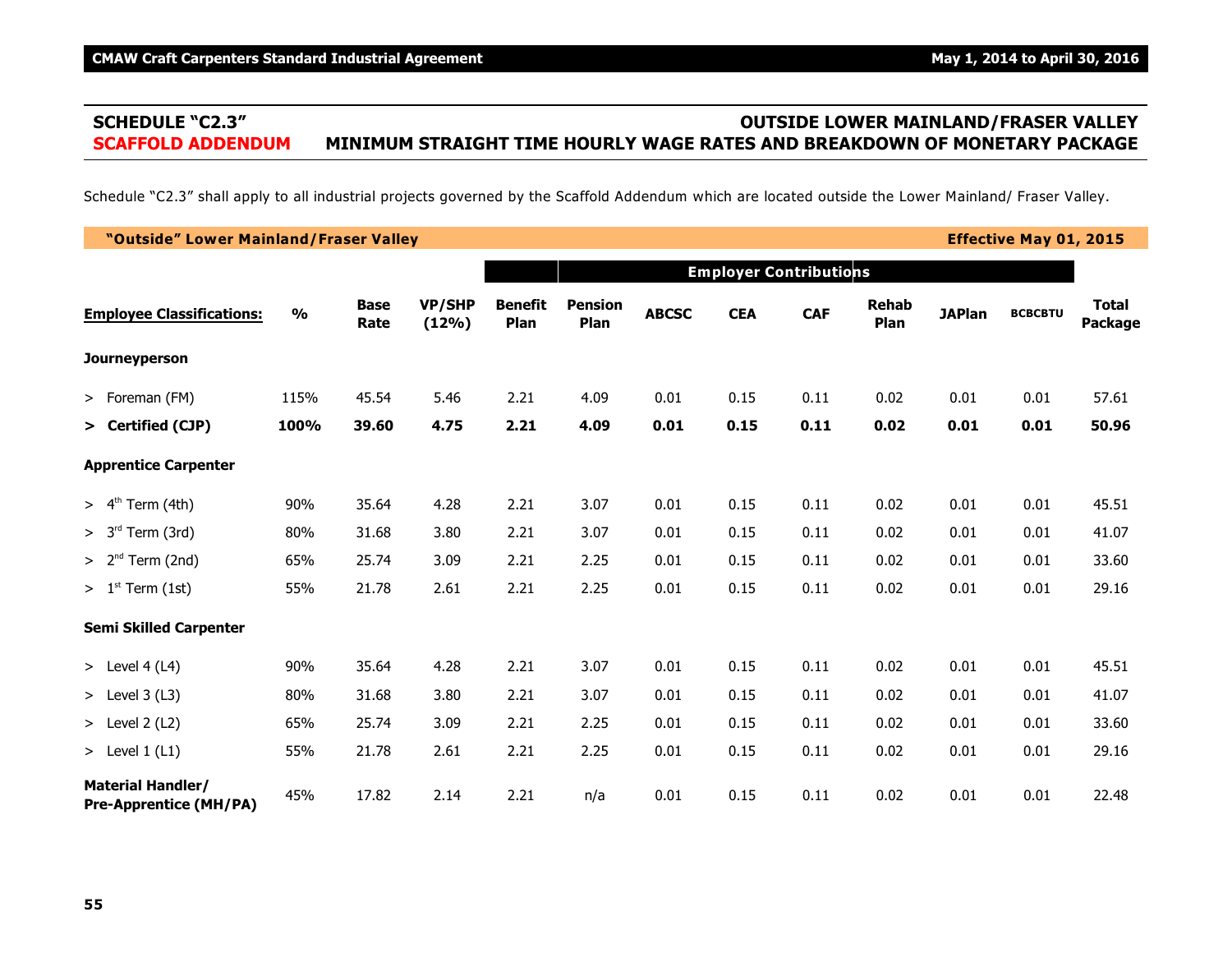# **SCHEDULE "C2.4" OUTSIDE LOWER MAINLAND/FRASER VALLEY SCAFFOLD ADDENDUM MINIMUM STRAIGHT TIME HOURLY WAGE RATES AND BREAKDOWN OF MONETARY PACKAGE**

Schedule "C2.4" shall apply to all industrial projects governed by the Scaffold Addendum which are located outside the Lower Mainland/ Fraser Valley.

| "Outside" Lower Mainland/Fraser Valley                    |               |                     |                        |                        |                        |              |            |                               |                      |               | <b>Effective April 01, 2016</b> |                                |
|-----------------------------------------------------------|---------------|---------------------|------------------------|------------------------|------------------------|--------------|------------|-------------------------------|----------------------|---------------|---------------------------------|--------------------------------|
|                                                           |               |                     |                        |                        |                        |              |            | <b>Employer Contributions</b> |                      |               |                                 |                                |
| <b>Employee Classifications:</b>                          | $\frac{1}{2}$ | <b>Base</b><br>Rate | <b>VP/SHP</b><br>(12%) | <b>Benefit</b><br>Plan | <b>Pension</b><br>Plan | <b>ABCSC</b> | <b>CEA</b> | <b>CAF</b>                    | <b>Rehab</b><br>Plan | <b>JAPlan</b> | <b>BCBCBTU</b>                  | <b>Total</b><br><b>Package</b> |
| <b>Journeyperson</b>                                      |               |                     |                        |                        |                        |              |            |                               |                      |               |                                 |                                |
| > Foreman (FM)                                            | 115%          | 46.87               | 5.62                   | 2.40                   | 4.09                   | 0.01         | 0.15       | 0.11                          | 0.02                 | 0.01          | 0.01                            | 59.29                          |
| > Certified (CJP)                                         | 100%          | 40.76               | 4.89                   | 2.40                   | 4.09                   | 0.01         | 0.15       | 0.11                          | 0.02                 | 0.01          | 0.01                            | 52.45                          |
| <b>Apprentice Carpenter</b>                               |               |                     |                        |                        |                        |              |            |                               |                      |               |                                 |                                |
| $> 4th$ Term (4th)                                        | 90%           | 36.68               | 4.40                   | 2.40                   | 3.07                   | 0.01         | 0.15       | 0.11                          | 0.02                 | 0.01          | 0.01                            | 46.86                          |
| $> 3rd$ Term (3rd)                                        | 80%           | 32.61               | 3.91                   | 2.40                   | 3.07                   | 0.01         | 0.15       | 0.11                          | 0.02                 | 0.01          | 0.01                            | 42.30                          |
| $> 2nd$ Term (2nd)                                        | 65%           | 26.49               | 3.18                   | 2.40                   | 2.25                   | 0.01         | 0.15       | 0.11                          | 0.02                 | 0.01          | 0.01                            | 34.63                          |
| $> 1st$ Term (1st)                                        | 55%           | 22.42               | 2.69                   | 2.40                   | 2.25                   | 0.01         | 0.15       | 0.11                          | 0.02                 | 0.01          | 0.01                            | 30.07                          |
| <b>Semi Skilled Carpenter</b>                             |               |                     |                        |                        |                        |              |            |                               |                      |               |                                 |                                |
| > Level $4(L4)$                                           | 90%           | 36.68               | 4.40                   | 2.40                   | 3.07                   | 0.01         | 0.15       | 0.11                          | 0.02                 | 0.01          | 0.01                            | 46.86                          |
| > Level $3(L3)$                                           | 80%           | 32.61               | 3.91                   | 2.40                   | 3.07                   | 0.01         | 0.15       | 0.11                          | 0.02                 | 0.01          | 0.01                            | 42.30                          |
| > Level $2(L2)$                                           | 65%           | 26.49               | 3.18                   | 2.40                   | 2.25                   | 0.01         | 0.15       | 0.11                          | 0.02                 | 0.01          | 0.01                            | 34.63                          |
| > Level $1(L1)$                                           | 55%           | 22.42               | 2.69                   | 2.40                   | 2.25                   | 0.01         | 0.15       | 0.11                          | 0.02                 | 0.01          | 0.01                            | 30.07                          |
| <b>Material Handler/</b><br><b>Pre-Apprentice (MH/PA)</b> | 45%           | 18.34               | 2.20                   | 2.40                   | n/a                    | 0.01         | 0.15       | 0.11                          | 0.02                 | 0.01          | 0.01                            | 23.25                          |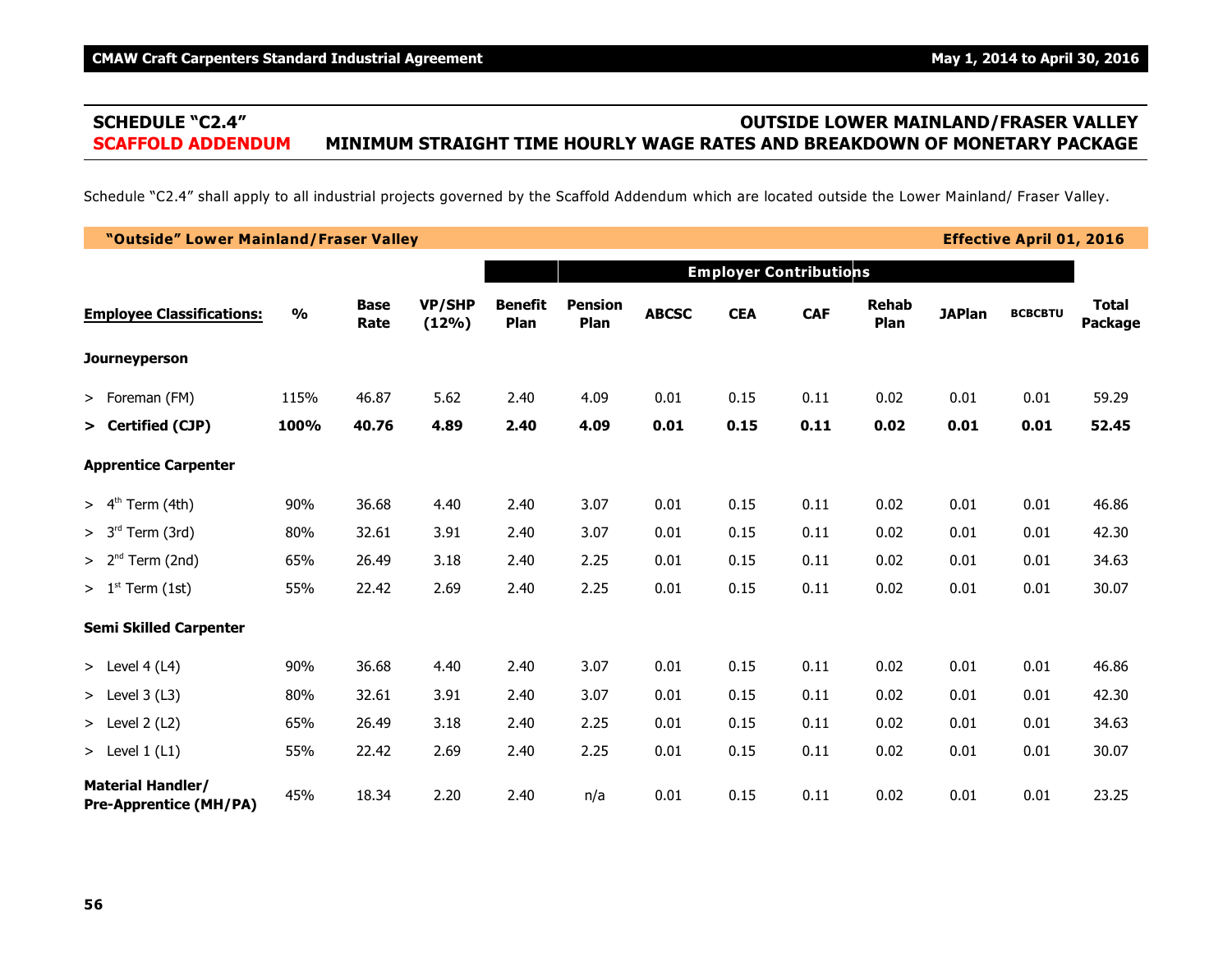# **SCHEDULE "D.1" ALL AREAS OF BC SCAFFOLD ADDENDUM EMPLOYER CONTRIBUTIONS AND EMPLOYEE DEDUCTIONS**

Schedule "D.1" shall apply to all industrial projects governed by the Scaffold Addendum in BC, except those which are superceded by the LM/FV exemption. Refer to Article 3.101 (b) for details.

| <b>All Areas of BC</b>                      |              |            |        |                               |        |                                 |        |        |                                 | <b>Effective April 1, 2014</b> |       |
|---------------------------------------------|--------------|------------|--------|-------------------------------|--------|---------------------------------|--------|--------|---------------------------------|--------------------------------|-------|
|                                             |              |            |        |                               |        | <b>Employee Classifications</b> |        |        |                                 |                                |       |
|                                             |              |            |        | <<< Apprentice Carpenters >>> |        |                                 |        |        | <<< Semi Skilled Carpenters >>> |                                |       |
| <b>Employer Contributions:</b>              | <b>FM</b>    | <b>CJP</b> | 4th    | 3rd                           | 2nd    | 1st                             | L4     | L3     | L2                              | L1                             | MH/PA |
| Carpentry Workers Benefit Plan              | 1.96         | 1.96       | 1.96   | 1.96                          | 1.96   | 1.96                            | 1.96   | 1.96   | 1.96                            | 1.96                           | 1.96  |
| Carpentry Workers Pension Plan              | 4.09         | 4.09       | 3.07   | 3.07                          | 2.25   | 2.25                            | 3.07   | 3.07   | 2.25                            | 2.25                           | n/a   |
| Association of BC Scaffold Contractors      | 0.25         | 0.25       | 0.25   | 0.25                          | 0.25   | 0.25                            | 0.25   | 0.25   | 0.25                            | 0.25                           | 0.25  |
| Carpentry Employers Association (CEA)       | 0.15         | 0.15       | 0.15   | 0.15                          | 0.15   | 0.15                            | 0.15   | 0.15   | 0.15                            | 0.15                           | 0.15  |
| Contract Administration Fund (CAF)          | 0.12         | 0.12       | 0.12   | 0.12                          | 0.12   | 0.12                            | 0.12   | 0.12   | 0.12                            | 0.12                           | 0.12  |
| Rehabilitation Plan                         | 0.02         | 0.02       | 0.02   | 0.02                          | 0.02   | 0.02                            | 0.02   | 0.02   | 0.02                            | 0.02                           | 0.02  |
| <b>JAPlan</b>                               | 0.01         | 0.01       | 0.01   | 0.01                          | 0.01   | 0.01                            | 0.01   | 0.01   | 0.01                            | 0.01                           | 0.01  |
| <b>BCBCBTU Fund</b>                         | 0.01         | 0.01       | 0.01   | 0.01                          | 0.01   | 0.01                            | 0.01   | 0.01   | 0.01                            | 0.01                           | 0.01  |
| * Total Employer Contributions              | 6.61         | 6.61       | 5.59   | 5.59                          | 4.77   | 4.77                            | 5.59   | 5.59   | 4.77                            | 4.77                           | 2.52  |
| <b>Employee Deductions:</b>                 |              |            |        |                               |        |                                 |        |        |                                 |                                |       |
| <b>Field Dues</b>                           | 0.890        | 0.890      | 0.890  | 0.890                         | 0.890  | 0.890                           | 0.890  | 0.890  | 0.890                           | 0.890                          | 0.890 |
| Local Union Check Off                       |              |            |        |                               |        | Refer to Article 4.702          |        |        |                                 |                                |       |
| <b>CMAW Administration Fund</b>             | 0.505        | 0.505      | 0.505  | 0.505                         | 0.505  | 0.505                           | 0.505  | 0.505  | 0.505                           | 0.505                          | 0.505 |
| <b>CMAW Training Fund</b>                   | 0.095        | 0.095      | 0.095  | 0.095                         | 0.095  | 0.095                           | 0.095  | 0.095  | 0.095                           | 0.095                          | 0.095 |
| * Total Employee Deductions                 | 1.49         | 1.49       | 1.49   | 1.49                          | 1.49   | 1.49                            | 1.49   | 1.49   | 1.49                            | 1.49                           | 1.49  |
| <b>Total Hourly Remittance</b><br><b>ST</b> | 8.100        | 8.100      | 7.080  | 7.080                         | 6.260  | 6.260                           | 7.080  | 7.080  | 6.260                           | 6.260                          | 4.010 |
| 1.5x OT                                     | 12.150       | 12.150     | 10.620 | 10.620                        | 9.390  | 9.390                           | 10.620 | 10.620 | 9.390                           | 9.390                          | 6.015 |
|                                             | 2x OT 16,200 | 16.200     | 14.160 | 14.160                        | 12.520 | 12.520                          | 14.160 | 14.160 | 12.520                          | 12.520                         | 8.020 |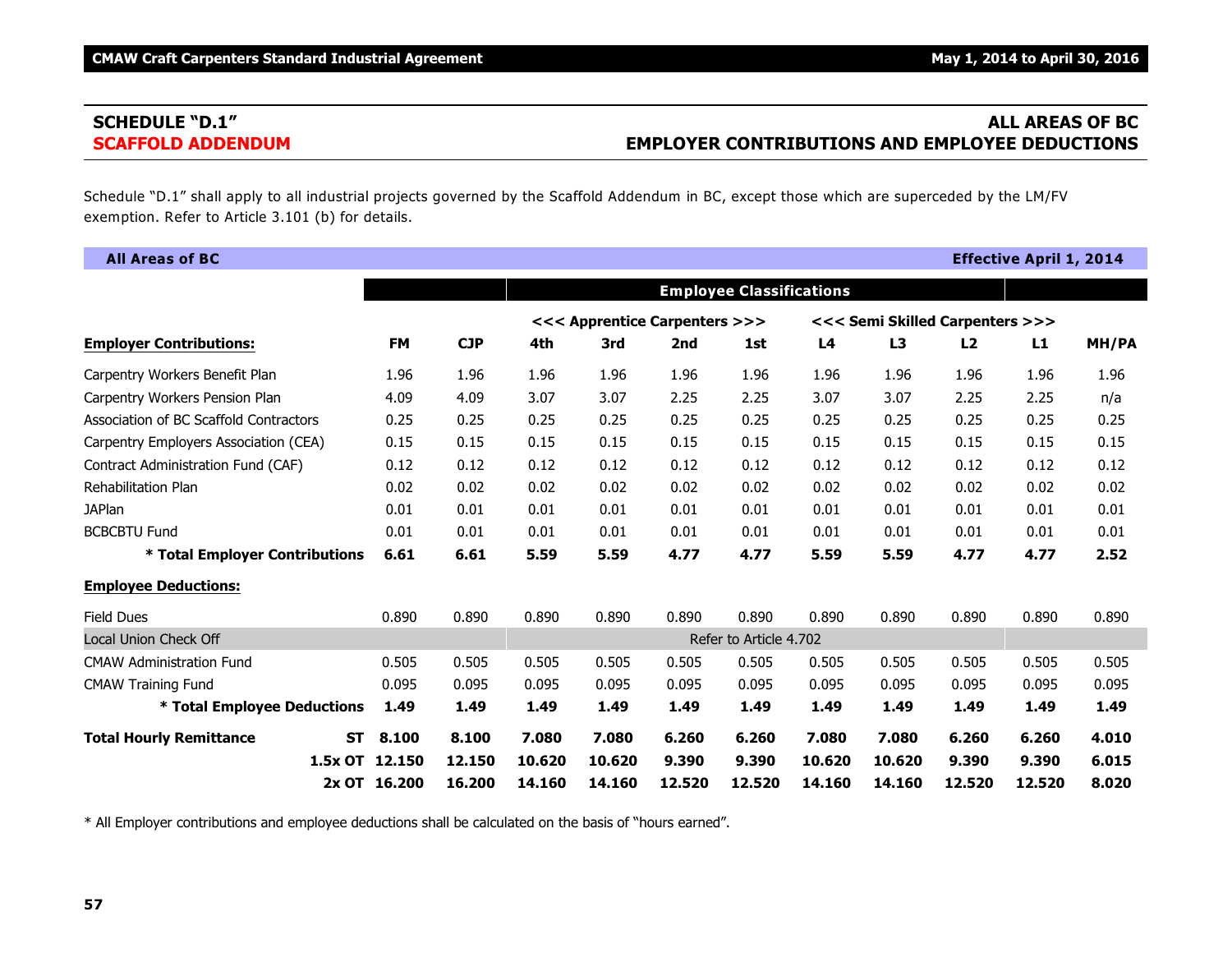# **SCHEDULE "D.2" ALL AREAS OF BC SCAFFOLD ADDENDUM EMPLOYER CONTRIBUTIONS AND EMPLOYEE DEDUCTIONS**

Schedule "D.2" shall apply to all industrial projects governed by the Scaffold Addendum in BC, except those which are superceded by the LM/FV exemption. Refer to Article 3.101 (b) for details.

| <b>All Areas of BC</b>                      |              |            |        |                               |        |                                 |        |        | <b>Effective November 1, 2014</b> |        |       |
|---------------------------------------------|--------------|------------|--------|-------------------------------|--------|---------------------------------|--------|--------|-----------------------------------|--------|-------|
|                                             |              |            |        |                               |        | <b>Employee Classifications</b> |        |        |                                   |        |       |
|                                             |              |            |        | <<< Apprentice Carpenters >>> |        |                                 |        |        | <<< Semi Skilled Carpenters >>>   |        |       |
| <b>Employer Contributions:</b>              | <b>FM</b>    | <b>CJP</b> | 4th    | 3rd                           | 2nd    | 1st                             | L4     | L3     | L2                                | L1     | MH/PA |
| Carpentry Workers Benefit Plan              | 1.96         | 1.96       | 1.96   | 1.96                          | 1.96   | 1.96                            | 1.96   | 1.96   | 1.96                              | 1.96   | 1.96  |
| Carpentry Workers Pension Plan              | 4.09         | 4.09       | 3.07   | 3.07                          | 2.25   | 2.25                            | 3.07   | 3.07   | 2.25                              | 2.25   | n/a   |
| Association of BC Scaffold Contractors      | 0.01         | 0.01       | 0.01   | 0.01                          | 0.01   | 0.01                            | 0.01   | 0.01   | 0.01                              | 0.01   | 0.01  |
| Carpentry Employers Association (CEA)       | 0.15         | 0.15       | 0.15   | 0.15                          | 0.15   | 0.15                            | 0.15   | 0.15   | 0.15                              | 0.15   | 0.15  |
| Contract Administration Fund (CAF)          | 0.11         | 0.11       | 0.11   | 0.11                          | 0.11   | 0.11                            | 0.11   | 0.11   | 0.11                              | 0.11   | 0.11  |
| Rehabilitation Plan                         | 0.02         | 0.02       | 0.02   | 0.02                          | 0.02   | 0.02                            | 0.02   | 0.02   | 0.02                              | 0.02   | 0.02  |
| <b>JAPlan</b>                               | 0.01         | 0.01       | 0.01   | 0.01                          | 0.01   | 0.01                            | 0.01   | 0.01   | 0.01                              | 0.01   | 0.01  |
| <b>BCBCBTU Fund</b>                         | 0.01         | 0.01       | 0.01   | 0.01                          | 0.01   | 0.01                            | 0.01   | 0.01   | 0.01                              | 0.01   | 0.01  |
| * Total Employer Contributions              | 6.36         | 6.36       | 5.34   | 5.34                          | 4.52   | 4.52                            | 5.34   | 5.34   | 4.52                              | 4.52   | 2.27  |
| <b>Employee Deductions:</b>                 |              |            |        |                               |        |                                 |        |        |                                   |        |       |
| <b>Field Dues</b>                           | 0.890        | 0.890      | 0.890  | 0.890                         | 0.890  | 0.890                           | 0.890  | 0.890  | 0.890                             | 0.890  | 0.890 |
| Local Union Check Off                       |              |            |        |                               |        | Refer to Article 4.702          |        |        |                                   |        |       |
| <b>CMAW Administration Fund</b>             | 0.505        | 0.505      | 0.505  | 0.505                         | 0.505  | 0.505                           | 0.505  | 0.505  | 0.505                             | 0.505  | 0.505 |
| <b>CMAW Training Fund</b>                   | 0.095        | 0.095      | 0.095  | 0.095                         | 0.095  | 0.095                           | 0.095  | 0.095  | 0.095                             | 0.095  | 0.095 |
| * Total Employee Deductions                 | 1.49         | 1.49       | 1.49   | 1.49                          | 1.49   | 1.49                            | 1.49   | 1.49   | 1.49                              | 1.49   | 1.49  |
| <b>Total Hourly Remittance</b><br><b>ST</b> | 7.850        | 7.850      | 6.830  | 6.830                         | 6.010  | 6.010                           | 6.830  | 6.830  | 6.010                             | 6.010  | 3.760 |
| 1.5x OT                                     | 11.775       | 11.775     | 10.245 | 10.245                        | 9.015  | 9.015                           | 10.245 | 10.245 | 9.015                             | 9.015  | 5.640 |
|                                             | 2x OT 15.700 | 15.700     | 13.660 | 13.660                        | 12,020 | 12.020                          | 13.660 | 13.660 | 12.020                            | 12.020 | 7.520 |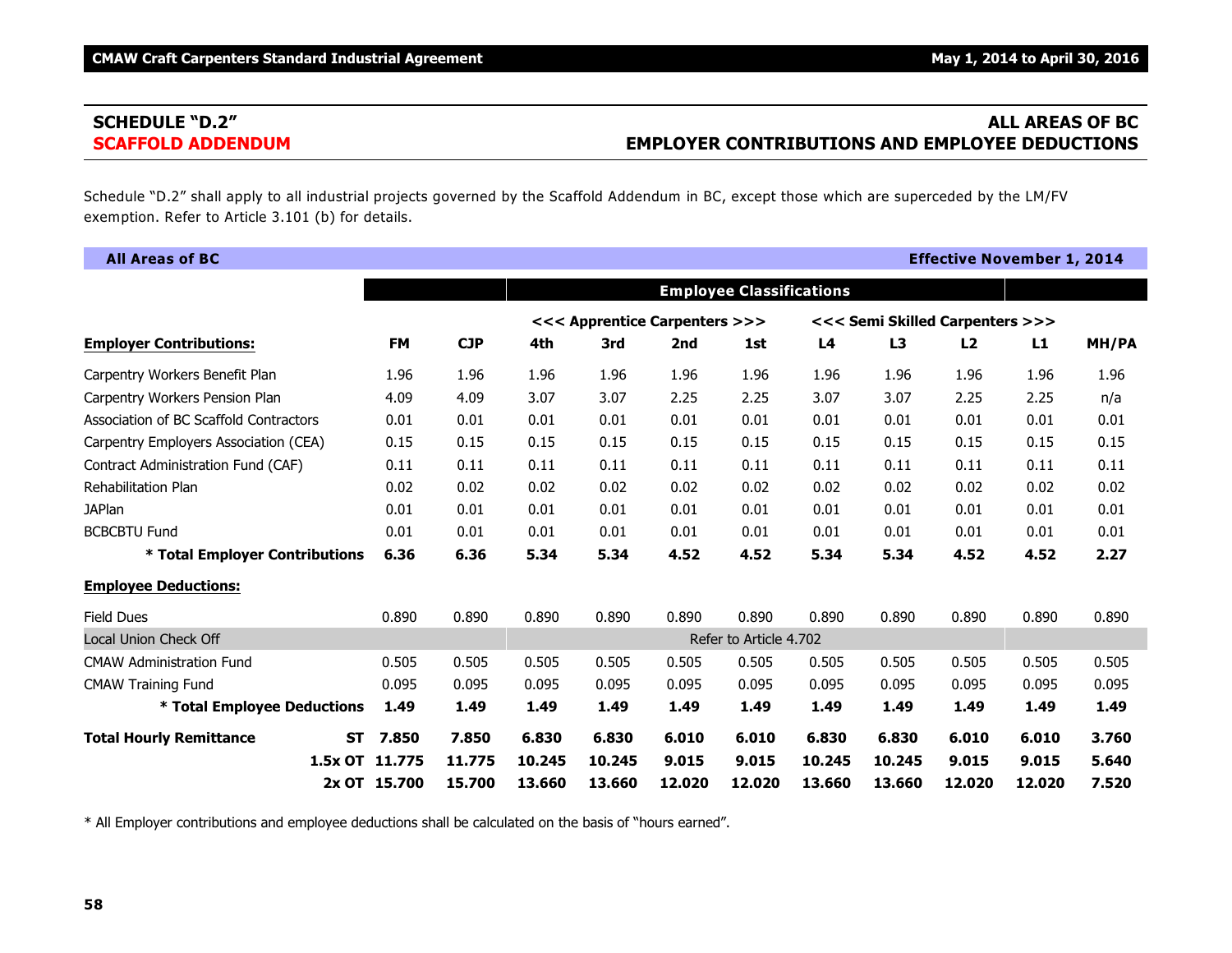# **SCHEDULE "D.3" ALL AREAS OF BC SCAFFOLD ADDENDUM EMPLOYER CONTRIBUTIONS AND EMPLOYEE DEDUCTIONS**

Schedule "D.3" shall apply to all industrial projects governed by the Scaffold Addendum in BC, except those which are superceded by the LM/FV exemption. Refer to Article 3.101 (b) for details.

| <b>All Areas of BC</b>                      |              |            |        |                               |        |                                 |                |        |                                 | <b>Effective May 01, 2015</b> |       |
|---------------------------------------------|--------------|------------|--------|-------------------------------|--------|---------------------------------|----------------|--------|---------------------------------|-------------------------------|-------|
|                                             |              |            |        |                               |        | <b>Employee Classifications</b> |                |        |                                 |                               |       |
|                                             |              |            |        | <<< Apprentice Carpenters >>> |        |                                 |                |        | <<< Semi Skilled Carpenters >>> |                               |       |
| <b>Employer Contributions:</b>              | <b>FM</b>    | <b>CJP</b> | 4th    | 3rd                           | 2nd    | 1st                             | L <sub>4</sub> | L3     | L2                              | L1                            | MH/PA |
| Carpentry Workers Benefit Plan              | 2.21         | 2.21       | 2.21   | 2.21                          | 2.21   | 2.21                            | 2.21           | 2.21   | 2.21                            | 2.21                          | 2.21  |
| Carpentry Workers Pension Plan              | 4.09         | 4.09       | 3.07   | 3.07                          | 2.25   | 2.25                            | 3.07           | 3.07   | 2.25                            | 2.25                          | n/a   |
| Association of BC Scaffold Contractors      | 0.01         | 0.01       | 0.01   | 0.01                          | 0.01   | 0.01                            | 0.01           | 0.01   | 0.01                            | 0.01                          | 0.01  |
| Carpentry Employers Association (CEA)       | 0.15         | 0.15       | 0.15   | 0.15                          | 0.15   | 0.15                            | 0.15           | 0.15   | 0.15                            | 0.15                          | 0.15  |
| Contract Administration Fund (CAF)          | 0.11         | 0.11       | 0.11   | 0.11                          | 0.11   | 0.11                            | 0.11           | 0.11   | 0.11                            | 0.11                          | 0.11  |
| Rehabilitation Plan                         | 0.02         | 0.02       | 0.02   | 0.02                          | 0.02   | 0.02                            | 0.02           | 0.02   | 0.02                            | 0.02                          | 0.02  |
| <b>JAPlan</b>                               | 0.01         | 0.01       | 0.01   | 0.01                          | 0.01   | 0.01                            | 0.01           | 0.01   | 0.01                            | 0.01                          | 0.01  |
| <b>BCBCBTU Fund</b>                         | 0.01         | 0.01       | 0.01   | 0.01                          | 0.01   | 0.01                            | 0.01           | 0.01   | 0.01                            | 0.01                          | 0.01  |
| * Total Employer Contributions              | 6.61         | 6.61       | 5.59   | 5.59                          | 4.77   | 4.77                            | 5.59           | 5.59   | 4.77                            | 4.77                          | 2.52  |
| <b>Employee Deductions:</b>                 |              |            |        |                               |        |                                 |                |        |                                 |                               |       |
| <b>Field Dues</b>                           | 0.890        | 0.890      | 0.890  | 0.890                         | 0.890  | 0.890                           | 0.890          | 0.890  | 0.890                           | 0.890                         | 0.890 |
| Local Union Check Off                       |              |            |        |                               |        | Refer to Article 4.702          |                |        |                                 |                               |       |
| <b>CMAW Administration Fund</b>             | 0.505        | 0.505      | 0.505  | 0.505                         | 0.505  | 0.505                           | 0.505          | 0.505  | 0.505                           | 0.505                         | 0.505 |
| <b>CMAW Training Fund</b>                   | 0.095        | 0.095      | 0.095  | 0.095                         | 0.095  | 0.095                           | 0.095          | 0.095  | 0.095                           | 0.095                         | 0.095 |
| * Total Employee Deductions                 | 1.49         | 1.49       | 1.49   | 1.49                          | 1.49   | 1.49                            | 1.49           | 1.49   | 1.49                            | 1.49                          | 1.49  |
| <b>Total Hourly Remittance</b><br><b>ST</b> | 8.100        | 8.100      | 7.080  | 7.080                         | 6.260  | 6.260                           | 7.080          | 7.080  | 6.260                           | 6.260                         | 4.010 |
| 1.5x OT                                     | 12.150       | 12.150     | 10.620 | 10.620                        | 9.390  | 9.390                           | 10.620         | 10.620 | 9.390                           | 9.390                         | 6.015 |
|                                             | 2x OT 16,200 | 16.200     | 14.160 | 14.160                        | 12.520 | 12.520                          | 14.160         | 14.160 | 12.520                          | 12.520                        | 8.020 |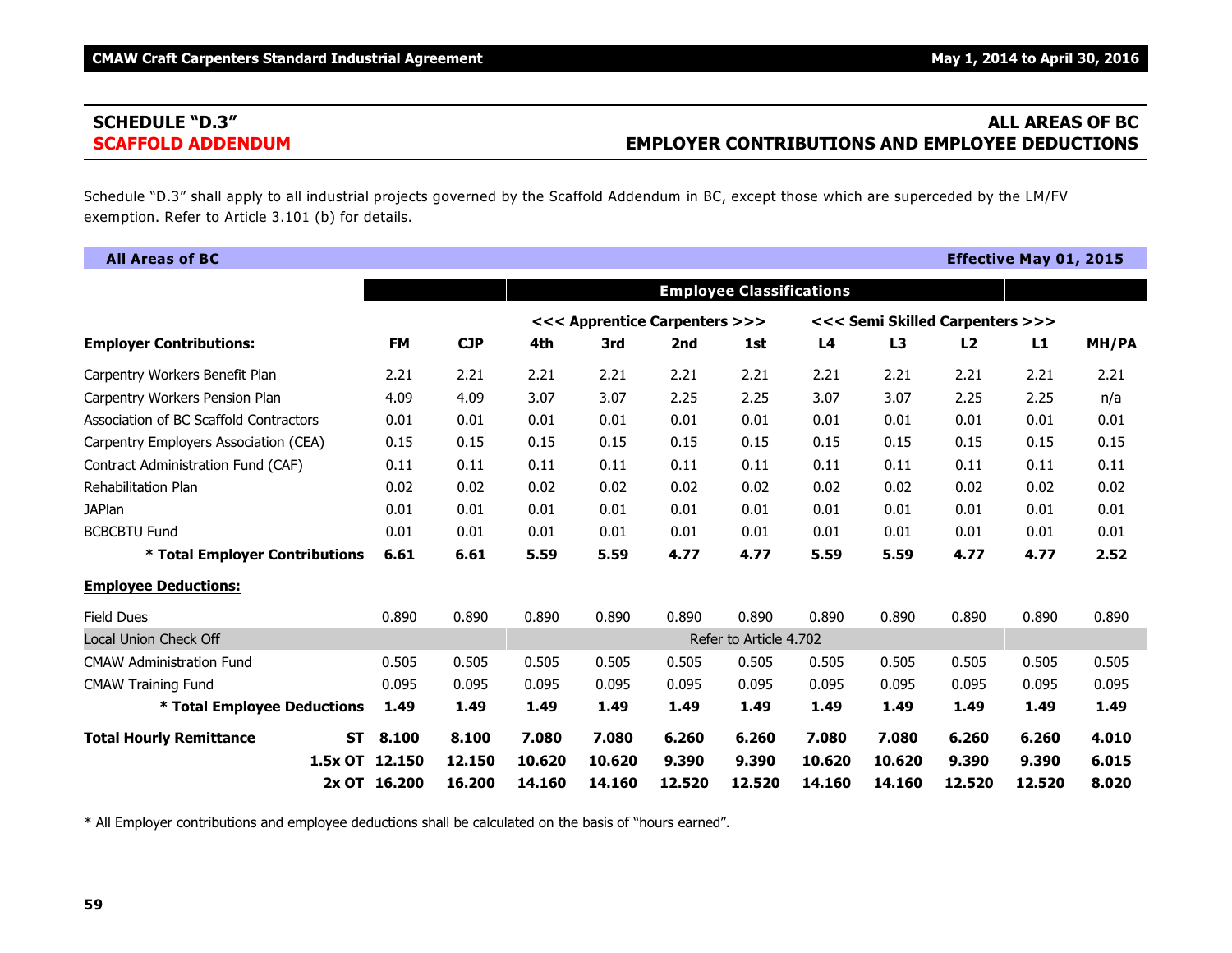# **SCHEDULE "D.4.1" INSIDE LOWER MAINLAND/FRASER VALLEY SCAFFOLD ADDENDUM EMPLOYER CONTRIBUTIONS AND EMPLOYEE DEDUCTIONS**

Schedule "D.4.1" shall apply to all industrial projects governed by the Scaffold Addendum which are located inside the Lower Mainland/Fraser Valley, except those which are superceded by the LM/FV exemption. Refer to Article 3.101 (b) for details.

| "Inside" Lower Mainland/Fraser Valley  |                |            |                                 |        |        |        |                                 |                |        | <b>Effective April 01, 2016</b> |       |
|----------------------------------------|----------------|------------|---------------------------------|--------|--------|--------|---------------------------------|----------------|--------|---------------------------------|-------|
|                                        |                |            | <b>Employee Classifications</b> |        |        |        |                                 |                |        |                                 |       |
|                                        |                |            | <<< Apprentice Carpenters >>>   |        |        |        | <<< Semi Skilled Carpenters >>> |                |        |                                 |       |
| <b>Employer Contributions:</b>         | <b>FM</b>      | <b>CJP</b> | 4th                             | 3rd    | 2nd    | 1st    | L4                              | L <sub>3</sub> | L2     | L1                              | MH/PA |
| Carpentry Workers Benefit Plan         | 2.40           | 2.40       | 2.40                            | 2.40   | 2.40   | 2.40   | 2.40                            | 2.40           | 2.40   | 2.40                            | 2.40  |
| Carpentry Workers Pension Plan         | 4.09           | 4.09       | 3.07                            | 3.07   | 2.25   | 2.25   | 3.07                            | 3.07           | 2.25   | 2.25                            | n/a   |
| Association of BC Scaffold Contractors | 0.01           | 0.01       | 0.01                            | 0.01   | 0.01   | 0.01   | 0.01                            | 0.01           | 0.01   | 0.01                            | 0.01  |
| Carpentry Employers Association (CEA)  | 0.15           | 0.15       | 0.15                            | 0.15   | 0.15   | 0.15   | 0.15                            | 0.15           | 0.15   | 0.15                            | 0.15  |
| Contract Administration Fund (CAF)     | 0.11           | 0.11       | 0.11                            | 0.11   | 0.11   | 0.11   | 0.11                            | 0.11           | 0.11   | 0.11                            | 0.11  |
| Rehabilitation Plan                    | 0.02           | 0.02       | 0.02                            | 0.02   | 0.02   | 0.02   | 0.02                            | 0.02           | 0.02   | 0.02                            | 0.02  |
| <b>JAPlan</b>                          | 0.01           | 0.01       | 0.01                            | 0.01   | 0.01   | 0.01   | 0.01                            | 0.01           | 0.01   | 0.01                            | 0.01  |
| <b>BCBCBTU Fund</b>                    | 0.01           | 0.01       | 0.01                            | 0.01   | 0.01   | 0.01   | 0.01                            | 0.01           | 0.01   | 0.01                            | 0.01  |
| * Total Employer Contributions         | 6.80           | 6.80       | 5.78                            | 5.78   | 4.96   | 4.96   | 5.78                            | 5.78           | 4.96   | 4.96                            | 2.71  |
| <b>Employee Deductions:</b>            |                |            |                                 |        |        |        |                                 |                |        |                                 |       |
| <b>Field Dues</b>                      | 0.890          | 0.890      | 0.890                           | 0.890  | 0.890  | 0.890  | 0.890                           | 0.890          | 0.890  | 0.890                           | 0.890 |
| Local Union Check Off                  |                |            | Refer to Article 4.702          |        |        |        |                                 |                |        |                                 |       |
| <b>CMAW Administration Fund</b>        | 0.505          | 0.505      | 0.505                           | 0.505  | 0.505  | 0.505  | 0.505                           | 0.505          | 0.505  | 0.505                           | 0.505 |
| <b>CMAW Training Fund</b>              | 0.095          | 0.095      | 0.095                           | 0.095  | 0.095  | 0.095  | 0.095                           | 0.095          | 0.095  | 0.095                           | 0.095 |
| * Total Employee Deductions            | 1.49           | 1.49       | 1.49                            | 1.49   | 1.49   | 1.49   | 1.49                            | 1.49           | 1.49   | 1.49                            | 1.49  |
| <b>Total Hourly Remittance</b><br>ST.  | 8.290          | 8.290      | 7.270                           | 7.270  | 6.450  | 6.450  | 7.270                           | 7.270          | 6.450  | 6.450                           | 4.200 |
|                                        | 1.5x OT 12.435 | 12.435     | 10.905                          | 10.905 | 9.675  | 9.675  | 10.905                          | 10.905         | 9.675  | 9.675                           | 6.300 |
|                                        | 2x OT 16.580   | 16.580     | 14.540                          | 14.540 | 12.900 | 12.900 | 14.540                          | 14.540         | 12.900 | 12.900                          | 8.400 |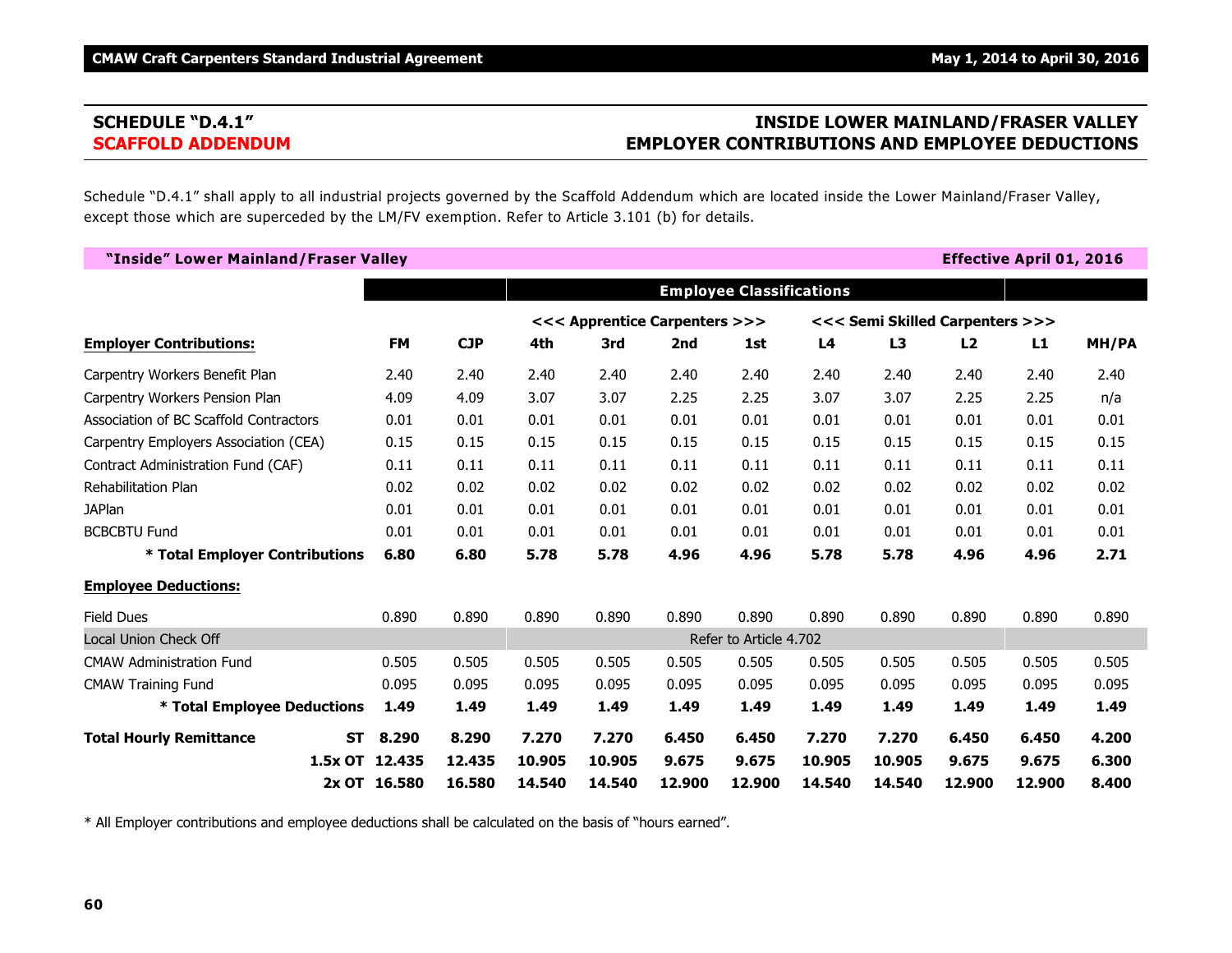# **SCHEDULE "D.4.2" OUTSIDE LOWER MAINLAND/FRASER VALLEY SCAFFOLD ADDENDUM EMPLOYER CONTRIBUTIONS AND EMPLOYEE DEDUCTIONS**

Schedule "D.4.2" shall apply to all industrial projects governed by the Scaffold Addendum which are located outside the Lower Mainland/ Fraser Valley.

| "Outside" Lower Mainland/Fraser Valley      |                                 |            |                               |        |        |        |                                 |        |        | <b>Effective April 01, 2016</b> |       |
|---------------------------------------------|---------------------------------|------------|-------------------------------|--------|--------|--------|---------------------------------|--------|--------|---------------------------------|-------|
|                                             | <b>Employee Classifications</b> |            |                               |        |        |        |                                 |        |        |                                 |       |
|                                             |                                 |            | <<< Apprentice Carpenters >>> |        |        |        | <<< Semi Skilled Carpenters >>> |        |        |                                 |       |
| <b>Employer Contributions:</b>              | <b>FM</b>                       | <b>CJP</b> | 4th                           | 3rd    | 2nd    | 1st    | L <sub>4</sub>                  | L3     | L2     | L1                              | MH/PA |
| Carpentry Workers Benefit Plan              | 2.40                            | 2.40       | 2.40                          | 2.40   | 2.40   | 2.40   | 2.40                            | 2.40   | 2.40   | 2.40                            | 2.40  |
| Carpentry Workers Pension Plan              | 4.09                            | 4.09       | 3.07                          | 3.07   | 2.25   | 2.25   | 3.07                            | 3.07   | 2.25   | 2.25                            | n/a   |
| Association of BC Scaffold Contractors      | 0.01                            | 0.01       | 0.01                          | 0.01   | 0.01   | 0.01   | 0.01                            | 0.01   | 0.01   | 0.01                            | 0.01  |
| Carpentry Employers Association (CEA)       | 0.15                            | 0.15       | 0.15                          | 0.15   | 0.15   | 0.15   | 0.15                            | 0.15   | 0.15   | 0.15                            | 0.15  |
| Contract Administration Fund (CAF)          | 0.11                            | 0.11       | 0.11                          | 0.11   | 0.11   | 0.11   | 0.11                            | 0.11   | 0.11   | 0.11                            | 0.11  |
| <b>Rehabilitation Plan</b>                  | 0.02                            | 0.02       | 0.02                          | 0.02   | 0.02   | 0.02   | 0.02                            | 0.02   | 0.02   | 0.02                            | 0.02  |
| <b>JAPlan</b>                               | 0.01                            | 0.01       | 0.01                          | 0.01   | 0.01   | 0.01   | 0.01                            | 0.01   | 0.01   | 0.01                            | 0.01  |
| <b>BCBCBTU Fund</b>                         | 0.01                            | 0.01       | 0.01                          | 0.01   | 0.01   | 0.01   | 0.01                            | 0.01   | 0.01   | 0.01                            | 0.01  |
| * Total Employer Contributions              | 6.80                            | 6.80       | 5.78                          | 5.78   | 4.96   | 4.96   | 5.78                            | 5.78   | 4.96   | 4.96                            | 2.71  |
| <b>Employee Deductions:</b>                 |                                 |            |                               |        |        |        |                                 |        |        |                                 |       |
| <b>Field Dues</b>                           | 0.890                           | 0.890      | 0.890                         | 0.890  | 0.890  | 0.890  | 0.890                           | 0.890  | 0.890  | 0.890                           | 0.890 |
| <b>Local Union Check Off</b>                |                                 |            | Refer to Article 4.702        |        |        |        |                                 |        |        |                                 |       |
| <b>CMAW Administration Fund</b>             | 0.505                           | 0.505      | 0.505                         | 0.505  | 0.505  | 0.505  | 0.505                           | 0.505  | 0.505  | 0.505                           | 0.505 |
| <b>CMAW Training Fund</b>                   | 0.095                           | 0.095      | 0.095                         | 0.095  | 0.095  | 0.095  | 0.095                           | 0.095  | 0.095  | 0.095                           | 0.095 |
| * Total Employee Deductions                 | 1.49                            | 1.49       | 1.49                          | 1.49   | 1.49   | 1.49   | 1.49                            | 1.49   | 1.49   | 1.49                            | 1.49  |
| <b>Total Hourly Remittance</b><br><b>ST</b> | 8.290                           | 8.290      | 7.270                         | 7.270  | 6.450  | 6.450  | 7.270                           | 7.270  | 6.450  | 6.450                           | 4.200 |
| $1.5x$ OT                                   | 12.435                          | 12.435     | 10.905                        | 10.905 | 9.675  | 9.675  | 10.905                          | 10.905 | 9.675  | 9.675                           | 6.300 |
|                                             | 2x OT 16.580                    | 16.580     | 14.540                        | 14.540 | 12.900 | 12,900 | 14.540                          | 14.540 | 12,900 | 12.900                          | 8,400 |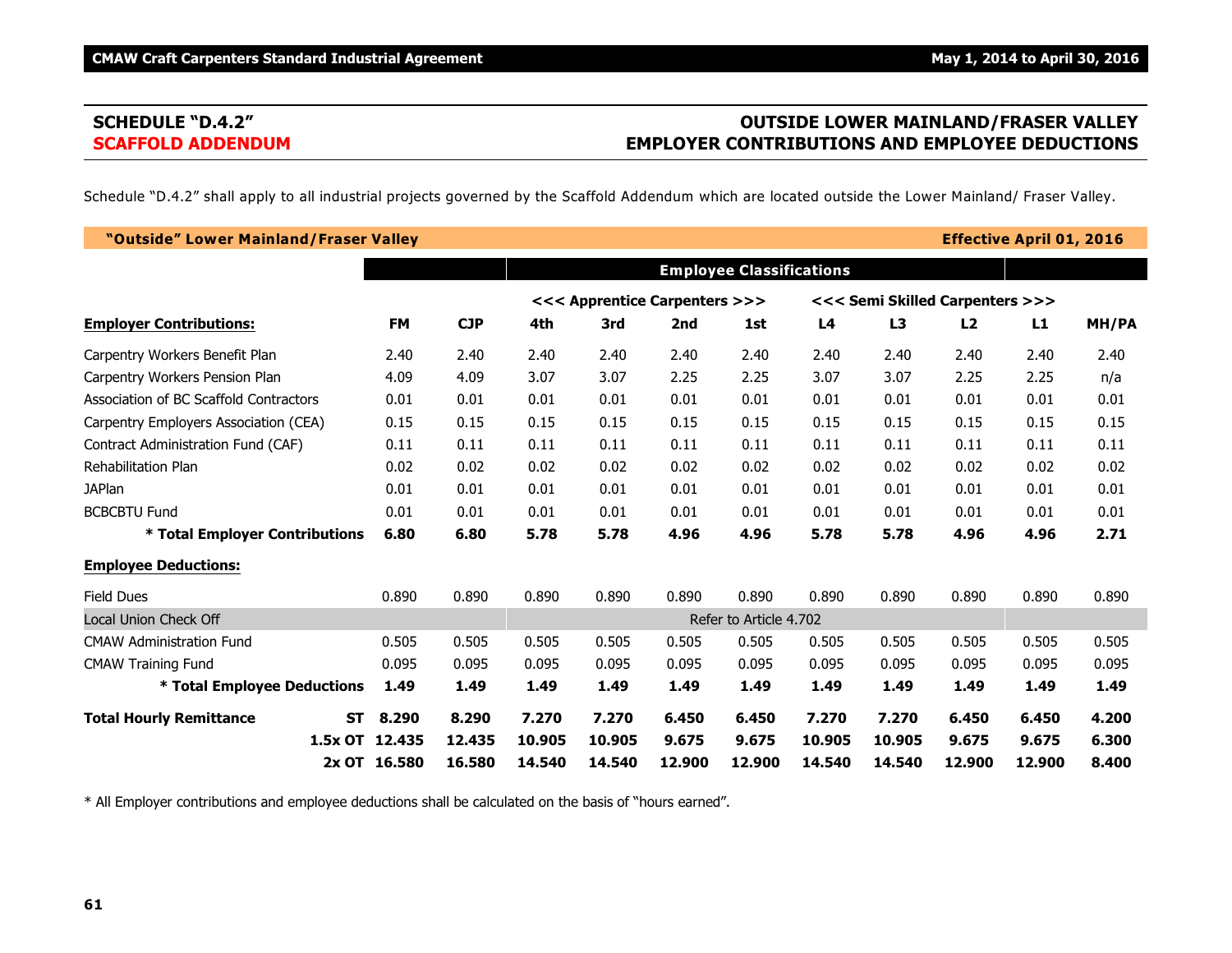# **APPENDIX "A" - DEFINITIONS AND ABBREVIATIONS PAGE 1 OF 2**

The following definitions and abbreviations shall be applicable to the interpretation of this Agreement.

# **(1) ABCSC**

Association of BC Scaffold Contractors

# **(2) BCBCBTU**

Bargaining Council of British Columbia Building Trade Unions

# **(3) BCYT**

British Columbia and Yukon Territory Building and Construction Trades Council

# **(4) CEA of BC**

Carpentry Employers Association of BC

### **(5) CLR**

Construction Labour Relations Association of BC

### **(6) CMAW**

Construction, Maintenance and Allied Workers Canada

### **(7) Employee**

Any individual who is a member of the Union, and/or such other person, employed by the Employer under the terms of this Agreement.

### **(8) Employer**

- **(a)** Any individual, business, partnership, company, corporation, or other similar entity, signatory to this Agreement.
- **(b)** Where the term Employer is used within this Agreement, and the context of such usage makes it appropriate and logical to regard this term as a reference to a person, as opposed to a legal entity, then such usage shall be considered to refer to an authorized representative of the Employer.

#### **(9) Gender**

Wherever the words "man", "men", "he" or "his" are utilized in this Agreement they shall be considered to apply equally to both genders (i.e. male and female).

### **(10) Hours Earned and Hours Worked**

| (a) | 1 straight time hour              | $= 1$ hour earned             | $= 1$ hour worked |
|-----|-----------------------------------|-------------------------------|-------------------|
| (b) | 1 time and one-half overtime hour | $= 1\frac{1}{2}$ hours earned | $= 1$ hour worked |
| (c) | 1 double time overtime hour       | $= 2$ hours earned            | $= 1$ hour worked |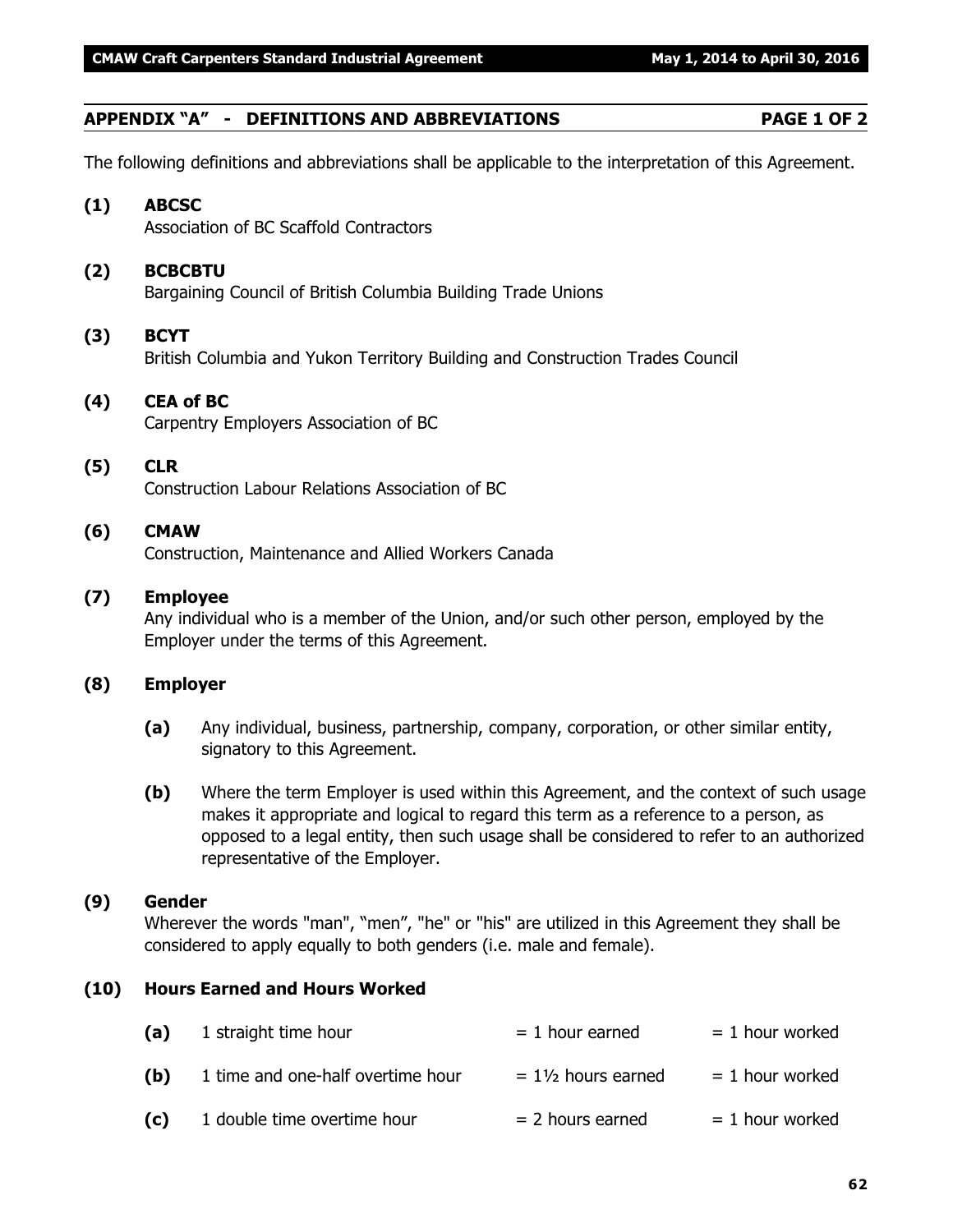### **APPENDIX "A" - DEFINITIONS AND ABBREVIATIONS PAGE 2 OF 2**

#### **(11) Industrial Construction**

- **(a)** Industrial construction shall be defined as: production plants such as pulp mills; chemical plants; refineries, including the transmission facilities; metre pumping; compressor stations; munitions plants; mines and smelters; power generating plants; bulk loading terminals; dams; breweries; and any/all other projects which are mutually agreed to by the parties. Notwithstanding the foregoing, if a project is designated as an industrial construction project for the pipefitter, it shall also be designated as an industrial construction project for CMAW carpenters.
- **(b)** On industrial construction projects, any employee required to work underground shall receive a premium of ten percent (10%) over and above the otherwise applicable minimum hourly wage rate. The foregoing shall not apply to work performed within open ditches or basements of buildings.

#### **(12) LRB**

British Columbia Labour Relations Board

# **(13) Local**

An affiliated Local of the Union.

#### **(14) Local Resident Employee**

A Local Resident shall be defined as an employee who resides within one hundred (100) road kilometres of the project or, where ferry travel is involved, within seventy-five (75) minutes travel time, including ferry travel and road kilometres.

#### **(15) Metropolitan Area: Lower Mainland/Fraser Valley**

The Lower Mainland/Fraser Valley shall be inclusive of West Vancouver to the west, Chilliwack to the east, and all cities, towns, municipalities, villages, communities, etc. in between.

### **(16) Union**

- **(a)** Construction Maintenance and Allied Workers Canada. Notwithstanding the foregoing, where the term Union is used within this Agreement, such usage shall be deemed to be deemed to be inclusive of, and/or applicable to, each/all of the constituent members of CMAW, both collectively and individually.
- **(b)** Where the term Union is used within this Agreement, and the context of such usage makes it appropriate and logical to regard this term as a reference to a person, as opposed to a legal entity, then such usage shall be considered to refer to an authorized representative of the Union.

#### **(17) WSBC**

WorkSafe BC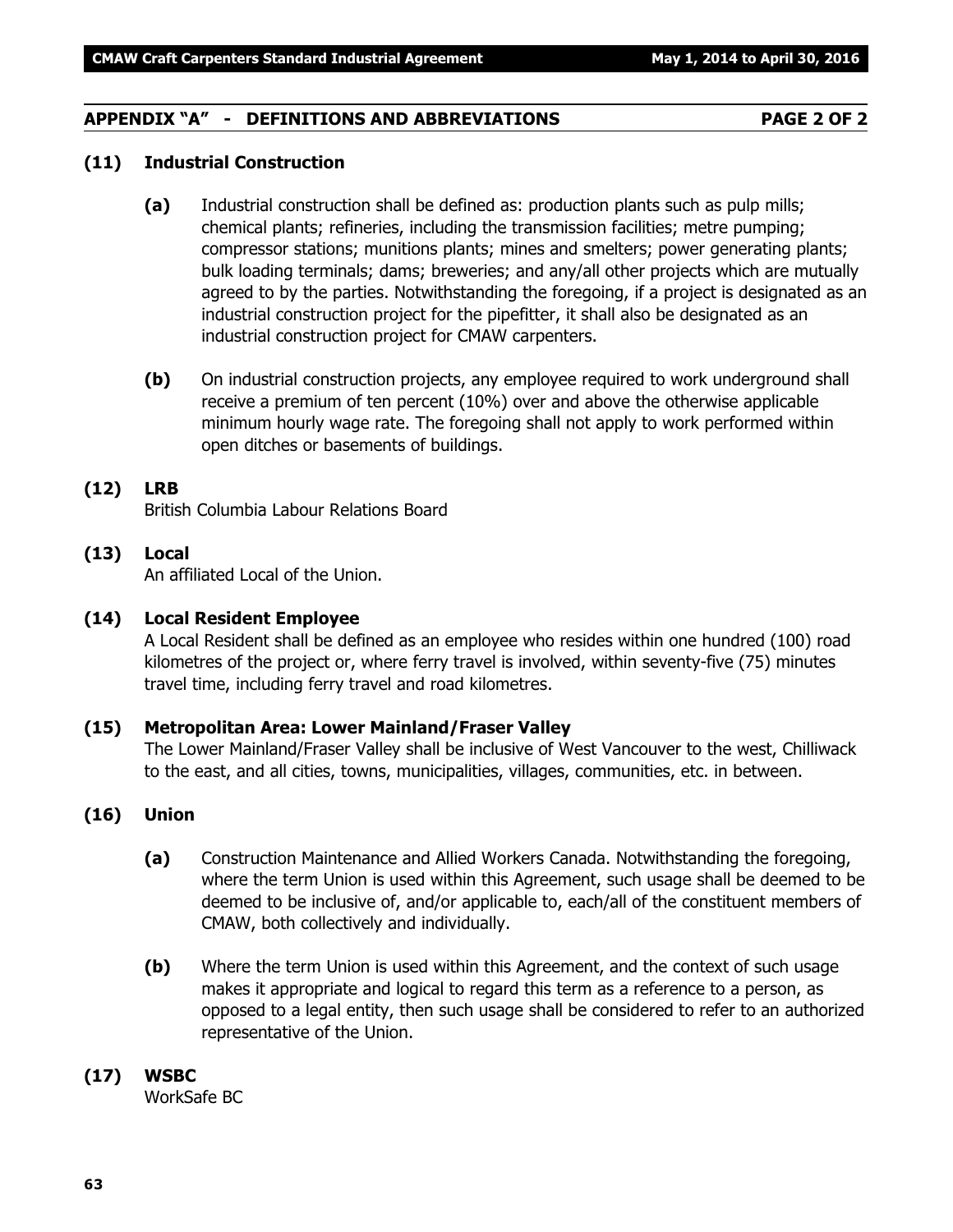# **APPENDIX "B" PAGE 1 OF 2 SCHEDULE OF STATUTORY HOLIDAYS**

The following schedule of statutory holidays shall be applicable to the interpretation of this Agreement.

# **1. 2014**

# Statutory Holiday **Actual Date Conserved Date** Observed Date

Victoria Day **Monday, May 19th Monday, May 19th** Monday, May 19th Canada Day  $\qquad \qquad$  Tuesday, July  $1^{st}$  Tuesday, July  $1^{st}$ Friday before BC Day **Friday, Aug. 1**<sup>st</sup> Friday, Aug. 1<sup>st</sup> Friday, Aug. 1<sup>st</sup> BC Day **Monday, Aug. 4th Monday, Aug. 4th** Monday, Aug. 4th Friday before Labour Day Friday, Aug. 29th Friday, Aug. 29th Labour Day Monday, Sept.  $1<sup>st</sup>$  Monday, Sept.  $1<sup>st</sup>$  Monday, Sept.  $1<sup>st</sup>$ Thanksgiving Day Monday, Oct. 13<sup>th</sup> Monday, Oct. 13<sup>th</sup> Monday, Oct. 13<sup>th</sup> Remembrance Day  $\qquad \qquad$  Tuesday, Nov.  $11<sup>th</sup>$  Tuesday, Nov.  $11<sup>th</sup>$ Christmas Day  $\mu$  Thursday, Dec. 25<sup>th</sup> Thursday, Dec. 25<sup>th</sup> Boxing Day **Friday**, Dec. 26<sup>th</sup>

# **2. 2015**

# Statutory Holiday **Actual Date Actual Date Consumersi** Observed Date

New Years' Day  $\qquad \qquad$  Thursday, Jan.  $1^{st}$  Thursday, Jan.  $1^{st}$ Family Day Monday, Feb. 9th Good Friday **Friday, Apr. 3**<sup>rd</sup> Friday, Apr. 3<sup>rd</sup> Friday, Apr. 3<sup>rd</sup> Easter Monday **Monday, Apr. 6<sup>th</sup> Monday, Apr. 6<sup>th</sup> Monday, Apr. 6<sup>th</sup>** Victoria Day **Monday, May 18<sup>th</sup> Monday, May 18<sup>th</sup> Monday, May 18<sup>th</sup> Monday, May 18<sup>th</sup>** Canada Day Wednesday, July 1 Wednesday, July 1 st st Friday before BC Day Friday, July 31<sup>st</sup> Friday, July 31<sup>st</sup> Friday, July 31<sup>st</sup> BC Day Monday, Aug. 3<sup>rd</sup> Friday before Labour Day Friday, Sept. 4th Labour Day Monday, Sept.  $7<sup>th</sup>$  Monday, Sept.  $7<sup>th</sup>$  Monday, Sept.  $7<sup>th</sup>$ Thanksgiving Day Monday, Oct.  $12<sup>th</sup>$  Monday, Oct.  $12<sup>th</sup>$  Monday, Oct.  $12<sup>th</sup>$ Remembrance Day  $\qquad \qquad \qquad \qquad \qquad \qquad \qquad \qquad \qquad \qquad \text{Wednesday, Nov. 11}^{\text{th}} \qquad \qquad \qquad \qquad \text{Wednesday, Nov. 11}^{\text{th}}$ Christmas Day **Friday**, Dec.  $25<sup>th</sup>$ Boxing Day Gaturday, Dec. 26<sup>th</sup> Monday, Dec. 28<sup>th</sup>

Friday, Dec. 26th

Monday, Feb 9th Monday, Aug. 3rd Friday, Sept. 4th Friday, Dec. 25<sup>th</sup>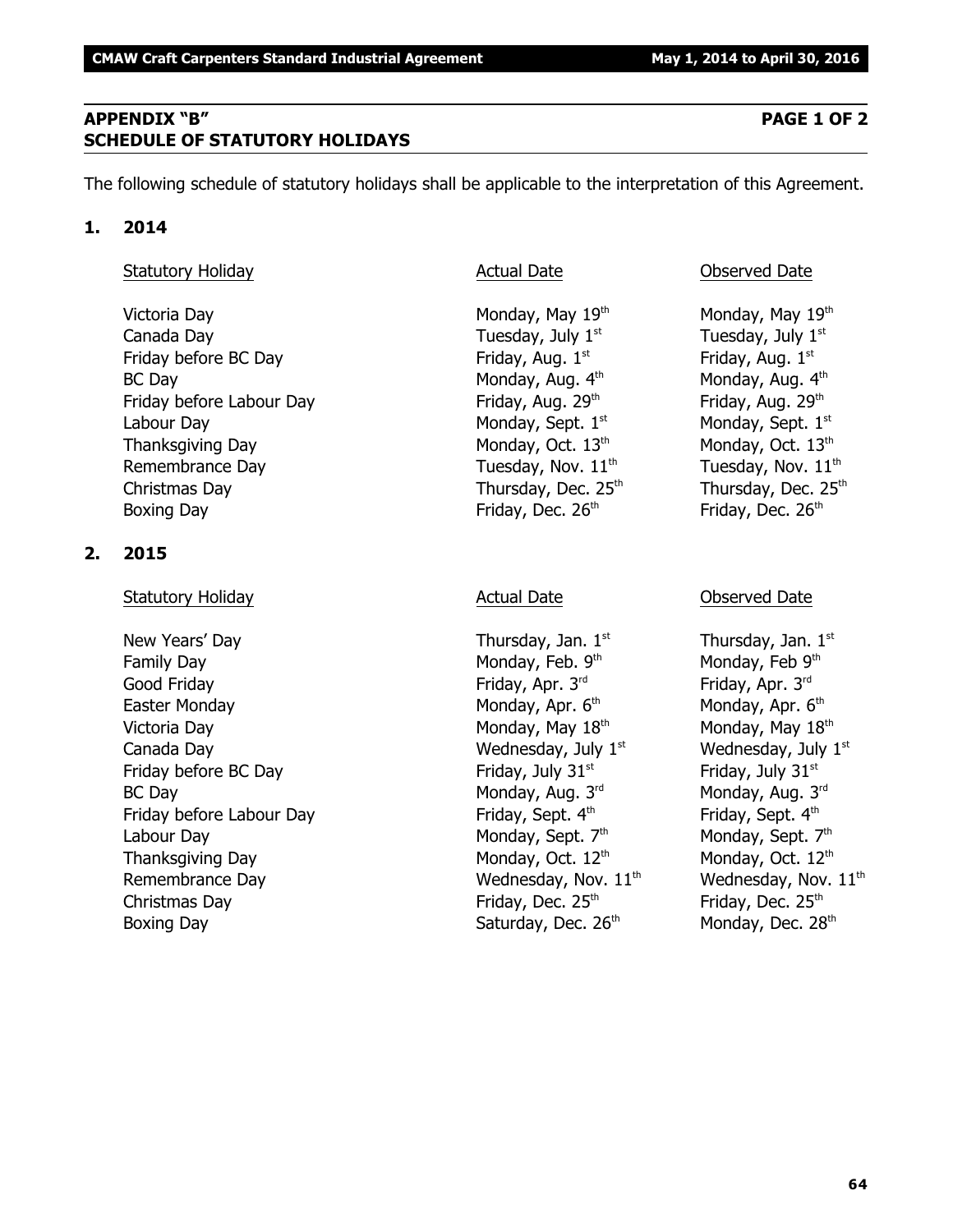# **APPENDIX "B" PAGE 2 OF 2 SCHEDULE OF STATUTORY HOLIDAYS**

### **3. 2016**

### Statutory Holiday **Actual Date Conserved Date** Observed Date

New Years' Day  $Friday$ , Jan.  $1<sup>st</sup>$ Family Day **Monday, Feb. 8th** Monday, Feb. 8th Good Friday **Friday**, Mar. 25<sup>th</sup> Friday, Mar. 25<sup>th</sup> Friday, Mar. 25<sup>th</sup> Easter Monday **Monday, Mar. 28**<sup>th</sup> Monday, Mar. 28<sup>th</sup> Monday, Mar. 28<sup>th</sup> Victoria Day **Monday, May 23<sup>rd</sup>** Monday, May 23<sup>rd</sup> Monday, May 23<sup>rd</sup> Canada Day **Friday, July 1**<sup>st</sup> Friday, July 1<sup>st</sup> Friday, July 1<sup>st</sup> Friday before BC Day **Friday, July 29<sup>th</sup>** Friday, July 29<sup>th</sup> Friday, July 29<sup>th</sup>  $BC$  Day Monday, Aug.  $1<sup>st</sup>$ Friday before Labour Day Friday, Sept. 2<sup>nd</sup> Labour Day Monday, Sept. 5<sup>th</sup> Monday, Sept. 5<sup>th</sup> Monday, Sept. 5<sup>th</sup> Thanksgiving Day  $M$ onday, Oct.  $10<sup>th</sup>$  Monday, Oct.  $10<sup>th</sup>$ Remembrance Day **Friday, Nov.** 11<sup>th</sup> Friday, Nov. 11<sup>th</sup> Friday, Nov. 11<sup>th</sup> Christmas Day **Sunday, Dec. 25<sup>th</sup> Monday, Dec. 26<sup>th</sup>** Monday, Dec. 26<sup>th</sup> Boxing Day **Monday, Dec. 26<sup>th</sup> Tuesday, Dec. 27<sup>th</sup>** 

Friday, Jan.  $1<sup>st</sup>$ Monday, Feb 8th Monday, Aug. 1st Friday, Sept. 2<sup>nd</sup>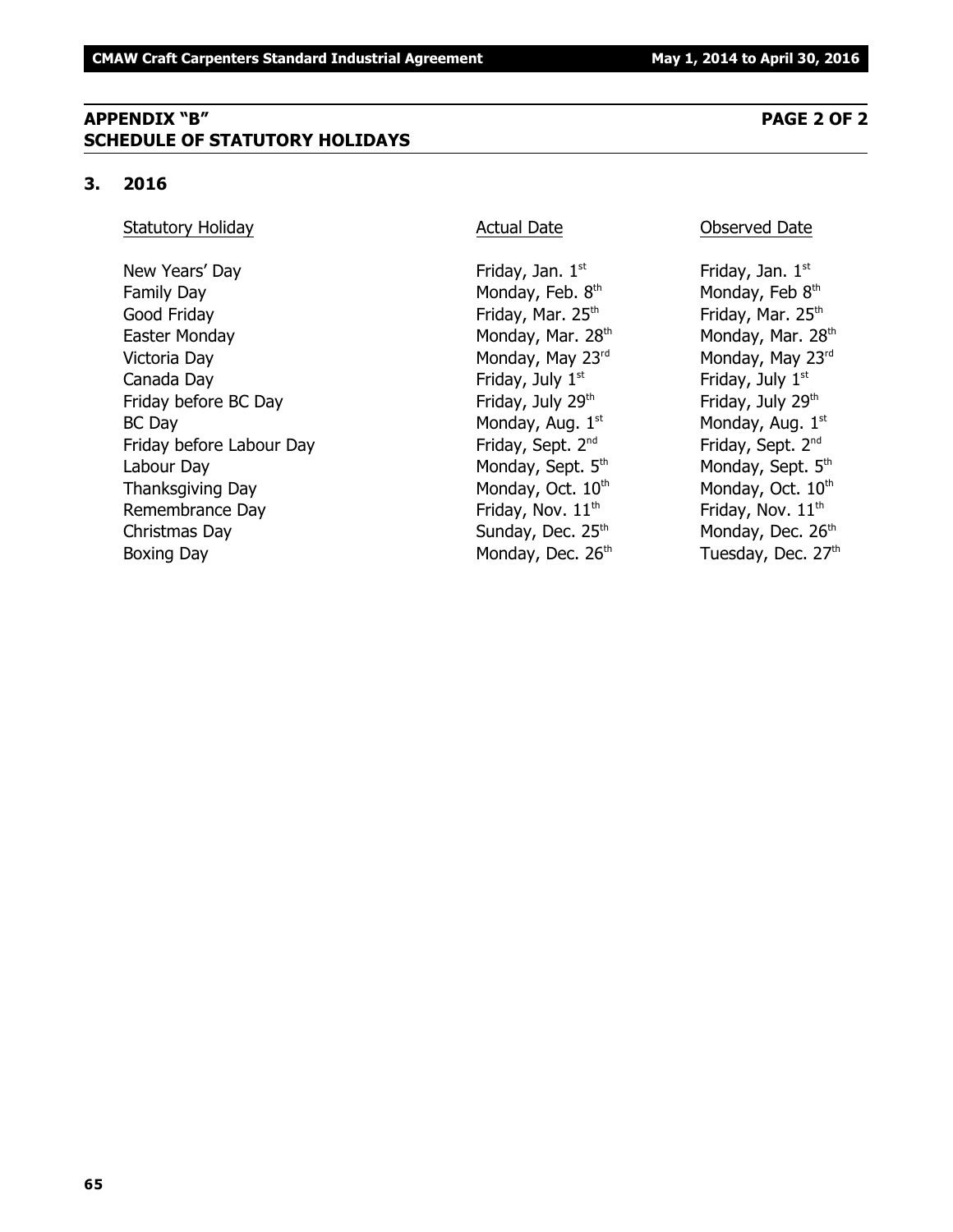### **APPENDIX "C" LETTER OF UNDERSTANDING RE: AFFILIATION**

The parties hereby agree that the following terms and conditions shall supercede any/all contrary application and/or interpretation of the CMAW Craft Carpenters Standard Industrial Agreement (the "Agreement"). All terms and conditions of the Agreement not superceded in accordance with the foregoing shall apply to this Letter of Understanding.

- **A.** The Union shall not be entitled to restrict, in any way, an Employer's right to perform work on a project site whereon work falling within the jurisdiction of the carpenters is being performed by individuals who are not members of the Union. Such projects shall be hereinafter be referred to as "open shop projects".
- **B.** Item A. shall apply regardless of:
	- **1.** the signatory status or lack thereof of the employer(s) of those individuals who are performing such carpenter jurisdiction work, and/or
	- **2.** whether the Employer is a subcontractor of the employer(s) in question, or merely working on the same site as the employees or subcontractor(s) of such employer(s).
- **C.** It shall be a violation of the Agreement for the Union to attempt to exert pressure upon an Employer because such Employer is performing work on an open shop project or has the intention of doing so. In particular, the Union shall not withdraw its members from an open shop project and/or threaten to do so. Nor shall the Union attempt to exert pressure upon an Employer by other means.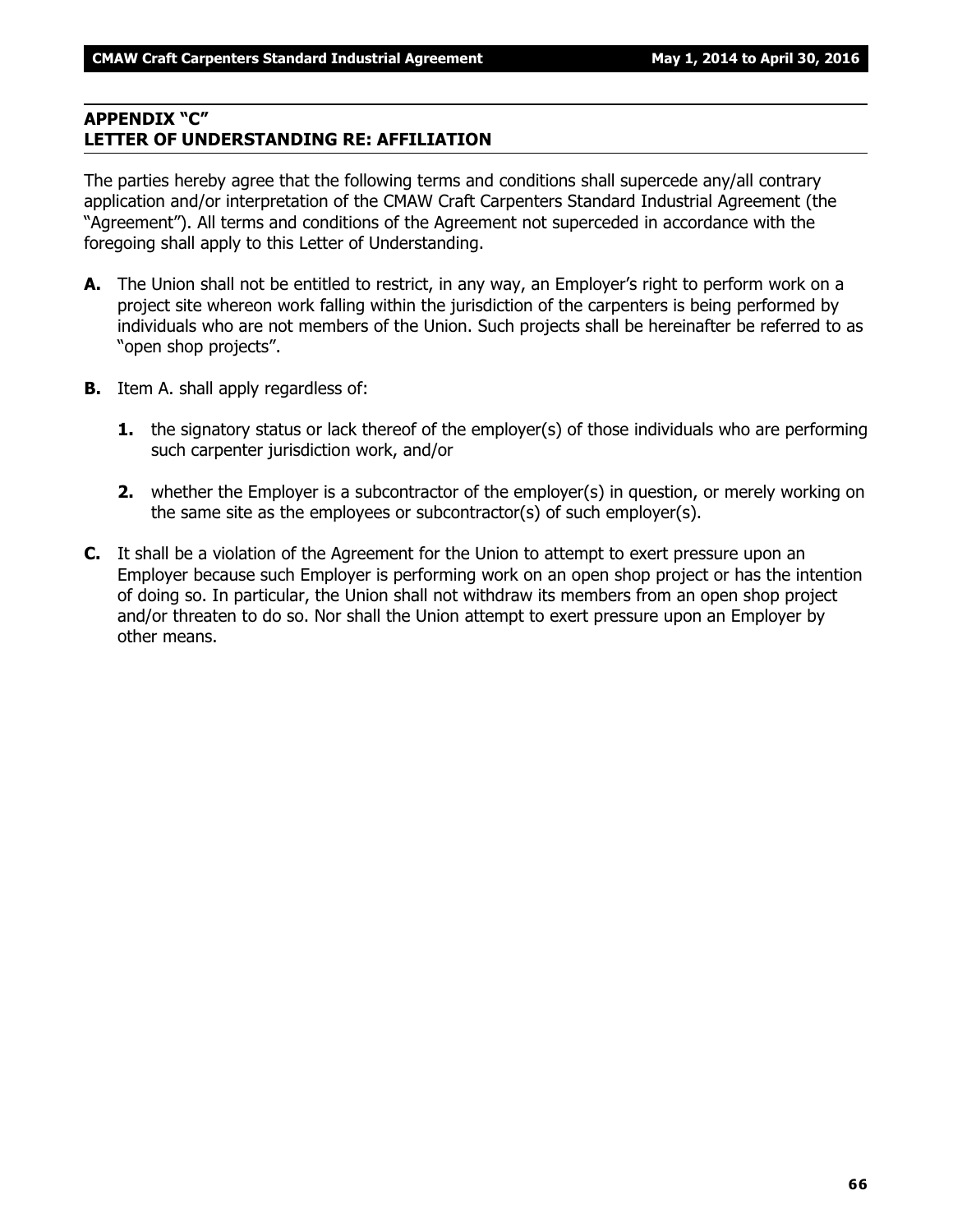#### **APPENDIX "D"**

# **LETTER OF UNDERSTANDING RE: IMPLEMENTATION OF INDUSTRIAL RATE ON COMMERCIAL/INSTITUTIONAL PROJECTS**

The parties hereby agree that the following terms and conditions shall supercede any/all contrary application and/or interpretation of the CMAW Craft Carpenters Standard Industrial Agreement (the "Agreement"). All terms and conditions of the Agreement not superceded in accordance with the foregoing shall apply to this Letter of Understanding.

- **A.** The Industrial wage rate shall be substituted for the Commercial/Institutional wage rate when sixty-five percent (65%) of the Commercial/Institutional projects in BC are performed by Employers certified to or party to a collective agreement with the Union.
- **B.** This will be determined by statistics compiled by using Vancouver Regional Construction Association, Southern Interior Construction Association, Vancouver Island Construction Association, and Northern Construction Association, or their successors, Tender Award Bulletins, based on the number of jobs tendered.
- **C.** When the sixty-five percent (65%) level is reached in the Commercial/Institutional sector, the Industrial wage rate will apply on jobs tendered after said date.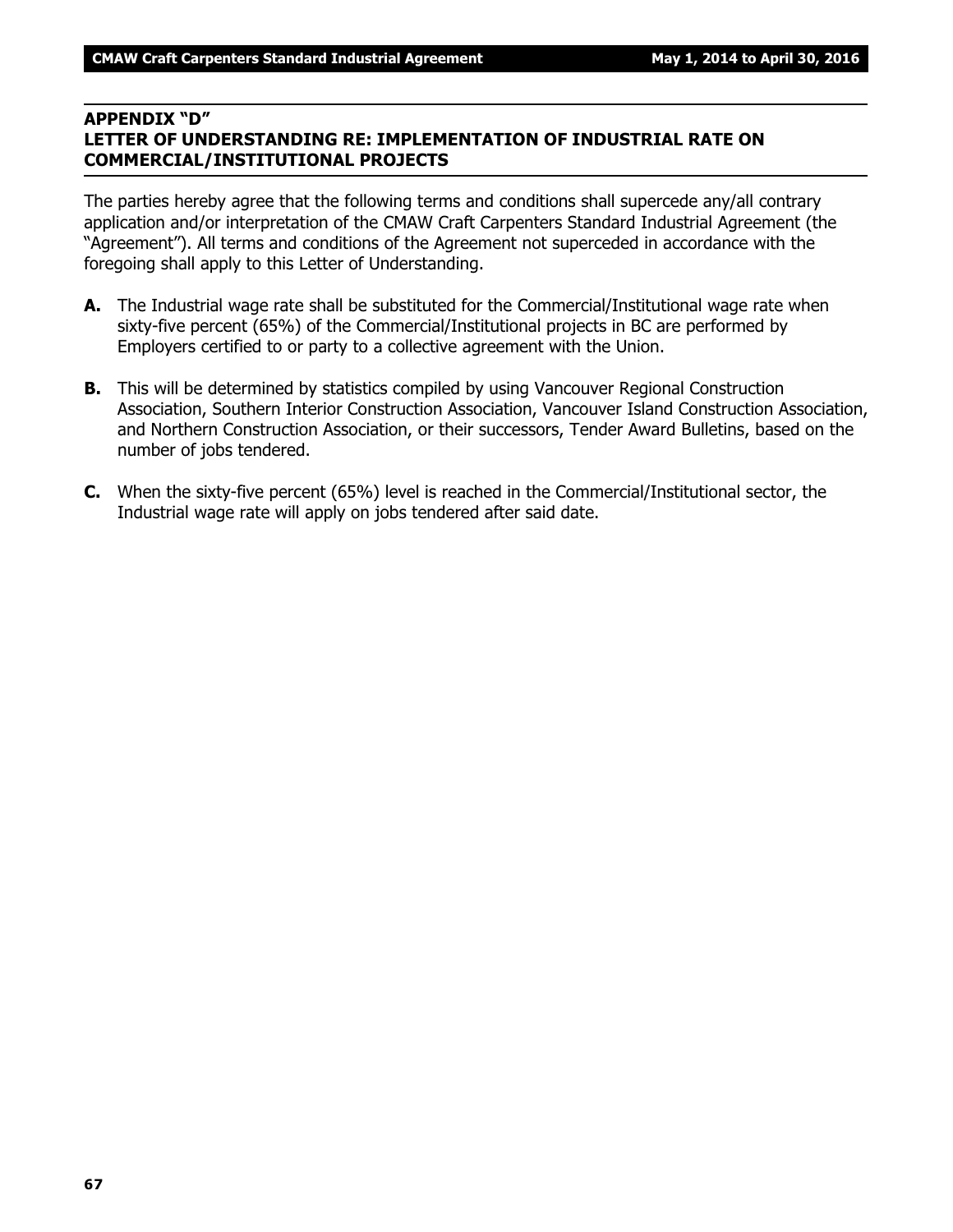### **APPENDIX "E" LETTER OF UNDERSTANDING RE: UNION CONSTRUCTION INDUSTRY BENEFIT PLAN**

The parties hereby agree that the following terms and conditions shall supercede any/all contrary application and/or interpretation of the CMAW Craft Carpenters Standard Industrial Agreement (the "Agreement"). All terms and conditions of the Agreement not superceded in accordance with the foregoing shall apply to this Letter of Understanding.

- **A.** The increasing cost of providing benefit plan coverage to employees governed by this Agreement is a concern to the parties. Improving economies of scale may be one possible means of limiting this increase in the future.
- **B.** Therefore, the parties agree that a subcommittee of CLR and the BCBCBTU shall be established to investigate both the advantages and disadvantages of developing a union construction industry benefit plan. The subcommittee shall be authorized to bring forward recommendations, and such recommendations shall be subject to ratification by the parties.
- **C.** The foregoing shall not be interpreted to mean that any individual constituent union of the BCBCBTU would be required to participate in a union construction industry benefit plan, even if recommended by the subcommittee.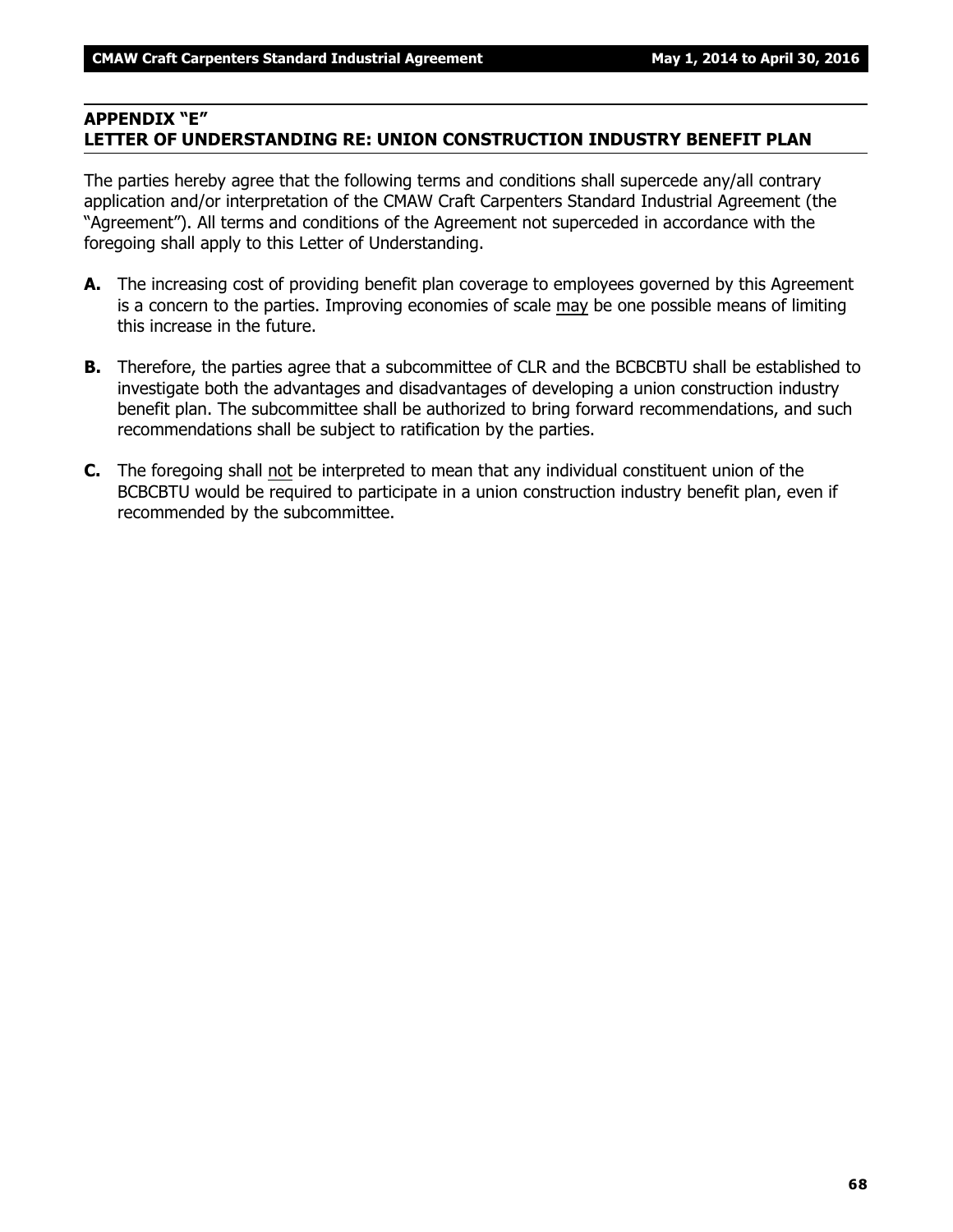### **APPENDIX "F" PAGE 1 OF 4 LETTER OF INTERPRETATION RE: MEAL BREAKS**

The following terms and conditions shall supercede any/all contrary application and/or interpretation of the CMAW Craft Carpenters Standard Industrial Agreement. In particular, the parties agree that the provisions of this Letter of Interpretation are applicable only on shifts in excess of ten (10) hours. Where mutual agreement is referenced within this Letter of Interpretation, the voluntary consent of the majority of employees on a crew shall be required in order for such agreement to have been achieved.

### **A. Shifts in Excess of Ten (10) Hours**

The parties agree that shifts in excess of ten (10) hours occur as a result of either a "Scheduled Shift" or an "Unscheduled Overtime Shift". Each of these Shifts is defined below by way of an example. Such definitions shall apply only for the purposes of this Letter of Interpretation.

### **1. Scheduled Shifts**

When an employee commences work on a shift in excess of ten (10) hours and such employee only works the originally scheduled hours, such a shift would be defined as a Scheduled Shift. For example, the shift is scheduled to be eleven (11) hours and the employee only works eleven (11) hours.

### **2. Unscheduled Overtime Shifts**

- **a.** When an employee commences work on a shift in excess of ten (10) hours but such employee ultimately works more than the originally scheduled hours, such a shift would be defined as an Unscheduled Overtime Shift. For example, the shift is scheduled to be eleven (11) hours but the employee ultimately works twelve (12) hours.
- **b.** When an employee commences work on a shift of ten (10) hours or less but such employee ultimately works in excess of ten (10) hours, such a shift would also be defined as an Unscheduled Overtime Shift. For example, the shift is scheduled to be eight (8) hours but the employee ultimately works eleven (11) hours.

### **B. Objective**

The objective of this Letter of Interpretation is to address the practical differences between providing for second (and subsequent) meal breaks on Scheduled Shifts in excess of ten (10) hours, and providing for second (and subsequent) meal breaks on Unscheduled Overtime Shifts in excess of ten (10) hours.

### **C. Paid Meal Breaks and Hot Meals**

Notwithstanding any/all contrary interpretation of this Letter of Interpretation, the second, third and any/all subsequent meal breaks shall be paid for by the Employer at the otherwise applicable straight time hourly wage rate. Second, third and subsequent meals shall be a hot meal wherever possible and shall be supplied by the Employer. Notwithstanding the foregoing, in the event that a hot meal is not supplied, the Employer shall pay a twenty-five dollar (\$25.00) meal allowance to each affected employee in lieu thereof.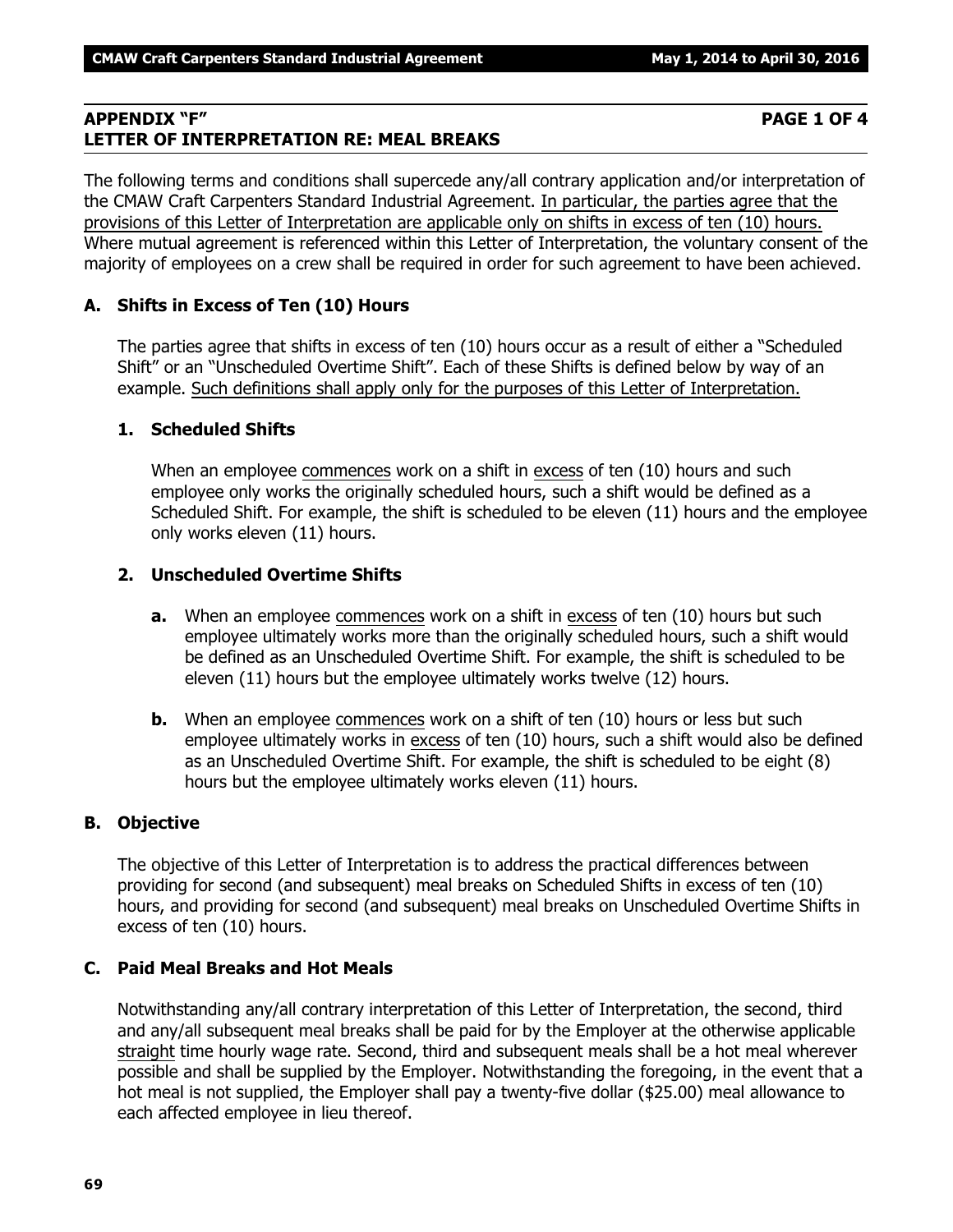#### **APPENDIX "F" PAGE 2 OF 4 LETTER OF INTERPRETATION RE: MEAL BREAKS**

#### **D. Meal Breaks on Scheduled Shifts**

#### **1. Scheduled Shifts In Excess of Ten (10) Hours**

Two (2) meal breaks of one-half (½) hour each shall be provided on all Scheduled Shifts in excess of ten (10) hours, up to and including twelve (12) hours.

- **a.** The first one-half (½) hour meal break shall be scheduled as near as is practical to the one-third  $(1/3)$  point of the shift and shall not be considered as time worked/earned.
- **b.** The second one-half ( $\frac{1}{2}$ ) hour meal break shall be scheduled as near as is practical to the two-thirds  $(3)$  point of the shift and shall not be considered as time worked/earned.

#### **c. Example - Scheduled Shift of Twelve (12) Hours**

| 8:00 am to 12:00 noon  | work (straight time or overtime as the day/shift warrants) |
|------------------------|------------------------------------------------------------|
| 12:00 noon to 12:30 pm | first meal break (not paid)                                |
| 12:30 pm to 4:30 pm    | work (straight time or overtime as the day/shift warrants) |
| $4:30$ pm to 5:00 pm   | second meal break (payable at straight time)               |
| 5:00 pm to 9:00 pm     | work (straight time or overtime as the day/shift warrants) |
|                        |                                                            |

#### **2. Scheduled Shifts in Excess of Twelve (12) Hours**

Three (3) meal breaks of one-half  $(y_2)$  hour each shall be provided on all Scheduled Shifts in excess of twelve (12) hours, up to and including sixteen (16) hours.

- **a.** The first one-half ( $\frac{1}{2}$ ) hour meal break shall be scheduled as near as is practical to the one-quarter  $(4)$  point of the shift and shall not be considered as time worked/earned.
- **b.** The second one-half ( $\frac{1}{2}$ ) hour meal break shall be scheduled as near as is practical to the one-half (½) point of the shift and shall not be considered as time worked/earned.
- **c.** The third one-half (½) hour meal break shall be scheduled as near as is practical to the three-quarters (¾) point of the shift and shall not be considered as time worked/earned.

#### **d. Example - Scheduled Shift of Fourteen (14) Hours**

| 3.5 hours | $8:00$ am to $11:30$ am | work (straight time or overtime as the day/shift warrants) |
|-----------|-------------------------|------------------------------------------------------------|
| 0.5 hours | 11:30 am to 12:00 noon  | first meal break (not paid)                                |
| 3.5 hours | 12:00 noon to 3:30 pm   | work (straight time or overtime as the day/shift warrants) |
| 0.5 hours | 3:30 pm to 4:00 pm      | second meal break (payable at straight time)               |
| 3.5 hours | 4:00 pm to 7:30 pm      | work (straight time or overtime as the day/shift warrants) |
| 0.5 hours | 7:30 pm to 8:00 pm      | third meal break (payable at straight time)                |
| 3.5 hours | 8:00 pm to 11:00 pm     | work (overtime as the day/shift warrants)                  |

#### **E. Meal Breaks on Unscheduled Overtime Shifts**

The parties acknowledge that it is the "unscheduled" nature of an Unscheduled Overtime Shift that complicates the process of definitively scheduling meal breaks on such shifts.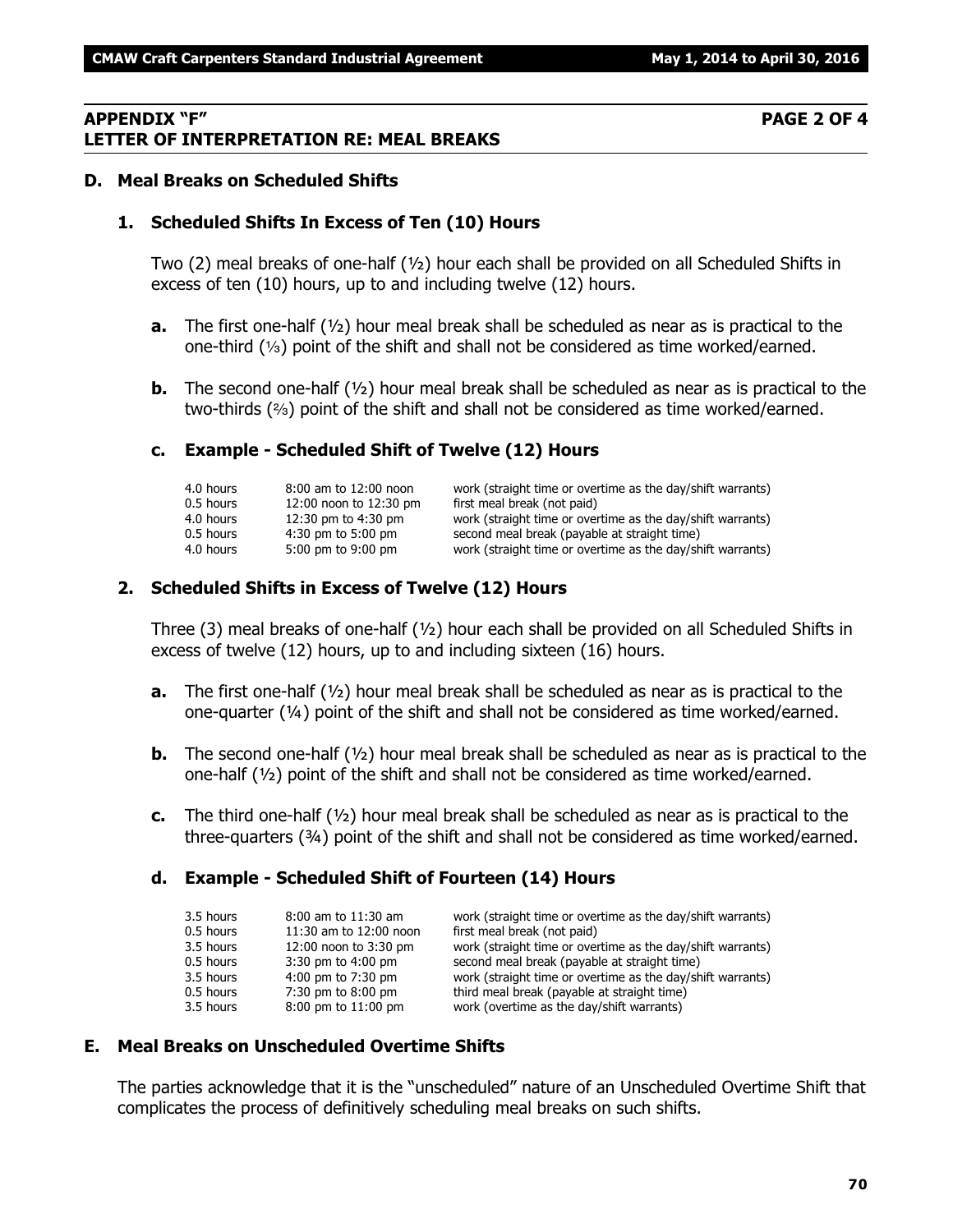# **APPENDIX "F" PAGE 3 OF 4 LETTER OF INTERPRETATION RE: MEAL BREAKS**

# **Option #1 - Early Decision to Work Unscheduled Overtime**

If a decision to work extended hours on a shift occurs early enough after the commencement of such shift to allow for the application of either item D1 or D2, such application shall prevail. For example, employees report to the project and commence work on an eight (8) hour shift, however, prior to eight (8) hours of work being completed it is determined that unscheduled overtime will be required. This unscheduled overtime will extend the shift to a total of twelve (12) hours. In such a situation, the example schedule provided for in item D1 would apply. The same would be true even if the original shift was a nine (9) hour or ten (10) hour shift.

# **Option #2 - Late Decision to Work Unscheduled Overtime**

If a decision to work extended hours on a shift does not occur early enough after the commencement of such shift to allow for the application of either item D1 or D2, either the default provision or flexible provision (see below for details) shall apply. For example, employees report to the project and commence work on a ten (10) hour shift. However, it is not determined that unscheduled overtime will be required until nine and one-half (9½) hours of the shift has already been worked. As a result, it is impossible to take the second meal break after eight (8) hours.

### **a. Default Provision**

The Option #2 default provision is for the second meal break to take place as quickly as practical after the determination that unscheduled overtime will be required For example, employees report to the project and commence work on a ten (10) hour shift. However, after nine and one-half (9½) hours of work has been completed it is determined that two (2) hours of unscheduled overtime will be required. In such a situation, the second meal break would take place immediately, providing this can be accomplished without any significant negative impact on the efficiency of the work being performed.

# **b. Flexible Provision**

The Option #2 flexible provision requires the Employer (or the on-site representative of the Employer) to first achieve the mutual agreement of the majority of the affected employees. If this is not possible, then the default provision shall prevail. The intent of the flexible provision is to provide both the Employer and employees with the ability to adjust the scheduling of second and subsequent meal breaks to the realities of the project and work being performed. The typical application of the flexible provision would be to delay the second meal break until the conclusion of work on the shift.

For example, employees report to the project and commence work on a ten (10) hour shift. However, after ten (10) hours of work has been completed it is determined that one-half ( $\frac{1}{2}$ ) hour of unscheduled overtime will be required. In such a situation, the Employer would consult with all of the affected employees in order to determine if a majority of the crew wishes to delay the second meal break until after the one-half  $(y_2)$  hour of unscheduled overtime has been completed. If mutual agreement is achieved, the following schedule would prevail. If mutual agreement is not achieved, the default provision would prevail.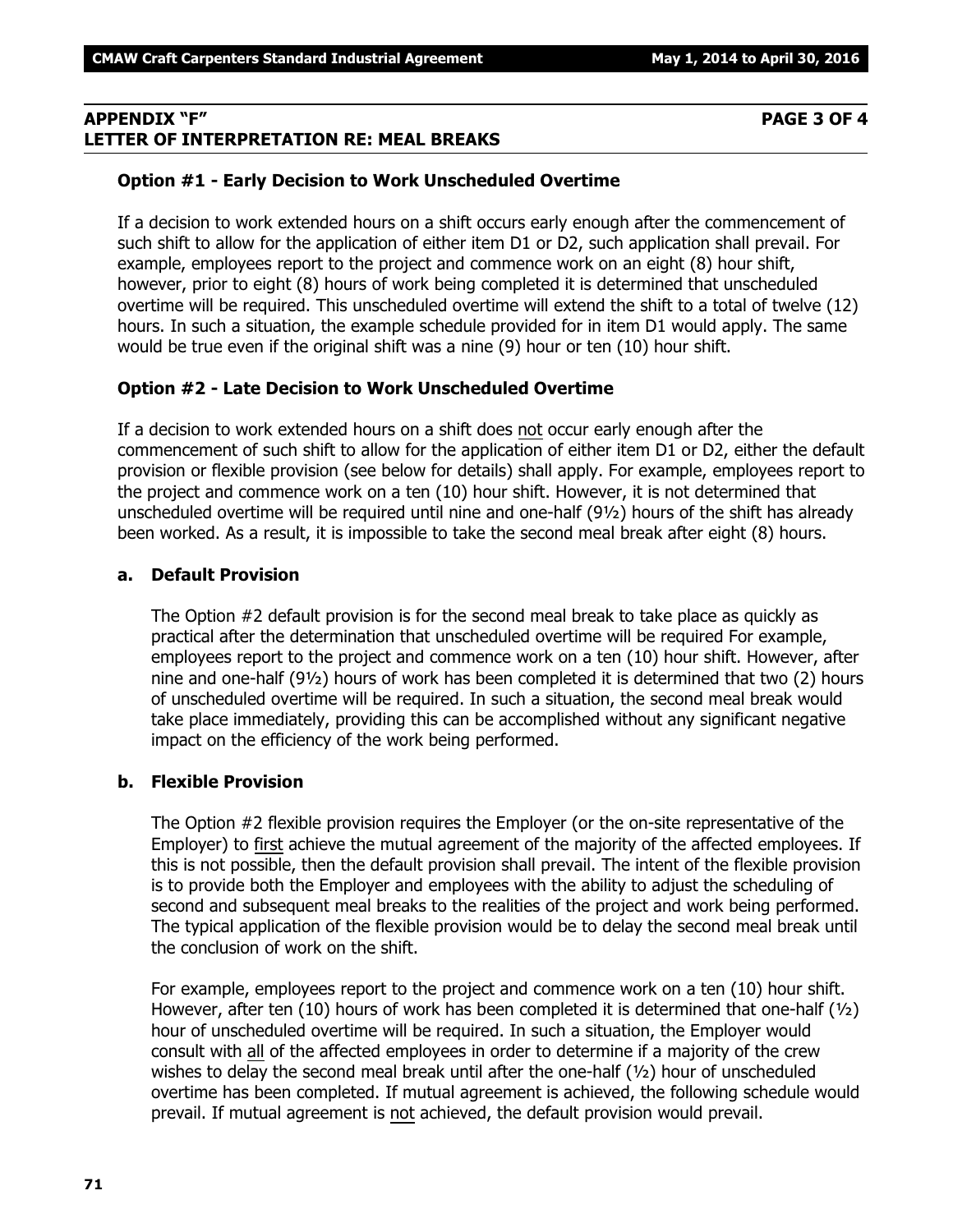# **APPENDIX "F" PAGE 4 OF 4 LETTER OF INTERPRETATION RE: MEAL BREAKS**

#### 5.0 hours 7:00 am to 12:00 noon work (straight time or overtime as the day/shift warrants) 0.5 hours 12:00 noon to 12:30 pm first meal break (not paid) 5.0 hours 12:30 pm to 5:30 pm work (straight time or overtime as the day/shift warrants)<br>0.5 hours 5:30 pm to 6:30 pm work (overtime) 0.5 hours 5:30 pm to 6:30 pm<br>0.5 hours 6:30 pm to 7:00 pm second meal break (payable at straight time)

The typical application of this schedule would allow for employees to depart for home at 6:30 pm, and be paid the twenty-five dollar (\$25.00) allowance in lieu of the hot meal.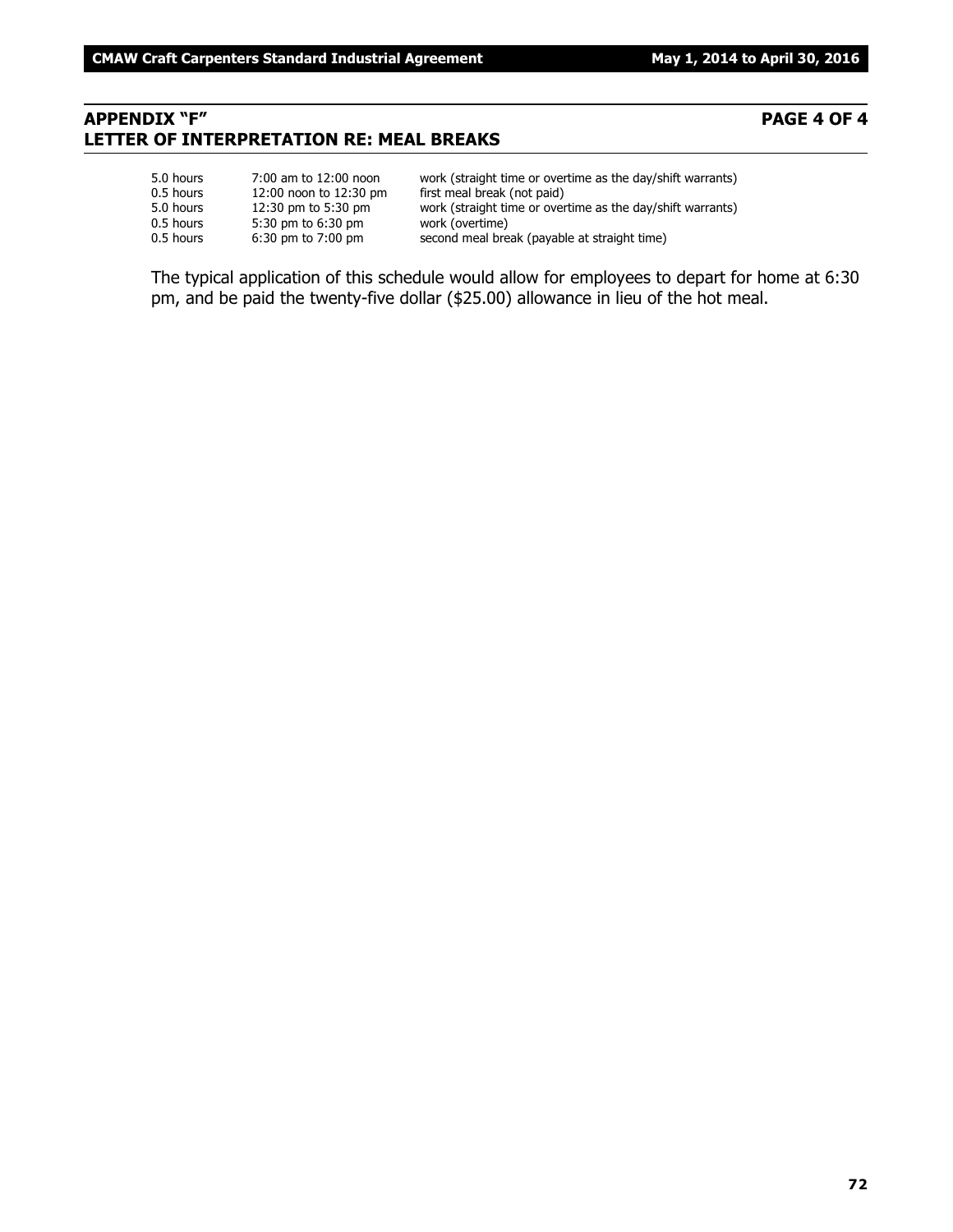# **APPENDIX "G" PAGE 1 OF 6 LETTER OF UNDERSTANDING RE: CARPENTER APPRENTICESHIP STANDARDS**

The parties hereby agree that the following terms and conditions shall supercede any/all contrary application and/or interpretation of the CMAW Craft Carpenters Standard Industrial Agreement, and/or the Scaffold Addendum appended thereto. Such terms and conditions shall be referenced within the CMAW Craft Carpenters Standard Industrial Agreement, and shall be deemed to pertain thereto and be a part thereof. The effective date of this Letter of Understanding shall be April 1, 2007.

# **A. Overview**

Except as otherwise provided herein, an apprentice shall be required to successfully complete both the required technical training and required hours worked in order to advance from one (1) term of apprenticeship to the next. An apprentice shall work under the supervision of a journeyperson carpenter throughout the duration of his/her apprenticeship.

# **B. Technical Training**

An apprentice shall be required to successfully complete four (4) terms of technical training in order to become a journeyperson carpenter. All technical training shall be provided by a government recognized training institution unless otherwise agreed to, in writing, by the parties.

- **1.** Successful completion of one (1) term of technical training annually is a fundamental component of a carpenter apprenticeship and every apprentice shall take all reasonable steps to fulfill this obligation. An Employer shall never discourage an apprentice from attending technical training.
- **2.** An apprentice shall, within one (1) month of commencing his/her apprenticeship, formally register for as many terms of technical training as is permitted by the local area training institution. In doing so, the apprentice shall make a sincere attempt to ensure that the scheduling of such training is, to the greatest extent possible, consistent with the objectives of item B1.
- **3. a.** After formally registering for technical training pursuant to item B2, an apprentice shall not change the scheduled registration dates unless forced to do so for appropriate personal reasons. In such event, the apprentice shall formally re-register for as many of the remaining terms of technical training as is permitted by the local area training institution, and shall do so in a manner consistent with the standard provided for in item B2.
	- **b.** Appropriate personal reasons shall be defined as legitimate and serious matters concerning the personal health of the apprentice and/or a member of his/her immediate family.
- **4. a.** The parties acknowledge that there may be a considerable time lag between the "last day of class" for an apprentice in a given term of technical training, and the day when such apprentice finally receives documentation verifying successful completion of such technical training. As a result, an apprentice shall be deemed to have "successfully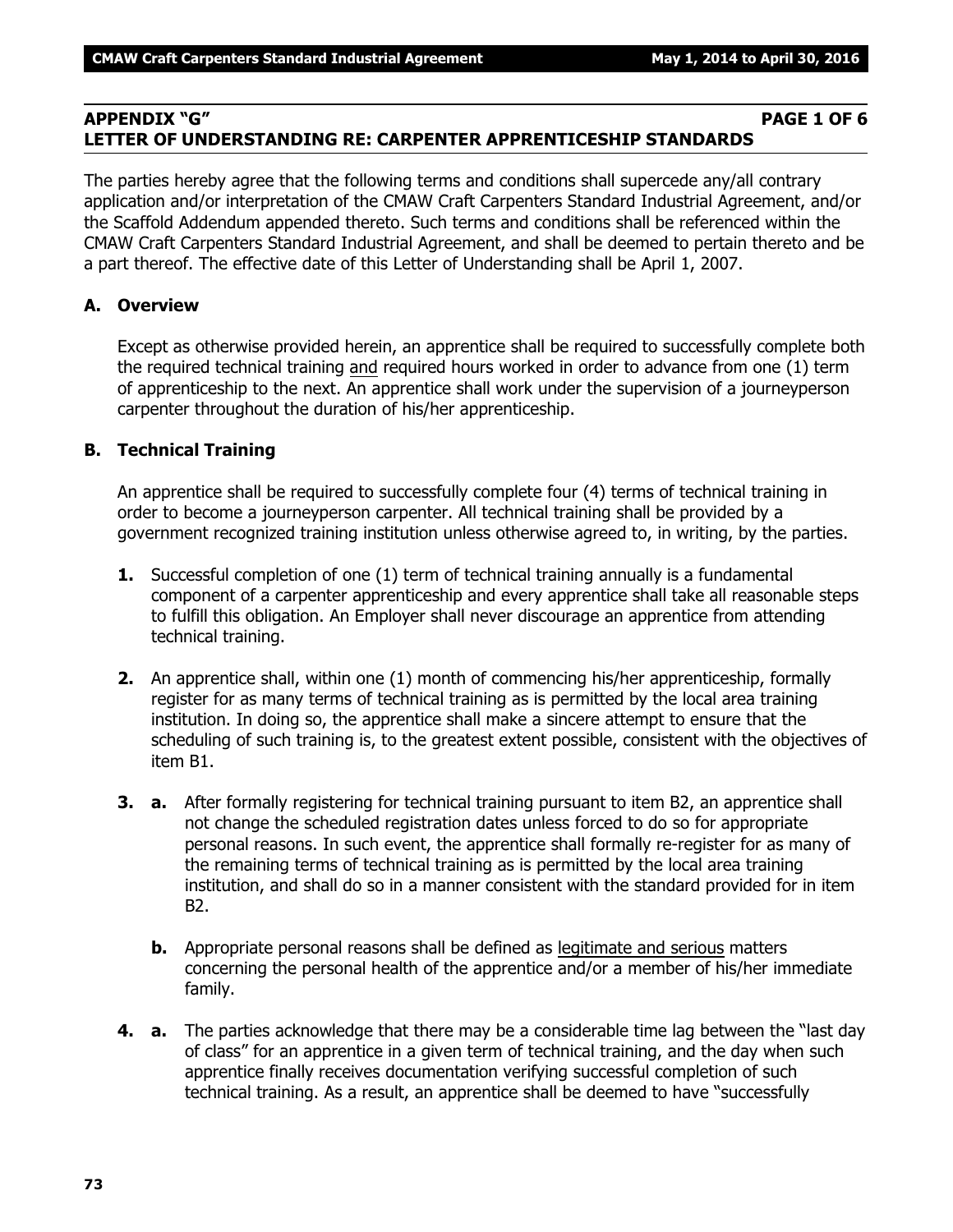### **APPENDIX "G" PAGE 2 OF 6 LETTER OF UNDERSTANDING RE: CARPENTER APPRENTICESHIP STANDARDS**

completed" a term of technical training effective the first work day following his/her "last day of class".

**b.** Notwithstanding the foregoing, the Employer reserves the right to delay implementation of an apprentice's advancement from one term to the next pending receipt of appropriate verifying documentation. However, upon receipt of such verifying documentation, the Employer shall process the corresponding required wage increase for the apprentice retroactive to the date the Employer received the required written notification (refer to item F2) from the Union.

## **C. Hours Worked**

An apprentice shall be required to successfully complete 5,000 hours worked in order to become a journeyperson carpenter. Such hours worked shall be divided into four (4) terms of 1,250 hours worked per term. Notwithstanding the foregoing,

- **1.** In the event that the ITA increases/decreases the duration of a carpenter apprenticeship from the currently applicable 5,000 hours worked, the provisions of this Letter of Understanding shall also be changed, as needed, to remain consistent with the revised duration.
- **2.** An apprentice shall receive credit for hours worked prior to joining the Union where such work falls within the jurisdiction of a carpenter. Notwithstanding the foregoing, an apprentice shall not receive credit for such hours until he/she is able to produce documentation verifying the completion of such work. Upon receipt by the Union, such documentation shall be retained on file. An apprentice shall also receive credit for 625 hours worked upon successful completion of a government recognized pre-apprenticeship training program.

#### **D. Wage Rates**

The minimum straight time hourly wage rate for an apprentice shall be calculated as a percentage of the applicable minimum straight time hourly wage rate for a journeyperson on the project in accordance with the following schedule.

1 st Term 55% 2 <sup>nd</sup> Term 65% 3 rd Term 80% 4 th Term 90%

# **E. Classification**

The parties agree that the classification of an apprentice or journeyperson should be generally consistent with such individual's skills, abilities and experience. As a result, the parties further agree that both the Union and the Employer shall at all times act prudently when classifying an apprentice or journeyperson. To this end, the classification of apprentices and/or journeypersons shall be governed as follows.

**1.** The Union shall be responsible for the initial classification of any apprentice who is indentured to the Union, or a Union controlled Board, Association of Society. Likewise, the Employer shall be responsible for the initial classification of any apprentice who is indentured to such Employer, or an Employer controlled Board, Association or Society.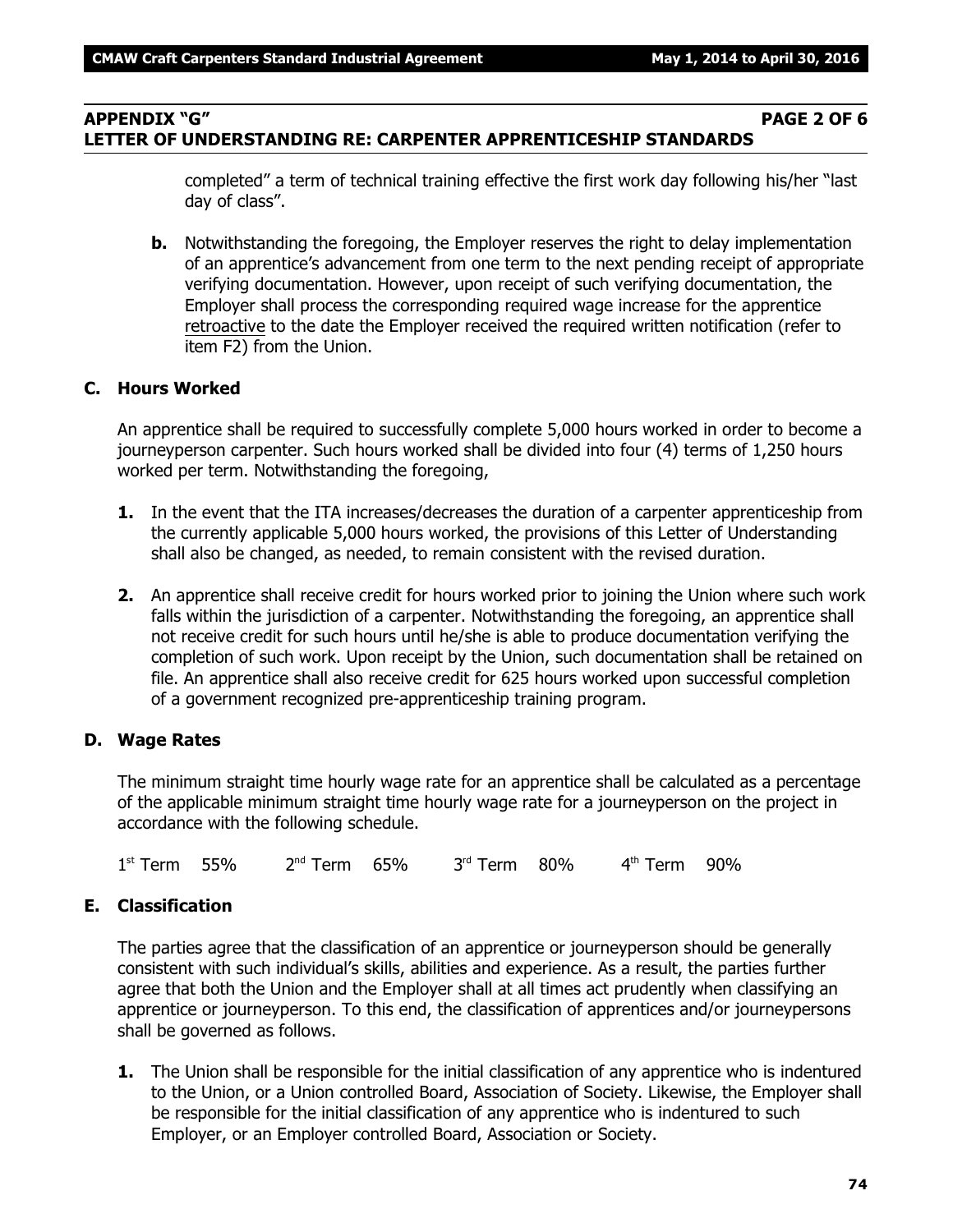# **APPENDIX "G" PAGE 3 OF 6 LETTER OF UNDERSTANDING RE: CARPENTER APPRENTICESHIP STANDARDS**

- **2. a.** The initial classification of an apprentice shall require consideration of both the apprentice's prior technical training and work experience. Notwithstanding the foregoing, if an apprentice is indentured to the Union or a Union controlled Board, Association of Society, the Union may initially classify such apprentice strictly on the basis of hours worked, providing such hours worked are consistent with the terms of item C2.
	- **b.** Where the Union initially classifies an apprentice strictly on the basis of hours worked, the Employer must be notified accordingly, in writing, prior to the dispatch of such apprentice. Thereafter, the Employer retains the unfettered right to decline such dispatch and/or to terminate the employment of such apprentice, if in the opinion of the Employer, the apprentice's classification is inconsistent with his/her skills, abilities and experience.
- **3.** Subsequent to the initial classification of an apprentice, all advancement from one term to the next shall be strictly governed by this Letter of Understanding. As a result, an apprentice who was initially classified strictly on the basis of hours worked shall not be automatically entitled to advancement until such time as the apprentice has successfully completed all of the otherwise required technical training.
- **4.** No individual shall be classified as a journeyperson carpenter subsequent to April 1, 2007 unless such an individual has obtained a government recognized Carpenters Trade Qualification (TQ) Certificate. Notwithstanding the foregoing, an individual who has not obtained a TQ certificate may still be classified as a journeyperson carpenter by the Union providing such individual has clearly demonstrated that they possess the skills, ability and practical work experience commensurate with such classification. Nevertheless, an Employer may, at their sole discretion, reject the dispatch and/or terminate the employment of such an individual if the Employer disagrees with the Union's assessment for any reason.
- **5.** No existing apprentice shall have his/her existing wage rate (effective March 31, 2007) reduced as a result of the application of this Letter of Understanding. Notwithstanding the foregoing, all subsequent advancements from one term to the next shall be strictly governed by this Letter of Understanding, and the parties acknowledge that this policy could result in the classification of an apprentice remaining unchanged for a considerable period of time.

# **F. Advancement Criteria**

The parties acknowledge that an apprentice may be prevented from successfully completing the required technical training on an annual basis due to lengthy "wait lists" at certain training institutions. The parties further acknowledge that each apprentice is solely responsible for ensuring that he/she remains formally registered for as many terms of technical training as is permitted by his/her local training institution throughout the entire duration of his/her apprenticeship. In recognition of these acknowledgments, the following advancement criteria shall apply.

**1.** Except as otherwise provided herein, an apprentice shall not advance to a higher classification until/unless such apprentice: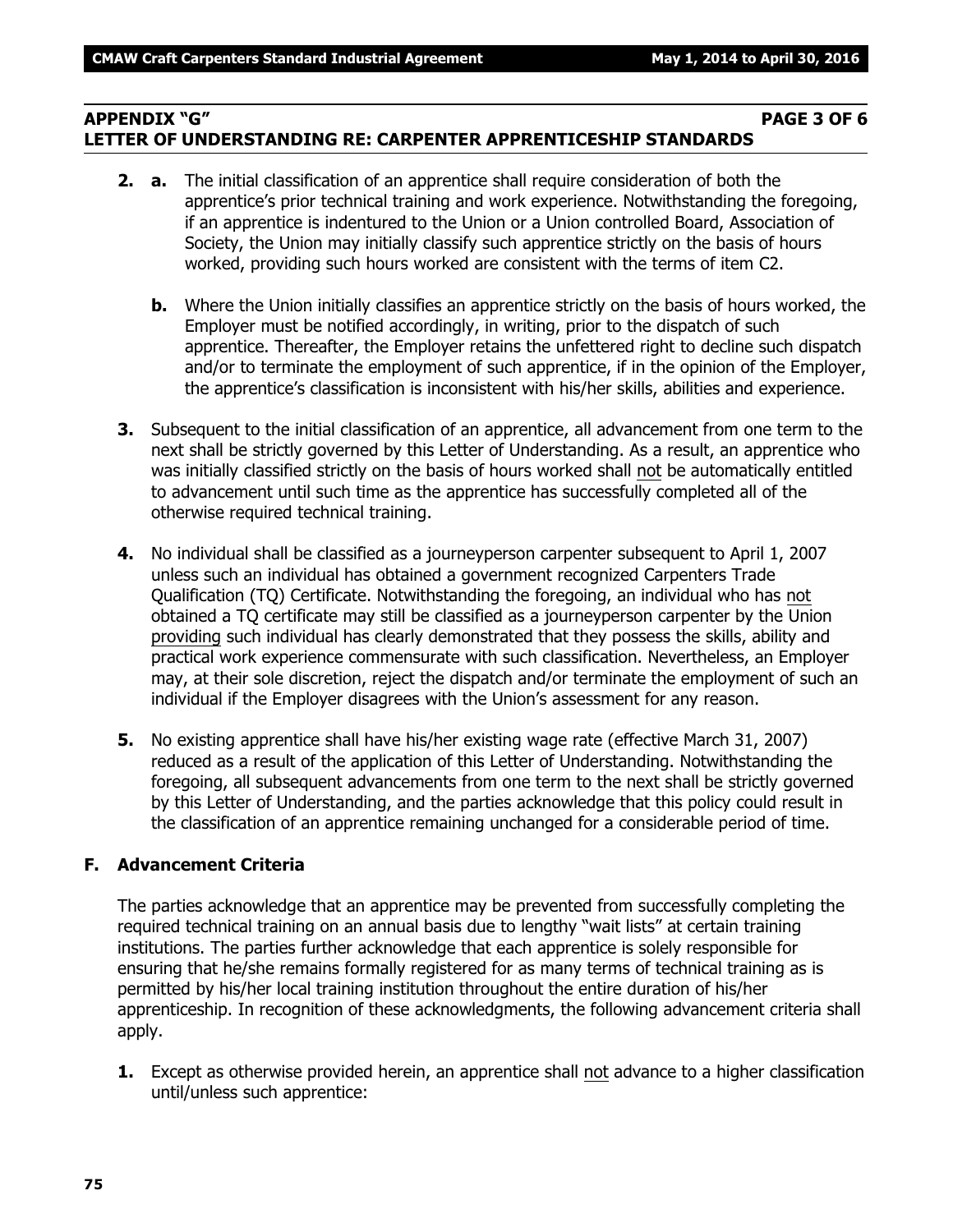# **APPENDIX "G" PAGE 4 OF 6 LETTER OF UNDERSTANDING RE: CARPENTER APPRENTICESHIP STANDARDS**

- has successfully completed the required hours worked, and
- has successfully completed the required technical training, and
- is formally registered for technical training to the extent required herein.

Refer to item F2 for additional clarification.

- **2.** The effective date of an apprentice's advancement from one term to the next shall be the date upon which the apprentice's Employer receives written notification from the Union advising that the apprentice has successfully fulfilled all of the required advancement criteria. Notwithstanding the foregoing, if an apprentice is indentured directly to his/her Employer, the effective date of the apprentice's advancement from one term to the next shall be the date upon which the apprentice actually fulfills all of the required advancement criteria.
	- **a.** In order for an apprentice to advance from  $1<sup>st</sup>$  Term to  $2<sup>nd</sup>$  Term, such apprentice shall first successfully complete a minimum total of 1,250 hours worked, and be formally registered with a training institution for the next term of technical training for which the apprentice is eligible, and be formally registered for as many of the additional terms of technical training as is permitted by the local area training institution.
	- **b.** In order for an apprentice to advance from  $2^{nd}$  Term to  $3^{rd}$  Term, such apprentice shall first successfully complete a minimum total of 2,500 hours worked, and at least one (1) term of technical training, and be formally registered with a training institution for the next term of technical training for which the apprentice is eligible, and be formally registered for as many of the additional terms of technical training as is permitted by the local area training institution.
	- **c.** In order for an apprentice to advance from  $3<sup>rd</sup>$  Term to  $4<sup>th</sup>$  Term, such apprentice shall first successfully complete a minimum total of 3,750 hours worked, and at least two (2) terms of technical training, and be formally registered with a training institution for the next term of technical training for which the apprentice is eligible, and be formally registered for as many of the additional terms of technical training as is permitted by the local area training institution.
	- **d.** In order for an apprentice to advance from 4<sup>th</sup> Term to the status of journeyperson carpenter, such apprentice shall first successfully complete a minimum total of 5,000 hours worked and all four (4) terms of technical training, and shall additionally obtain a government recognized Carpenter Trade Qualification Certificate and/or pass the carpenter Red Seal exam.
- **3.** Notwithstanding items F1 and F2, an Employer may, at their sole discretion, advance an apprentice to a higher classification absent successful completion of the required technical training and/or hours worked and/or registration status, however the Union shall not make any unreasonable effort to persuade an Employer to do so nor discriminate against an Employer in any way for not doing so. Notwithstanding the foregoing, a subsequent Employer shall retain the right to return such apprentice to his/her proper classification.
- **4. a.** Notwithstanding items F1 and F2, an apprentice shall not be denied advancement from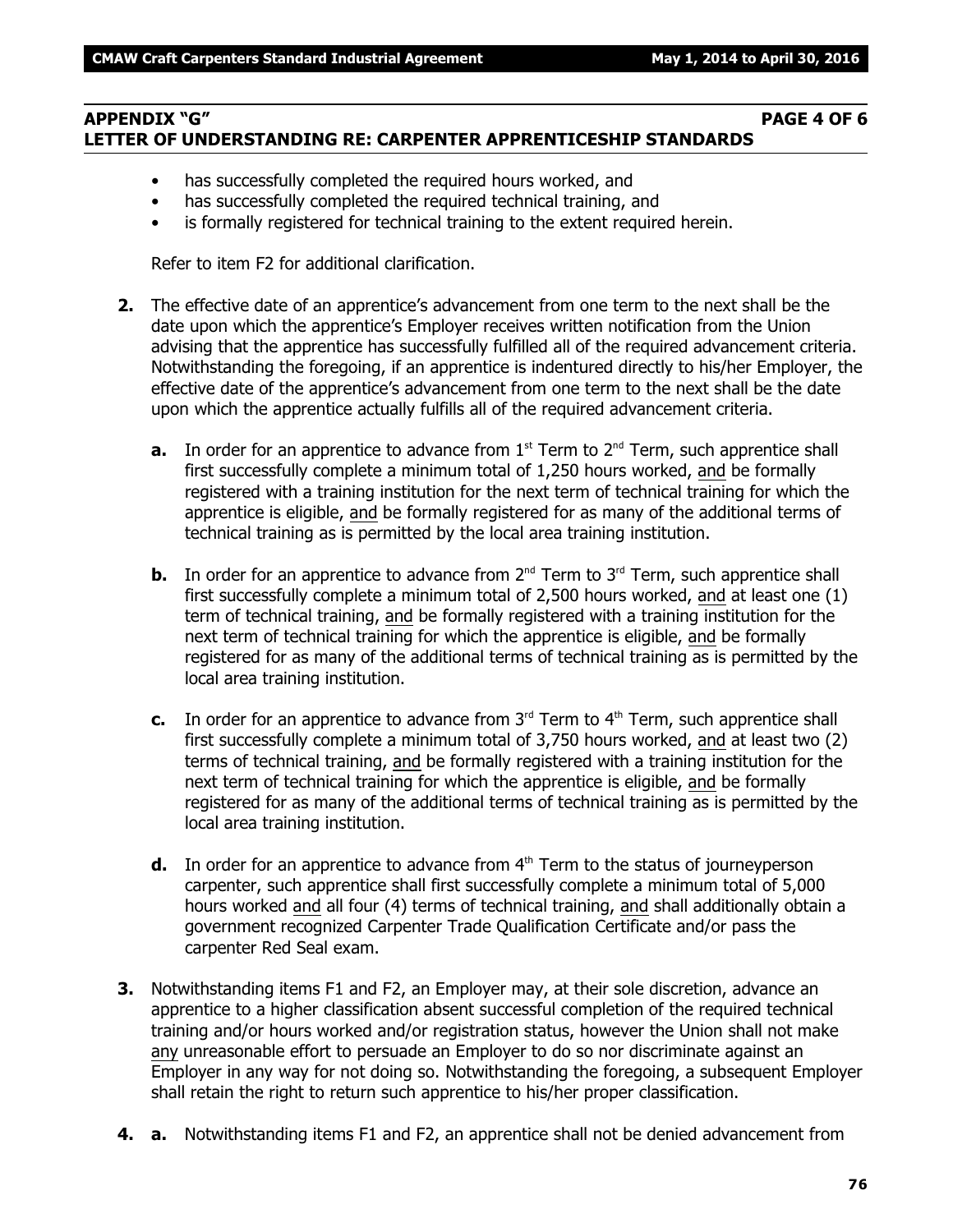# **APPENDIX "G" PAGE 5 OF 6 LETTER OF UNDERSTANDING RE: CARPENTER APPRENTICESHIP STANDARDS**

one term to the next solely because the apprentice was prevented from attending technical training for reasons completely beyond his/her control. Notwithstanding the foregoing, all other advancement criteria would apply, and each advancement shall be treated as separate and distinct with respect to the application of this exception.

**b.** Examples of "reasons completely beyond his/her control" would include the last minute cancellation of technical training by the institution, the verified refusal of an Employer to release an apprentice from employment, and/or any other similar circumstance. Notwithstanding the foregoing, the parties agree that relatively common/routine: illness, transportation problems, scheduling inconveniences, and/or family related concerns do not constitute reasons completely beyond his/her control.

### **G. Supporting Documentation**

- **1.** The Union shall provide an Employer, upon request, with sufficient evidence to support the Union's classification of an apprentice. The Employer's request shall be in writing and shall be delivered to the Union via fax or email, with a copy to CLR. Such evidence would include any/all documentation necessary to substantiate that the apprentice:
	- has successfully completed pre-apprenticeship training, and/or
	- has successfully completed the required hours worked, and/or
	- has successfully completed the required technical training, and/or
	- is formally registered for additional technical training to the extent required herein, and/or
	- had appropriate personal reason(s) for changing previously scheduled technical training registration dates, and/or
	- was prevented from attending technical training for reasons completely beyond his/her control.
- **2.** Notwithstanding item G1, the Union's classification of an apprentice shall not be effective until the Employer receives the requested evidence, except as otherwise provided for in item B4. However, in the event the Union's classification was implemented prior to the Employer making the request, such classification may be reversed at the Employer's discretion pending receipt of the requested evidence. The negligent incorrect classification of any apprentice or journeyperson by the Union shall be appropriate grounds for a grievance by the Employer.

#### **H. Indentureship**

- **1.** An apprentice may be indentured directly with the Union, an individual Employer, or a Board and/or Association and/or Society directly related to either the Union and/or an individual Employer(s).
	- **a.** Where an apprentice is indentured to the Union or a Union controlled Board, Association or Society, the Union shall track the apprentice's progress and shall notify the apprentice's Employer whenever a change of classification is warranted. Changes in classification shall be effective as of the date such notification is received.
	- **b.** Where an apprentice is indentured to an individual Employer or an Employer controlled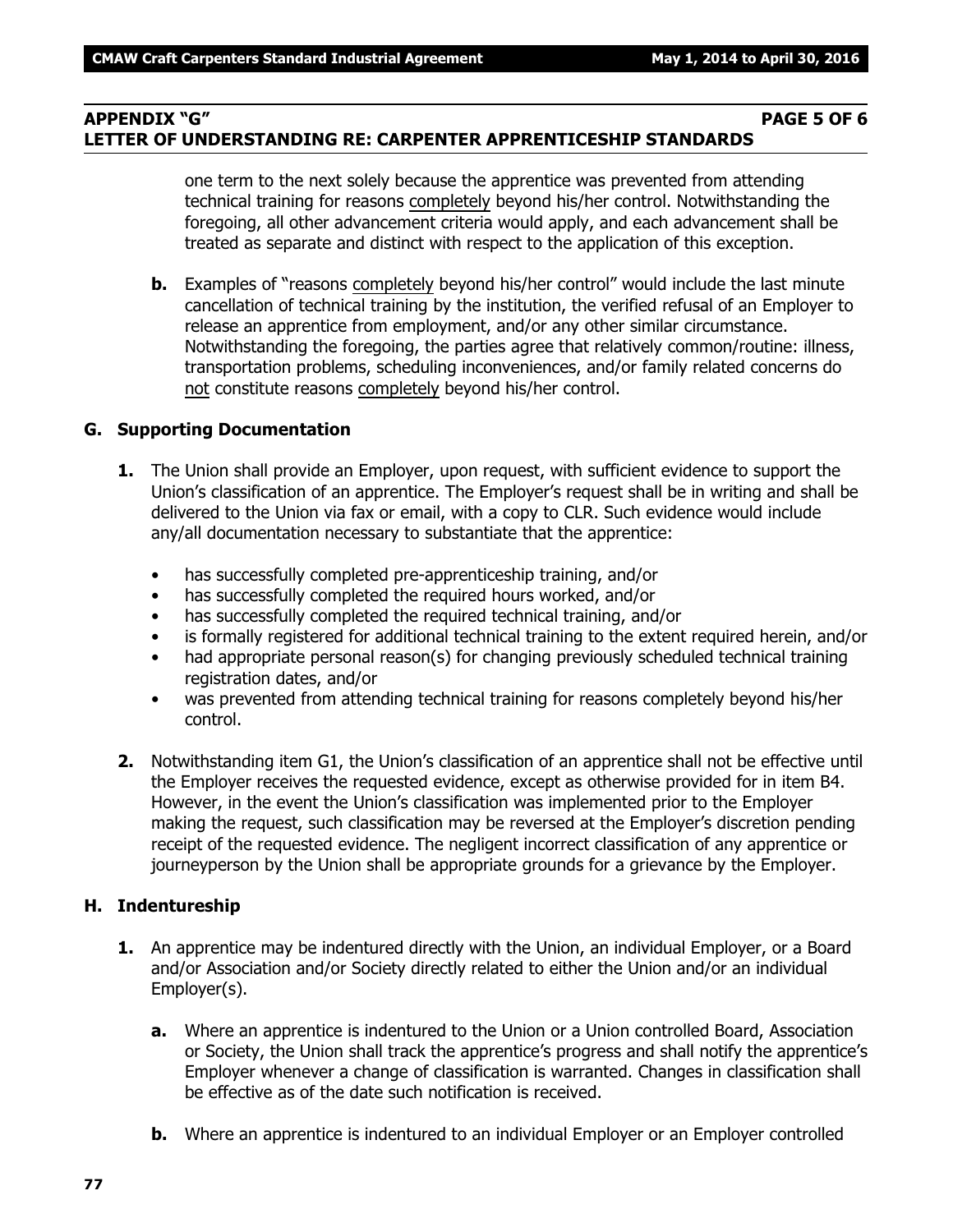#### **APPENDIX "G" PAGE 6 OF 6 LETTER OF UNDERSTANDING RE: CARPENTER APPRENTICESHIP STANDARDS**

Board, Association or Society, the Employer shall track the apprentice's progress and shall notify the Union whenever a change in classification is warranted. Changes in classification shall be effective as of the date such change was warranted.

**2.** Employers shall grant preference of continued employment and/or re-employment to an indentured apprentice in recognition of the apprentice's need to complete the required hours worked.

#### **I. Dispute Resolution**

Any dispute(s) which may arise in relation to the terms of this Letter of Understanding shall be resolved within three (3) business days by mutual agreement between one (1) representative from CLR and one (1) representative from CMAW. Notwithstanding the foregoing, where a mutually agreed resolution has not been reached within five (5) business days, the disputed matter shall be referred to Mr. Michael Fleming, LRB Associate Chair, for final and binding resolution.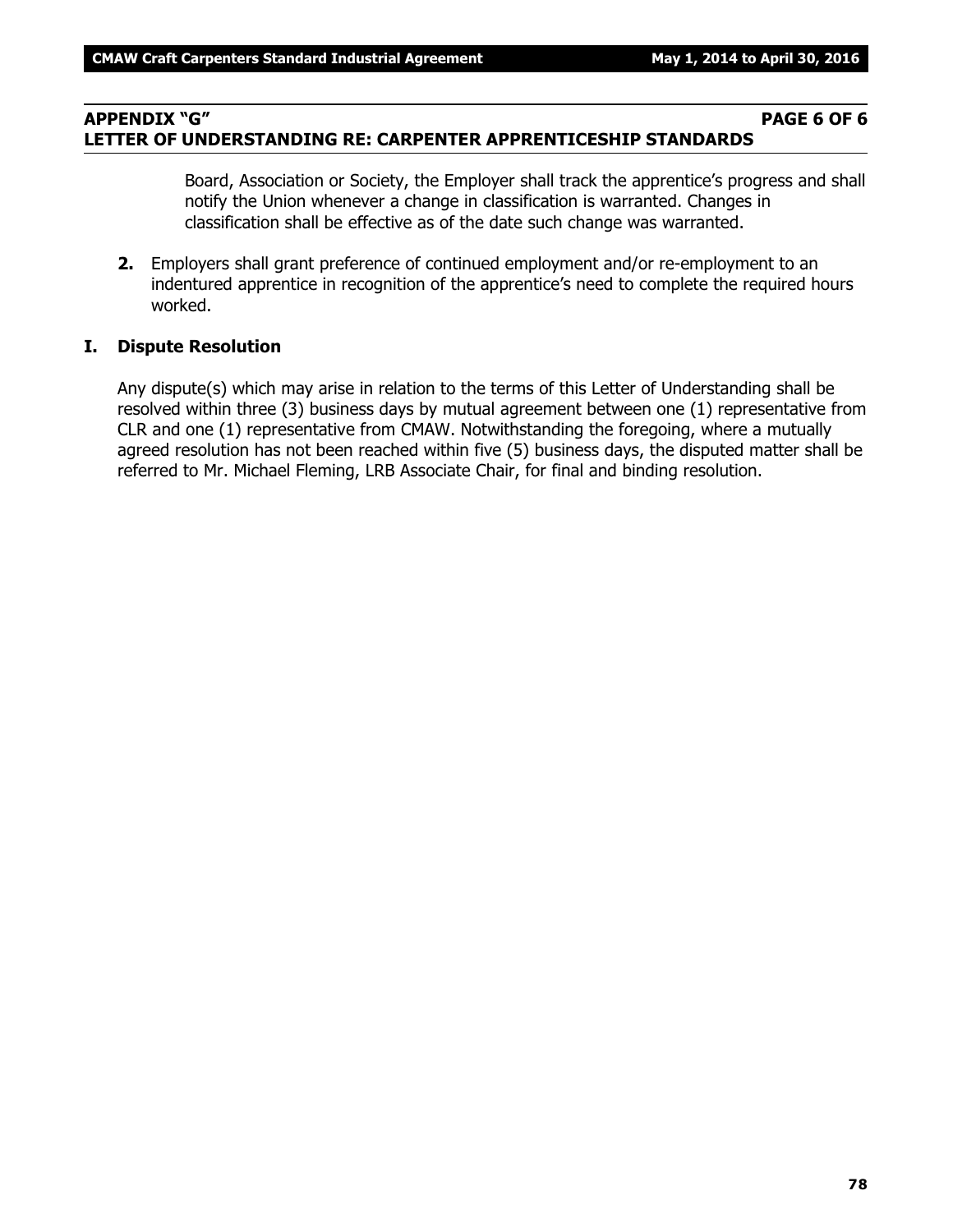# **APPENDIX "H" PAGE 1 OF 2 LIST OF SIGNATORY EMPLOYERS**

The Employer recognizes the Union as the exclusive bargaining agent for all employees in the bargaining unit, and the Union recognizes CLR as the exclusive bargaining agent for all CLR members who have authorized the Association to sign this Agreement on their behalf.

Effective May 1, 2017, the following employers have authorized CLR to bargain the CMAW Craft Carpenters Standard Industrial Agreement with CMAW and to sign such Agreement on their behalf.

- 1. Alfred Horie Construction Co. Ltd.
- 2. Brightside Enterprises Ltd.
- 3. Brymark Installations Group Inc.
- 4. Cascade Mechanical Ltd.
- 5. Co-Gen Mechanical Services Ltd.
- 6. Cranberry Construction Services Ltd.
- 7. Crossroads Construction Co. Ltd.
- 8. Eby & Sons Construction Ltd.
- 9. Emil Anderson Construction (EAC) Inc.
- 10. Geometric Scaffolding Ltd.
- 11. Halse-Martin Construction Co. Ltd.
- 12. Hodgson, King & Marble Ltd.
- 13. Holaco Construction (1997) Ltd.
- 14. Huron Developments (1990) Ltd.
- 15. Jayko Construction Ltd.
- 16. Kingston Construction Ltd.
- 17. LML Industrial Contractors Ltd.
- 18. M & C Contractors Ltd.
- 19. Norcan Construction 83 Inc.
- 20. Orion Interior Contracting Ltd.
- 21. R.J. Cooper Construction Ltd.
- 22. Seaward Construction Ltd.
- 23. Smith Bros. & Wilson (BC) Ltd.
- 24. Totalplan Inc.
- 25. Turn-Key Construction Inc.
- 26. TVE Industrial Services Ltd.
- 27. Viking Construction Ltd.
- 28. Vriezen Construction Ltd.
- 29. W.S. Nicholls Construction Inc.
- 30. Wayne Watson Construction Ltd.
- 31. Western Industrial Contractors Ltd.